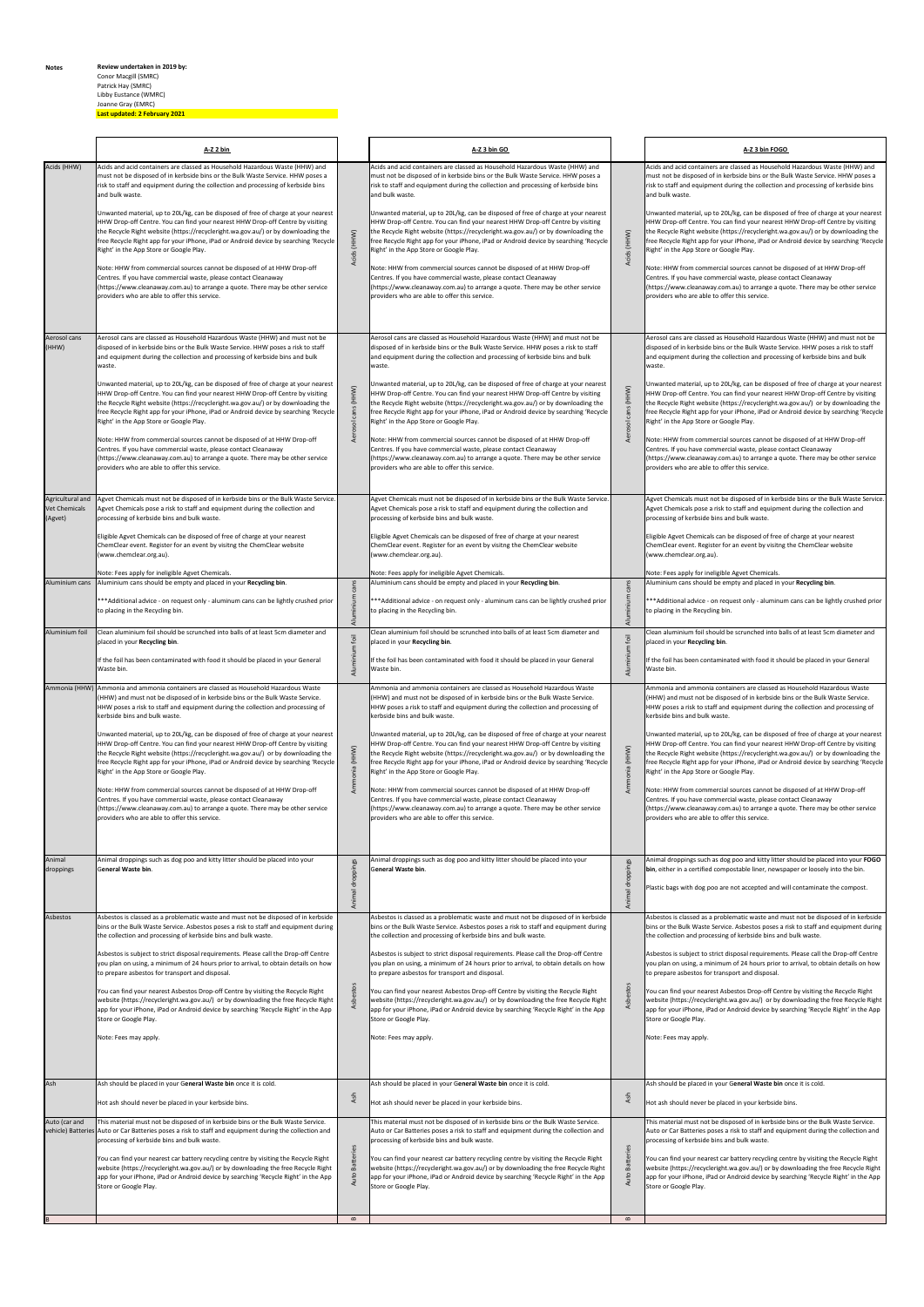|                                          | A-Z 2 bin                                                                                                                                                                                                                                                                                                                                                                                                                                                                                                                                                                                                                                                                                                                                                                                                                                                                                                                          |                                                          | A-Z 3 bin GO                                                                                                                                                                                                                                                                                                                                                                                                                                                                                                                                                                                                                                                                                                                                                                                                                                                                                                                       |                                                     | A-Z 3 bin FOGO                                                                                                                                                                                                                                                                                                                                                                                                                                                                                                                                                                                                                                                                                                                                                                                                                                                                                                                     |
|------------------------------------------|------------------------------------------------------------------------------------------------------------------------------------------------------------------------------------------------------------------------------------------------------------------------------------------------------------------------------------------------------------------------------------------------------------------------------------------------------------------------------------------------------------------------------------------------------------------------------------------------------------------------------------------------------------------------------------------------------------------------------------------------------------------------------------------------------------------------------------------------------------------------------------------------------------------------------------|----------------------------------------------------------|------------------------------------------------------------------------------------------------------------------------------------------------------------------------------------------------------------------------------------------------------------------------------------------------------------------------------------------------------------------------------------------------------------------------------------------------------------------------------------------------------------------------------------------------------------------------------------------------------------------------------------------------------------------------------------------------------------------------------------------------------------------------------------------------------------------------------------------------------------------------------------------------------------------------------------|-----------------------------------------------------|------------------------------------------------------------------------------------------------------------------------------------------------------------------------------------------------------------------------------------------------------------------------------------------------------------------------------------------------------------------------------------------------------------------------------------------------------------------------------------------------------------------------------------------------------------------------------------------------------------------------------------------------------------------------------------------------------------------------------------------------------------------------------------------------------------------------------------------------------------------------------------------------------------------------------------|
| <b>Balloons</b>                          | Balloons should be placed in your General Waste bin.<br>Instead of using balloons for decoration, try a more environmentally sustainable<br>option like paper flowers that can be composted.                                                                                                                                                                                                                                                                                                                                                                                                                                                                                                                                                                                                                                                                                                                                       | Balloons                                                 | Balloons should be placed in your General Waste bin.<br>Instead of using balloons for decoration, try a more environmentally sustainable<br>option like paper flowers that can be composted.                                                                                                                                                                                                                                                                                                                                                                                                                                                                                                                                                                                                                                                                                                                                       | Balloons                                            | Balloons should be placed in your General Waste bin.<br>Instead of using balloons for decoration, try a more environmentally sustainable<br>option like paper flowers that can be composted.                                                                                                                                                                                                                                                                                                                                                                                                                                                                                                                                                                                                                                                                                                                                       |
| Bamboo utensils<br>and skewers           | Bamboo utensils and skewers should be placed in the General Waste bin.                                                                                                                                                                                                                                                                                                                                                                                                                                                                                                                                                                                                                                                                                                                                                                                                                                                             | utensils<br>and skewers<br>Bamboo                        | Bamboo utensils and skewers should be placed in the General Waste bin.                                                                                                                                                                                                                                                                                                                                                                                                                                                                                                                                                                                                                                                                                                                                                                                                                                                             | utensils<br>and skewers<br>Bamboo                   | Bamboo utensils and skewers should be placed in the FOGO bin.                                                                                                                                                                                                                                                                                                                                                                                                                                                                                                                                                                                                                                                                                                                                                                                                                                                                      |
| <b>Band-Aids</b>                         | Band-Aids should be placed in your General Waste bin.                                                                                                                                                                                                                                                                                                                                                                                                                                                                                                                                                                                                                                                                                                                                                                                                                                                                              | Band-<br>Aids                                            | Band-Aids should be placed in your General Waste bin.                                                                                                                                                                                                                                                                                                                                                                                                                                                                                                                                                                                                                                                                                                                                                                                                                                                                              | Band-<br>Aids                                       | Band-Aids should be placed in your General Waste bin.                                                                                                                                                                                                                                                                                                                                                                                                                                                                                                                                                                                                                                                                                                                                                                                                                                                                              |
| <b>Barbecues</b>                         | Household goods such as barbecues should never be placed in your kerbside bins.<br>These items are not suitable for bins and should be collected through your local<br>government's Bulk Waste Service.<br>Please refer to information provided by your local government, or visit their<br>website.<br>You can also take your household goods to a Drop-off Centre. You can find your<br>nearest Drop-off Centre by visiting the Recycle Right website<br>(https://recycleright.wa.gov.au/) or by downloading the free Recycle Right app for<br>your iPhone, iPad or Android device by searching 'Recycle Right' in the App Store or<br>Google Play.                                                                                                                                                                                                                                                                              | <b>Barbecues</b>                                         | Household goods such as barbecues should never be placed in your kerbside bins.<br>These items are not suitable for bins and should be collected through your local<br>government's Bulk Waste Service.<br>Please refer to information provided by your local government, or visit their<br>website.<br>You can also take your household goods to a Drop-off Centre. You can find your<br>nearest Drop-off Centre by visiting the Recycle Right website<br>(https://recycleright.wa.gov.au/) or by downloading the free Recycle Right app for<br>your iPhone, iPad or Android device by searching 'Recycle Right' in the App Store or<br>Google Play.                                                                                                                                                                                                                                                                              | <b>Barbecues</b>                                    | Household goods such as barbecues should never be placed in your kerbside bins.<br>These items are not suitable for bins and should be collected through your local<br>government's Bulk Waste Service.<br>Please refer to information provided by your local government, or visit their<br>website.<br>You can also take your household goods to a Drop-off Centre. You can find your<br>nearest Drop-off Centre by visiting the Recycle Right website<br>(https://recycleright.wa.gov.au/) or by downloading the free Recycle Right app for<br>your iPhone, iPad or Android device by searching 'Recycle Right' in the App Store or<br>Google Play.                                                                                                                                                                                                                                                                              |
| <b>Barbecue</b><br>Charcoal              | Charcoal and BBQ beads should be placed in your General Waste bin once it is cold.<br>Hot charcoal or beads should never be placed in your kerbside bins.                                                                                                                                                                                                                                                                                                                                                                                                                                                                                                                                                                                                                                                                                                                                                                          | <b>Barbecue</b><br>Charcoal                              | Charcoal and BBQ beads should be placed in your General Waste bin once it is<br>cold.<br>lot charcoal or beads should never be placed in your kerbside bins.                                                                                                                                                                                                                                                                                                                                                                                                                                                                                                                                                                                                                                                                                                                                                                       | Barbecue<br>Charcoal                                | Charcoal and BBQ beads should be placed in your General Waste bin once it is cold.<br>lot charcoal or beads should never be placed in your kerbside bins.                                                                                                                                                                                                                                                                                                                                                                                                                                                                                                                                                                                                                                                                                                                                                                          |
| <b>Baskets</b><br><b>Batteries (HHW)</b> | Cane, wooden and plastic baskets should be placed in your General Waste bin.<br>Batteries are classed as Household Hazardous Waste (HHW) and must not be<br>disposed of in kerbside bins or the Bulk Waste Service. HHW poses a risk to staff<br>and equipment during the collection and processing of kerbside bins and bulk<br>waste.<br>Unwanted material, up to 20L/kg, can be disposed of free of charge at your nearest<br>HHW Drop-off Centre. You can find your nearest HHW Drop-off Centre by visiting                                                                                                                                                                                                                                                                                                                                                                                                                    | <b>Baskets</b>                                           | Cane, wooden and plastic baskets should be placed in your General Waste bin.<br>Batteries are classed as Household Hazardous Waste (HHW) and must not be<br>disposed of in kerbside bins or the Bulk Waste Service. HHW poses a risk to staff<br>and equipment during the collection and processing of kerbside bins and bulk<br>waste.<br>Unwanted material, up to 20L/kg, can be disposed of free of charge at your nearest<br>HHW Drop-off Centre. You can find your nearest HHW Drop-off Centre by visiting                                                                                                                                                                                                                                                                                                                                                                                                                    | <b>Baskets</b>                                      | Cane, wooden and plastic baskets should be placed in your General Waste bin.<br>Batteries are classed as Household Hazardous Waste (HHW) and must not be<br>disposed of in kerbside bins or the Bulk Waste Service. HHW poses a risk to staff<br>and equipment during the collection and processing of kerbside bins and bulk<br>waste.<br>Unwanted material, up to 20L/kg, can be disposed of free of charge at your nearest<br>HHW Drop-off Centre. You can find your nearest HHW Drop-off Centre by visiting                                                                                                                                                                                                                                                                                                                                                                                                                    |
|                                          | the Recycle Right website (https://recycleright.wa.gov.au/) or by downloading the<br>free Recycle Right app for your iPhone, iPad or Android device by searching 'Recycle<br>Right' in the App Store or Google Play.<br>Note: HHW from commercial sources cannot be disposed of at HHW Drop-off<br>Centres. If you have commercial waste, please contact Cleanaway<br>(https://www.cleanaway.com.au) to arrange a quote. There may be other service<br>providers who are able to offer this service.                                                                                                                                                                                                                                                                                                                                                                                                                               | Batteries (HHW)                                          | the Recycle Right website (https://recycleright.wa.gov.au/) or by downloading the<br>free Recycle Right app for your iPhone, iPad or Android device by searching 'Recycle<br>Right' in the App Store or Google Play.<br>Note: HHW from commercial sources cannot be disposed of at HHW Drop-off<br>Centres. If you have commercial waste, please contact Cleanaway<br>(https://www.cleanaway.com.au) to arrange a quote. There may be other service<br>providers who are able to offer this service.                                                                                                                                                                                                                                                                                                                                                                                                                               | Batteries (HHW)                                     | the Recycle Right website (https://recycleright.wa.gov.au/) or by downloading the<br>free Recycle Right app for your iPhone, iPad or Android device by searching 'Recycle<br>Right' in the App Store or Google Play.<br>Note: HHW from commercial sources cannot be disposed of at HHW Drop-off<br>Centres. If you have commercial waste, please contact Cleanaway<br>(https://www.cleanaway.com.au) to arrange a quote. There may be other service<br>providers who are able to offer this service.                                                                                                                                                                                                                                                                                                                                                                                                                               |
| Beads (Bean<br>king/polystyrene          | Small amounts of polystyrene/Styrofoam, including beads (bean<br>bag/Cushion/Pac   bag/cushion/packing beads/pellets) should be placed in your General Waste bin as<br>it can't be recycled through your kerbside recycling bin.                                                                                                                                                                                                                                                                                                                                                                                                                                                                                                                                                                                                                                                                                                   | 'polyst<br>Beads (Bean<br>bag/Cushion/Packing/<br>yrene) | Small amounts of Polystyrene/Styrofoam, including beads (bean<br>bag/cushion/packing beads/pellets) should be placed in your General Waste bin as<br>it can't be recycled through your kerbside recycling bin.                                                                                                                                                                                                                                                                                                                                                                                                                                                                                                                                                                                                                                                                                                                     | Beads (Bean<br>bag/Cushion/Packing/polyst<br>yrene) | Small amounts of Polystyrene/Styrofoam, including beads (bean<br>bag/cushion/packing beads/pellets) should be placed in your General Waste bin as<br>it can't be composted or recycled through your FOGO or recycling bins.                                                                                                                                                                                                                                                                                                                                                                                                                                                                                                                                                                                                                                                                                                        |
| Beer bottles                             | Beer Bottles should always be placed in your Recycling bin clean and empty, even if<br>the glass is broken.                                                                                                                                                                                                                                                                                                                                                                                                                                                                                                                                                                                                                                                                                                                                                                                                                        | Beer<br>bottles                                          | Beer Bottles should always be placed in your Recycling bin clean and empty, even if<br>the glass is broken.                                                                                                                                                                                                                                                                                                                                                                                                                                                                                                                                                                                                                                                                                                                                                                                                                        | Beer<br>bottles                                     | Beer Bottles should always be placed in your Recycling bin clean and empty, even if<br>the glass is broken.                                                                                                                                                                                                                                                                                                                                                                                                                                                                                                                                                                                                                                                                                                                                                                                                                        |
| Beer cans                                | Beer cans should be empty and placed in your Recycling bin.<br>***Additional advice - on request only - beer cans can be lightly crushed prior to                                                                                                                                                                                                                                                                                                                                                                                                                                                                                                                                                                                                                                                                                                                                                                                  | cans<br>Beer                                             | Beer cans should be empty and placed in your Recycling bin.<br>*** Additional advice - on request only - beer cans can be lightly crushed prior to                                                                                                                                                                                                                                                                                                                                                                                                                                                                                                                                                                                                                                                                                                                                                                                 | cans<br>Beer                                        | Beer cans should be empty and placed in your Recycling bin.<br>***Additional advice - on request only - beer cans can be lightly crushed prior to                                                                                                                                                                                                                                                                                                                                                                                                                                                                                                                                                                                                                                                                                                                                                                                  |
| Beer cartons                             | placing in the Recycling bin.<br>Beer cartons should be flattened and placed in your Recycling bin.                                                                                                                                                                                                                                                                                                                                                                                                                                                                                                                                                                                                                                                                                                                                                                                                                                |                                                          | placing in the Recycling bin.<br>Beer cartons should be flattened and placed in your Recycling bin.                                                                                                                                                                                                                                                                                                                                                                                                                                                                                                                                                                                                                                                                                                                                                                                                                                |                                                     | placing in the Recycling bin.<br>Beer cartons should be flattened and placed in your Recycling bin.                                                                                                                                                                                                                                                                                                                                                                                                                                                                                                                                                                                                                                                                                                                                                                                                                                |
| Bicycles and bike                        | There are numerous charities such as Bicycles for Humanity that will accept                                                                                                                                                                                                                                                                                                                                                                                                                                                                                                                                                                                                                                                                                                                                                                                                                                                        | cartons<br>Beer                                          | There are numerous charities such as Bicycles for Humanity that will accept                                                                                                                                                                                                                                                                                                                                                                                                                                                                                                                                                                                                                                                                                                                                                                                                                                                        | Beer<br>cartons                                     | There are numerous charities such as Bicycles for Humanity that will accept                                                                                                                                                                                                                                                                                                                                                                                                                                                                                                                                                                                                                                                                                                                                                                                                                                                        |
| parts                                    | unwanted bicycles and bike parts.<br>These items are not suitable for kerbside bins and should be collected through your<br>local government's Bulk Waste Service.<br>Please refer to information provided by your local government, or visit their<br>website.<br>You can also take your household goods to a Drop-off Centre. You can find your<br>nearest Drop-off Centre by visiting the Recycle Right website<br>(https://recycleright.wa.gov.au/) or by downloading the free Recycle Right app for<br>your iPhone, iPad or Android device by searching 'Recycle Right' in the App Store or                                                                                                                                                                                                                                                                                                                                   | parts<br>bike<br>and<br>Bicycles                         | unwanted bicycles and bike parts.<br>These items are not suitable for kerbside bins and should be collected through your<br>local government's Bulk Waste Service.<br>Please refer to information provided by your local government, or visit their<br>website.<br>You can also take your household goods to a Drop-off Centre. You can find your<br>nearest Drop-off Centre by visiting the Recycle Right website<br>(https://recycleright.wa.gov.au/) or by downloading the free Recycle Right app for<br>your iPhone, iPad or Android device by searching 'Recycle Right' in the App Store or                                                                                                                                                                                                                                                                                                                                   | parts<br>bike<br>Bicycles and                       | unwanted bicycles and bike parts.<br>These items are not suitable for kerbside bins and should be collected through your<br>local government's Bulk Waste Service.<br>Please refer to information provided by your local government, or visit their<br>website.<br>You can also take your household goods to a Drop-off Centre. You can find your<br>nearest Drop-off Centre by visiting the Recycle Right website<br>(https://recycleright.wa.gov.au/) or by downloading the free Recycle Right app for<br>your iPhone, iPad or Android device by searching 'Recycle Right' in the App Store or                                                                                                                                                                                                                                                                                                                                   |
| <b>Blankets</b><br>Bleach (HHW)          | Google Play.<br>Small blankets and textiles which cannot be donated to charity should be placed in<br>your General Waste bin.<br>Blankets and textiles should never be placed in your Recycling bin as they affect the<br>operation of the recycling facility.<br>Blankets are collected by charity shops as well as organisations such as the RSPCA.<br>Many organisations like the Salvation Army and St Vincent de Paul have winter<br>appeals where blankets specifically are requested.<br>To locate a charity shop where you can donate your blankets, visit the Giv website<br>(https://giv.org.au/). Alternatively, check the Recycle Right website<br>(https://recycleright.wa.gov.au/) or download the free Recycle Right app for your<br>iPhone, iPad or Android device by searching 'Recycle Right' in the App Store or<br>Google Play.<br>Bleach and bleach containers are classed as Household Hazardous Waste (HHW) | Blankets                                                 | Google Play.<br>Small blankets and textiles which cannot be donated to charity should be placed in<br>your General Waste bin.<br>Blankets and textiles should never be placed in your Recycling bin as they affect the<br>operation of the recycling facility.<br>Blankets are collected by charity shops as well as organisations such as the RSPCA.<br>Many organisations like the Salvation Army and St Vincent de Paul have winter<br>appeals where blankets specifically are requested.<br>To locate a charity shop where you can donate your blankets, visit the Giv website<br>(https://giv.org.au/). Alternatively, check the Recycle Right website<br>(https://recycleright.wa.gov.au/) or download the free Recycle Right app for your<br>iPhone, iPad or Android device by searching 'Recycle Right' in the App Store or<br>Google Play.<br>Bleach and bleach containers are classed as Household Hazardous Waste (HHW) | Blankets                                            | Google Play.<br>Small blankets and textiles which cannot be donated to charity should be placed in<br>your General Waste bin.<br>Blankets and textiles should never be placed in your Recycling bin as they affect the<br>operation of the recycling facility.<br>Blankets are collected by charity shops as well as organisations such as the RSPCA.<br>Many organisations like the Salvation Army and St Vincent de Paul have winter<br>appeals where blankets specifically are requested.<br>To locate a charity shop where you can donate your blankets, visit the Giv website<br>(https://giv.org.au/). Alternatively, check the Recycle Right website<br>(https://recycleright.wa.gov.au/) or download the free Recycle Right app for your<br>iPhone, iPad or Android device by searching 'Recycle Right' in the App Store or<br>Google Play.<br>Bleach and bleach containers are classed as Household Hazardous Waste (HHW) |
|                                          | and must not be disposed of in kerbside bins or the Bulk Waste Service. HHW poses<br>a risk to staff and equipment during the collection and processing of kerbside bins<br>and bulk waste.<br>Unwanted material, up to 20L/kg, can be disposed of free of charge at your nearest<br>HHW Drop-off Centre. You can find your nearest HHW Drop-off Centre by visiting<br>the Recycle Right website (https://recycleright.wa.gov.au/) or by downloading the<br>free Recycle Right app for your iPhone, iPad or Android device by searching 'Recycle<br>Right' in the App Store or Google Play.<br>Note: HHW from commercial sources cannot be disposed of at HHW Drop-off<br>Centres. If you have commercial waste, please contact Cleanaway<br>(https://www.cleanaway.com.au) to arrange a quote. There may be other service<br>providers who are able to offer this service.                                                        | (HHW)<br>Bleaches                                        | and must not be disposed of in kerbside bins or the Bulk Waste Service. HHW poses<br>a risk to staff and equipment during the collection and processing of kerbside bins<br>and bulk waste.<br>Unwanted material, up to 20L/kg, can be disposed of free of charge at your nearest<br>HHW Drop-off Centre. You can find your nearest HHW Drop-off Centre by visiting<br>the Recycle Right website (https://recycleright.wa.gov.au/) or by downloading the<br>free Recycle Right app for your iPhone, iPad or Android device by searching 'Recycle<br>Right' in the App Store or Google Play.<br>Note: HHW from commercial sources cannot be disposed of at HHW Drop-off<br>Centres. If you have commercial waste, please contact Cleanaway<br>(https://www.cleanaway.com.au) to arrange a quote. There may be other service<br>providers who are able to offer this service.                                                        | Bleaches (HHW)                                      | and must not be disposed of in kerbside bins or the Bulk Waste Service. HHW poses<br>a risk to staff and equipment during the collection and processing of kerbside bins<br>and bulk waste.<br>Unwanted material, up to 20L/kg, can be disposed of free of charge at your nearest<br>HHW Drop-off Centre. You can find your nearest HHW Drop-off Centre by visiting<br>the Recycle Right website (https://recycleright.wa.gov.au/) or by downloading the<br>free Recycle Right app for your iPhone, iPad or Android device by searching 'Recycle<br>Right' in the App Store or Google Play.<br>Note: HHW from commercial sources cannot be disposed of at HHW Drop-off<br>Centres. If you have commercial waste, please contact Cleanaway<br>(https://www.cleanaway.com.au) to arrange a quote. There may be other service<br>providers who are able to offer this service.                                                        |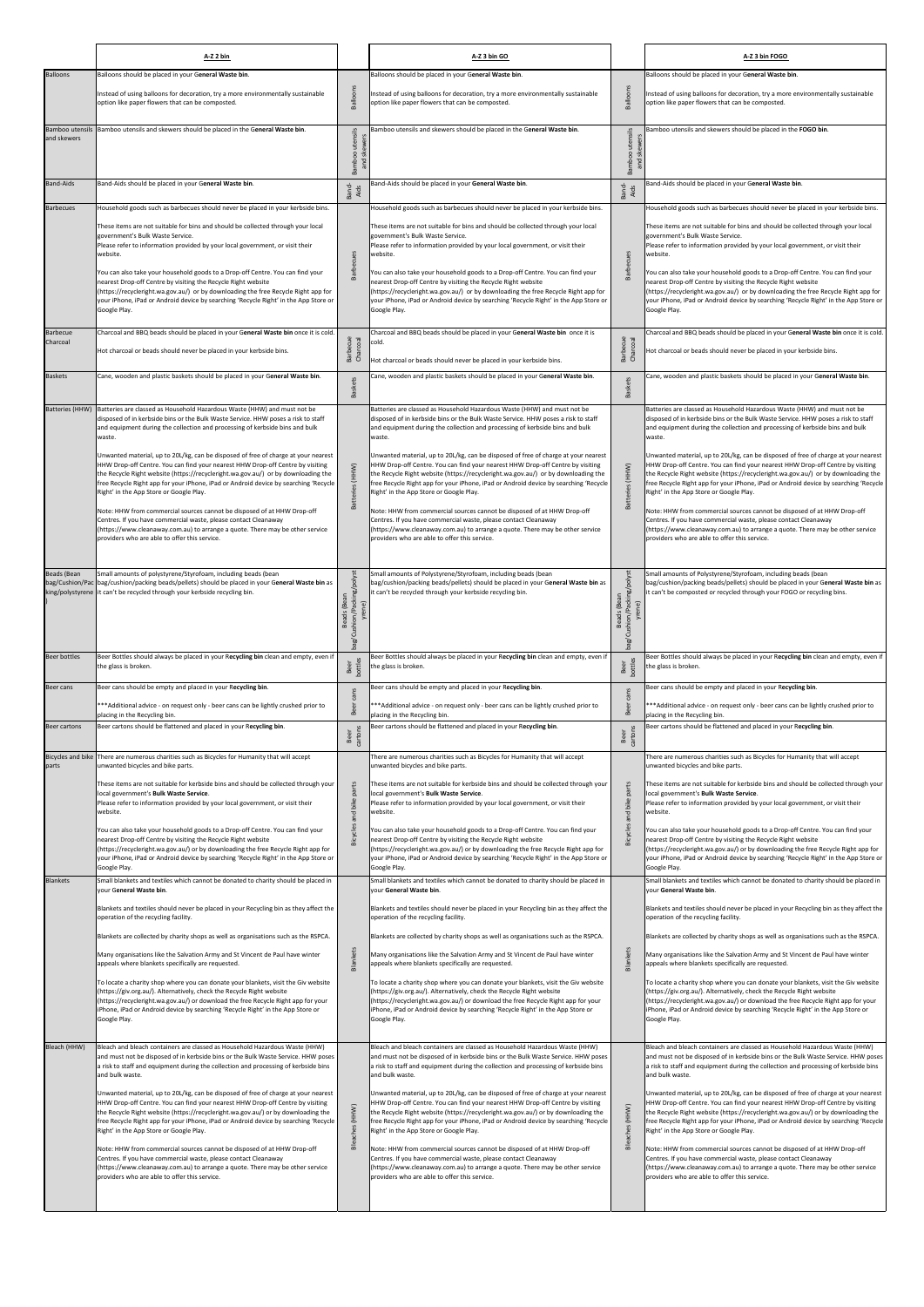| <b>Blinds (vertical</b><br>Vertical and venetian blinds are not suitable for kerbside bins and should be<br>Vertical and venetian blinds are not suitable for kerbside bins and should be<br>Vertical and venetian blinds are not suitable for kerbside bins and should be<br>and venetian)<br>collected through your local government's Bulk Waste Service.<br>collected through your local government's Bulk Waste Service.<br>collected through your local government's Bulk Waste Service.<br>Blinds (vertical and venetian)<br>venetian)<br>Please refer to information provided by your local government, or visit their<br>Please refer to information provided by your local government, or visit their<br>Please refer to information provided by your local government, or visit their<br>website.<br>website.<br>website.<br>Blinds (vertical and<br>You can also take your household goods to a Drop-off Centre. You can find your<br>You can also take your household goods to a Drop-off Centre. You can find your<br>You can also take your household goods to a Drop-off Centre. You can find your<br>nearest HHW Drop-off Centre by visiting the Recycle Right website<br>nearest HHW Drop-off Centre by visiting the Recycle Right website<br>nearest HHW Drop-off Centre by visiting the Recycle Right website<br>(https://recycleright.wa.gov.au/) or by downloading the free Recycle Right app for<br>(https://recycleright.wa.gov.au/) or by downloading the free Recycle Right app for<br>(https://recycleright.wa.gov.au/) or by downloading the free Recycle Right app for<br>your iPhone, iPad or Android device by searching 'Recycle Right' in the App Store or<br>your iPhone, iPad or Android device by searching 'Recycle Right' in the App Store or<br>your iPhone, iPad or Android device by searching 'Recycle Right' in the App Store or<br>Google Play.<br>Google Play.<br>Google Play.<br>Blister packs (e.g. Empty blister packs (paper, plastic and aluminium) should be placed in the General<br>Empty blister packs (paper, plastic and aluminium) should be placed in the General<br>Empty blister packs (paper, plastic and aluminium) should be placed in the General<br>packs<br>Blister packs<br>medicine / drug<br>Waste bin.<br>Waste bin.<br>Waste bin.<br>packaging)<br>Blister<br>Food bones should be placed in your General Waste bin.<br>pnes and<br>shells<br>Food bones should be placed in your General Waste bin.<br>Bones and<br>shells<br>ood bones should be placed in your FOGO bin for composting<br>Bones and shells<br><b>Bones</b><br>shel<br>Unwanted books should be donated to charity or resold second-hand.<br><b>Books</b><br>Unwanted books should be donated to charity or resold second-hand.<br>Unwanted books should be donated to charity or resold second-hand.<br>To locate a charity shop where you can donate your books, visit the Giv website<br>To locate a charity shop where you can donate your books, visit the Giv website<br>To locate a charity shop where you can donate your books, visit the Giv website<br>(https://giv.org.au/). Alternatively, check the Recycle Right website<br>(https://giv.org.au/). Alternatively, check the Recycle Right website<br>(https://giv.org.au/). Alternatively, check the Recycle Right website<br>(https://recycleright.wa.gov.au/) or download the free Recycle Right app for your<br>(https://recycleright.wa.gov.au/) or download the free Recycle Right app for your<br>(https://recycleright.wa.gov.au/) or download the free Recycle Right app for your<br><b>Books</b><br><b>Books</b><br>iPhone, iPad or Android device by searching 'Recycle Right' in the App Store or<br>iPhone, iPad or Android device by searching 'Recycle Right' in the App Store or<br>iPhone, iPad or Android device by searching 'Recycle Right' in the App Store or<br>Google Play.<br>Google Play.<br>Google Play.<br>If unable to be donated, unwanted books should be placed in your General Waste<br>If unable to be donated, unwanted books should be placed in your General Waste<br>If unable to be donated, unwanted books should be placed in your General Waste<br>bin.<br>bin.<br>bin.<br>Plastic and glass bottles should be placed in your Recycling bin empty and rinsed,<br>Plastic and glass bottles should be placed in your Recycling bin empty and rinsed,<br>Plastic and glass bottles should be placed in your Recycling bin empty and rinsed,<br>Bottles [top/lids<br>off]<br>with the lids removed.<br>with the lids removed.<br>with the lids removed.<br>Plastic bottle lids should be placed in your General Waste bin as they are too small<br>Plastic bottle lids should be placed in your General Waste bin as they are too small<br>Plastic bottle lids should be placed in your General Waste bin as they are too small<br>to recycle through the Recycling bin. Lids are often made from a different kind of<br>to recycle through the Recycling bin. Lids are often made from a different kind of<br>to recycle through the Recycling bin. Lids are often made from a different kind of<br>$_{\rm off}$<br>Bottles [top/lids off]<br>plastic to the bottle which causes contamination of the material when it is packaged<br>plastic to the bottle which causes contamination of the material when it is packaged<br>Bottles [top/lids<br>together.<br>together.<br>together.<br>Lids left on can also cause pressure in a bale of plastic that has been sorted and is<br>Lids left on can also cause pressure in a bale of plastic that has been sorted and is<br>Lids left on can also cause pressure in a bale of plastic that has been sorted and is<br>ready for recycling. Bottles with lids on that are still full of air will want to keep their<br>ready for recycling. Bottles with lids on that are still full of air will want to keep their<br>ready for recycling. Bottles with lids on that are still full of air will want to keep their<br>original shape once compressed and this may cause the bale to burst.<br>original shape once compressed and this may cause the bale to burst.<br>original shape once compressed and this may cause the bale to burst.<br>***Additional note - only if requested - plastic bottles can be lightly crushed prior to<br>***Additional note - only if requested - plastic bottles can be lightly crushed prior to<br>placing in the Recycling bin.<br>placing in the Recycling bin.<br>placing in the Recycling bin.<br>Brake fluid and brake fluid containers are classed as Household Hazardous Waste<br>Brake fluid and brake fluid containers are classed as Household Hazardous Waste<br>Brake fluid and brake fluid containers are classed as Household Hazardous Waste<br><b>Brake fluid</b><br>(HHW) and must not be disposed of in kerbside bins or the Bulk Waste Service.<br>(HHW) and must not be disposed of in kerbside bins or the Bulk Waste Service.<br>(HHW)<br>(HHW) and must not be disposed of in kerbside bins or the Bulk Waste Service.<br>HHW poses a risk to staff and equipment during the collection and processing of<br>HHW poses a risk to staff and equipment during the collection and processing of<br>HHW poses a risk to staff and equipment during the collection and processing of<br>kerbside bins and bulk waste.<br>kerbside bins and bulk waste.<br>kerbside bins and bulk waste.<br>Unwanted material, up to 20L/kg, can be disposed of free of charge at your nearest<br>Unwanted material, up to 20L/kg, can be disposed of free of charge at your nearest<br>Unwanted material, up to 20L/kg, can be disposed of free of charge at your nearest<br>HHW Drop-off Centre. You can find your nearest HHW Drop-off Centre by visiting<br>HHW Drop-off Centre. You can find your nearest HHW Drop-off Centre by visiting<br>HHW Drop-off Centre. You can find your nearest HHW Drop-off Centre by visiting<br>the Recycle Right website (https://recycleright.wa.gov.au/) or by downloading the<br>the Recycle Right website (https://recycleright.wa.gov.au/) or by downloading the<br>the Recycle Right website (https://recycleright.wa.gov.au/) or by downloading the<br>Brake fluid<br>fluid<br>free Recycle Right app for your iPhone, iPad or Android device by searching 'Recycle<br>free Recycle Right app for your iPhone, iPad or Android device by searching 'Recycle<br>free Recycle Right app for your iPhone, iPad or Android device by searching 'Recycle<br>Brake t<br>Right' in the App Store or Google Play.<br>Right' in the App Store or Google Play.<br>Right' in the App Store or Google Play.<br>Note: HHW from commercial sources cannot be disposed of at HHW Drop-off<br>Note: HHW from commercial sources cannot be disposed of at HHW Drop-off<br>Note: HHW from commercial sources cannot be disposed of at HHW Drop-off<br>Centres. If you have commercial waste, please contact Cleanaway<br>Centres. If you have commercial waste, please contact Cleanaway<br>Centres. If you have commercial waste, please contact Cleanaway<br>(https://www.cleanaway.com.au) to arrange a quote. There may be other service<br>(https://www.cleanaway.com.au) to arrange a quote. There may be other service<br>(https://www.cleanaway.com.au) to arrange a quote. There may be other service<br>providers who are able to offer this service.<br>providers who are able to offer this service.<br>providers who are able to offer this service.<br>Small prunings, clippings and weeds from your garden should be placed in your<br>Small prunings, clippings and weeds from your garden should be placed in your<br>Small prunings, clippings and weeds from your garden should be placed in your<br><b>Branches</b><br>General Waste bin.<br><b>Garden Organics bin.</b><br>FOGO bin.<br>Large branches and logs are not suitable for kerbside bins and should be collected<br>Large branches and logs are not suitable for kerbside bins and should be collected<br>Large branches and logs are not suitable for kerbside bins and should be collected<br>through your local government's Bulk Garden Organics Service.<br>through your local government's Bulk Garden Organics Service.<br>through your local government's Bulk Garden Organics Service.<br>Please refer to information provided by your local government, or visit their<br>Please refer to information provided by your local government, or visit their<br>Please refer to information provided by your local government, or visit their<br>website.<br>website.<br><b>Branches</b><br><b>Branches</b><br>website.<br>If larger than the approved size for your council's Bulk Garden Organics Service,<br>If larger than the approved size for your council's Bulk Garden Organics Service,<br>If larger than the approved size for your council's Bulk Garden Organics Service,<br>large branches and logs should be taken to a Drop-off Centre. You can find your<br>large branches and logs should be taken to a Drop-off Centre. You can find your<br>large branches and logs should be taken to a Drop-off Centre. You can find your<br>nearest Drop-off Centre by visiting the Recycle Right website<br>nearest Drop-off Centre by visiting the Recycle Right website<br>nearest Drop-off Centre by visiting the Recycle Right website<br>(https://recycleright.wa.gov.au/) or by downloading the free Recycle Right app for<br>(https://recycleright.wa.gov.au/) or by downloading the free Recycle Right app for<br>(https://recycleright.wa.gov.au/) or by downloading the free Recycle Right app for<br>your iPhone, iPad or Android device by searching 'Recycle Right' in the App Store or<br>your iPhone, iPad or Android device by searching 'Recycle Right' in the App Store or<br>your iPhone, iPad or Android device by searching 'Recycle Right' in the App Store or<br>Google Play.<br>Google Play.<br>Google Play.<br><b>Bread</b><br>Bread should be placed in your General Waste bin.<br>Bread should be placed in your General Waste bin.<br>Bread should be placed in your FOGO bin for composting<br>Bread<br>Bread<br>Bricks (C&D)<br>Construction and demolition waste such as bricks should never be disposed of in<br>Construction and demolition waste such as bricks should never be disposed of in<br>Construction and demolition waste such as bricks should never be disposed of in<br>your kerbside bins.<br>your kerbside bins.<br>your kerbside bins.<br>(C&D)<br>Bricks (C&D)<br>You can find your nearest Drop-off Centre by visiting the Recycle Right website<br>You can find your nearest Drop-off Centre by visiting the Recycle Right website<br>You can find your nearest Drop-off Centre by visiting the Recycle Right website<br>(https://recycleright.wa.gov.au/) or by downloading the free Recycle Right app for<br><b>Bricks</b><br>(https://recycleright.wa.gov.au/) or by downloading the free Recycle Right app for<br>(https://recycleright.wa.gov.au/) or by downloading the free Recycle Right app for<br>your iPhone, iPad or Android device by searching 'Recycle Right' in the App Store or<br>your iPhone, iPad or Android device by searching 'Recycle Right' in the App Store or<br>your iPhone, iPad or Android device by searching 'Recycle Right' in the App Store or<br>Google Play.<br>Google Play.<br>Google Play.<br>All glass should go into your Recycling bin, even if it is broken.<br>All glass should go into your Recycling bin, even if it is broken.<br>All glass should go into your Recycling bin, even if it is broken.<br>Broken glass<br>Broken glass<br>glass<br><b>Broken</b><br>If glass is placed in the FOGO bin it contaminates the compost made from the<br>contents of this bin.<br>You can take small amounts of bubble wrap to major supermarkets for recycling<br>You can take small amounts of bubble wrap to major supermarkets for recycling<br>You can take small amounts of bubble wrap to major supermarkets for recycling<br><b>Bubble wrap</b><br>with your other soft plastics - look for the REDcycle collection bin at the front of the<br>with your other soft plastics - look for the REDcycle collection bin at the front of the<br>store.<br>store.<br>store.<br>If you're not able to drop it off, small amounts of bubble wrap should be disposed<br>If you're not able to drop it off, small amounts of bubble wrap should be disposed<br>If you're not able to drop it off, small amounts of bubble wrap should be disposed<br>of in your General Waste bin.<br>of in your General Waste bin.<br>of in your General Waste bin.<br><b>Bubble wrap</b><br>wrap<br>Bubble <sup>1</sup><br>To find your closest collection point, visit the REDcycle website<br>To find your closest collection point, visit the REDcycle website<br>To find your closest collection point, visit the REDcycle website<br>(https://www.redcycle.net.au/).<br>(https://www.redcycle.net.au/).<br>(https://www.redcycle.net.au/).<br><b>Building</b><br>Building and materials waste should never be disposed of in your kerbside bins.<br>Building and materials waste should never be disposed of in your kerbside bins.<br>Building and materials waste should never be disposed of in your kerbside bins.<br>materials/waste<br>ls/waste<br>materials/waste<br>(C&D)<br>You can find your nearest construction and demolition Drop-off Centre by visiting<br>You can find your nearest construction and demolition Drop-off Centre by visiting<br>You can find your nearest construction and demolition Drop-off Centre by visiting<br>the Recycle Right website (https://recycleright.wa.gov.au/) or by downloading the<br>the Recycle Right website (https://recycleright.wa.gov.au/) or by downloading the<br>the Recycle Right website (https://recycleright.wa.gov.au/) or by downloading the<br>(C&D)<br>(C&D)<br>Building mate<br>free Recycle Right app for your iPhone, iPad or Android device by searching 'Recycle<br>free Recycle Right app for your iPhone, iPad or Android device by searching 'Recycle<br>ree Recycle Right app for your iPhone, iPad or Android device by searching 'Recycle'<br>Right' in the App Store or Google Play.<br>Right' in the App Store or Google Play.<br>Right' in the App Store or Google Play.<br>Building | A-Z 2 bin | A-Z 3 bin GO | A-Z 3 bin FOGO |
|------------------------------------------------------------------------------------------------------------------------------------------------------------------------------------------------------------------------------------------------------------------------------------------------------------------------------------------------------------------------------------------------------------------------------------------------------------------------------------------------------------------------------------------------------------------------------------------------------------------------------------------------------------------------------------------------------------------------------------------------------------------------------------------------------------------------------------------------------------------------------------------------------------------------------------------------------------------------------------------------------------------------------------------------------------------------------------------------------------------------------------------------------------------------------------------------------------------------------------------------------------------------------------------------------------------------------------------------------------------------------------------------------------------------------------------------------------------------------------------------------------------------------------------------------------------------------------------------------------------------------------------------------------------------------------------------------------------------------------------------------------------------------------------------------------------------------------------------------------------------------------------------------------------------------------------------------------------------------------------------------------------------------------------------------------------------------------------------------------------------------------------------------------------------------------------------------------------------------------------------------------------------------------------------------------------------------------------------------------------------------------------------------------------------------------------------------------------------------------------------------------------------------------------------------------------------------------------------------------------------------------------------------------------------------------------------------------------------------------------------------------------------------------------------------------------------------------------------------------------------------------------------------------------------------------------------------------------------------------------------------------------------------------------------------------------------------------------------------------------------------------------------------------------------------------------------------------------------------------------------------------------------------------------------------------------------------------------------------------------------------------------------------------------------------------------------------------------------------------------------------------------------------------------------------------------------------------------------------------------------------------------------------------------------------------------------------------------------------------------------------------------------------------------------------------------------------------------------------------------------------------------------------------------------------------------------------------------------------------------------------------------------------------------------------------------------------------------------------------------------------------------------------------------------------------------------------------------------------------------------------------------------------------------------------------------------------------------------------------------------------------------------------------------------------------------------------------------------------------------------------------------------------------------------------------------------------------------------------------------------------------------------------------------------------------------------------------------------------------------------------------------------------------------------------------------------------------------------------------------------------------------------------------------------------------------------------------------------------------------------------------------------------------------------------------------------------------------------------------------------------------------------------------------------------------------------------------------------------------------------------------------------------------------------------------------------------------------------------------------------------------------------------------------------------------------------------------------------------------------------------------------------------------------------------------------------------------------------------------------------------------------------------------------------------------------------------------------------------------------------------------------------------------------------------------------------------------------------------------------------------------------------------------------------------------------------------------------------------------------------------------------------------------------------------------------------------------------------------------------------------------------------------------------------------------------------------------------------------------------------------------------------------------------------------------------------------------------------------------------------------------------------------------------------------------------------------------------------------------------------------------------------------------------------------------------------------------------------------------------------------------------------------------------------------------------------------------------------------------------------------------------------------------------------------------------------------------------------------------------------------------------------------------------------------------------------------------------------------------------------------------------------------------------------------------------------------------------------------------------------------------------------------------------------------------------------------------------------------------------------------------------------------------------------------------------------------------------------------------------------------------------------------------------------------------------------------------------------------------------------------------------------------------------------------------------------------------------------------------------------------------------------------------------------------------------------------------------------------------------------------------------------------------------------------------------------------------------------------------------------------------------------------------------------------------------------------------------------------------------------------------------------------------------------------------------------------------------------------------------------------------------------------------------------------------------------------------------------------------------------------------------------------------------------------------------------------------------------------------------------------------------------------------------------------------------------------------------------------------------------------------------------------------------------------------------------------------------------------------------------------------------------------------------------------------------------------------------------------------------------------------------------------------------------------------------------------------------------------------------------------------------------------------------------------------------------------------------------------------------------------------------------------------------------------------------------------------------------------------------------------------------------------------------------------------------------------------------------------------------------------------------------------------------------------------------------------------------------------------------------------------------------------------------------------------------------------------------------------------------------------------------------------------------------------------------------------------------------------------------------------------------------------------------------------------------------------------------------------------------------------------------------------------------------------------------------------------------------------------------------------------------------------------------------------------------------------------------------------------------------------------------------------------------------------------------------------------------------------------------------------------------------------------------------------------------------------------------------------------------------------------------------------------------------------------------------------------------------------------------------------------------------------------------------------------------------------------------------------------------------------------------------------------------------------------------------------------------------------------------------------------------------------------------------------------------------------------------------------------------------------------------------------------------------------------------------------------------------------------------------------------------------------------------------------------------------------------------------------------------------------------------------------------------------------------------------------------------------------------------------------------------------------------------------------------------------------------------------------------------------------------------------------------------------------------------------------------------------------------------------------------------------------------------------------------------------------------------------------------------------------------------------------------------------------------------------------------------------------------------------------------------------------------------------------------------------------------------------------------------------------------------------------------------------------------------------------------------------------------------------------------------------------------------------------------------------------------------------------------------------------------------------------------------------------------------------------------------------------------------------------------------------------------------------------------------------------------------------------------------------------------------------------------------------------------------------------------------------------------------------------------------------------------------------------------------------------------------------------------------------------------------------------------------------------------------------------------------------------------------------------------------------------------------------------------------------------------------------------------------------------------------------------------------------------------------------------------------------------------------------------------------------------------------------------------------------------------------------------------------------------------------------------------------------------------------------------------------------------------------------------------------------------------------------------------------------------------------------------------------------------------------------------------------------------------------------------------------------------------------------------------------------------------------------------------------------------------------------------------------------------------------------------------------------------------------------------------------------------------------------------------------------------------------------------------------------------------------------------------------------------------------------------------------------------------------------------------------------------------------------------------------------------------------------------------------------------------------------------------------------------------------------------------------------------------------------------------------------------------------------------------------------------------------------------------------------------------------------------------------------------------------------------------------------------------------------------------------------------------------------------------------------------------------------------------------------------------------------------------------------------------------------------------------------------------------------------------------------------------------------------------------------------------------------------------------------------------------------------------------------------------------------------------------------------------------------------------------------------------------------------------------------------------------------------------------------------------------------------------------------------------------------------------------------------------------------------------------------------------------------------------------------------------------------------------------------------------------------------------------------------------------------------------------------------------------------------------------------------------------------------------------------------------------------------------------------------------------------------------------------------------------------------------------------------------------------------------------------------------------------------------------------------------------------------------------------------------------------------------------------------------------------------------------------------------------------------------------------------------------------------------------------------------------------------------------------------------------------------------------------------------------------------------------------------------------------------------------------------------------------------------------------------------------------------------------------------------------------------------------------------------------------------------------------------------------------------------------------------------------------------------------------------------------|-----------|--------------|----------------|
| plastic to the bottle which causes contamination of the material when it is packaged<br>***Additional note - only if requested - plastic bottles can be lightly crushed prior to<br>with your other soft plastics - look for the REDcycle collection bin at the front of the                                                                                                                                                                                                                                                                                                                                                                                                                                                                                                                                                                                                                                                                                                                                                                                                                                                                                                                                                                                                                                                                                                                                                                                                                                                                                                                                                                                                                                                                                                                                                                                                                                                                                                                                                                                                                                                                                                                                                                                                                                                                                                                                                                                                                                                                                                                                                                                                                                                                                                                                                                                                                                                                                                                                                                                                                                                                                                                                                                                                                                                                                                                                                                                                                                                                                                                                                                                                                                                                                                                                                                                                                                                                                                                                                                                                                                                                                                                                                                                                                                                                                                                                                                                                                                                                                                                                                                                                                                                                                                                                                                                                                                                                                                                                                                                                                                                                                                                                                                                                                                                                                                                                                                                                                                                                                                                                                                                                                                                                                                                                                                                                                                                                                                                                                                                                                                                                                                                                                                                                                                                                                                                                                                                                                                                                                                                                                                                                                                                                                                                                                                                                                                                                                                                                                                                                                                                                                                                                                                                                                                                                                                                                                                                                                                                                                                                                                                                                                                                                                                                                                                                                                                                                                                                                                                                                                                                                                                                                                                                                                                                                                                                                                                                                                                                                                                                                                                                                                                                                                                                                                                                                                                                                                                                                                                                                                                                                                                                                                                                                                                                                                                                                                                                                                                                                                                                                                                                                                                                                                                                                                                                                                                                                                                                                                                                                                                                                                                                                                                                                                                                                                                                                                                                                                                                                                                                                                                                                                                                                                                                                                                                                                                                                                                                                                                                                                                                                                                                                                                                                                                                                                                                                                                                                                                                                                                                                                                                                                                                                                                                                                                                                                                                                                                                                                                                                                                                                                                                                                                                                                                                                                                                                                                                                                                                                                                                                                                                                                                                                                                                                                                                                                                                                                                                                                                                                                                                                                                                                                                                                                                                                                                                                                                                                                                                                                                                                                                                                                                                                                                                                                                                                                                                                                                                                                                                                                                                                                                                                                                                                                                                                                                                                                                                                                                                                                                                                                                                                                                                                                                                                                                                                                                                                                                                                                                                                                                                                                                                                                                                                                                                                                                                                                                                                                                                                                                                                                                                                                                                                                                                                                                                                                                                                                                                                                                                                                                                                                                                                                                                                                                                                                                                                     |           |              |                |
|                                                                                                                                                                                                                                                                                                                                                                                                                                                                                                                                                                                                                                                                                                                                                                                                                                                                                                                                                                                                                                                                                                                                                                                                                                                                                                                                                                                                                                                                                                                                                                                                                                                                                                                                                                                                                                                                                                                                                                                                                                                                                                                                                                                                                                                                                                                                                                                                                                                                                                                                                                                                                                                                                                                                                                                                                                                                                                                                                                                                                                                                                                                                                                                                                                                                                                                                                                                                                                                                                                                                                                                                                                                                                                                                                                                                                                                                                                                                                                                                                                                                                                                                                                                                                                                                                                                                                                                                                                                                                                                                                                                                                                                                                                                                                                                                                                                                                                                                                                                                                                                                                                                                                                                                                                                                                                                                                                                                                                                                                                                                                                                                                                                                                                                                                                                                                                                                                                                                                                                                                                                                                                                                                                                                                                                                                                                                                                                                                                                                                                                                                                                                                                                                                                                                                                                                                                                                                                                                                                                                                                                                                                                                                                                                                                                                                                                                                                                                                                                                                                                                                                                                                                                                                                                                                                                                                                                                                                                                                                                                                                                                                                                                                                                                                                                                                                                                                                                                                                                                                                                                                                                                                                                                                                                                                                                                                                                                                                                                                                                                                                                                                                                                                                                                                                                                                                                                                                                                                                                                                                                                                                                                                                                                                                                                                                                                                                                                                                                                                                                                                                                                                                                                                                                                                                                                                                                                                                                                                                                                                                                                                                                                                                                                                                                                                                                                                                                                                                                                                                                                                                                                                                                                                                                                                                                                                                                                                                                                                                                                                                                                                                                                                                                                                                                                                                                                                                                                                                                                                                                                                                                                                                                                                                                                                                                                                                                                                                                                                                                                                                                                                                                                                                                                                                                                                                                                                                                                                                                                                                                                                                                                                                                                                                                                                                                                                                                                                                                                                                                                                                                                                                                                                                                                                                                                                                                                                                                                                                                                                                                                                                                                                                                                                                                                                                                                                                                                                                                                                                                                                                                                                                                                                                                                                                                                                                                                                                                                                                                                                                                                                                                                                                                                                                                                                                                                                                                                                                                                                                                                                                                                                                                                                                                                                                                                                                                                                                                                                                                                                                                                                                                                                                                                                                                                                                                                                                                                                                                                                  |           |              |                |
|                                                                                                                                                                                                                                                                                                                                                                                                                                                                                                                                                                                                                                                                                                                                                                                                                                                                                                                                                                                                                                                                                                                                                                                                                                                                                                                                                                                                                                                                                                                                                                                                                                                                                                                                                                                                                                                                                                                                                                                                                                                                                                                                                                                                                                                                                                                                                                                                                                                                                                                                                                                                                                                                                                                                                                                                                                                                                                                                                                                                                                                                                                                                                                                                                                                                                                                                                                                                                                                                                                                                                                                                                                                                                                                                                                                                                                                                                                                                                                                                                                                                                                                                                                                                                                                                                                                                                                                                                                                                                                                                                                                                                                                                                                                                                                                                                                                                                                                                                                                                                                                                                                                                                                                                                                                                                                                                                                                                                                                                                                                                                                                                                                                                                                                                                                                                                                                                                                                                                                                                                                                                                                                                                                                                                                                                                                                                                                                                                                                                                                                                                                                                                                                                                                                                                                                                                                                                                                                                                                                                                                                                                                                                                                                                                                                                                                                                                                                                                                                                                                                                                                                                                                                                                                                                                                                                                                                                                                                                                                                                                                                                                                                                                                                                                                                                                                                                                                                                                                                                                                                                                                                                                                                                                                                                                                                                                                                                                                                                                                                                                                                                                                                                                                                                                                                                                                                                                                                                                                                                                                                                                                                                                                                                                                                                                                                                                                                                                                                                                                                                                                                                                                                                                                                                                                                                                                                                                                                                                                                                                                                                                                                                                                                                                                                                                                                                                                                                                                                                                                                                                                                                                                                                                                                                                                                                                                                                                                                                                                                                                                                                                                                                                                                                                                                                                                                                                                                                                                                                                                                                                                                                                                                                                                                                                                                                                                                                                                                                                                                                                                                                                                                                                                                                                                                                                                                                                                                                                                                                                                                                                                                                                                                                                                                                                                                                                                                                                                                                                                                                                                                                                                                                                                                                                                                                                                                                                                                                                                                                                                                                                                                                                                                                                                                                                                                                                                                                                                                                                                                                                                                                                                                                                                                                                                                                                                                                                                                                                                                                                                                                                                                                                                                                                                                                                                                                                                                                                                                                                                                                                                                                                                                                                                                                                                                                                                                                                                                                                                                                                                                                                                                                                                                                                                                                                                                                                                                                                                                                                  |           |              |                |
|                                                                                                                                                                                                                                                                                                                                                                                                                                                                                                                                                                                                                                                                                                                                                                                                                                                                                                                                                                                                                                                                                                                                                                                                                                                                                                                                                                                                                                                                                                                                                                                                                                                                                                                                                                                                                                                                                                                                                                                                                                                                                                                                                                                                                                                                                                                                                                                                                                                                                                                                                                                                                                                                                                                                                                                                                                                                                                                                                                                                                                                                                                                                                                                                                                                                                                                                                                                                                                                                                                                                                                                                                                                                                                                                                                                                                                                                                                                                                                                                                                                                                                                                                                                                                                                                                                                                                                                                                                                                                                                                                                                                                                                                                                                                                                                                                                                                                                                                                                                                                                                                                                                                                                                                                                                                                                                                                                                                                                                                                                                                                                                                                                                                                                                                                                                                                                                                                                                                                                                                                                                                                                                                                                                                                                                                                                                                                                                                                                                                                                                                                                                                                                                                                                                                                                                                                                                                                                                                                                                                                                                                                                                                                                                                                                                                                                                                                                                                                                                                                                                                                                                                                                                                                                                                                                                                                                                                                                                                                                                                                                                                                                                                                                                                                                                                                                                                                                                                                                                                                                                                                                                                                                                                                                                                                                                                                                                                                                                                                                                                                                                                                                                                                                                                                                                                                                                                                                                                                                                                                                                                                                                                                                                                                                                                                                                                                                                                                                                                                                                                                                                                                                                                                                                                                                                                                                                                                                                                                                                                                                                                                                                                                                                                                                                                                                                                                                                                                                                                                                                                                                                                                                                                                                                                                                                                                                                                                                                                                                                                                                                                                                                                                                                                                                                                                                                                                                                                                                                                                                                                                                                                                                                                                                                                                                                                                                                                                                                                                                                                                                                                                                                                                                                                                                                                                                                                                                                                                                                                                                                                                                                                                                                                                                                                                                                                                                                                                                                                                                                                                                                                                                                                                                                                                                                                                                                                                                                                                                                                                                                                                                                                                                                                                                                                                                                                                                                                                                                                                                                                                                                                                                                                                                                                                                                                                                                                                                                                                                                                                                                                                                                                                                                                                                                                                                                                                                                                                                                                                                                                                                                                                                                                                                                                                                                                                                                                                                                                                                                                                                                                                                                                                                                                                                                                                                                                                                                                                                                                                  |           |              |                |
|                                                                                                                                                                                                                                                                                                                                                                                                                                                                                                                                                                                                                                                                                                                                                                                                                                                                                                                                                                                                                                                                                                                                                                                                                                                                                                                                                                                                                                                                                                                                                                                                                                                                                                                                                                                                                                                                                                                                                                                                                                                                                                                                                                                                                                                                                                                                                                                                                                                                                                                                                                                                                                                                                                                                                                                                                                                                                                                                                                                                                                                                                                                                                                                                                                                                                                                                                                                                                                                                                                                                                                                                                                                                                                                                                                                                                                                                                                                                                                                                                                                                                                                                                                                                                                                                                                                                                                                                                                                                                                                                                                                                                                                                                                                                                                                                                                                                                                                                                                                                                                                                                                                                                                                                                                                                                                                                                                                                                                                                                                                                                                                                                                                                                                                                                                                                                                                                                                                                                                                                                                                                                                                                                                                                                                                                                                                                                                                                                                                                                                                                                                                                                                                                                                                                                                                                                                                                                                                                                                                                                                                                                                                                                                                                                                                                                                                                                                                                                                                                                                                                                                                                                                                                                                                                                                                                                                                                                                                                                                                                                                                                                                                                                                                                                                                                                                                                                                                                                                                                                                                                                                                                                                                                                                                                                                                                                                                                                                                                                                                                                                                                                                                                                                                                                                                                                                                                                                                                                                                                                                                                                                                                                                                                                                                                                                                                                                                                                                                                                                                                                                                                                                                                                                                                                                                                                                                                                                                                                                                                                                                                                                                                                                                                                                                                                                                                                                                                                                                                                                                                                                                                                                                                                                                                                                                                                                                                                                                                                                                                                                                                                                                                                                                                                                                                                                                                                                                                                                                                                                                                                                                                                                                                                                                                                                                                                                                                                                                                                                                                                                                                                                                                                                                                                                                                                                                                                                                                                                                                                                                                                                                                                                                                                                                                                                                                                                                                                                                                                                                                                                                                                                                                                                                                                                                                                                                                                                                                                                                                                                                                                                                                                                                                                                                                                                                                                                                                                                                                                                                                                                                                                                                                                                                                                                                                                                                                                                                                                                                                                                                                                                                                                                                                                                                                                                                                                                                                                                                                                                                                                                                                                                                                                                                                                                                                                                                                                                                                                                                                                                                                                                                                                                                                                                                                                                                                                                                                                                                                                  |           |              |                |
|                                                                                                                                                                                                                                                                                                                                                                                                                                                                                                                                                                                                                                                                                                                                                                                                                                                                                                                                                                                                                                                                                                                                                                                                                                                                                                                                                                                                                                                                                                                                                                                                                                                                                                                                                                                                                                                                                                                                                                                                                                                                                                                                                                                                                                                                                                                                                                                                                                                                                                                                                                                                                                                                                                                                                                                                                                                                                                                                                                                                                                                                                                                                                                                                                                                                                                                                                                                                                                                                                                                                                                                                                                                                                                                                                                                                                                                                                                                                                                                                                                                                                                                                                                                                                                                                                                                                                                                                                                                                                                                                                                                                                                                                                                                                                                                                                                                                                                                                                                                                                                                                                                                                                                                                                                                                                                                                                                                                                                                                                                                                                                                                                                                                                                                                                                                                                                                                                                                                                                                                                                                                                                                                                                                                                                                                                                                                                                                                                                                                                                                                                                                                                                                                                                                                                                                                                                                                                                                                                                                                                                                                                                                                                                                                                                                                                                                                                                                                                                                                                                                                                                                                                                                                                                                                                                                                                                                                                                                                                                                                                                                                                                                                                                                                                                                                                                                                                                                                                                                                                                                                                                                                                                                                                                                                                                                                                                                                                                                                                                                                                                                                                                                                                                                                                                                                                                                                                                                                                                                                                                                                                                                                                                                                                                                                                                                                                                                                                                                                                                                                                                                                                                                                                                                                                                                                                                                                                                                                                                                                                                                                                                                                                                                                                                                                                                                                                                                                                                                                                                                                                                                                                                                                                                                                                                                                                                                                                                                                                                                                                                                                                                                                                                                                                                                                                                                                                                                                                                                                                                                                                                                                                                                                                                                                                                                                                                                                                                                                                                                                                                                                                                                                                                                                                                                                                                                                                                                                                                                                                                                                                                                                                                                                                                                                                                                                                                                                                                                                                                                                                                                                                                                                                                                                                                                                                                                                                                                                                                                                                                                                                                                                                                                                                                                                                                                                                                                                                                                                                                                                                                                                                                                                                                                                                                                                                                                                                                                                                                                                                                                                                                                                                                                                                                                                                                                                                                                                                                                                                                                                                                                                                                                                                                                                                                                                                                                                                                                                                                                                                                                                                                                                                                                                                                                                                                                                                                                                                                                                                  |           |              |                |
|                                                                                                                                                                                                                                                                                                                                                                                                                                                                                                                                                                                                                                                                                                                                                                                                                                                                                                                                                                                                                                                                                                                                                                                                                                                                                                                                                                                                                                                                                                                                                                                                                                                                                                                                                                                                                                                                                                                                                                                                                                                                                                                                                                                                                                                                                                                                                                                                                                                                                                                                                                                                                                                                                                                                                                                                                                                                                                                                                                                                                                                                                                                                                                                                                                                                                                                                                                                                                                                                                                                                                                                                                                                                                                                                                                                                                                                                                                                                                                                                                                                                                                                                                                                                                                                                                                                                                                                                                                                                                                                                                                                                                                                                                                                                                                                                                                                                                                                                                                                                                                                                                                                                                                                                                                                                                                                                                                                                                                                                                                                                                                                                                                                                                                                                                                                                                                                                                                                                                                                                                                                                                                                                                                                                                                                                                                                                                                                                                                                                                                                                                                                                                                                                                                                                                                                                                                                                                                                                                                                                                                                                                                                                                                                                                                                                                                                                                                                                                                                                                                                                                                                                                                                                                                                                                                                                                                                                                                                                                                                                                                                                                                                                                                                                                                                                                                                                                                                                                                                                                                                                                                                                                                                                                                                                                                                                                                                                                                                                                                                                                                                                                                                                                                                                                                                                                                                                                                                                                                                                                                                                                                                                                                                                                                                                                                                                                                                                                                                                                                                                                                                                                                                                                                                                                                                                                                                                                                                                                                                                                                                                                                                                                                                                                                                                                                                                                                                                                                                                                                                                                                                                                                                                                                                                                                                                                                                                                                                                                                                                                                                                                                                                                                                                                                                                                                                                                                                                                                                                                                                                                                                                                                                                                                                                                                                                                                                                                                                                                                                                                                                                                                                                                                                                                                                                                                                                                                                                                                                                                                                                                                                                                                                                                                                                                                                                                                                                                                                                                                                                                                                                                                                                                                                                                                                                                                                                                                                                                                                                                                                                                                                                                                                                                                                                                                                                                                                                                                                                                                                                                                                                                                                                                                                                                                                                                                                                                                                                                                                                                                                                                                                                                                                                                                                                                                                                                                                                                                                                                                                                                                                                                                                                                                                                                                                                                                                                                                                                                                                                                                                                                                                                                                                                                                                                                                                                                                                                                                                                                  |           |              |                |
|                                                                                                                                                                                                                                                                                                                                                                                                                                                                                                                                                                                                                                                                                                                                                                                                                                                                                                                                                                                                                                                                                                                                                                                                                                                                                                                                                                                                                                                                                                                                                                                                                                                                                                                                                                                                                                                                                                                                                                                                                                                                                                                                                                                                                                                                                                                                                                                                                                                                                                                                                                                                                                                                                                                                                                                                                                                                                                                                                                                                                                                                                                                                                                                                                                                                                                                                                                                                                                                                                                                                                                                                                                                                                                                                                                                                                                                                                                                                                                                                                                                                                                                                                                                                                                                                                                                                                                                                                                                                                                                                                                                                                                                                                                                                                                                                                                                                                                                                                                                                                                                                                                                                                                                                                                                                                                                                                                                                                                                                                                                                                                                                                                                                                                                                                                                                                                                                                                                                                                                                                                                                                                                                                                                                                                                                                                                                                                                                                                                                                                                                                                                                                                                                                                                                                                                                                                                                                                                                                                                                                                                                                                                                                                                                                                                                                                                                                                                                                                                                                                                                                                                                                                                                                                                                                                                                                                                                                                                                                                                                                                                                                                                                                                                                                                                                                                                                                                                                                                                                                                                                                                                                                                                                                                                                                                                                                                                                                                                                                                                                                                                                                                                                                                                                                                                                                                                                                                                                                                                                                                                                                                                                                                                                                                                                                                                                                                                                                                                                                                                                                                                                                                                                                                                                                                                                                                                                                                                                                                                                                                                                                                                                                                                                                                                                                                                                                                                                                                                                                                                                                                                                                                                                                                                                                                                                                                                                                                                                                                                                                                                                                                                                                                                                                                                                                                                                                                                                                                                                                                                                                                                                                                                                                                                                                                                                                                                                                                                                                                                                                                                                                                                                                                                                                                                                                                                                                                                                                                                                                                                                                                                                                                                                                                                                                                                                                                                                                                                                                                                                                                                                                                                                                                                                                                                                                                                                                                                                                                                                                                                                                                                                                                                                                                                                                                                                                                                                                                                                                                                                                                                                                                                                                                                                                                                                                                                                                                                                                                                                                                                                                                                                                                                                                                                                                                                                                                                                                                                                                                                                                                                                                                                                                                                                                                                                                                                                                                                                                                                                                                                                                                                                                                                                                                                                                                                                                                                                                                                                                  |           |              |                |
|                                                                                                                                                                                                                                                                                                                                                                                                                                                                                                                                                                                                                                                                                                                                                                                                                                                                                                                                                                                                                                                                                                                                                                                                                                                                                                                                                                                                                                                                                                                                                                                                                                                                                                                                                                                                                                                                                                                                                                                                                                                                                                                                                                                                                                                                                                                                                                                                                                                                                                                                                                                                                                                                                                                                                                                                                                                                                                                                                                                                                                                                                                                                                                                                                                                                                                                                                                                                                                                                                                                                                                                                                                                                                                                                                                                                                                                                                                                                                                                                                                                                                                                                                                                                                                                                                                                                                                                                                                                                                                                                                                                                                                                                                                                                                                                                                                                                                                                                                                                                                                                                                                                                                                                                                                                                                                                                                                                                                                                                                                                                                                                                                                                                                                                                                                                                                                                                                                                                                                                                                                                                                                                                                                                                                                                                                                                                                                                                                                                                                                                                                                                                                                                                                                                                                                                                                                                                                                                                                                                                                                                                                                                                                                                                                                                                                                                                                                                                                                                                                                                                                                                                                                                                                                                                                                                                                                                                                                                                                                                                                                                                                                                                                                                                                                                                                                                                                                                                                                                                                                                                                                                                                                                                                                                                                                                                                                                                                                                                                                                                                                                                                                                                                                                                                                                                                                                                                                                                                                                                                                                                                                                                                                                                                                                                                                                                                                                                                                                                                                                                                                                                                                                                                                                                                                                                                                                                                                                                                                                                                                                                                                                                                                                                                                                                                                                                                                                                                                                                                                                                                                                                                                                                                                                                                                                                                                                                                                                                                                                                                                                                                                                                                                                                                                                                                                                                                                                                                                                                                                                                                                                                                                                                                                                                                                                                                                                                                                                                                                                                                                                                                                                                                                                                                                                                                                                                                                                                                                                                                                                                                                                                                                                                                                                                                                                                                                                                                                                                                                                                                                                                                                                                                                                                                                                                                                                                                                                                                                                                                                                                                                                                                                                                                                                                                                                                                                                                                                                                                                                                                                                                                                                                                                                                                                                                                                                                                                                                                                                                                                                                                                                                                                                                                                                                                                                                                                                                                                                                                                                                                                                                                                                                                                                                                                                                                                                                                                                                                                                                                                                                                                                                                                                                                                                                                                                                                                                                                                                                                  |           |              |                |
|                                                                                                                                                                                                                                                                                                                                                                                                                                                                                                                                                                                                                                                                                                                                                                                                                                                                                                                                                                                                                                                                                                                                                                                                                                                                                                                                                                                                                                                                                                                                                                                                                                                                                                                                                                                                                                                                                                                                                                                                                                                                                                                                                                                                                                                                                                                                                                                                                                                                                                                                                                                                                                                                                                                                                                                                                                                                                                                                                                                                                                                                                                                                                                                                                                                                                                                                                                                                                                                                                                                                                                                                                                                                                                                                                                                                                                                                                                                                                                                                                                                                                                                                                                                                                                                                                                                                                                                                                                                                                                                                                                                                                                                                                                                                                                                                                                                                                                                                                                                                                                                                                                                                                                                                                                                                                                                                                                                                                                                                                                                                                                                                                                                                                                                                                                                                                                                                                                                                                                                                                                                                                                                                                                                                                                                                                                                                                                                                                                                                                                                                                                                                                                                                                                                                                                                                                                                                                                                                                                                                                                                                                                                                                                                                                                                                                                                                                                                                                                                                                                                                                                                                                                                                                                                                                                                                                                                                                                                                                                                                                                                                                                                                                                                                                                                                                                                                                                                                                                                                                                                                                                                                                                                                                                                                                                                                                                                                                                                                                                                                                                                                                                                                                                                                                                                                                                                                                                                                                                                                                                                                                                                                                                                                                                                                                                                                                                                                                                                                                                                                                                                                                                                                                                                                                                                                                                                                                                                                                                                                                                                                                                                                                                                                                                                                                                                                                                                                                                                                                                                                                                                                                                                                                                                                                                                                                                                                                                                                                                                                                                                                                                                                                                                                                                                                                                                                                                                                                                                                                                                                                                                                                                                                                                                                                                                                                                                                                                                                                                                                                                                                                                                                                                                                                                                                                                                                                                                                                                                                                                                                                                                                                                                                                                                                                                                                                                                                                                                                                                                                                                                                                                                                                                                                                                                                                                                                                                                                                                                                                                                                                                                                                                                                                                                                                                                                                                                                                                                                                                                                                                                                                                                                                                                                                                                                                                                                                                                                                                                                                                                                                                                                                                                                                                                                                                                                                                                                                                                                                                                                                                                                                                                                                                                                                                                                                                                                                                                                                                                                                                                                                                                                                                                                                                                                                                                                                                                                                                                                                  |           |              |                |
|                                                                                                                                                                                                                                                                                                                                                                                                                                                                                                                                                                                                                                                                                                                                                                                                                                                                                                                                                                                                                                                                                                                                                                                                                                                                                                                                                                                                                                                                                                                                                                                                                                                                                                                                                                                                                                                                                                                                                                                                                                                                                                                                                                                                                                                                                                                                                                                                                                                                                                                                                                                                                                                                                                                                                                                                                                                                                                                                                                                                                                                                                                                                                                                                                                                                                                                                                                                                                                                                                                                                                                                                                                                                                                                                                                                                                                                                                                                                                                                                                                                                                                                                                                                                                                                                                                                                                                                                                                                                                                                                                                                                                                                                                                                                                                                                                                                                                                                                                                                                                                                                                                                                                                                                                                                                                                                                                                                                                                                                                                                                                                                                                                                                                                                                                                                                                                                                                                                                                                                                                                                                                                                                                                                                                                                                                                                                                                                                                                                                                                                                                                                                                                                                                                                                                                                                                                                                                                                                                                                                                                                                                                                                                                                                                                                                                                                                                                                                                                                                                                                                                                                                                                                                                                                                                                                                                                                                                                                                                                                                                                                                                                                                                                                                                                                                                                                                                                                                                                                                                                                                                                                                                                                                                                                                                                                                                                                                                                                                                                                                                                                                                                                                                                                                                                                                                                                                                                                                                                                                                                                                                                                                                                                                                                                                                                                                                                                                                                                                                                                                                                                                                                                                                                                                                                                                                                                                                                                                                                                                                                                                                                                                                                                                                                                                                                                                                                                                                                                                                                                                                                                                                                                                                                                                                                                                                                                                                                                                                                                                                                                                                                                                                                                                                                                                                                                                                                                                                                                                                                                                                                                                                                                                                                                                                                                                                                                                                                                                                                                                                                                                                                                                                                                                                                                                                                                                                                                                                                                                                                                                                                                                                                                                                                                                                                                                                                                                                                                                                                                                                                                                                                                                                                                                                                                                                                                                                                                                                                                                                                                                                                                                                                                                                                                                                                                                                                                                                                                                                                                                                                                                                                                                                                                                                                                                                                                                                                                                                                                                                                                                                                                                                                                                                                                                                                                                                                                                                                                                                                                                                                                                                                                                                                                                                                                                                                                                                                                                                                                                                                                                                                                                                                                                                                                                                                                                                                                                                                                                                  |           |              |                |
|                                                                                                                                                                                                                                                                                                                                                                                                                                                                                                                                                                                                                                                                                                                                                                                                                                                                                                                                                                                                                                                                                                                                                                                                                                                                                                                                                                                                                                                                                                                                                                                                                                                                                                                                                                                                                                                                                                                                                                                                                                                                                                                                                                                                                                                                                                                                                                                                                                                                                                                                                                                                                                                                                                                                                                                                                                                                                                                                                                                                                                                                                                                                                                                                                                                                                                                                                                                                                                                                                                                                                                                                                                                                                                                                                                                                                                                                                                                                                                                                                                                                                                                                                                                                                                                                                                                                                                                                                                                                                                                                                                                                                                                                                                                                                                                                                                                                                                                                                                                                                                                                                                                                                                                                                                                                                                                                                                                                                                                                                                                                                                                                                                                                                                                                                                                                                                                                                                                                                                                                                                                                                                                                                                                                                                                                                                                                                                                                                                                                                                                                                                                                                                                                                                                                                                                                                                                                                                                                                                                                                                                                                                                                                                                                                                                                                                                                                                                                                                                                                                                                                                                                                                                                                                                                                                                                                                                                                                                                                                                                                                                                                                                                                                                                                                                                                                                                                                                                                                                                                                                                                                                                                                                                                                                                                                                                                                                                                                                                                                                                                                                                                                                                                                                                                                                                                                                                                                                                                                                                                                                                                                                                                                                                                                                                                                                                                                                                                                                                                                                                                                                                                                                                                                                                                                                                                                                                                                                                                                                                                                                                                                                                                                                                                                                                                                                                                                                                                                                                                                                                                                                                                                                                                                                                                                                                                                                                                                                                                                                                                                                                                                                                                                                                                                                                                                                                                                                                                                                                                                                                                                                                                                                                                                                                                                                                                                                                                                                                                                                                                                                                                                                                                                                                                                                                                                                                                                                                                                                                                                                                                                                                                                                                                                                                                                                                                                                                                                                                                                                                                                                                                                                                                                                                                                                                                                                                                                                                                                                                                                                                                                                                                                                                                                                                                                                                                                                                                                                                                                                                                                                                                                                                                                                                                                                                                                                                                                                                                                                                                                                                                                                                                                                                                                                                                                                                                                                                                                                                                                                                                                                                                                                                                                                                                                                                                                                                                                                                                                                                                                                                                                                                                                                                                                                                                                                                                                                                                                                                                  |           |              |                |
|                                                                                                                                                                                                                                                                                                                                                                                                                                                                                                                                                                                                                                                                                                                                                                                                                                                                                                                                                                                                                                                                                                                                                                                                                                                                                                                                                                                                                                                                                                                                                                                                                                                                                                                                                                                                                                                                                                                                                                                                                                                                                                                                                                                                                                                                                                                                                                                                                                                                                                                                                                                                                                                                                                                                                                                                                                                                                                                                                                                                                                                                                                                                                                                                                                                                                                                                                                                                                                                                                                                                                                                                                                                                                                                                                                                                                                                                                                                                                                                                                                                                                                                                                                                                                                                                                                                                                                                                                                                                                                                                                                                                                                                                                                                                                                                                                                                                                                                                                                                                                                                                                                                                                                                                                                                                                                                                                                                                                                                                                                                                                                                                                                                                                                                                                                                                                                                                                                                                                                                                                                                                                                                                                                                                                                                                                                                                                                                                                                                                                                                                                                                                                                                                                                                                                                                                                                                                                                                                                                                                                                                                                                                                                                                                                                                                                                                                                                                                                                                                                                                                                                                                                                                                                                                                                                                                                                                                                                                                                                                                                                                                                                                                                                                                                                                                                                                                                                                                                                                                                                                                                                                                                                                                                                                                                                                                                                                                                                                                                                                                                                                                                                                                                                                                                                                                                                                                                                                                                                                                                                                                                                                                                                                                                                                                                                                                                                                                                                                                                                                                                                                                                                                                                                                                                                                                                                                                                                                                                                                                                                                                                                                                                                                                                                                                                                                                                                                                                                                                                                                                                                                                                                                                                                                                                                                                                                                                                                                                                                                                                                                                                                                                                                                                                                                                                                                                                                                                                                                                                                                                                                                                                                                                                                                                                                                                                                                                                                                                                                                                                                                                                                                                                                                                                                                                                                                                                                                                                                                                                                                                                                                                                                                                                                                                                                                                                                                                                                                                                                                                                                                                                                                                                                                                                                                                                                                                                                                                                                                                                                                                                                                                                                                                                                                                                                                                                                                                                                                                                                                                                                                                                                                                                                                                                                                                                                                                                                                                                                                                                                                                                                                                                                                                                                                                                                                                                                                                                                                                                                                                                                                                                                                                                                                                                                                                                                                                                                                                                                                                                                                                                                                                                                                                                                                                                                                                                                                                                                                                                  |           |              |                |
|                                                                                                                                                                                                                                                                                                                                                                                                                                                                                                                                                                                                                                                                                                                                                                                                                                                                                                                                                                                                                                                                                                                                                                                                                                                                                                                                                                                                                                                                                                                                                                                                                                                                                                                                                                                                                                                                                                                                                                                                                                                                                                                                                                                                                                                                                                                                                                                                                                                                                                                                                                                                                                                                                                                                                                                                                                                                                                                                                                                                                                                                                                                                                                                                                                                                                                                                                                                                                                                                                                                                                                                                                                                                                                                                                                                                                                                                                                                                                                                                                                                                                                                                                                                                                                                                                                                                                                                                                                                                                                                                                                                                                                                                                                                                                                                                                                                                                                                                                                                                                                                                                                                                                                                                                                                                                                                                                                                                                                                                                                                                                                                                                                                                                                                                                                                                                                                                                                                                                                                                                                                                                                                                                                                                                                                                                                                                                                                                                                                                                                                                                                                                                                                                                                                                                                                                                                                                                                                                                                                                                                                                                                                                                                                                                                                                                                                                                                                                                                                                                                                                                                                                                                                                                                                                                                                                                                                                                                                                                                                                                                                                                                                                                                                                                                                                                                                                                                                                                                                                                                                                                                                                                                                                                                                                                                                                                                                                                                                                                                                                                                                                                                                                                                                                                                                                                                                                                                                                                                                                                                                                                                                                                                                                                                                                                                                                                                                                                                                                                                                                                                                                                                                                                                                                                                                                                                                                                                                                                                                                                                                                                                                                                                                                                                                                                                                                                                                                                                                                                                                                                                                                                                                                                                                                                                                                                                                                                                                                                                                                                                                                                                                                                                                                                                                                                                                                                                                                                                                                                                                                                                                                                                                                                                                                                                                                                                                                                                                                                                                                                                                                                                                                                                                                                                                                                                                                                                                                                                                                                                                                                                                                                                                                                                                                                                                                                                                                                                                                                                                                                                                                                                                                                                                                                                                                                                                                                                                                                                                                                                                                                                                                                                                                                                                                                                                                                                                                                                                                                                                                                                                                                                                                                                                                                                                                                                                                                                                                                                                                                                                                                                                                                                                                                                                                                                                                                                                                                                                                                                                                                                                                                                                                                                                                                                                                                                                                                                                                                                                                                                                                                                                                                                                                                                                                                                                                                                                                                                                                                  |           |              |                |
|                                                                                                                                                                                                                                                                                                                                                                                                                                                                                                                                                                                                                                                                                                                                                                                                                                                                                                                                                                                                                                                                                                                                                                                                                                                                                                                                                                                                                                                                                                                                                                                                                                                                                                                                                                                                                                                                                                                                                                                                                                                                                                                                                                                                                                                                                                                                                                                                                                                                                                                                                                                                                                                                                                                                                                                                                                                                                                                                                                                                                                                                                                                                                                                                                                                                                                                                                                                                                                                                                                                                                                                                                                                                                                                                                                                                                                                                                                                                                                                                                                                                                                                                                                                                                                                                                                                                                                                                                                                                                                                                                                                                                                                                                                                                                                                                                                                                                                                                                                                                                                                                                                                                                                                                                                                                                                                                                                                                                                                                                                                                                                                                                                                                                                                                                                                                                                                                                                                                                                                                                                                                                                                                                                                                                                                                                                                                                                                                                                                                                                                                                                                                                                                                                                                                                                                                                                                                                                                                                                                                                                                                                                                                                                                                                                                                                                                                                                                                                                                                                                                                                                                                                                                                                                                                                                                                                                                                                                                                                                                                                                                                                                                                                                                                                                                                                                                                                                                                                                                                                                                                                                                                                                                                                                                                                                                                                                                                                                                                                                                                                                                                                                                                                                                                                                                                                                                                                                                                                                                                                                                                                                                                                                                                                                                                                                                                                                                                                                                                                                                                                                                                                                                                                                                                                                                                                                                                                                                                                                                                                                                                                                                                                                                                                                                                                                                                                                                                                                                                                                                                                                                                                                                                                                                                                                                                                                                                                                                                                                                                                                                                                                                                                                                                                                                                                                                                                                                                                                                                                                                                                                                                                                                                                                                                                                                                                                                                                                                                                                                                                                                                                                                                                                                                                                                                                                                                                                                                                                                                                                                                                                                                                                                                                                                                                                                                                                                                                                                                                                                                                                                                                                                                                                                                                                                                                                                                                                                                                                                                                                                                                                                                                                                                                                                                                                                                                                                                                                                                                                                                                                                                                                                                                                                                                                                                                                                                                                                                                                                                                                                                                                                                                                                                                                                                                                                                                                                                                                                                                                                                                                                                                                                                                                                                                                                                                                                                                                                                                                                                                                                                                                                                                                                                                                                                                                                                                                                                                                                                                  |           |              |                |
|                                                                                                                                                                                                                                                                                                                                                                                                                                                                                                                                                                                                                                                                                                                                                                                                                                                                                                                                                                                                                                                                                                                                                                                                                                                                                                                                                                                                                                                                                                                                                                                                                                                                                                                                                                                                                                                                                                                                                                                                                                                                                                                                                                                                                                                                                                                                                                                                                                                                                                                                                                                                                                                                                                                                                                                                                                                                                                                                                                                                                                                                                                                                                                                                                                                                                                                                                                                                                                                                                                                                                                                                                                                                                                                                                                                                                                                                                                                                                                                                                                                                                                                                                                                                                                                                                                                                                                                                                                                                                                                                                                                                                                                                                                                                                                                                                                                                                                                                                                                                                                                                                                                                                                                                                                                                                                                                                                                                                                                                                                                                                                                                                                                                                                                                                                                                                                                                                                                                                                                                                                                                                                                                                                                                                                                                                                                                                                                                                                                                                                                                                                                                                                                                                                                                                                                                                                                                                                                                                                                                                                                                                                                                                                                                                                                                                                                                                                                                                                                                                                                                                                                                                                                                                                                                                                                                                                                                                                                                                                                                                                                                                                                                                                                                                                                                                                                                                                                                                                                                                                                                                                                                                                                                                                                                                                                                                                                                                                                                                                                                                                                                                                                                                                                                                                                                                                                                                                                                                                                                                                                                                                                                                                                                                                                                                                                                                                                                                                                                                                                                                                                                                                                                                                                                                                                                                                                                                                                                                                                                                                                                                                                                                                                                                                                                                                                                                                                                                                                                                                                                                                                                                                                                                                                                                                                                                                                                                                                                                                                                                                                                                                                                                                                                                                                                                                                                                                                                                                                                                                                                                                                                                                                                                                                                                                                                                                                                                                                                                                                                                                                                                                                                                                                                                                                                                                                                                                                                                                                                                                                                                                                                                                                                                                                                                                                                                                                                                                                                                                                                                                                                                                                                                                                                                                                                                                                                                                                                                                                                                                                                                                                                                                                                                                                                                                                                                                                                                                                                                                                                                                                                                                                                                                                                                                                                                                                                                                                                                                                                                                                                                                                                                                                                                                                                                                                                                                                                                                                                                                                                                                                                                                                                                                                                                                                                                                                                                                                                                                                                                                                                                                                                                                                                                                                                                                                                                                                                                                                                                  |           |              |                |
|                                                                                                                                                                                                                                                                                                                                                                                                                                                                                                                                                                                                                                                                                                                                                                                                                                                                                                                                                                                                                                                                                                                                                                                                                                                                                                                                                                                                                                                                                                                                                                                                                                                                                                                                                                                                                                                                                                                                                                                                                                                                                                                                                                                                                                                                                                                                                                                                                                                                                                                                                                                                                                                                                                                                                                                                                                                                                                                                                                                                                                                                                                                                                                                                                                                                                                                                                                                                                                                                                                                                                                                                                                                                                                                                                                                                                                                                                                                                                                                                                                                                                                                                                                                                                                                                                                                                                                                                                                                                                                                                                                                                                                                                                                                                                                                                                                                                                                                                                                                                                                                                                                                                                                                                                                                                                                                                                                                                                                                                                                                                                                                                                                                                                                                                                                                                                                                                                                                                                                                                                                                                                                                                                                                                                                                                                                                                                                                                                                                                                                                                                                                                                                                                                                                                                                                                                                                                                                                                                                                                                                                                                                                                                                                                                                                                                                                                                                                                                                                                                                                                                                                                                                                                                                                                                                                                                                                                                                                                                                                                                                                                                                                                                                                                                                                                                                                                                                                                                                                                                                                                                                                                                                                                                                                                                                                                                                                                                                                                                                                                                                                                                                                                                                                                                                                                                                                                                                                                                                                                                                                                                                                                                                                                                                                                                                                                                                                                                                                                                                                                                                                                                                                                                                                                                                                                                                                                                                                                                                                                                                                                                                                                                                                                                                                                                                                                                                                                                                                                                                                                                                                                                                                                                                                                                                                                                                                                                                                                                                                                                                                                                                                                                                                                                                                                                                                                                                                                                                                                                                                                                                                                                                                                                                                                                                                                                                                                                                                                                                                                                                                                                                                                                                                                                                                                                                                                                                                                                                                                                                                                                                                                                                                                                                                                                                                                                                                                                                                                                                                                                                                                                                                                                                                                                                                                                                                                                                                                                                                                                                                                                                                                                                                                                                                                                                                                                                                                                                                                                                                                                                                                                                                                                                                                                                                                                                                                                                                                                                                                                                                                                                                                                                                                                                                                                                                                                                                                                                                                                                                                                                                                                                                                                                                                                                                                                                                                                                                                                                                                                                                                                                                                                                                                                                                                                                                                                                                                                                                                                  |           |              |                |
|                                                                                                                                                                                                                                                                                                                                                                                                                                                                                                                                                                                                                                                                                                                                                                                                                                                                                                                                                                                                                                                                                                                                                                                                                                                                                                                                                                                                                                                                                                                                                                                                                                                                                                                                                                                                                                                                                                                                                                                                                                                                                                                                                                                                                                                                                                                                                                                                                                                                                                                                                                                                                                                                                                                                                                                                                                                                                                                                                                                                                                                                                                                                                                                                                                                                                                                                                                                                                                                                                                                                                                                                                                                                                                                                                                                                                                                                                                                                                                                                                                                                                                                                                                                                                                                                                                                                                                                                                                                                                                                                                                                                                                                                                                                                                                                                                                                                                                                                                                                                                                                                                                                                                                                                                                                                                                                                                                                                                                                                                                                                                                                                                                                                                                                                                                                                                                                                                                                                                                                                                                                                                                                                                                                                                                                                                                                                                                                                                                                                                                                                                                                                                                                                                                                                                                                                                                                                                                                                                                                                                                                                                                                                                                                                                                                                                                                                                                                                                                                                                                                                                                                                                                                                                                                                                                                                                                                                                                                                                                                                                                                                                                                                                                                                                                                                                                                                                                                                                                                                                                                                                                                                                                                                                                                                                                                                                                                                                                                                                                                                                                                                                                                                                                                                                                                                                                                                                                                                                                                                                                                                                                                                                                                                                                                                                                                                                                                                                                                                                                                                                                                                                                                                                                                                                                                                                                                                                                                                                                                                                                                                                                                                                                                                                                                                                                                                                                                                                                                                                                                                                                                                                                                                                                                                                                                                                                                                                                                                                                                                                                                                                                                                                                                                                                                                                                                                                                                                                                                                                                                                                                                                                                                                                                                                                                                                                                                                                                                                                                                                                                                                                                                                                                                                                                                                                                                                                                                                                                                                                                                                                                                                                                                                                                                                                                                                                                                                                                                                                                                                                                                                                                                                                                                                                                                                                                                                                                                                                                                                                                                                                                                                                                                                                                                                                                                                                                                                                                                                                                                                                                                                                                                                                                                                                                                                                                                                                                                                                                                                                                                                                                                                                                                                                                                                                                                                                                                                                                                                                                                                                                                                                                                                                                                                                                                                                                                                                                                                                                                                                                                                                                                                                                                                                                                                                                                                                                                                                                                                                  |           |              |                |
|                                                                                                                                                                                                                                                                                                                                                                                                                                                                                                                                                                                                                                                                                                                                                                                                                                                                                                                                                                                                                                                                                                                                                                                                                                                                                                                                                                                                                                                                                                                                                                                                                                                                                                                                                                                                                                                                                                                                                                                                                                                                                                                                                                                                                                                                                                                                                                                                                                                                                                                                                                                                                                                                                                                                                                                                                                                                                                                                                                                                                                                                                                                                                                                                                                                                                                                                                                                                                                                                                                                                                                                                                                                                                                                                                                                                                                                                                                                                                                                                                                                                                                                                                                                                                                                                                                                                                                                                                                                                                                                                                                                                                                                                                                                                                                                                                                                                                                                                                                                                                                                                                                                                                                                                                                                                                                                                                                                                                                                                                                                                                                                                                                                                                                                                                                                                                                                                                                                                                                                                                                                                                                                                                                                                                                                                                                                                                                                                                                                                                                                                                                                                                                                                                                                                                                                                                                                                                                                                                                                                                                                                                                                                                                                                                                                                                                                                                                                                                                                                                                                                                                                                                                                                                                                                                                                                                                                                                                                                                                                                                                                                                                                                                                                                                                                                                                                                                                                                                                                                                                                                                                                                                                                                                                                                                                                                                                                                                                                                                                                                                                                                                                                                                                                                                                                                                                                                                                                                                                                                                                                                                                                                                                                                                                                                                                                                                                                                                                                                                                                                                                                                                                                                                                                                                                                                                                                                                                                                                                                                                                                                                                                                                                                                                                                                                                                                                                                                                                                                                                                                                                                                                                                                                                                                                                                                                                                                                                                                                                                                                                                                                                                                                                                                                                                                                                                                                                                                                                                                                                                                                                                                                                                                                                                                                                                                                                                                                                                                                                                                                                                                                                                                                                                                                                                                                                                                                                                                                                                                                                                                                                                                                                                                                                                                                                                                                                                                                                                                                                                                                                                                                                                                                                                                                                                                                                                                                                                                                                                                                                                                                                                                                                                                                                                                                                                                                                                                                                                                                                                                                                                                                                                                                                                                                                                                                                                                                                                                                                                                                                                                                                                                                                                                                                                                                                                                                                                                                                                                                                                                                                                                                                                                                                                                                                                                                                                                                                                                                                                                                                                                                                                                                                                                                                                                                                                                                                                                                                                                                  |           |              |                |
|                                                                                                                                                                                                                                                                                                                                                                                                                                                                                                                                                                                                                                                                                                                                                                                                                                                                                                                                                                                                                                                                                                                                                                                                                                                                                                                                                                                                                                                                                                                                                                                                                                                                                                                                                                                                                                                                                                                                                                                                                                                                                                                                                                                                                                                                                                                                                                                                                                                                                                                                                                                                                                                                                                                                                                                                                                                                                                                                                                                                                                                                                                                                                                                                                                                                                                                                                                                                                                                                                                                                                                                                                                                                                                                                                                                                                                                                                                                                                                                                                                                                                                                                                                                                                                                                                                                                                                                                                                                                                                                                                                                                                                                                                                                                                                                                                                                                                                                                                                                                                                                                                                                                                                                                                                                                                                                                                                                                                                                                                                                                                                                                                                                                                                                                                                                                                                                                                                                                                                                                                                                                                                                                                                                                                                                                                                                                                                                                                                                                                                                                                                                                                                                                                                                                                                                                                                                                                                                                                                                                                                                                                                                                                                                                                                                                                                                                                                                                                                                                                                                                                                                                                                                                                                                                                                                                                                                                                                                                                                                                                                                                                                                                                                                                                                                                                                                                                                                                                                                                                                                                                                                                                                                                                                                                                                                                                                                                                                                                                                                                                                                                                                                                                                                                                                                                                                                                                                                                                                                                                                                                                                                                                                                                                                                                                                                                                                                                                                                                                                                                                                                                                                                                                                                                                                                                                                                                                                                                                                                                                                                                                                                                                                                                                                                                                                                                                                                                                                                                                                                                                                                                                                                                                                                                                                                                                                                                                                                                                                                                                                                                                                                                                                                                                                                                                                                                                                                                                                                                                                                                                                                                                                                                                                                                                                                                                                                                                                                                                                                                                                                                                                                                                                                                                                                                                                                                                                                                                                                                                                                                                                                                                                                                                                                                                                                                                                                                                                                                                                                                                                                                                                                                                                                                                                                                                                                                                                                                                                                                                                                                                                                                                                                                                                                                                                                                                                                                                                                                                                                                                                                                                                                                                                                                                                                                                                                                                                                                                                                                                                                                                                                                                                                                                                                                                                                                                                                                                                                                                                                                                                                                                                                                                                                                                                                                                                                                                                                                                                                                                                                                                                                                                                                                                                                                                                                                                                                                                                                                                  |           |              |                |
|                                                                                                                                                                                                                                                                                                                                                                                                                                                                                                                                                                                                                                                                                                                                                                                                                                                                                                                                                                                                                                                                                                                                                                                                                                                                                                                                                                                                                                                                                                                                                                                                                                                                                                                                                                                                                                                                                                                                                                                                                                                                                                                                                                                                                                                                                                                                                                                                                                                                                                                                                                                                                                                                                                                                                                                                                                                                                                                                                                                                                                                                                                                                                                                                                                                                                                                                                                                                                                                                                                                                                                                                                                                                                                                                                                                                                                                                                                                                                                                                                                                                                                                                                                                                                                                                                                                                                                                                                                                                                                                                                                                                                                                                                                                                                                                                                                                                                                                                                                                                                                                                                                                                                                                                                                                                                                                                                                                                                                                                                                                                                                                                                                                                                                                                                                                                                                                                                                                                                                                                                                                                                                                                                                                                                                                                                                                                                                                                                                                                                                                                                                                                                                                                                                                                                                                                                                                                                                                                                                                                                                                                                                                                                                                                                                                                                                                                                                                                                                                                                                                                                                                                                                                                                                                                                                                                                                                                                                                                                                                                                                                                                                                                                                                                                                                                                                                                                                                                                                                                                                                                                                                                                                                                                                                                                                                                                                                                                                                                                                                                                                                                                                                                                                                                                                                                                                                                                                                                                                                                                                                                                                                                                                                                                                                                                                                                                                                                                                                                                                                                                                                                                                                                                                                                                                                                                                                                                                                                                                                                                                                                                                                                                                                                                                                                                                                                                                                                                                                                                                                                                                                                                                                                                                                                                                                                                                                                                                                                                                                                                                                                                                                                                                                                                                                                                                                                                                                                                                                                                                                                                                                                                                                                                                                                                                                                                                                                                                                                                                                                                                                                                                                                                                                                                                                                                                                                                                                                                                                                                                                                                                                                                                                                                                                                                                                                                                                                                                                                                                                                                                                                                                                                                                                                                                                                                                                                                                                                                                                                                                                                                                                                                                                                                                                                                                                                                                                                                                                                                                                                                                                                                                                                                                                                                                                                                                                                                                                                                                                                                                                                                                                                                                                                                                                                                                                                                                                                                                                                                                                                                                                                                                                                                                                                                                                                                                                                                                                                                                                                                                                                                                                                                                                                                                                                                                                                                                                                                                                                                  |           |              |                |
|                                                                                                                                                                                                                                                                                                                                                                                                                                                                                                                                                                                                                                                                                                                                                                                                                                                                                                                                                                                                                                                                                                                                                                                                                                                                                                                                                                                                                                                                                                                                                                                                                                                                                                                                                                                                                                                                                                                                                                                                                                                                                                                                                                                                                                                                                                                                                                                                                                                                                                                                                                                                                                                                                                                                                                                                                                                                                                                                                                                                                                                                                                                                                                                                                                                                                                                                                                                                                                                                                                                                                                                                                                                                                                                                                                                                                                                                                                                                                                                                                                                                                                                                                                                                                                                                                                                                                                                                                                                                                                                                                                                                                                                                                                                                                                                                                                                                                                                                                                                                                                                                                                                                                                                                                                                                                                                                                                                                                                                                                                                                                                                                                                                                                                                                                                                                                                                                                                                                                                                                                                                                                                                                                                                                                                                                                                                                                                                                                                                                                                                                                                                                                                                                                                                                                                                                                                                                                                                                                                                                                                                                                                                                                                                                                                                                                                                                                                                                                                                                                                                                                                                                                                                                                                                                                                                                                                                                                                                                                                                                                                                                                                                                                                                                                                                                                                                                                                                                                                                                                                                                                                                                                                                                                                                                                                                                                                                                                                                                                                                                                                                                                                                                                                                                                                                                                                                                                                                                                                                                                                                                                                                                                                                                                                                                                                                                                                                                                                                                                                                                                                                                                                                                                                                                                                                                                                                                                                                                                                                                                                                                                                                                                                                                                                                                                                                                                                                                                                                                                                                                                                                                                                                                                                                                                                                                                                                                                                                                                                                                                                                                                                                                                                                                                                                                                                                                                                                                                                                                                                                                                                                                                                                                                                                                                                                                                                                                                                                                                                                                                                                                                                                                                                                                                                                                                                                                                                                                                                                                                                                                                                                                                                                                                                                                                                                                                                                                                                                                                                                                                                                                                                                                                                                                                                                                                                                                                                                                                                                                                                                                                                                                                                                                                                                                                                                                                                                                                                                                                                                                                                                                                                                                                                                                                                                                                                                                                                                                                                                                                                                                                                                                                                                                                                                                                                                                                                                                                                                                                                                                                                                                                                                                                                                                                                                                                                                                                                                                                                                                                                                                                                                                                                                                                                                                                                                                                                                                                                                                                  |           |              |                |
|                                                                                                                                                                                                                                                                                                                                                                                                                                                                                                                                                                                                                                                                                                                                                                                                                                                                                                                                                                                                                                                                                                                                                                                                                                                                                                                                                                                                                                                                                                                                                                                                                                                                                                                                                                                                                                                                                                                                                                                                                                                                                                                                                                                                                                                                                                                                                                                                                                                                                                                                                                                                                                                                                                                                                                                                                                                                                                                                                                                                                                                                                                                                                                                                                                                                                                                                                                                                                                                                                                                                                                                                                                                                                                                                                                                                                                                                                                                                                                                                                                                                                                                                                                                                                                                                                                                                                                                                                                                                                                                                                                                                                                                                                                                                                                                                                                                                                                                                                                                                                                                                                                                                                                                                                                                                                                                                                                                                                                                                                                                                                                                                                                                                                                                                                                                                                                                                                                                                                                                                                                                                                                                                                                                                                                                                                                                                                                                                                                                                                                                                                                                                                                                                                                                                                                                                                                                                                                                                                                                                                                                                                                                                                                                                                                                                                                                                                                                                                                                                                                                                                                                                                                                                                                                                                                                                                                                                                                                                                                                                                                                                                                                                                                                                                                                                                                                                                                                                                                                                                                                                                                                                                                                                                                                                                                                                                                                                                                                                                                                                                                                                                                                                                                                                                                                                                                                                                                                                                                                                                                                                                                                                                                                                                                                                                                                                                                                                                                                                                                                                                                                                                                                                                                                                                                                                                                                                                                                                                                                                                                                                                                                                                                                                                                                                                                                                                                                                                                                                                                                                                                                                                                                                                                                                                                                                                                                                                                                                                                                                                                                                                                                                                                                                                                                                                                                                                                                                                                                                                                                                                                                                                                                                                                                                                                                                                                                                                                                                                                                                                                                                                                                                                                                                                                                                                                                                                                                                                                                                                                                                                                                                                                                                                                                                                                                                                                                                                                                                                                                                                                                                                                                                                                                                                                                                                                                                                                                                                                                                                                                                                                                                                                                                                                                                                                                                                                                                                                                                                                                                                                                                                                                                                                                                                                                                                                                                                                                                                                                                                                                                                                                                                                                                                                                                                                                                                                                                                                                                                                                                                                                                                                                                                                                                                                                                                                                                                                                                                                                                                                                                                                                                                                                                                                                                                                                                                                                                                                                                                  |           |              |                |
|                                                                                                                                                                                                                                                                                                                                                                                                                                                                                                                                                                                                                                                                                                                                                                                                                                                                                                                                                                                                                                                                                                                                                                                                                                                                                                                                                                                                                                                                                                                                                                                                                                                                                                                                                                                                                                                                                                                                                                                                                                                                                                                                                                                                                                                                                                                                                                                                                                                                                                                                                                                                                                                                                                                                                                                                                                                                                                                                                                                                                                                                                                                                                                                                                                                                                                                                                                                                                                                                                                                                                                                                                                                                                                                                                                                                                                                                                                                                                                                                                                                                                                                                                                                                                                                                                                                                                                                                                                                                                                                                                                                                                                                                                                                                                                                                                                                                                                                                                                                                                                                                                                                                                                                                                                                                                                                                                                                                                                                                                                                                                                                                                                                                                                                                                                                                                                                                                                                                                                                                                                                                                                                                                                                                                                                                                                                                                                                                                                                                                                                                                                                                                                                                                                                                                                                                                                                                                                                                                                                                                                                                                                                                                                                                                                                                                                                                                                                                                                                                                                                                                                                                                                                                                                                                                                                                                                                                                                                                                                                                                                                                                                                                                                                                                                                                                                                                                                                                                                                                                                                                                                                                                                                                                                                                                                                                                                                                                                                                                                                                                                                                                                                                                                                                                                                                                                                                                                                                                                                                                                                                                                                                                                                                                                                                                                                                                                                                                                                                                                                                                                                                                                                                                                                                                                                                                                                                                                                                                                                                                                                                                                                                                                                                                                                                                                                                                                                                                                                                                                                                                                                                                                                                                                                                                                                                                                                                                                                                                                                                                                                                                                                                                                                                                                                                                                                                                                                                                                                                                                                                                                                                                                                                                                                                                                                                                                                                                                                                                                                                                                                                                                                                                                                                                                                                                                                                                                                                                                                                                                                                                                                                                                                                                                                                                                                                                                                                                                                                                                                                                                                                                                                                                                                                                                                                                                                                                                                                                                                                                                                                                                                                                                                                                                                                                                                                                                                                                                                                                                                                                                                                                                                                                                                                                                                                                                                                                                                                                                                                                                                                                                                                                                                                                                                                                                                                                                                                                                                                                                                                                                                                                                                                                                                                                                                                                                                                                                                                                                                                                                                                                                                                                                                                                                                                                                                                                                                                                                                                                  |           |              |                |
|                                                                                                                                                                                                                                                                                                                                                                                                                                                                                                                                                                                                                                                                                                                                                                                                                                                                                                                                                                                                                                                                                                                                                                                                                                                                                                                                                                                                                                                                                                                                                                                                                                                                                                                                                                                                                                                                                                                                                                                                                                                                                                                                                                                                                                                                                                                                                                                                                                                                                                                                                                                                                                                                                                                                                                                                                                                                                                                                                                                                                                                                                                                                                                                                                                                                                                                                                                                                                                                                                                                                                                                                                                                                                                                                                                                                                                                                                                                                                                                                                                                                                                                                                                                                                                                                                                                                                                                                                                                                                                                                                                                                                                                                                                                                                                                                                                                                                                                                                                                                                                                                                                                                                                                                                                                                                                                                                                                                                                                                                                                                                                                                                                                                                                                                                                                                                                                                                                                                                                                                                                                                                                                                                                                                                                                                                                                                                                                                                                                                                                                                                                                                                                                                                                                                                                                                                                                                                                                                                                                                                                                                                                                                                                                                                                                                                                                                                                                                                                                                                                                                                                                                                                                                                                                                                                                                                                                                                                                                                                                                                                                                                                                                                                                                                                                                                                                                                                                                                                                                                                                                                                                                                                                                                                                                                                                                                                                                                                                                                                                                                                                                                                                                                                                                                                                                                                                                                                                                                                                                                                                                                                                                                                                                                                                                                                                                                                                                                                                                                                                                                                                                                                                                                                                                                                                                                                                                                                                                                                                                                                                                                                                                                                                                                                                                                                                                                                                                                                                                                                                                                                                                                                                                                                                                                                                                                                                                                                                                                                                                                                                                                                                                                                                                                                                                                                                                                                                                                                                                                                                                                                                                                                                                                                                                                                                                                                                                                                                                                                                                                                                                                                                                                                                                                                                                                                                                                                                                                                                                                                                                                                                                                                                                                                                                                                                                                                                                                                                                                                                                                                                                                                                                                                                                                                                                                                                                                                                                                                                                                                                                                                                                                                                                                                                                                                                                                                                                                                                                                                                                                                                                                                                                                                                                                                                                                                                                                                                                                                                                                                                                                                                                                                                                                                                                                                                                                                                                                                                                                                                                                                                                                                                                                                                                                                                                                                                                                                                                                                                                                                                                                                                                                                                                                                                                                                                                                                                                                                                                                  |           |              |                |
|                                                                                                                                                                                                                                                                                                                                                                                                                                                                                                                                                                                                                                                                                                                                                                                                                                                                                                                                                                                                                                                                                                                                                                                                                                                                                                                                                                                                                                                                                                                                                                                                                                                                                                                                                                                                                                                                                                                                                                                                                                                                                                                                                                                                                                                                                                                                                                                                                                                                                                                                                                                                                                                                                                                                                                                                                                                                                                                                                                                                                                                                                                                                                                                                                                                                                                                                                                                                                                                                                                                                                                                                                                                                                                                                                                                                                                                                                                                                                                                                                                                                                                                                                                                                                                                                                                                                                                                                                                                                                                                                                                                                                                                                                                                                                                                                                                                                                                                                                                                                                                                                                                                                                                                                                                                                                                                                                                                                                                                                                                                                                                                                                                                                                                                                                                                                                                                                                                                                                                                                                                                                                                                                                                                                                                                                                                                                                                                                                                                                                                                                                                                                                                                                                                                                                                                                                                                                                                                                                                                                                                                                                                                                                                                                                                                                                                                                                                                                                                                                                                                                                                                                                                                                                                                                                                                                                                                                                                                                                                                                                                                                                                                                                                                                                                                                                                                                                                                                                                                                                                                                                                                                                                                                                                                                                                                                                                                                                                                                                                                                                                                                                                                                                                                                                                                                                                                                                                                                                                                                                                                                                                                                                                                                                                                                                                                                                                                                                                                                                                                                                                                                                                                                                                                                                                                                                                                                                                                                                                                                                                                                                                                                                                                                                                                                                                                                                                                                                                                                                                                                                                                                                                                                                                                                                                                                                                                                                                                                                                                                                                                                                                                                                                                                                                                                                                                                                                                                                                                                                                                                                                                                                                                                                                                                                                                                                                                                                                                                                                                                                                                                                                                                                                                                                                                                                                                                                                                                                                                                                                                                                                                                                                                                                                                                                                                                                                                                                                                                                                                                                                                                                                                                                                                                                                                                                                                                                                                                                                                                                                                                                                                                                                                                                                                                                                                                                                                                                                                                                                                                                                                                                                                                                                                                                                                                                                                                                                                                                                                                                                                                                                                                                                                                                                                                                                                                                                                                                                                                                                                                                                                                                                                                                                                                                                                                                                                                                                                                                                                                                                                                                                                                                                                                                                                                                                                                                                                                                                                                                  |           |              |                |
|                                                                                                                                                                                                                                                                                                                                                                                                                                                                                                                                                                                                                                                                                                                                                                                                                                                                                                                                                                                                                                                                                                                                                                                                                                                                                                                                                                                                                                                                                                                                                                                                                                                                                                                                                                                                                                                                                                                                                                                                                                                                                                                                                                                                                                                                                                                                                                                                                                                                                                                                                                                                                                                                                                                                                                                                                                                                                                                                                                                                                                                                                                                                                                                                                                                                                                                                                                                                                                                                                                                                                                                                                                                                                                                                                                                                                                                                                                                                                                                                                                                                                                                                                                                                                                                                                                                                                                                                                                                                                                                                                                                                                                                                                                                                                                                                                                                                                                                                                                                                                                                                                                                                                                                                                                                                                                                                                                                                                                                                                                                                                                                                                                                                                                                                                                                                                                                                                                                                                                                                                                                                                                                                                                                                                                                                                                                                                                                                                                                                                                                                                                                                                                                                                                                                                                                                                                                                                                                                                                                                                                                                                                                                                                                                                                                                                                                                                                                                                                                                                                                                                                                                                                                                                                                                                                                                                                                                                                                                                                                                                                                                                                                                                                                                                                                                                                                                                                                                                                                                                                                                                                                                                                                                                                                                                                                                                                                                                                                                                                                                                                                                                                                                                                                                                                                                                                                                                                                                                                                                                                                                                                                                                                                                                                                                                                                                                                                                                                                                                                                                                                                                                                                                                                                                                                                                                                                                                                                                                                                                                                                                                                                                                                                                                                                                                                                                                                                                                                                                                                                                                                                                                                                                                                                                                                                                                                                                                                                                                                                                                                                                                                                                                                                                                                                                                                                                                                                                                                                                                                                                                                                                                                                                                                                                                                                                                                                                                                                                                                                                                                                                                                                                                                                                                                                                                                                                                                                                                                                                                                                                                                                                                                                                                                                                                                                                                                                                                                                                                                                                                                                                                                                                                                                                                                                                                                                                                                                                                                                                                                                                                                                                                                                                                                                                                                                                                                                                                                                                                                                                                                                                                                                                                                                                                                                                                                                                                                                                                                                                                                                                                                                                                                                                                                                                                                                                                                                                                                                                                                                                                                                                                                                                                                                                                                                                                                                                                                                                                                                                                                                                                                                                                                                                                                                                                                                                                                                                                                                                                  |           |              |                |
|                                                                                                                                                                                                                                                                                                                                                                                                                                                                                                                                                                                                                                                                                                                                                                                                                                                                                                                                                                                                                                                                                                                                                                                                                                                                                                                                                                                                                                                                                                                                                                                                                                                                                                                                                                                                                                                                                                                                                                                                                                                                                                                                                                                                                                                                                                                                                                                                                                                                                                                                                                                                                                                                                                                                                                                                                                                                                                                                                                                                                                                                                                                                                                                                                                                                                                                                                                                                                                                                                                                                                                                                                                                                                                                                                                                                                                                                                                                                                                                                                                                                                                                                                                                                                                                                                                                                                                                                                                                                                                                                                                                                                                                                                                                                                                                                                                                                                                                                                                                                                                                                                                                                                                                                                                                                                                                                                                                                                                                                                                                                                                                                                                                                                                                                                                                                                                                                                                                                                                                                                                                                                                                                                                                                                                                                                                                                                                                                                                                                                                                                                                                                                                                                                                                                                                                                                                                                                                                                                                                                                                                                                                                                                                                                                                                                                                                                                                                                                                                                                                                                                                                                                                                                                                                                                                                                                                                                                                                                                                                                                                                                                                                                                                                                                                                                                                                                                                                                                                                                                                                                                                                                                                                                                                                                                                                                                                                                                                                                                                                                                                                                                                                                                                                                                                                                                                                                                                                                                                                                                                                                                                                                                                                                                                                                                                                                                                                                                                                                                                                                                                                                                                                                                                                                                                                                                                                                                                                                                                                                                                                                                                                                                                                                                                                                                                                                                                                                                                                                                                                                                                                                                                                                                                                                                                                                                                                                                                                                                                                                                                                                                                                                                                                                                                                                                                                                                                                                                                                                                                                                                                                                                                                                                                                                                                                                                                                                                                                                                                                                                                                                                                                                                                                                                                                                                                                                                                                                                                                                                                                                                                                                                                                                                                                                                                                                                                                                                                                                                                                                                                                                                                                                                                                                                                                                                                                                                                                                                                                                                                                                                                                                                                                                                                                                                                                                                                                                                                                                                                                                                                                                                                                                                                                                                                                                                                                                                                                                                                                                                                                                                                                                                                                                                                                                                                                                                                                                                                                                                                                                                                                                                                                                                                                                                                                                                                                                                                                                                                                                                                                                                                                                                                                                                                                                                                                                                                                                                                                                                  |           |              |                |
|                                                                                                                                                                                                                                                                                                                                                                                                                                                                                                                                                                                                                                                                                                                                                                                                                                                                                                                                                                                                                                                                                                                                                                                                                                                                                                                                                                                                                                                                                                                                                                                                                                                                                                                                                                                                                                                                                                                                                                                                                                                                                                                                                                                                                                                                                                                                                                                                                                                                                                                                                                                                                                                                                                                                                                                                                                                                                                                                                                                                                                                                                                                                                                                                                                                                                                                                                                                                                                                                                                                                                                                                                                                                                                                                                                                                                                                                                                                                                                                                                                                                                                                                                                                                                                                                                                                                                                                                                                                                                                                                                                                                                                                                                                                                                                                                                                                                                                                                                                                                                                                                                                                                                                                                                                                                                                                                                                                                                                                                                                                                                                                                                                                                                                                                                                                                                                                                                                                                                                                                                                                                                                                                                                                                                                                                                                                                                                                                                                                                                                                                                                                                                                                                                                                                                                                                                                                                                                                                                                                                                                                                                                                                                                                                                                                                                                                                                                                                                                                                                                                                                                                                                                                                                                                                                                                                                                                                                                                                                                                                                                                                                                                                                                                                                                                                                                                                                                                                                                                                                                                                                                                                                                                                                                                                                                                                                                                                                                                                                                                                                                                                                                                                                                                                                                                                                                                                                                                                                                                                                                                                                                                                                                                                                                                                                                                                                                                                                                                                                                                                                                                                                                                                                                                                                                                                                                                                                                                                                                                                                                                                                                                                                                                                                                                                                                                                                                                                                                                                                                                                                                                                                                                                                                                                                                                                                                                                                                                                                                                                                                                                                                                                                                                                                                                                                                                                                                                                                                                                                                                                                                                                                                                                                                                                                                                                                                                                                                                                                                                                                                                                                                                                                                                                                                                                                                                                                                                                                                                                                                                                                                                                                                                                                                                                                                                                                                                                                                                                                                                                                                                                                                                                                                                                                                                                                                                                                                                                                                                                                                                                                                                                                                                                                                                                                                                                                                                                                                                                                                                                                                                                                                                                                                                                                                                                                                                                                                                                                                                                                                                                                                                                                                                                                                                                                                                                                                                                                                                                                                                                                                                                                                                                                                                                                                                                                                                                                                                                                                                                                                                                                                                                                                                                                                                                                                                                                                                                                                                                                  |           |              |                |
|                                                                                                                                                                                                                                                                                                                                                                                                                                                                                                                                                                                                                                                                                                                                                                                                                                                                                                                                                                                                                                                                                                                                                                                                                                                                                                                                                                                                                                                                                                                                                                                                                                                                                                                                                                                                                                                                                                                                                                                                                                                                                                                                                                                                                                                                                                                                                                                                                                                                                                                                                                                                                                                                                                                                                                                                                                                                                                                                                                                                                                                                                                                                                                                                                                                                                                                                                                                                                                                                                                                                                                                                                                                                                                                                                                                                                                                                                                                                                                                                                                                                                                                                                                                                                                                                                                                                                                                                                                                                                                                                                                                                                                                                                                                                                                                                                                                                                                                                                                                                                                                                                                                                                                                                                                                                                                                                                                                                                                                                                                                                                                                                                                                                                                                                                                                                                                                                                                                                                                                                                                                                                                                                                                                                                                                                                                                                                                                                                                                                                                                                                                                                                                                                                                                                                                                                                                                                                                                                                                                                                                                                                                                                                                                                                                                                                                                                                                                                                                                                                                                                                                                                                                                                                                                                                                                                                                                                                                                                                                                                                                                                                                                                                                                                                                                                                                                                                                                                                                                                                                                                                                                                                                                                                                                                                                                                                                                                                                                                                                                                                                                                                                                                                                                                                                                                                                                                                                                                                                                                                                                                                                                                                                                                                                                                                                                                                                                                                                                                                                                                                                                                                                                                                                                                                                                                                                                                                                                                                                                                                                                                                                                                                                                                                                                                                                                                                                                                                                                                                                                                                                                                                                                                                                                                                                                                                                                                                                                                                                                                                                                                                                                                                                                                                                                                                                                                                                                                                                                                                                                                                                                                                                                                                                                                                                                                                                                                                                                                                                                                                                                                                                                                                                                                                                                                                                                                                                                                                                                                                                                                                                                                                                                                                                                                                                                                                                                                                                                                                                                                                                                                                                                                                                                                                                                                                                                                                                                                                                                                                                                                                                                                                                                                                                                                                                                                                                                                                                                                                                                                                                                                                                                                                                                                                                                                                                                                                                                                                                                                                                                                                                                                                                                                                                                                                                                                                                                                                                                                                                                                                                                                                                                                                                                                                                                                                                                                                                                                                                                                                                                                                                                                                                                                                                                                                                                                                                                                                                                                                  |           |              |                |
|                                                                                                                                                                                                                                                                                                                                                                                                                                                                                                                                                                                                                                                                                                                                                                                                                                                                                                                                                                                                                                                                                                                                                                                                                                                                                                                                                                                                                                                                                                                                                                                                                                                                                                                                                                                                                                                                                                                                                                                                                                                                                                                                                                                                                                                                                                                                                                                                                                                                                                                                                                                                                                                                                                                                                                                                                                                                                                                                                                                                                                                                                                                                                                                                                                                                                                                                                                                                                                                                                                                                                                                                                                                                                                                                                                                                                                                                                                                                                                                                                                                                                                                                                                                                                                                                                                                                                                                                                                                                                                                                                                                                                                                                                                                                                                                                                                                                                                                                                                                                                                                                                                                                                                                                                                                                                                                                                                                                                                                                                                                                                                                                                                                                                                                                                                                                                                                                                                                                                                                                                                                                                                                                                                                                                                                                                                                                                                                                                                                                                                                                                                                                                                                                                                                                                                                                                                                                                                                                                                                                                                                                                                                                                                                                                                                                                                                                                                                                                                                                                                                                                                                                                                                                                                                                                                                                                                                                                                                                                                                                                                                                                                                                                                                                                                                                                                                                                                                                                                                                                                                                                                                                                                                                                                                                                                                                                                                                                                                                                                                                                                                                                                                                                                                                                                                                                                                                                                                                                                                                                                                                                                                                                                                                                                                                                                                                                                                                                                                                                                                                                                                                                                                                                                                                                                                                                                                                                                                                                                                                                                                                                                                                                                                                                                                                                                                                                                                                                                                                                                                                                                                                                                                                                                                                                                                                                                                                                                                                                                                                                                                                                                                                                                                                                                                                                                                                                                                                                                                                                                                                                                                                                                                                                                                                                                                                                                                                                                                                                                                                                                                                                                                                                                                                                                                                                                                                                                                                                                                                                                                                                                                                                                                                                                                                                                                                                                                                                                                                                                                                                                                                                                                                                                                                                                                                                                                                                                                                                                                                                                                                                                                                                                                                                                                                                                                                                                                                                                                                                                                                                                                                                                                                                                                                                                                                                                                                                                                                                                                                                                                                                                                                                                                                                                                                                                                                                                                                                                                                                                                                                                                                                                                                                                                                                                                                                                                                                                                                                                                                                                                                                                                                                                                                                                                                                                                                                                                                                                                                                  |           |              |                |
|                                                                                                                                                                                                                                                                                                                                                                                                                                                                                                                                                                                                                                                                                                                                                                                                                                                                                                                                                                                                                                                                                                                                                                                                                                                                                                                                                                                                                                                                                                                                                                                                                                                                                                                                                                                                                                                                                                                                                                                                                                                                                                                                                                                                                                                                                                                                                                                                                                                                                                                                                                                                                                                                                                                                                                                                                                                                                                                                                                                                                                                                                                                                                                                                                                                                                                                                                                                                                                                                                                                                                                                                                                                                                                                                                                                                                                                                                                                                                                                                                                                                                                                                                                                                                                                                                                                                                                                                                                                                                                                                                                                                                                                                                                                                                                                                                                                                                                                                                                                                                                                                                                                                                                                                                                                                                                                                                                                                                                                                                                                                                                                                                                                                                                                                                                                                                                                                                                                                                                                                                                                                                                                                                                                                                                                                                                                                                                                                                                                                                                                                                                                                                                                                                                                                                                                                                                                                                                                                                                                                                                                                                                                                                                                                                                                                                                                                                                                                                                                                                                                                                                                                                                                                                                                                                                                                                                                                                                                                                                                                                                                                                                                                                                                                                                                                                                                                                                                                                                                                                                                                                                                                                                                                                                                                                                                                                                                                                                                                                                                                                                                                                                                                                                                                                                                                                                                                                                                                                                                                                                                                                                                                                                                                                                                                                                                                                                                                                                                                                                                                                                                                                                                                                                                                                                                                                                                                                                                                                                                                                                                                                                                                                                                                                                                                                                                                                                                                                                                                                                                                                                                                                                                                                                                                                                                                                                                                                                                                                                                                                                                                                                                                                                                                                                                                                                                                                                                                                                                                                                                                                                                                                                                                                                                                                                                                                                                                                                                                                                                                                                                                                                                                                                                                                                                                                                                                                                                                                                                                                                                                                                                                                                                                                                                                                                                                                                                                                                                                                                                                                                                                                                                                                                                                                                                                                                                                                                                                                                                                                                                                                                                                                                                                                                                                                                                                                                                                                                                                                                                                                                                                                                                                                                                                                                                                                                                                                                                                                                                                                                                                                                                                                                                                                                                                                                                                                                                                                                                                                                                                                                                                                                                                                                                                                                                                                                                                                                                                                                                                                                                                                                                                                                                                                                                                                                                                                                                                                                                                                  |           |              |                |
|                                                                                                                                                                                                                                                                                                                                                                                                                                                                                                                                                                                                                                                                                                                                                                                                                                                                                                                                                                                                                                                                                                                                                                                                                                                                                                                                                                                                                                                                                                                                                                                                                                                                                                                                                                                                                                                                                                                                                                                                                                                                                                                                                                                                                                                                                                                                                                                                                                                                                                                                                                                                                                                                                                                                                                                                                                                                                                                                                                                                                                                                                                                                                                                                                                                                                                                                                                                                                                                                                                                                                                                                                                                                                                                                                                                                                                                                                                                                                                                                                                                                                                                                                                                                                                                                                                                                                                                                                                                                                                                                                                                                                                                                                                                                                                                                                                                                                                                                                                                                                                                                                                                                                                                                                                                                                                                                                                                                                                                                                                                                                                                                                                                                                                                                                                                                                                                                                                                                                                                                                                                                                                                                                                                                                                                                                                                                                                                                                                                                                                                                                                                                                                                                                                                                                                                                                                                                                                                                                                                                                                                                                                                                                                                                                                                                                                                                                                                                                                                                                                                                                                                                                                                                                                                                                                                                                                                                                                                                                                                                                                                                                                                                                                                                                                                                                                                                                                                                                                                                                                                                                                                                                                                                                                                                                                                                                                                                                                                                                                                                                                                                                                                                                                                                                                                                                                                                                                                                                                                                                                                                                                                                                                                                                                                                                                                                                                                                                                                                                                                                                                                                                                                                                                                                                                                                                                                                                                                                                                                                                                                                                                                                                                                                                                                                                                                                                                                                                                                                                                                                                                                                                                                                                                                                                                                                                                                                                                                                                                                                                                                                                                                                                                                                                                                                                                                                                                                                                                                                                                                                                                                                                                                                                                                                                                                                                                                                                                                                                                                                                                                                                                                                                                                                                                                                                                                                                                                                                                                                                                                                                                                                                                                                                                                                                                                                                                                                                                                                                                                                                                                                                                                                                                                                                                                                                                                                                                                                                                                                                                                                                                                                                                                                                                                                                                                                                                                                                                                                                                                                                                                                                                                                                                                                                                                                                                                                                                                                                                                                                                                                                                                                                                                                                                                                                                                                                                                                                                                                                                                                                                                                                                                                                                                                                                                                                                                                                                                                                                                                                                                                                                                                                                                                                                                                                                                                                                                                                                                                                  |           |              |                |
|                                                                                                                                                                                                                                                                                                                                                                                                                                                                                                                                                                                                                                                                                                                                                                                                                                                                                                                                                                                                                                                                                                                                                                                                                                                                                                                                                                                                                                                                                                                                                                                                                                                                                                                                                                                                                                                                                                                                                                                                                                                                                                                                                                                                                                                                                                                                                                                                                                                                                                                                                                                                                                                                                                                                                                                                                                                                                                                                                                                                                                                                                                                                                                                                                                                                                                                                                                                                                                                                                                                                                                                                                                                                                                                                                                                                                                                                                                                                                                                                                                                                                                                                                                                                                                                                                                                                                                                                                                                                                                                                                                                                                                                                                                                                                                                                                                                                                                                                                                                                                                                                                                                                                                                                                                                                                                                                                                                                                                                                                                                                                                                                                                                                                                                                                                                                                                                                                                                                                                                                                                                                                                                                                                                                                                                                                                                                                                                                                                                                                                                                                                                                                                                                                                                                                                                                                                                                                                                                                                                                                                                                                                                                                                                                                                                                                                                                                                                                                                                                                                                                                                                                                                                                                                                                                                                                                                                                                                                                                                                                                                                                                                                                                                                                                                                                                                                                                                                                                                                                                                                                                                                                                                                                                                                                                                                                                                                                                                                                                                                                                                                                                                                                                                                                                                                                                                                                                                                                                                                                                                                                                                                                                                                                                                                                                                                                                                                                                                                                                                                                                                                                                                                                                                                                                                                                                                                                                                                                                                                                                                                                                                                                                                                                                                                                                                                                                                                                                                                                                                                                                                                                                                                                                                                                                                                                                                                                                                                                                                                                                                                                                                                                                                                                                                                                                                                                                                                                                                                                                                                                                                                                                                                                                                                                                                                                                                                                                                                                                                                                                                                                                                                                                                                                                                                                                                                                                                                                                                                                                                                                                                                                                                                                                                                                                                                                                                                                                                                                                                                                                                                                                                                                                                                                                                                                                                                                                                                                                                                                                                                                                                                                                                                                                                                                                                                                                                                                                                                                                                                                                                                                                                                                                                                                                                                                                                                                                                                                                                                                                                                                                                                                                                                                                                                                                                                                                                                                                                                                                                                                                                                                                                                                                                                                                                                                                                                                                                                                                                                                                                                                                                                                                                                                                                                                                                                                                                                                                                                                                  |           |              |                |
|                                                                                                                                                                                                                                                                                                                                                                                                                                                                                                                                                                                                                                                                                                                                                                                                                                                                                                                                                                                                                                                                                                                                                                                                                                                                                                                                                                                                                                                                                                                                                                                                                                                                                                                                                                                                                                                                                                                                                                                                                                                                                                                                                                                                                                                                                                                                                                                                                                                                                                                                                                                                                                                                                                                                                                                                                                                                                                                                                                                                                                                                                                                                                                                                                                                                                                                                                                                                                                                                                                                                                                                                                                                                                                                                                                                                                                                                                                                                                                                                                                                                                                                                                                                                                                                                                                                                                                                                                                                                                                                                                                                                                                                                                                                                                                                                                                                                                                                                                                                                                                                                                                                                                                                                                                                                                                                                                                                                                                                                                                                                                                                                                                                                                                                                                                                                                                                                                                                                                                                                                                                                                                                                                                                                                                                                                                                                                                                                                                                                                                                                                                                                                                                                                                                                                                                                                                                                                                                                                                                                                                                                                                                                                                                                                                                                                                                                                                                                                                                                                                                                                                                                                                                                                                                                                                                                                                                                                                                                                                                                                                                                                                                                                                                                                                                                                                                                                                                                                                                                                                                                                                                                                                                                                                                                                                                                                                                                                                                                                                                                                                                                                                                                                                                                                                                                                                                                                                                                                                                                                                                                                                                                                                                                                                                                                                                                                                                                                                                                                                                                                                                                                                                                                                                                                                                                                                                                                                                                                                                                                                                                                                                                                                                                                                                                                                                                                                                                                                                                                                                                                                                                                                                                                                                                                                                                                                                                                                                                                                                                                                                                                                                                                                                                                                                                                                                                                                                                                                                                                                                                                                                                                                                                                                                                                                                                                                                                                                                                                                                                                                                                                                                                                                                                                                                                                                                                                                                                                                                                                                                                                                                                                                                                                                                                                                                                                                                                                                                                                                                                                                                                                                                                                                                                                                                                                                                                                                                                                                                                                                                                                                                                                                                                                                                                                                                                                                                                                                                                                                                                                                                                                                                                                                                                                                                                                                                                                                                                                                                                                                                                                                                                                                                                                                                                                                                                                                                                                                                                                                                                                                                                                                                                                                                                                                                                                                                                                                                                                                                                                                                                                                                                                                                                                                                                                                                                                                                                                                                                                  |           |              |                |
|                                                                                                                                                                                                                                                                                                                                                                                                                                                                                                                                                                                                                                                                                                                                                                                                                                                                                                                                                                                                                                                                                                                                                                                                                                                                                                                                                                                                                                                                                                                                                                                                                                                                                                                                                                                                                                                                                                                                                                                                                                                                                                                                                                                                                                                                                                                                                                                                                                                                                                                                                                                                                                                                                                                                                                                                                                                                                                                                                                                                                                                                                                                                                                                                                                                                                                                                                                                                                                                                                                                                                                                                                                                                                                                                                                                                                                                                                                                                                                                                                                                                                                                                                                                                                                                                                                                                                                                                                                                                                                                                                                                                                                                                                                                                                                                                                                                                                                                                                                                                                                                                                                                                                                                                                                                                                                                                                                                                                                                                                                                                                                                                                                                                                                                                                                                                                                                                                                                                                                                                                                                                                                                                                                                                                                                                                                                                                                                                                                                                                                                                                                                                                                                                                                                                                                                                                                                                                                                                                                                                                                                                                                                                                                                                                                                                                                                                                                                                                                                                                                                                                                                                                                                                                                                                                                                                                                                                                                                                                                                                                                                                                                                                                                                                                                                                                                                                                                                                                                                                                                                                                                                                                                                                                                                                                                                                                                                                                                                                                                                                                                                                                                                                                                                                                                                                                                                                                                                                                                                                                                                                                                                                                                                                                                                                                                                                                                                                                                                                                                                                                                                                                                                                                                                                                                                                                                                                                                                                                                                                                                                                                                                                                                                                                                                                                                                                                                                                                                                                                                                                                                                                                                                                                                                                                                                                                                                                                                                                                                                                                                                                                                                                                                                                                                                                                                                                                                                                                                                                                                                                                                                                                                                                                                                                                                                                                                                                                                                                                                                                                                                                                                                                                                                                                                                                                                                                                                                                                                                                                                                                                                                                                                                                                                                                                                                                                                                                                                                                                                                                                                                                                                                                                                                                                                                                                                                                                                                                                                                                                                                                                                                                                                                                                                                                                                                                                                                                                                                                                                                                                                                                                                                                                                                                                                                                                                                                                                                                                                                                                                                                                                                                                                                                                                                                                                                                                                                                                                                                                                                                                                                                                                                                                                                                                                                                                                                                                                                                                                                                                                                                                                                                                                                                                                                                                                                                                                                                                                                                                  |           |              |                |
|                                                                                                                                                                                                                                                                                                                                                                                                                                                                                                                                                                                                                                                                                                                                                                                                                                                                                                                                                                                                                                                                                                                                                                                                                                                                                                                                                                                                                                                                                                                                                                                                                                                                                                                                                                                                                                                                                                                                                                                                                                                                                                                                                                                                                                                                                                                                                                                                                                                                                                                                                                                                                                                                                                                                                                                                                                                                                                                                                                                                                                                                                                                                                                                                                                                                                                                                                                                                                                                                                                                                                                                                                                                                                                                                                                                                                                                                                                                                                                                                                                                                                                                                                                                                                                                                                                                                                                                                                                                                                                                                                                                                                                                                                                                                                                                                                                                                                                                                                                                                                                                                                                                                                                                                                                                                                                                                                                                                                                                                                                                                                                                                                                                                                                                                                                                                                                                                                                                                                                                                                                                                                                                                                                                                                                                                                                                                                                                                                                                                                                                                                                                                                                                                                                                                                                                                                                                                                                                                                                                                                                                                                                                                                                                                                                                                                                                                                                                                                                                                                                                                                                                                                                                                                                                                                                                                                                                                                                                                                                                                                                                                                                                                                                                                                                                                                                                                                                                                                                                                                                                                                                                                                                                                                                                                                                                                                                                                                                                                                                                                                                                                                                                                                                                                                                                                                                                                                                                                                                                                                                                                                                                                                                                                                                                                                                                                                                                                                                                                                                                                                                                                                                                                                                                                                                                                                                                                                                                                                                                                                                                                                                                                                                                                                                                                                                                                                                                                                                                                                                                                                                                                                                                                                                                                                                                                                                                                                                                                                                                                                                                                                                                                                                                                                                                                                                                                                                                                                                                                                                                                                                                                                                                                                                                                                                                                                                                                                                                                                                                                                                                                                                                                                                                                                                                                                                                                                                                                                                                                                                                                                                                                                                                                                                                                                                                                                                                                                                                                                                                                                                                                                                                                                                                                                                                                                                                                                                                                                                                                                                                                                                                                                                                                                                                                                                                                                                                                                                                                                                                                                                                                                                                                                                                                                                                                                                                                                                                                                                                                                                                                                                                                                                                                                                                                                                                                                                                                                                                                                                                                                                                                                                                                                                                                                                                                                                                                                                                                                                                                                                                                                                                                                                                                                                                                                                                                                                                                                                                                                  |           |              |                |
|                                                                                                                                                                                                                                                                                                                                                                                                                                                                                                                                                                                                                                                                                                                                                                                                                                                                                                                                                                                                                                                                                                                                                                                                                                                                                                                                                                                                                                                                                                                                                                                                                                                                                                                                                                                                                                                                                                                                                                                                                                                                                                                                                                                                                                                                                                                                                                                                                                                                                                                                                                                                                                                                                                                                                                                                                                                                                                                                                                                                                                                                                                                                                                                                                                                                                                                                                                                                                                                                                                                                                                                                                                                                                                                                                                                                                                                                                                                                                                                                                                                                                                                                                                                                                                                                                                                                                                                                                                                                                                                                                                                                                                                                                                                                                                                                                                                                                                                                                                                                                                                                                                                                                                                                                                                                                                                                                                                                                                                                                                                                                                                                                                                                                                                                                                                                                                                                                                                                                                                                                                                                                                                                                                                                                                                                                                                                                                                                                                                                                                                                                                                                                                                                                                                                                                                                                                                                                                                                                                                                                                                                                                                                                                                                                                                                                                                                                                                                                                                                                                                                                                                                                                                                                                                                                                                                                                                                                                                                                                                                                                                                                                                                                                                                                                                                                                                                                                                                                                                                                                                                                                                                                                                                                                                                                                                                                                                                                                                                                                                                                                                                                                                                                                                                                                                                                                                                                                                                                                                                                                                                                                                                                                                                                                                                                                                                                                                                                                                                                                                                                                                                                                                                                                                                                                                                                                                                                                                                                                                                                                                                                                                                                                                                                                                                                                                                                                                                                                                                                                                                                                                                                                                                                                                                                                                                                                                                                                                                                                                                                                                                                                                                                                                                                                                                                                                                                                                                                                                                                                                                                                                                                                                                                                                                                                                                                                                                                                                                                                                                                                                                                                                                                                                                                                                                                                                                                                                                                                                                                                                                                                                                                                                                                                                                                                                                                                                                                                                                                                                                                                                                                                                                                                                                                                                                                                                                                                                                                                                                                                                                                                                                                                                                                                                                                                                                                                                                                                                                                                                                                                                                                                                                                                                                                                                                                                                                                                                                                                                                                                                                                                                                                                                                                                                                                                                                                                                                                                                                                                                                                                                                                                                                                                                                                                                                                                                                                                                                                                                                                                                                                                                                                                                                                                                                                                                                                                                                                                                                                  |           |              |                |
|                                                                                                                                                                                                                                                                                                                                                                                                                                                                                                                                                                                                                                                                                                                                                                                                                                                                                                                                                                                                                                                                                                                                                                                                                                                                                                                                                                                                                                                                                                                                                                                                                                                                                                                                                                                                                                                                                                                                                                                                                                                                                                                                                                                                                                                                                                                                                                                                                                                                                                                                                                                                                                                                                                                                                                                                                                                                                                                                                                                                                                                                                                                                                                                                                                                                                                                                                                                                                                                                                                                                                                                                                                                                                                                                                                                                                                                                                                                                                                                                                                                                                                                                                                                                                                                                                                                                                                                                                                                                                                                                                                                                                                                                                                                                                                                                                                                                                                                                                                                                                                                                                                                                                                                                                                                                                                                                                                                                                                                                                                                                                                                                                                                                                                                                                                                                                                                                                                                                                                                                                                                                                                                                                                                                                                                                                                                                                                                                                                                                                                                                                                                                                                                                                                                                                                                                                                                                                                                                                                                                                                                                                                                                                                                                                                                                                                                                                                                                                                                                                                                                                                                                                                                                                                                                                                                                                                                                                                                                                                                                                                                                                                                                                                                                                                                                                                                                                                                                                                                                                                                                                                                                                                                                                                                                                                                                                                                                                                                                                                                                                                                                                                                                                                                                                                                                                                                                                                                                                                                                                                                                                                                                                                                                                                                                                                                                                                                                                                                                                                                                                                                                                                                                                                                                                                                                                                                                                                                                                                                                                                                                                                                                                                                                                                                                                                                                                                                                                                                                                                                                                                                                                                                                                                                                                                                                                                                                                                                                                                                                                                                                                                                                                                                                                                                                                                                                                                                                                                                                                                                                                                                                                                                                                                                                                                                                                                                                                                                                                                                                                                                                                                                                                                                                                                                                                                                                                                                                                                                                                                                                                                                                                                                                                                                                                                                                                                                                                                                                                                                                                                                                                                                                                                                                                                                                                                                                                                                                                                                                                                                                                                                                                                                                                                                                                                                                                                                                                                                                                                                                                                                                                                                                                                                                                                                                                                                                                                                                                                                                                                                                                                                                                                                                                                                                                                                                                                                                                                                                                                                                                                                                                                                                                                                                                                                                                                                                                                                                                                                                                                                                                                                                                                                                                                                                                                                                                                                                                                                                                  |           |              |                |
|                                                                                                                                                                                                                                                                                                                                                                                                                                                                                                                                                                                                                                                                                                                                                                                                                                                                                                                                                                                                                                                                                                                                                                                                                                                                                                                                                                                                                                                                                                                                                                                                                                                                                                                                                                                                                                                                                                                                                                                                                                                                                                                                                                                                                                                                                                                                                                                                                                                                                                                                                                                                                                                                                                                                                                                                                                                                                                                                                                                                                                                                                                                                                                                                                                                                                                                                                                                                                                                                                                                                                                                                                                                                                                                                                                                                                                                                                                                                                                                                                                                                                                                                                                                                                                                                                                                                                                                                                                                                                                                                                                                                                                                                                                                                                                                                                                                                                                                                                                                                                                                                                                                                                                                                                                                                                                                                                                                                                                                                                                                                                                                                                                                                                                                                                                                                                                                                                                                                                                                                                                                                                                                                                                                                                                                                                                                                                                                                                                                                                                                                                                                                                                                                                                                                                                                                                                                                                                                                                                                                                                                                                                                                                                                                                                                                                                                                                                                                                                                                                                                                                                                                                                                                                                                                                                                                                                                                                                                                                                                                                                                                                                                                                                                                                                                                                                                                                                                                                                                                                                                                                                                                                                                                                                                                                                                                                                                                                                                                                                                                                                                                                                                                                                                                                                                                                                                                                                                                                                                                                                                                                                                                                                                                                                                                                                                                                                                                                                                                                                                                                                                                                                                                                                                                                                                                                                                                                                                                                                                                                                                                                                                                                                                                                                                                                                                                                                                                                                                                                                                                                                                                                                                                                                                                                                                                                                                                                                                                                                                                                                                                                                                                                                                                                                                                                                                                                                                                                                                                                                                                                                                                                                                                                                                                                                                                                                                                                                                                                                                                                                                                                                                                                                                                                                                                                                                                                                                                                                                                                                                                                                                                                                                                                                                                                                                                                                                                                                                                                                                                                                                                                                                                                                                                                                                                                                                                                                                                                                                                                                                                                                                                                                                                                                                                                                                                                                                                                                                                                                                                                                                                                                                                                                                                                                                                                                                                                                                                                                                                                                                                                                                                                                                                                                                                                                                                                                                                                                                                                                                                                                                                                                                                                                                                                                                                                                                                                                                                                                                                                                                                                                                                                                                                                                                                                                                                                                                                                                                                                  |           |              |                |
|                                                                                                                                                                                                                                                                                                                                                                                                                                                                                                                                                                                                                                                                                                                                                                                                                                                                                                                                                                                                                                                                                                                                                                                                                                                                                                                                                                                                                                                                                                                                                                                                                                                                                                                                                                                                                                                                                                                                                                                                                                                                                                                                                                                                                                                                                                                                                                                                                                                                                                                                                                                                                                                                                                                                                                                                                                                                                                                                                                                                                                                                                                                                                                                                                                                                                                                                                                                                                                                                                                                                                                                                                                                                                                                                                                                                                                                                                                                                                                                                                                                                                                                                                                                                                                                                                                                                                                                                                                                                                                                                                                                                                                                                                                                                                                                                                                                                                                                                                                                                                                                                                                                                                                                                                                                                                                                                                                                                                                                                                                                                                                                                                                                                                                                                                                                                                                                                                                                                                                                                                                                                                                                                                                                                                                                                                                                                                                                                                                                                                                                                                                                                                                                                                                                                                                                                                                                                                                                                                                                                                                                                                                                                                                                                                                                                                                                                                                                                                                                                                                                                                                                                                                                                                                                                                                                                                                                                                                                                                                                                                                                                                                                                                                                                                                                                                                                                                                                                                                                                                                                                                                                                                                                                                                                                                                                                                                                                                                                                                                                                                                                                                                                                                                                                                                                                                                                                                                                                                                                                                                                                                                                                                                                                                                                                                                                                                                                                                                                                                                                                                                                                                                                                                                                                                                                                                                                                                                                                                                                                                                                                                                                                                                                                                                                                                                                                                                                                                                                                                                                                                                                                                                                                                                                                                                                                                                                                                                                                                                                                                                                                                                                                                                                                                                                                                                                                                                                                                                                                                                                                                                                                                                                                                                                                                                                                                                                                                                                                                                                                                                                                                                                                                                                                                                                                                                                                                                                                                                                                                                                                                                                                                                                                                                                                                                                                                                                                                                                                                                                                                                                                                                                                                                                                                                                                                                                                                                                                                                                                                                                                                                                                                                                                                                                                                                                                                                                                                                                                                                                                                                                                                                                                                                                                                                                                                                                                                                                                                                                                                                                                                                                                                                                                                                                                                                                                                                                                                                                                                                                                                                                                                                                                                                                                                                                                                                                                                                                                                                                                                                                                                                                                                                                                                                                                                                                                                                                                                                                                                  |           |              |                |
|                                                                                                                                                                                                                                                                                                                                                                                                                                                                                                                                                                                                                                                                                                                                                                                                                                                                                                                                                                                                                                                                                                                                                                                                                                                                                                                                                                                                                                                                                                                                                                                                                                                                                                                                                                                                                                                                                                                                                                                                                                                                                                                                                                                                                                                                                                                                                                                                                                                                                                                                                                                                                                                                                                                                                                                                                                                                                                                                                                                                                                                                                                                                                                                                                                                                                                                                                                                                                                                                                                                                                                                                                                                                                                                                                                                                                                                                                                                                                                                                                                                                                                                                                                                                                                                                                                                                                                                                                                                                                                                                                                                                                                                                                                                                                                                                                                                                                                                                                                                                                                                                                                                                                                                                                                                                                                                                                                                                                                                                                                                                                                                                                                                                                                                                                                                                                                                                                                                                                                                                                                                                                                                                                                                                                                                                                                                                                                                                                                                                                                                                                                                                                                                                                                                                                                                                                                                                                                                                                                                                                                                                                                                                                                                                                                                                                                                                                                                                                                                                                                                                                                                                                                                                                                                                                                                                                                                                                                                                                                                                                                                                                                                                                                                                                                                                                                                                                                                                                                                                                                                                                                                                                                                                                                                                                                                                                                                                                                                                                                                                                                                                                                                                                                                                                                                                                                                                                                                                                                                                                                                                                                                                                                                                                                                                                                                                                                                                                                                                                                                                                                                                                                                                                                                                                                                                                                                                                                                                                                                                                                                                                                                                                                                                                                                                                                                                                                                                                                                                                                                                                                                                                                                                                                                                                                                                                                                                                                                                                                                                                                                                                                                                                                                                                                                                                                                                                                                                                                                                                                                                                                                                                                                                                                                                                                                                                                                                                                                                                                                                                                                                                                                                                                                                                                                                                                                                                                                                                                                                                                                                                                                                                                                                                                                                                                                                                                                                                                                                                                                                                                                                                                                                                                                                                                                                                                                                                                                                                                                                                                                                                                                                                                                                                                                                                                                                                                                                                                                                                                                                                                                                                                                                                                                                                                                                                                                                                                                                                                                                                                                                                                                                                                                                                                                                                                                                                                                                                                                                                                                                                                                                                                                                                                                                                                                                                                                                                                                                                                                                                                                                                                                                                                                                                                                                                                                                                                                                                                                                                  |           |              |                |
|                                                                                                                                                                                                                                                                                                                                                                                                                                                                                                                                                                                                                                                                                                                                                                                                                                                                                                                                                                                                                                                                                                                                                                                                                                                                                                                                                                                                                                                                                                                                                                                                                                                                                                                                                                                                                                                                                                                                                                                                                                                                                                                                                                                                                                                                                                                                                                                                                                                                                                                                                                                                                                                                                                                                                                                                                                                                                                                                                                                                                                                                                                                                                                                                                                                                                                                                                                                                                                                                                                                                                                                                                                                                                                                                                                                                                                                                                                                                                                                                                                                                                                                                                                                                                                                                                                                                                                                                                                                                                                                                                                                                                                                                                                                                                                                                                                                                                                                                                                                                                                                                                                                                                                                                                                                                                                                                                                                                                                                                                                                                                                                                                                                                                                                                                                                                                                                                                                                                                                                                                                                                                                                                                                                                                                                                                                                                                                                                                                                                                                                                                                                                                                                                                                                                                                                                                                                                                                                                                                                                                                                                                                                                                                                                                                                                                                                                                                                                                                                                                                                                                                                                                                                                                                                                                                                                                                                                                                                                                                                                                                                                                                                                                                                                                                                                                                                                                                                                                                                                                                                                                                                                                                                                                                                                                                                                                                                                                                                                                                                                                                                                                                                                                                                                                                                                                                                                                                                                                                                                                                                                                                                                                                                                                                                                                                                                                                                                                                                                                                                                                                                                                                                                                                                                                                                                                                                                                                                                                                                                                                                                                                                                                                                                                                                                                                                                                                                                                                                                                                                                                                                                                                                                                                                                                                                                                                                                                                                                                                                                                                                                                                                                                                                                                                                                                                                                                                                                                                                                                                                                                                                                                                                                                                                                                                                                                                                                                                                                                                                                                                                                                                                                                                                                                                                                                                                                                                                                                                                                                                                                                                                                                                                                                                                                                                                                                                                                                                                                                                                                                                                                                                                                                                                                                                                                                                                                                                                                                                                                                                                                                                                                                                                                                                                                                                                                                                                                                                                                                                                                                                                                                                                                                                                                                                                                                                                                                                                                                                                                                                                                                                                                                                                                                                                                                                                                                                                                                                                                                                                                                                                                                                                                                                                                                                                                                                                                                                                                                                                                                                                                                                                                                                                                                                                                                                                                                                                                                                                                                  |           |              |                |
|                                                                                                                                                                                                                                                                                                                                                                                                                                                                                                                                                                                                                                                                                                                                                                                                                                                                                                                                                                                                                                                                                                                                                                                                                                                                                                                                                                                                                                                                                                                                                                                                                                                                                                                                                                                                                                                                                                                                                                                                                                                                                                                                                                                                                                                                                                                                                                                                                                                                                                                                                                                                                                                                                                                                                                                                                                                                                                                                                                                                                                                                                                                                                                                                                                                                                                                                                                                                                                                                                                                                                                                                                                                                                                                                                                                                                                                                                                                                                                                                                                                                                                                                                                                                                                                                                                                                                                                                                                                                                                                                                                                                                                                                                                                                                                                                                                                                                                                                                                                                                                                                                                                                                                                                                                                                                                                                                                                                                                                                                                                                                                                                                                                                                                                                                                                                                                                                                                                                                                                                                                                                                                                                                                                                                                                                                                                                                                                                                                                                                                                                                                                                                                                                                                                                                                                                                                                                                                                                                                                                                                                                                                                                                                                                                                                                                                                                                                                                                                                                                                                                                                                                                                                                                                                                                                                                                                                                                                                                                                                                                                                                                                                                                                                                                                                                                                                                                                                                                                                                                                                                                                                                                                                                                                                                                                                                                                                                                                                                                                                                                                                                                                                                                                                                                                                                                                                                                                                                                                                                                                                                                                                                                                                                                                                                                                                                                                                                                                                                                                                                                                                                                                                                                                                                                                                                                                                                                                                                                                                                                                                                                                                                                                                                                                                                                                                                                                                                                                                                                                                                                                                                                                                                                                                                                                                                                                                                                                                                                                                                                                                                                                                                                                                                                                                                                                                                                                                                                                                                                                                                                                                                                                                                                                                                                                                                                                                                                                                                                                                                                                                                                                                                                                                                                                                                                                                                                                                                                                                                                                                                                                                                                                                                                                                                                                                                                                                                                                                                                                                                                                                                                                                                                                                                                                                                                                                                                                                                                                                                                                                                                                                                                                                                                                                                                                                                                                                                                                                                                                                                                                                                                                                                                                                                                                                                                                                                                                                                                                                                                                                                                                                                                                                                                                                                                                                                                                                                                                                                                                                                                                                                                                                                                                                                                                                                                                                                                                                                                                                                                                                                                                                                                                                                                                                                                                                                                                                                                                                                                  |           |              |                |
|                                                                                                                                                                                                                                                                                                                                                                                                                                                                                                                                                                                                                                                                                                                                                                                                                                                                                                                                                                                                                                                                                                                                                                                                                                                                                                                                                                                                                                                                                                                                                                                                                                                                                                                                                                                                                                                                                                                                                                                                                                                                                                                                                                                                                                                                                                                                                                                                                                                                                                                                                                                                                                                                                                                                                                                                                                                                                                                                                                                                                                                                                                                                                                                                                                                                                                                                                                                                                                                                                                                                                                                                                                                                                                                                                                                                                                                                                                                                                                                                                                                                                                                                                                                                                                                                                                                                                                                                                                                                                                                                                                                                                                                                                                                                                                                                                                                                                                                                                                                                                                                                                                                                                                                                                                                                                                                                                                                                                                                                                                                                                                                                                                                                                                                                                                                                                                                                                                                                                                                                                                                                                                                                                                                                                                                                                                                                                                                                                                                                                                                                                                                                                                                                                                                                                                                                                                                                                                                                                                                                                                                                                                                                                                                                                                                                                                                                                                                                                                                                                                                                                                                                                                                                                                                                                                                                                                                                                                                                                                                                                                                                                                                                                                                                                                                                                                                                                                                                                                                                                                                                                                                                                                                                                                                                                                                                                                                                                                                                                                                                                                                                                                                                                                                                                                                                                                                                                                                                                                                                                                                                                                                                                                                                                                                                                                                                                                                                                                                                                                                                                                                                                                                                                                                                                                                                                                                                                                                                                                                                                                                                                                                                                                                                                                                                                                                                                                                                                                                                                                                                                                                                                                                                                                                                                                                                                                                                                                                                                                                                                                                                                                                                                                                                                                                                                                                                                                                                                                                                                                                                                                                                                                                                                                                                                                                                                                                                                                                                                                                                                                                                                                                                                                                                                                                                                                                                                                                                                                                                                                                                                                                                                                                                                                                                                                                                                                                                                                                                                                                                                                                                                                                                                                                                                                                                                                                                                                                                                                                                                                                                                                                                                                                                                                                                                                                                                                                                                                                                                                                                                                                                                                                                                                                                                                                                                                                                                                                                                                                                                                                                                                                                                                                                                                                                                                                                                                                                                                                                                                                                                                                                                                                                                                                                                                                                                                                                                                                                                                                                                                                                                                                                                                                                                                                                                                                                                                                                                                                                                  |           |              |                |
|                                                                                                                                                                                                                                                                                                                                                                                                                                                                                                                                                                                                                                                                                                                                                                                                                                                                                                                                                                                                                                                                                                                                                                                                                                                                                                                                                                                                                                                                                                                                                                                                                                                                                                                                                                                                                                                                                                                                                                                                                                                                                                                                                                                                                                                                                                                                                                                                                                                                                                                                                                                                                                                                                                                                                                                                                                                                                                                                                                                                                                                                                                                                                                                                                                                                                                                                                                                                                                                                                                                                                                                                                                                                                                                                                                                                                                                                                                                                                                                                                                                                                                                                                                                                                                                                                                                                                                                                                                                                                                                                                                                                                                                                                                                                                                                                                                                                                                                                                                                                                                                                                                                                                                                                                                                                                                                                                                                                                                                                                                                                                                                                                                                                                                                                                                                                                                                                                                                                                                                                                                                                                                                                                                                                                                                                                                                                                                                                                                                                                                                                                                                                                                                                                                                                                                                                                                                                                                                                                                                                                                                                                                                                                                                                                                                                                                                                                                                                                                                                                                                                                                                                                                                                                                                                                                                                                                                                                                                                                                                                                                                                                                                                                                                                                                                                                                                                                                                                                                                                                                                                                                                                                                                                                                                                                                                                                                                                                                                                                                                                                                                                                                                                                                                                                                                                                                                                                                                                                                                                                                                                                                                                                                                                                                                                                                                                                                                                                                                                                                                                                                                                                                                                                                                                                                                                                                                                                                                                                                                                                                                                                                                                                                                                                                                                                                                                                                                                                                                                                                                                                                                                                                                                                                                                                                                                                                                                                                                                                                                                                                                                                                                                                                                                                                                                                                                                                                                                                                                                                                                                                                                                                                                                                                                                                                                                                                                                                                                                                                                                                                                                                                                                                                                                                                                                                                                                                                                                                                                                                                                                                                                                                                                                                                                                                                                                                                                                                                                                                                                                                                                                                                                                                                                                                                                                                                                                                                                                                                                                                                                                                                                                                                                                                                                                                                                                                                                                                                                                                                                                                                                                                                                                                                                                                                                                                                                                                                                                                                                                                                                                                                                                                                                                                                                                                                                                                                                                                                                                                                                                                                                                                                                                                                                                                                                                                                                                                                                                                                                                                                                                                                                                                                                                                                                                                                                                                                                                                                                                                  |           |              |                |
|                                                                                                                                                                                                                                                                                                                                                                                                                                                                                                                                                                                                                                                                                                                                                                                                                                                                                                                                                                                                                                                                                                                                                                                                                                                                                                                                                                                                                                                                                                                                                                                                                                                                                                                                                                                                                                                                                                                                                                                                                                                                                                                                                                                                                                                                                                                                                                                                                                                                                                                                                                                                                                                                                                                                                                                                                                                                                                                                                                                                                                                                                                                                                                                                                                                                                                                                                                                                                                                                                                                                                                                                                                                                                                                                                                                                                                                                                                                                                                                                                                                                                                                                                                                                                                                                                                                                                                                                                                                                                                                                                                                                                                                                                                                                                                                                                                                                                                                                                                                                                                                                                                                                                                                                                                                                                                                                                                                                                                                                                                                                                                                                                                                                                                                                                                                                                                                                                                                                                                                                                                                                                                                                                                                                                                                                                                                                                                                                                                                                                                                                                                                                                                                                                                                                                                                                                                                                                                                                                                                                                                                                                                                                                                                                                                                                                                                                                                                                                                                                                                                                                                                                                                                                                                                                                                                                                                                                                                                                                                                                                                                                                                                                                                                                                                                                                                                                                                                                                                                                                                                                                                                                                                                                                                                                                                                                                                                                                                                                                                                                                                                                                                                                                                                                                                                                                                                                                                                                                                                                                                                                                                                                                                                                                                                                                                                                                                                                                                                                                                                                                                                                                                                                                                                                                                                                                                                                                                                                                                                                                                                                                                                                                                                                                                                                                                                                                                                                                                                                                                                                                                                                                                                                                                                                                                                                                                                                                                                                                                                                                                                                                                                                                                                                                                                                                                                                                                                                                                                                                                                                                                                                                                                                                                                                                                                                                                                                                                                                                                                                                                                                                                                                                                                                                                                                                                                                                                                                                                                                                                                                                                                                                                                                                                                                                                                                                                                                                                                                                                                                                                                                                                                                                                                                                                                                                                                                                                                                                                                                                                                                                                                                                                                                                                                                                                                                                                                                                                                                                                                                                                                                                                                                                                                                                                                                                                                                                                                                                                                                                                                                                                                                                                                                                                                                                                                                                                                                                                                                                                                                                                                                                                                                                                                                                                                                                                                                                                                                                                                                                                                                                                                                                                                                                                                                                                                                                                                                                                                                                  |           |              |                |
|                                                                                                                                                                                                                                                                                                                                                                                                                                                                                                                                                                                                                                                                                                                                                                                                                                                                                                                                                                                                                                                                                                                                                                                                                                                                                                                                                                                                                                                                                                                                                                                                                                                                                                                                                                                                                                                                                                                                                                                                                                                                                                                                                                                                                                                                                                                                                                                                                                                                                                                                                                                                                                                                                                                                                                                                                                                                                                                                                                                                                                                                                                                                                                                                                                                                                                                                                                                                                                                                                                                                                                                                                                                                                                                                                                                                                                                                                                                                                                                                                                                                                                                                                                                                                                                                                                                                                                                                                                                                                                                                                                                                                                                                                                                                                                                                                                                                                                                                                                                                                                                                                                                                                                                                                                                                                                                                                                                                                                                                                                                                                                                                                                                                                                                                                                                                                                                                                                                                                                                                                                                                                                                                                                                                                                                                                                                                                                                                                                                                                                                                                                                                                                                                                                                                                                                                                                                                                                                                                                                                                                                                                                                                                                                                                                                                                                                                                                                                                                                                                                                                                                                                                                                                                                                                                                                                                                                                                                                                                                                                                                                                                                                                                                                                                                                                                                                                                                                                                                                                                                                                                                                                                                                                                                                                                                                                                                                                                                                                                                                                                                                                                                                                                                                                                                                                                                                                                                                                                                                                                                                                                                                                                                                                                                                                                                                                                                                                                                                                                                                                                                                                                                                                                                                                                                                                                                                                                                                                                                                                                                                                                                                                                                                                                                                                                                                                                                                                                                                                                                                                                                                                                                                                                                                                                                                                                                                                                                                                                                                                                                                                                                                                                                                                                                                                                                                                                                                                                                                                                                                                                                                                                                                                                                                                                                                                                                                                                                                                                                                                                                                                                                                                                                                                                                                                                                                                                                                                                                                                                                                                                                                                                                                                                                                                                                                                                                                                                                                                                                                                                                                                                                                                                                                                                                                                                                                                                                                                                                                                                                                                                                                                                                                                                                                                                                                                                                                                                                                                                                                                                                                                                                                                                                                                                                                                                                                                                                                                                                                                                                                                                                                                                                                                                                                                                                                                                                                                                                                                                                                                                                                                                                                                                                                                                                                                                                                                                                                                                                                                                                                                                                                                                                                                                                                                                                                                                                                                                                                                                  |           |              |                |
|                                                                                                                                                                                                                                                                                                                                                                                                                                                                                                                                                                                                                                                                                                                                                                                                                                                                                                                                                                                                                                                                                                                                                                                                                                                                                                                                                                                                                                                                                                                                                                                                                                                                                                                                                                                                                                                                                                                                                                                                                                                                                                                                                                                                                                                                                                                                                                                                                                                                                                                                                                                                                                                                                                                                                                                                                                                                                                                                                                                                                                                                                                                                                                                                                                                                                                                                                                                                                                                                                                                                                                                                                                                                                                                                                                                                                                                                                                                                                                                                                                                                                                                                                                                                                                                                                                                                                                                                                                                                                                                                                                                                                                                                                                                                                                                                                                                                                                                                                                                                                                                                                                                                                                                                                                                                                                                                                                                                                                                                                                                                                                                                                                                                                                                                                                                                                                                                                                                                                                                                                                                                                                                                                                                                                                                                                                                                                                                                                                                                                                                                                                                                                                                                                                                                                                                                                                                                                                                                                                                                                                                                                                                                                                                                                                                                                                                                                                                                                                                                                                                                                                                                                                                                                                                                                                                                                                                                                                                                                                                                                                                                                                                                                                                                                                                                                                                                                                                                                                                                                                                                                                                                                                                                                                                                                                                                                                                                                                                                                                                                                                                                                                                                                                                                                                                                                                                                                                                                                                                                                                                                                                                                                                                                                                                                                                                                                                                                                                                                                                                                                                                                                                                                                                                                                                                                                                                                                                                                                                                                                                                                                                                                                                                                                                                                                                                                                                                                                                                                                                                                                                                                                                                                                                                                                                                                                                                                                                                                                                                                                                                                                                                                                                                                                                                                                                                                                                                                                                                                                                                                                                                                                                                                                                                                                                                                                                                                                                                                                                                                                                                                                                                                                                                                                                                                                                                                                                                                                                                                                                                                                                                                                                                                                                                                                                                                                                                                                                                                                                                                                                                                                                                                                                                                                                                                                                                                                                                                                                                                                                                                                                                                                                                                                                                                                                                                                                                                                                                                                                                                                                                                                                                                                                                                                                                                                                                                                                                                                                                                                                                                                                                                                                                                                                                                                                                                                                                                                                                                                                                                                                                                                                                                                                                                                                                                                                                                                                                                                                                                                                                                                                                                                                                                                                                                                                                                                                                                                                                                                  |           |              |                |
|                                                                                                                                                                                                                                                                                                                                                                                                                                                                                                                                                                                                                                                                                                                                                                                                                                                                                                                                                                                                                                                                                                                                                                                                                                                                                                                                                                                                                                                                                                                                                                                                                                                                                                                                                                                                                                                                                                                                                                                                                                                                                                                                                                                                                                                                                                                                                                                                                                                                                                                                                                                                                                                                                                                                                                                                                                                                                                                                                                                                                                                                                                                                                                                                                                                                                                                                                                                                                                                                                                                                                                                                                                                                                                                                                                                                                                                                                                                                                                                                                                                                                                                                                                                                                                                                                                                                                                                                                                                                                                                                                                                                                                                                                                                                                                                                                                                                                                                                                                                                                                                                                                                                                                                                                                                                                                                                                                                                                                                                                                                                                                                                                                                                                                                                                                                                                                                                                                                                                                                                                                                                                                                                                                                                                                                                                                                                                                                                                                                                                                                                                                                                                                                                                                                                                                                                                                                                                                                                                                                                                                                                                                                                                                                                                                                                                                                                                                                                                                                                                                                                                                                                                                                                                                                                                                                                                                                                                                                                                                                                                                                                                                                                                                                                                                                                                                                                                                                                                                                                                                                                                                                                                                                                                                                                                                                                                                                                                                                                                                                                                                                                                                                                                                                                                                                                                                                                                                                                                                                                                                                                                                                                                                                                                                                                                                                                                                                                                                                                                                                                                                                                                                                                                                                                                                                                                                                                                                                                                                                                                                                                                                                                                                                                                                                                                                                                                                                                                                                                                                                                                                                                                                                                                                                                                                                                                                                                                                                                                                                                                                                                                                                                                                                                                                                                                                                                                                                                                                                                                                                                                                                                                                                                                                                                                                                                                                                                                                                                                                                                                                                                                                                                                                                                                                                                                                                                                                                                                                                                                                                                                                                                                                                                                                                                                                                                                                                                                                                                                                                                                                                                                                                                                                                                                                                                                                                                                                                                                                                                                                                                                                                                                                                                                                                                                                                                                                                                                                                                                                                                                                                                                                                                                                                                                                                                                                                                                                                                                                                                                                                                                                                                                                                                                                                                                                                                                                                                                                                                                                                                                                                                                                                                                                                                                                                                                                                                                                                                                                                                                                                                                                                                                                                                                                                                                                                                                                                                                                                                                  |           |              |                |
|                                                                                                                                                                                                                                                                                                                                                                                                                                                                                                                                                                                                                                                                                                                                                                                                                                                                                                                                                                                                                                                                                                                                                                                                                                                                                                                                                                                                                                                                                                                                                                                                                                                                                                                                                                                                                                                                                                                                                                                                                                                                                                                                                                                                                                                                                                                                                                                                                                                                                                                                                                                                                                                                                                                                                                                                                                                                                                                                                                                                                                                                                                                                                                                                                                                                                                                                                                                                                                                                                                                                                                                                                                                                                                                                                                                                                                                                                                                                                                                                                                                                                                                                                                                                                                                                                                                                                                                                                                                                                                                                                                                                                                                                                                                                                                                                                                                                                                                                                                                                                                                                                                                                                                                                                                                                                                                                                                                                                                                                                                                                                                                                                                                                                                                                                                                                                                                                                                                                                                                                                                                                                                                                                                                                                                                                                                                                                                                                                                                                                                                                                                                                                                                                                                                                                                                                                                                                                                                                                                                                                                                                                                                                                                                                                                                                                                                                                                                                                                                                                                                                                                                                                                                                                                                                                                                                                                                                                                                                                                                                                                                                                                                                                                                                                                                                                                                                                                                                                                                                                                                                                                                                                                                                                                                                                                                                                                                                                                                                                                                                                                                                                                                                                                                                                                                                                                                                                                                                                                                                                                                                                                                                                                                                                                                                                                                                                                                                                                                                                                                                                                                                                                                                                                                                                                                                                                                                                                                                                                                                                                                                                                                                                                                                                                                                                                                                                                                                                                                                                                                                                                                                                                                                                                                                                                                                                                                                                                                                                                                                                                                                                                                                                                                                                                                                                                                                                                                                                                                                                                                                                                                                                                                                                                                                                                                                                                                                                                                                                                                                                                                                                                                                                                                                                                                                                                                                                                                                                                                                                                                                                                                                                                                                                                                                                                                                                                                                                                                                                                                                                                                                                                                                                                                                                                                                                                                                                                                                                                                                                                                                                                                                                                                                                                                                                                                                                                                                                                                                                                                                                                                                                                                                                                                                                                                                                                                                                                                                                                                                                                                                                                                                                                                                                                                                                                                                                                                                                                                                                                                                                                                                                                                                                                                                                                                                                                                                                                                                                                                                                                                                                                                                                                                                                                                                                                                                                                                                                                                                                  |           |              |                |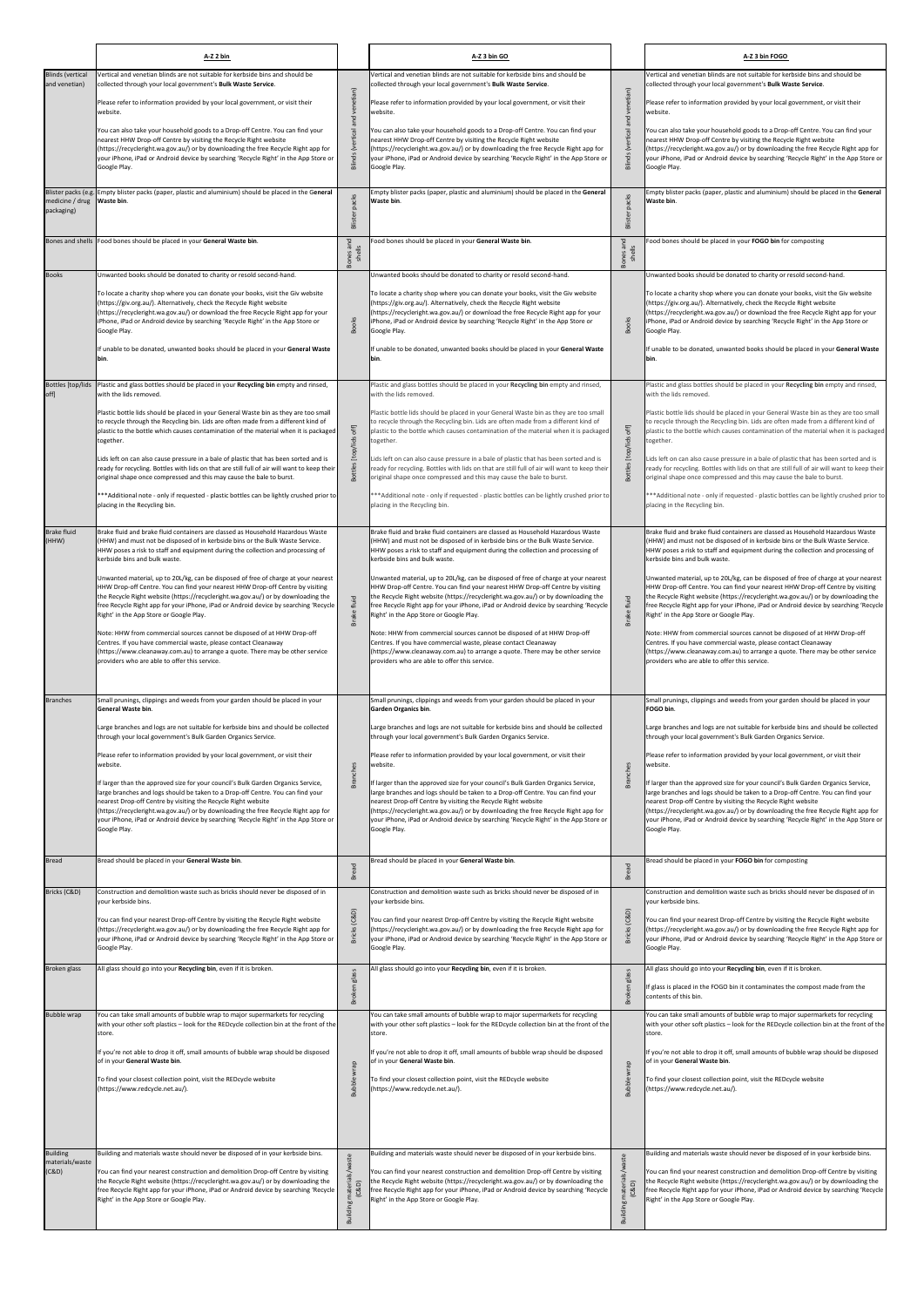|                                                                    | A-Z 2 bin                                                                                                                                                                                                                                                                                                                                                                                                                                                                                                                                                                                                                                                                                                                            |                                                                                            | A-Z 3 bin GO                                                                                                                                                                                                                                                                                                                                                                                                                                                                                                                                                                                                                                                                                                                          |                                                                              | A-Z 3 bin FOGO                                                                                                                                                                                                                                                                                                                                                                                                                                                                                                                                                                                                                                                                                                                       |
|--------------------------------------------------------------------|--------------------------------------------------------------------------------------------------------------------------------------------------------------------------------------------------------------------------------------------------------------------------------------------------------------------------------------------------------------------------------------------------------------------------------------------------------------------------------------------------------------------------------------------------------------------------------------------------------------------------------------------------------------------------------------------------------------------------------------|--------------------------------------------------------------------------------------------|---------------------------------------------------------------------------------------------------------------------------------------------------------------------------------------------------------------------------------------------------------------------------------------------------------------------------------------------------------------------------------------------------------------------------------------------------------------------------------------------------------------------------------------------------------------------------------------------------------------------------------------------------------------------------------------------------------------------------------------|------------------------------------------------------------------------------|--------------------------------------------------------------------------------------------------------------------------------------------------------------------------------------------------------------------------------------------------------------------------------------------------------------------------------------------------------------------------------------------------------------------------------------------------------------------------------------------------------------------------------------------------------------------------------------------------------------------------------------------------------------------------------------------------------------------------------------|
| <b>Bulky items</b>                                                 | Bulky household items are not suitable for your kerbside bins and should be<br>collected through your local government's Bulk Waste Service.                                                                                                                                                                                                                                                                                                                                                                                                                                                                                                                                                                                         |                                                                                            | Bulky household items are not suitable for your kerbside bins and should be<br>collected through your local government's Bulk Waste Service.                                                                                                                                                                                                                                                                                                                                                                                                                                                                                                                                                                                          |                                                                              | Bulky household items are not suitable for your kerbside bins and should be<br>collected through your local government's Bulk Waste Service.                                                                                                                                                                                                                                                                                                                                                                                                                                                                                                                                                                                         |
|                                                                    | Please refer to information provided by your local government, or visit their                                                                                                                                                                                                                                                                                                                                                                                                                                                                                                                                                                                                                                                        |                                                                                            | Please refer to information provided by your local government, or visit their                                                                                                                                                                                                                                                                                                                                                                                                                                                                                                                                                                                                                                                         |                                                                              | Please refer to information provided by your local government, or visit their                                                                                                                                                                                                                                                                                                                                                                                                                                                                                                                                                                                                                                                        |
|                                                                    | website.<br>You can also take bulky items to a Drop-off Centre. You can find your nearest Drop-<br>off Centre by visiting the Recycle Right website (https://recycleright.wa.gov.au/) or<br>by downloading the free Recycle Right app for your iPhone, iPad or Android device<br>by searching 'Recycle Right' in the App Store or Google Play.                                                                                                                                                                                                                                                                                                                                                                                       | <b>Bulky items</b>                                                                         | website.<br>You can also take bulky items to a Drop-off Centre. You can find your nearest Drop-<br>off Centre by visiting the Recycle Right website (https://recycleright.wa.gov.au/) or<br>by downloading the free Recycle Right app for your iPhone, iPad or Android device<br>by searching 'Recycle Right' in the App Store or Google Play.                                                                                                                                                                                                                                                                                                                                                                                        | <b>Bulky items</b>                                                           | website.<br>You can also take bulky items to a Drop-off Centre. You can find your nearest Drop-<br>off Centre by visiting the Recycle Right website (https://recycleright.wa.gov.au/) or<br>by downloading the free Recycle Right app for your iPhone, iPad or Android device<br>by searching 'Recycle Right' in the App Store or Google Play.                                                                                                                                                                                                                                                                                                                                                                                       |
| Candles and<br>candle wax<br>Cardboard<br>(boxes & other<br>types) | Candles and candle wax should be placed in your General Waste bin.<br>Cardboard should be flattened and placed in your Recycling bin.                                                                                                                                                                                                                                                                                                                                                                                                                                                                                                                                                                                                | $\cup$<br>and<br>Candles<br>candle <sup>1</sup><br>Cardboard (boxes<br>types)<br>& other 1 | Candles and candle wax should be placed in your General Waste bin.<br>Cardboard should be flattened and placed in your Recycling bin.                                                                                                                                                                                                                                                                                                                                                                                                                                                                                                                                                                                                 | $\cup$<br>and<br>candle wax<br>Candles<br>Cardboard (boxes<br>& other types) | Candles and candle wax should be placed in your General Waste bin.<br>Cardboard should be flattened and placed in your Recycling bin.                                                                                                                                                                                                                                                                                                                                                                                                                                                                                                                                                                                                |
| Car parts                                                          | Car parts should never be placed in any of your kerbside bins.<br>You can find your nearest Drop-off Centre by visiting the Recycle Right website<br>(https://recycleright.wa.gov.au/) or by downloading the free Recycle Right app for<br>your iPhone, iPad or Android device by searching 'Recycle Right' in the App Store or<br>Google Play.                                                                                                                                                                                                                                                                                                                                                                                      | parts<br>్రే                                                                               | Car parts should never be placed in any of your bins.<br>You can find your nearest Drop-off Centre by visiting the Recycle Right website<br>(https://recycleright.wa.gov.au/) or by downloading the free Recycle Right app for<br>your iPhone, iPad or Android device by searching 'Recycle Right' in the App Store or<br>Google Play.                                                                                                                                                                                                                                                                                                                                                                                                | parts<br>වි                                                                  | Car parts should never be placed in any of your bins.<br>You can find your nearest Drop-off Centre by visiting the Recycle Right website<br>(https://recycleright.wa.gov.au/) or by downloading the free Recycle Right app for<br>your iPhone, iPad or Android device by searching 'Recycle Right' in the App Store or<br>Google Play.                                                                                                                                                                                                                                                                                                                                                                                               |
| Carpet /<br>underlay                                               | Carpet and underlay are not suitable for kerbside bins and should be collected<br>through your local government's Bulk Waste Service.                                                                                                                                                                                                                                                                                                                                                                                                                                                                                                                                                                                                |                                                                                            | Carpet and underlay are not suitable for kerbside bins and should be collected<br>through your local government's Bulk Waste Service.                                                                                                                                                                                                                                                                                                                                                                                                                                                                                                                                                                                                 |                                                                              | Carpet and underlay are not suitable for kerbside bins and should be collected<br>through your local government's Bulk Waste Service.                                                                                                                                                                                                                                                                                                                                                                                                                                                                                                                                                                                                |
|                                                                    | Please refer to information provided by your local government, or visit their<br>website.                                                                                                                                                                                                                                                                                                                                                                                                                                                                                                                                                                                                                                            |                                                                                            | Please refer to information provided by your local government, or visit their<br>website.                                                                                                                                                                                                                                                                                                                                                                                                                                                                                                                                                                                                                                             |                                                                              | Please refer to information provided by your local government, or visit their<br>website.                                                                                                                                                                                                                                                                                                                                                                                                                                                                                                                                                                                                                                            |
|                                                                    | You can also take your household goods to a Drop-off Centre. You can find your<br>nearest Drop-off Centre by visiting the Recycle Right website<br>(https://recycleright.wa.gov.au/) or by downloading the free Recycle Right app for<br>your iPhone, iPad or Android device by searching 'Recycle Right' in the App Store or<br>Google Play.                                                                                                                                                                                                                                                                                                                                                                                        | Carpet/underlay                                                                            | You can also take your household goods to a Drop-off Centre. You can find your<br>nearest Drop-off Centre by visiting the Recycle Right website<br>(https://recycleright.wa.gov.au/) or by downloading the free Recycle Right app for<br>your iPhone, iPad or Android device by searching 'Recycle Right' in the App Store or<br>Google Play.                                                                                                                                                                                                                                                                                                                                                                                         | Carpet/underlay                                                              | You can also take your household goods to a Drop-off Centre. You can find your<br>nearest Drop-off Centre by visiting the Recycle Right website<br>(https://recycleright.wa.gov.au/) or by downloading the free Recycle Right app for<br>your iPhone, iPad or Android device by searching 'Recycle Right' in the App Store or<br>Google Play.                                                                                                                                                                                                                                                                                                                                                                                        |
| Car restraints<br>(seatbelts)                                      | Car restraints such as seatbelts should be cut into short lengths and placed in your<br>General Waste bin.                                                                                                                                                                                                                                                                                                                                                                                                                                                                                                                                                                                                                           |                                                                                            | Car restraints such as seatbelts should be cut into short lengths and placed in your<br>General Waste bin.                                                                                                                                                                                                                                                                                                                                                                                                                                                                                                                                                                                                                            |                                                                              | Car restraints such as seatbelts should be cut into short lengths and placed in your<br><b>General Waste bin.</b>                                                                                                                                                                                                                                                                                                                                                                                                                                                                                                                                                                                                                    |
|                                                                    | Straps and cables of any kind should never be placed in your Recycling bin, as they<br>can wrap around moving parts inside the facilities and cause mechanical problems.                                                                                                                                                                                                                                                                                                                                                                                                                                                                                                                                                             | restraints<br>ចិ                                                                           | Straps and cables of any kind should never be placed in your Recycling bin, as they<br>can wrap around moving parts inside the facilities and cause mechanical problems.                                                                                                                                                                                                                                                                                                                                                                                                                                                                                                                                                              | restraints<br>ð                                                              | Straps and cables of any kind should never be placed in your Recycling bin, as they<br>can wrap around moving parts inside the facilities and cause mechanical problems.                                                                                                                                                                                                                                                                                                                                                                                                                                                                                                                                                             |
| Cassette and<br>video tapes                                        | Small quantities of cassette and video tapes should be placed in your General<br>Waste bin, while large quantities should be collected through your local<br>government's Bulk Waste Service.<br>Please refer to information provided by your local government, or visit their<br>website. Neither of these tapes can be recovered for recycling.                                                                                                                                                                                                                                                                                                                                                                                    | Cassette tapes                                                                             | Small quantities of cassette and video tapes should be placed in your General<br>Waste bin, while large quantities should be collected through your local<br>government's Bulk Waste Service.<br>Please refer to information provided by your local government, or visit their<br>website. Neither of these tapes can be recovered for recycling.                                                                                                                                                                                                                                                                                                                                                                                     | Cassette tapes                                                               | Small quantities of cassette and video tapes should be placed in your General<br>Waste bin, while large quantities should be collected through your local<br>government's Bulk Waste Service.<br>Please refer to information provided by your local government, or visit their<br>website. Neither of these tapes can be recovered for recycling.                                                                                                                                                                                                                                                                                                                                                                                    |
| CDs and CD<br>cases                                                | Film and music CDs should be donated to charity or resold second-hand.<br>To locate a charity shop where you can donate your CDs, visit the Giv website<br>(https://giv.org.au/). Alternatively, check the Recycle Right website<br>(https://recycleright.wa.gov.au/) or download the free Recycle Right app for your<br>iPhone, iPad or Android device by searching 'Recycle Right' in the App Store or<br>Google Play.<br>If you're not able to donate them, small quantities of CDs should be placed in your<br>General Waste bin, while large quantities should be collected through your local<br>government's Bulk Waste Service.<br>Please refer to information provided by your local government, or visit their<br>website. | cases<br>$\Theta$<br>$CDs$ and                                                             | Film and music CDs should be donated to charity or resold second-hand.<br>To locate a charity shop where you can donate your CDs , visit the Giv website<br>(https://giv.org.au/). Alternatively, check the Recycle Right website<br>(https://recycleright.wa.gov.au/) or download the free Recycle Right app for your<br>iPhone, iPad or Android device by searching 'Recycle Right' in the App Store or<br>Google Play.<br>If you're not able to donate them, small quantities of CDs should be placed in your<br>General Waste bin, while large quantities should be collected through your local<br>government's Bulk Waste Service.<br>Please refer to information provided by your local government, or visit their<br>website. | cases<br>$\mbox{\bf 0}$<br>and<br>CD <sub>S</sub>                            | Film and music CDs should be donated to charity or resold second-hand.<br>To locate a charity shop where you can donate your CDs, visit the Giv website<br>(https://giv.org.au/). Alternatively, check the Recycle Right website<br>(https://recycleright.wa.gov.au/) or download the free Recycle Right app for your<br>iPhone, iPad or Android device by searching 'Recycle Right' in the App Store or<br>Google Play.<br>If you're not able to donate them, small quantities of CDs should be placed in your<br>General Waste bin, while large quantities should be collected through your local<br>government's Bulk Waste Service.<br>Please refer to information provided by your local government, or visit their<br>website. |
| Cellophane                                                         | You can take cellophane to major supermarkets with your other soft plastics - look<br>for the REDcycle collection bin at the front of the store.                                                                                                                                                                                                                                                                                                                                                                                                                                                                                                                                                                                     |                                                                                            | You can take cellophane to major supermarkets with your other soft plastics - look<br>for the REDcycle collection bin at the front of the store.                                                                                                                                                                                                                                                                                                                                                                                                                                                                                                                                                                                      |                                                                              | You can take cellophane to major supermarkets with your other soft plastics - look<br>for the REDcycle collection bin at the front of the store.                                                                                                                                                                                                                                                                                                                                                                                                                                                                                                                                                                                     |
|                                                                    | To find your closest collection point, visit the REDcycle website<br>(https://www.redcycle.net.au/).<br>If you're not able to drop it off, cellophane should be placed in your General Waste<br>bin.                                                                                                                                                                                                                                                                                                                                                                                                                                                                                                                                 | Cellophane                                                                                 | To find your closest collection point, visit the REDcycle website<br>(https://www.redcycle.net.au/).<br>If you're not able to drop it off, cellophane should be placed in your General Waste<br>bin.                                                                                                                                                                                                                                                                                                                                                                                                                                                                                                                                  | Cellophane                                                                   | To find your closest collection point, visit the REDcycle website<br>(https://www.redcycle.net.au/).<br>If you're not able to drop it off, cellophane should be placed in your General Waste<br>bin.                                                                                                                                                                                                                                                                                                                                                                                                                                                                                                                                 |
| Ceramic (broken<br>plates, pots)                                   | Ceramic should be placed in your General Waste bin.                                                                                                                                                                                                                                                                                                                                                                                                                                                                                                                                                                                                                                                                                  | Ceramic (broken<br>pots)<br>plates,                                                        | Ceramic should be placed in your General Waste bin.                                                                                                                                                                                                                                                                                                                                                                                                                                                                                                                                                                                                                                                                                   | Ceramic (broken<br>plates, pots)                                             | Ceramic should be placed in your General Waste bin.                                                                                                                                                                                                                                                                                                                                                                                                                                                                                                                                                                                                                                                                                  |
| Cereal boxes                                                       | Cereal boxes should be flattened and placed in your Recycling bin.<br>You can take the inner bag to major supermarkets with your other soft plastics -                                                                                                                                                                                                                                                                                                                                                                                                                                                                                                                                                                               |                                                                                            | Cereal boxes should be flattened and placed in your Recycling bin.<br>You can take the inner bag to major supermarkets with your other soft plastics -                                                                                                                                                                                                                                                                                                                                                                                                                                                                                                                                                                                |                                                                              | Cereal boxes should be flattened and placed in your Recycling bin.<br>You can take the inner bag to major supermarkets with your other soft plastics -                                                                                                                                                                                                                                                                                                                                                                                                                                                                                                                                                                               |
|                                                                    | look for the REDcycle collection bin at the front of the store.                                                                                                                                                                                                                                                                                                                                                                                                                                                                                                                                                                                                                                                                      | boxes                                                                                      | look for the REDcycle collection bin at the front of the store.                                                                                                                                                                                                                                                                                                                                                                                                                                                                                                                                                                                                                                                                       | boxes                                                                        | look for the REDcycle collection bin at the front of the store.                                                                                                                                                                                                                                                                                                                                                                                                                                                                                                                                                                                                                                                                      |
|                                                                    | To find your closest collection point, visit the REDcycle website<br>(https://www.redcycle.net.au/).                                                                                                                                                                                                                                                                                                                                                                                                                                                                                                                                                                                                                                 | Cereal                                                                                     | To find your closest collection point, visit the REDcycle website<br>(https://www.redcycle.net.au/).                                                                                                                                                                                                                                                                                                                                                                                                                                                                                                                                                                                                                                  | Cereal                                                                       | To find your closest collection point, visit the REDcycle website<br>(https://www.redcycle.net.au/).                                                                                                                                                                                                                                                                                                                                                                                                                                                                                                                                                                                                                                 |
|                                                                    | If you're not able to drop it off, the inner bag should be placed in your General<br>Waste bin.                                                                                                                                                                                                                                                                                                                                                                                                                                                                                                                                                                                                                                      |                                                                                            | If you're not able to drop it off, the inner bag should be placed in your General<br>Waste bin.                                                                                                                                                                                                                                                                                                                                                                                                                                                                                                                                                                                                                                       |                                                                              | If you're not able to drop it off, the inner bag should be placed in your General<br>Waste bin.                                                                                                                                                                                                                                                                                                                                                                                                                                                                                                                                                                                                                                      |
| Chemical drums)                                                    | Chemical Drums must not be disposed of in kerbside bins or the Bulk Waste Service.<br>Chemical Drums pose a risk to staff and equipment during the collection and                                                                                                                                                                                                                                                                                                                                                                                                                                                                                                                                                                    |                                                                                            | Chemical Drums must not be disposed of in kerbside bins or the Bulk Waste Service.<br>Chemical Drums pose a risk to staff and equipment during the collection and                                                                                                                                                                                                                                                                                                                                                                                                                                                                                                                                                                     |                                                                              | Chemical Drums must not be disposed of in kerbside bins or the Bulk Waste Service.<br>Chemical Drums pose a risk to staff and equipment during the collection and                                                                                                                                                                                                                                                                                                                                                                                                                                                                                                                                                                    |
|                                                                    | processing of kerbside bins and bulk waste.                                                                                                                                                                                                                                                                                                                                                                                                                                                                                                                                                                                                                                                                                          |                                                                                            | processing of kerbside bins and bulk waste.                                                                                                                                                                                                                                                                                                                                                                                                                                                                                                                                                                                                                                                                                           |                                                                              | processing of kerbside bins and bulk waste.                                                                                                                                                                                                                                                                                                                                                                                                                                                                                                                                                                                                                                                                                          |
|                                                                    | Eligible, cleaned chemical drums can be disposed of free of charge at your nearest<br>drumMUSTER Drop-off Centre.<br>You can find your nearest chemical drum Drop-off Centre by visiting the<br>drumMUSTER website (http://www.drummuster.org.au./).                                                                                                                                                                                                                                                                                                                                                                                                                                                                                 | Chemical drums                                                                             | Eligible, cleaned chemical drums can be disposed of free of charge at your nearest<br>drumMUSTER Drop-off Centre.<br>You can find your nearest chemical drum Drop-off Centre by visiting the<br>drumMUSTER website (http://www.drummuster.org.au./).                                                                                                                                                                                                                                                                                                                                                                                                                                                                                  | Chemical drums                                                               | Eligible, cleaned chemical drums can be disposed of free of charge at your nearest<br>drumMUSTER Drop-off Centre.<br>You can find your nearest chemical drum Drop-off Centre by visiting the<br>drumMUSTER website (http://www.drummuster.org.au./).                                                                                                                                                                                                                                                                                                                                                                                                                                                                                 |
| Christmas<br>decorations                                           | Most Christmas decorations can be placed in the General Waste bin.<br>Paper gift wrapping can be placed in the Recycling bin.<br>The best idea is to buy quality decorations and reuse each year.                                                                                                                                                                                                                                                                                                                                                                                                                                                                                                                                    | Christmas<br>decorations                                                                   | Most Christmas decorations can be placed in the General Waste bin.<br>Paper gift wrapping can be placed in the Recycling bin.<br>The best idea is to buy quality decorations and reuse each year.                                                                                                                                                                                                                                                                                                                                                                                                                                                                                                                                     | decorations<br>Christmas                                                     | Most Christmas decorations can be placed in the General Waste bin.<br>Paper gift wrapping can be placed in the Recycling bin.<br>The best idea is to buy quality decorations and reuse each year.                                                                                                                                                                                                                                                                                                                                                                                                                                                                                                                                    |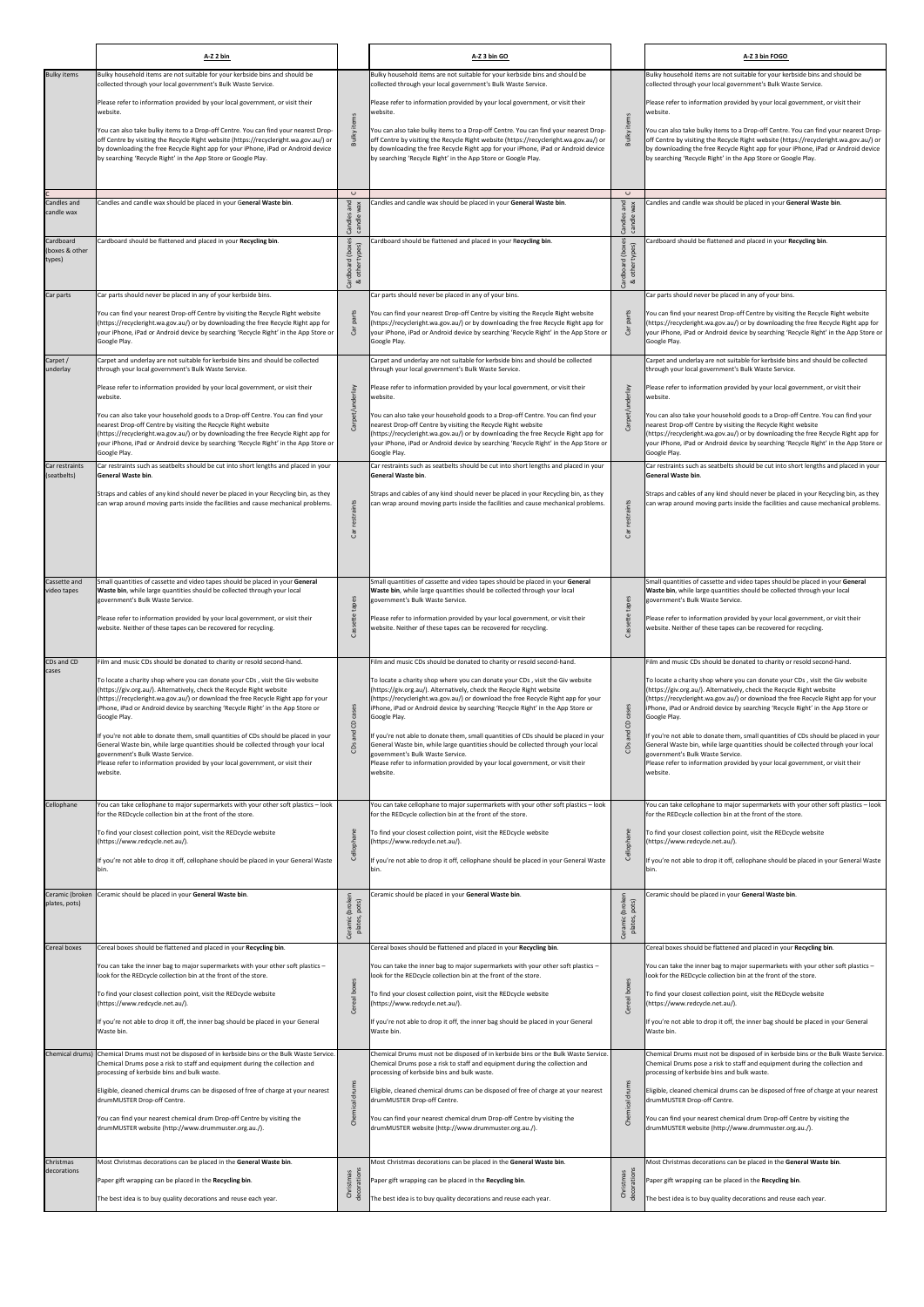|                                                            | A-Z 2 bin                                                                                                                                                                                                                                                                                                                                                                                                                                                                                                                                                                                                                                                                                                                                                                                                                                                                                                                                                                                        |                                                        | A-Z 3 bin GO                                                                                                                                                                                                                                                                                                                                                                                                                                                                                                                                                                                                                                                                                                                                                                                                                                                                                                                                                                    |                                                                 | A-Z 3 bin FOGO                                                                                                                                                                                                                                                                                                                                                                                                                                                                                                                                                                                                                                                                                                                                                                                                                                                                                                                                                                  |
|------------------------------------------------------------|--------------------------------------------------------------------------------------------------------------------------------------------------------------------------------------------------------------------------------------------------------------------------------------------------------------------------------------------------------------------------------------------------------------------------------------------------------------------------------------------------------------------------------------------------------------------------------------------------------------------------------------------------------------------------------------------------------------------------------------------------------------------------------------------------------------------------------------------------------------------------------------------------------------------------------------------------------------------------------------------------|--------------------------------------------------------|---------------------------------------------------------------------------------------------------------------------------------------------------------------------------------------------------------------------------------------------------------------------------------------------------------------------------------------------------------------------------------------------------------------------------------------------------------------------------------------------------------------------------------------------------------------------------------------------------------------------------------------------------------------------------------------------------------------------------------------------------------------------------------------------------------------------------------------------------------------------------------------------------------------------------------------------------------------------------------|-----------------------------------------------------------------|---------------------------------------------------------------------------------------------------------------------------------------------------------------------------------------------------------------------------------------------------------------------------------------------------------------------------------------------------------------------------------------------------------------------------------------------------------------------------------------------------------------------------------------------------------------------------------------------------------------------------------------------------------------------------------------------------------------------------------------------------------------------------------------------------------------------------------------------------------------------------------------------------------------------------------------------------------------------------------|
| Christmas<br>lights/party<br>lights/fairy lights           | Christmas lights should never be placed in your kerbside bins, as they can damage<br>the machinery at the sorting facility. Christmas lights that still work can be taken to<br>some charity shops that tag appliances before they sell them.<br>If the Christmas lights no longer work they should be collected through your local<br>government's Bulk Waste Service.<br>Please refer to information provided by your local government, or visit their<br>website.<br>You can also take your lights to a Drop-off Centre. You can find your nearest Drop-<br>off Centre by visiting the Recycle Right website (https://recycleright.wa.gov.au/) or<br>by downloading the free Recycle Right app for your iPhone, iPad or Android device<br>by searching 'Recycle Right' in the App Store or Google Play.                                                                                                                                                                                       | Christmas lights/party lights/fairy lights             | Christmas lights should never be placed in your kerbside bins, as they can damage<br>the machinery at the sorting facility. Christmas lights that still work can be taken to<br>some charity shops that tag appliances before they sell them.<br>If the Christmas lights no longer work they should be collected through your local<br>government's Bulk Waste Service.<br>Please refer to information provided by your local government, or visit their<br>website.<br>You can also take your lights to a Drop-off Centre. You can find your nearest Drop-<br>off Centre by visiting the Recycle Right website (https://recycleright.wa.gov.au/) or<br>by downloading the free Recycle Right app for your iPhone, iPad or Android device<br>by searching 'Recycle Right' in the App Store or Google Play.                                                                                                                                                                      | Christmas lights/party lights/fairy lights                      | Christmas lights should never be placed in your kerbside bins, as they can damage<br>the machinery at the sorting facility. Christmas lights that still work can be taken to<br>some charity shops that tag appliances before they sell them.<br>If the Christmas lights no longer work they should be collected through your local<br>government's Bulk Waste Service.<br>Please refer to information provided by your local government, or visit their<br>website.<br>You can also take your lights to a Drop-off Centre. You can find your nearest Drop-<br>off Centre by visiting the Recycle Right website (https://recycleright.wa.gov.au/) or<br>by downloading the free Recycle Right app for your iPhone, iPad or Android device<br>by searching 'Recycle Right' in the App Store or Google Play.                                                                                                                                                                      |
| Christmas tree<br>(artificial)<br>Christmas tree           | Artificial Christmas trees should be collected through your local government's Bulk<br>Waste Service.<br>Please refer to information provided by your local government, or visit their<br>website.<br>The best idea is to buy a quality tree and reuse each year.<br>Artificial Christmas trees are not recyclable.<br>Small Christmas trees can be chopped up and placed in the General Waste bin.                                                                                                                                                                                                                                                                                                                                                                                                                                                                                                                                                                                              | Christmas tree (artificial)                            | Artificial Christmas trees should be collected through your local government's Bulk<br><b>Waste Service.</b><br>Please refer to information provided by your local government, or visit their<br>website.<br>The best idea is to buy a quality tree and reuse each year.<br>Artificial Christmas trees are not recyclable.<br>Small Christmas trees can be chopped up and placed in the Garden Organics bin.                                                                                                                                                                                                                                                                                                                                                                                                                                                                                                                                                                    | Christmas tree (artificial)                                     | Artificial Christmas trees should be collected through your local government's Bulk<br><b>Waste Service.</b><br>Please refer to information provided by your local government, or visit their<br>website.<br>The best idea is to buy a quality tree and reuse each year.<br>Artificial Christmas trees are not recyclable.<br>Small Christmas trees can be chopped up and placed in the FOGO bin.                                                                                                                                                                                                                                                                                                                                                                                                                                                                                                                                                                               |
| (real)                                                     | Alternatively, they can be collected through your local government's Bulk Garden<br>Organics Service.<br>Please refer to information provided by your local government, or visit their<br>website.                                                                                                                                                                                                                                                                                                                                                                                                                                                                                                                                                                                                                                                                                                                                                                                               | Christmas tree (real)                                  | Alternatively, they can be collected through your local government's Bulk Garden<br>Organics Service.<br>Please refer to information provided by your local government, or visit their<br>website.                                                                                                                                                                                                                                                                                                                                                                                                                                                                                                                                                                                                                                                                                                                                                                              | tree (real)<br>Christmas                                        | Alternatively, they can be collected through your local government's Bulk Garden<br>Organics Service.<br>Please refer to information provided by your local government, or visit their<br>website.                                                                                                                                                                                                                                                                                                                                                                                                                                                                                                                                                                                                                                                                                                                                                                              |
| Cigarette butts<br>Cigarette lighters<br>(disposable)      | Extinguished cigarette butts should be placed in your General Waste bin.<br>Cigarette lighters should not be placed in any of your kerbside bins.<br>Unwanted material, up to 20L/kg, can be disposed of free of charge at your nearest<br>HHW Drop-off Centre. You can find your nearest Drop-off Centre by visiting the<br>Recycle Right website (https://recycleright.wa.gov.au/) or by downloading the free<br>Recycle Right app for your iPhone, iPad or Android device by searching 'Recycle<br>Right' in the App Store or Google Play.                                                                                                                                                                                                                                                                                                                                                                                                                                                    | Cigarett<br>e butts<br>lighters<br>Cigarette           | Extinguished cigarette butts should be placed in your General Waste bin.<br>Cigarette lighters should not be placed in any of your kerbside bins.<br>Unwanted material, up to 20L/kg, can be disposed of free of charge at your nearest<br>HHW Drop-off Centre. You can find your nearest Drop-off Centre by visiting the<br>Recycle Right website (https://recycleright.wa.gov.au/) or by downloading the free<br>Recycle Right app for your iPhone, iPad or Android device by searching 'Recycle<br>Right' in the App Store or Google Play.                                                                                                                                                                                                                                                                                                                                                                                                                                   | Cigarett<br>e butts                                             | Extinguished cigarette butts should be placed in your General Waste bin.<br>Cigarette lighters should not be placed in any of your kerbside bins.<br>Unwanted material, up to 20L/kg, can be disposed of free of charge at your nearest<br>HHW Drop-off Centre. You can find your nearest Drop-off Centre by visiting the<br>Recycle Right website (https://recycleright.wa.gov.au/) or by downloading the free<br>Recycle Right app for your iPhone, iPad or Android device by searching 'Recycle<br>Right' in the App Store or Google Play.                                                                                                                                                                                                                                                                                                                                                                                                                                   |
| Cleaning                                                   | Cleaning products and cleaning product containers are classed as Household<br>products (HHW)   Hazardous Waste (HHW) and must not be disposed of in kerbside bins or the Bulk<br>Waste Service. HHW poses a risk to staff and equipment during the collection and<br>processing of kerbside bins and bulk waste.<br>Unwanted material, up to 20L/kg, can be disposed of free of charge at your nearest<br>HHW Drop-off Centre. You can find your nearest HHW Drop-off Centre by visiting<br>the Recycle Right website (https://recycleright.wa.gov.au/) or by downloading the<br>free Recycle Right app for your iPhone, iPad or Android device by searching 'Recycle<br>Right' in the App Store or Google Play.<br>Note: HHW from commercial sources cannot be disposed of at HHW Drop-off<br>Centres. If you have commercial waste, please contact Cleanaway<br>(https://www.cleanaway.com.au) to arrange a quote. There may be other service<br>providers who are able to offer this service. | Cleaners (HHW)                                         | Cleaning products and cleaning product containers are classed as Household<br>Hazardous Waste (HHW) and must not be disposed of in kerbside bins or the Bulk<br>Waste Service. HHW poses a risk to staff and equipment during the collection and<br>processing of kerbside bins and bulk waste.<br>Unwanted material, up to 20L/kg, can be disposed of free of charge at your nearest<br>HHW Drop-off Centre. You can find your nearest HHW Drop-off Centre by visiting<br>the Recycle Right website (https://recycleright.wa.gov.au/) or by downloading the<br>free Recycle Right app for your iPhone, iPad or Android device by searching 'Recycle<br>Right' in the App Store or Google Play.<br>Note: HHW from commercial sources cannot be disposed of at HHW Drop-off<br>Centres. If you have commercial waste, please contact Cleanaway<br>(https://www.cleanaway.com.au) to arrange a quote. There may be other service<br>providers who are able to offer this service. | Cleaners (HHW)                                                  | Cleaning products and cleaning product containers are classed as Household<br>Hazardous Waste (HHW) and must not be disposed of in kerbside bins or the Bulk<br>Waste Service. HHW poses a risk to staff and equipment during the collection and<br>processing of kerbside bins and bulk waste.<br>Unwanted material, up to 20L/kg, can be disposed of free of charge at your nearest<br>HHW Drop-off Centre. You can find your nearest HHW Drop-off Centre by visiting<br>the Recycle Right website (https://recycleright.wa.gov.au/) or by downloading the<br>free Recycle Right app for your iPhone, iPad or Android device by searching 'Recycle<br>Right' in the App Store or Google Play.<br>Note: HHW from commercial sources cannot be disposed of at HHW Drop-off<br>Centres. If you have commercial waste, please contact Cleanaway<br>(https://www.cleanaway.com.au) to arrange a quote. There may be other service<br>providers who are able to offer this service. |
| Clam Shell plastic<br>packaging<br><b>Clothes hangers</b>  | Plastic see-through clam shell packaging can be placed in the Recycling bin.<br>Metal, plastic and wooden clothes hangers in good condition can be donated to<br>charity.<br>To locate a charity shop where you can donate your clothes hangers, visit the Giv<br>website (https://giv.org.au/). Alternatively, check the Recycle Right website<br>(https://recycleright.wa.gov.au/) or download the free Recycle Right app for your<br>iPhone, iPad or Android device by searching 'Recycle Right' in the App Store or<br>Google Play.                                                                                                                                                                                                                                                                                                                                                                                                                                                          | Clam Shell<br>packaging<br>plastic<br>Clothes hangers  | Plastic see-through clam shell packaging can be placed in the Recycling bin.<br>Metal, plastic and wooden clothes hangers in good condition can be donated to<br>charity.<br>To locate a charity shop where you can donate your clothes hangers, visit the Giv<br>website (https://giv.org.au/). Alternatively, check the Recycle Right website<br>(https://recycleright.wa.gov.au/) or download the free Recycle Right app for your<br>iPhone, iPad or Android device by searching 'Recycle Right' in the App Store or<br>Google Play.                                                                                                                                                                                                                                                                                                                                                                                                                                         | Clam Shell<br>plastic<br>packaging<br>Clothes hangers           | Plastic see-through clam shell packaging can be placed in the Recycling bin.<br>Metal, plastic and wooden clothes hangers in good condition can be donated to<br>charity.<br>To locate a charity shop where you can donate your clothes hangers, visit the Giv<br>website (https://giv.org.au/). Alternatively, check the Recycle Right website<br>(https://recycleright.wa.gov.au/) or download the free Recycle Right app for your<br>iPhone, iPad or Android device by searching 'Recycle Right' in the App Store or<br>Google Play.                                                                                                                                                                                                                                                                                                                                                                                                                                         |
| Clothing / shoes<br>(ruined)                               | If they cannot be donated, place in the General Waste bin.<br>If clothing cannot be donated to charity it should be placed in your General Waste<br>bin.<br>Clothing and shoes should never be placed in your Recycling bin.<br>To locate a charity shop where you can donate your clothing and shoes, visit the Giv<br>website (https://giv.org.au/). Alternatively, check the Recycle Right website<br>(https://recycleright.wa.gov.au/) or download the free Recycle Right app for your<br>iPhone, iPad or Android device by searching 'Recycle Right' in the App Store or<br>Google Play.                                                                                                                                                                                                                                                                                                                                                                                                    | Clothing/shoes (ruined)                                | If they cannot be donated, place in the General Waste bin.<br>If clothing cannot be donated to charity it should be placed in your General Waste<br>bin.<br>Clothing and shoes should never be placed in your Recycling bin.<br>To locate a charity shop where you can donate your clothing and shoes, visit the Giv<br>website (https://giv.org.au/). Alternatively, check the Recycle Right website<br>(https://recycleright.wa.gov.au/) or download the free Recycle Right app for your<br>iPhone, iPad or Android device by searching 'Recycle Right' in the App Store or<br>Google Play.                                                                                                                                                                                                                                                                                                                                                                                   | Clothing/shoes (ruined)                                         | f they cannot be donated, place in the General Waste bin.<br>f clothing cannot be donated to charity it should be placed in your General Waste<br>bin.<br>Clothing and shoes should never be placed in your Recycling bin.<br>To locate a charity shop where you can donate your clothing and shoes, visit the Giv<br>website (https://giv.org.au/). Alternatively, check the Recycle Right website<br>(https://recycleright.wa.gov.au/) or download the free Recycle Right app for your<br>iPhone, iPad or Android device by searching 'Recycle Right' in the App Store or<br>Google Play.                                                                                                                                                                                                                                                                                                                                                                                     |
| Cockroach bait<br>(plastic) (HHW)                          | Cockroach baits are classed as Household Hazardous Waste (HHW) and must not be<br>disposed of in kerbside bins or the Bulk Waste Service. HHW poses a risk to staff<br>and equipment during the collection and processing of kerbside bins and bulk<br>waste.<br>Unwanted material, up to 20L/kg, can be disposed of free of charge at your nearest<br>HHW Drop-off Centre. You can find your nearest HHW Drop-off Centre by visiting<br>the Recycle Right website (https://recycleright.wa.gov.au/) or by downloading the<br>free Recycle Right app for your iPhone, iPad or Android device by searching 'Recycle<br>Right' in the App Store or Google Play.<br>Note: HHW from commercial sources cannot be disposed of at HHW Drop-off<br>Centres. If you have commercial waste, please contact Cleanaway<br>(https://www.cleanaway.com.au) to arrange a quote. There may be other service<br>providers who are able to offer this service.                                                    | plastic) (HHW)<br>Cockroach bait                       | Cockroach baits are classed as Household Hazardous Waste (HHW) and must not be<br>disposed of in kerbside bins or the Bulk Waste Service. HHW poses a risk to staff<br>and equipment during the collection and processing of kerbside bins and bulk<br>waste.<br>Unwanted material, up to 20L/kg, can be disposed of free of charge at your nearest<br>HHW Drop-off Centre. You can find your nearest HHW Drop-off Centre by visiting<br>the Recycle Right website (https://recycleright.wa.gov.au/) or by downloading the<br>free Recycle Right app for your iPhone, iPad or Android device by searching 'Recycle<br>Right' in the App Store or Google Play.<br>Note: HHW from commercial sources cannot be disposed of at HHW Drop-off<br>Centres. If you have commercial waste, please contact Cleanaway<br>(https://www.cleanaway.com.au) to arrange a quote. There may be other service<br>providers who are able to offer this service.                                   | plastic) (HHW)<br>bait<br>Cockroach                             | Cockroach baits are classed as Household Hazardous Waste (HHW) and must not be<br>disposed of in kerbside bins or the Bulk Waste Service. HHW poses a risk to staff<br>and equipment during the collection and processing of kerbside bins and bulk<br>waste.<br>Unwanted material, up to 20L/kg, can be disposed of free of charge at your nearest<br>HHW Drop-off Centre. You can find your nearest HHW Drop-off Centre by visiting<br>the Recycle Right website (https://recycleright.wa.gov.au/) or by downloading the<br>free Recycle Right app for your iPhone, iPad or Android device by searching 'Recycle<br>Right' in the App Store or Google Play.<br>Note: HHW from commercial sources cannot be disposed of at HHW Drop-off<br>Centres. If you have commercial waste, please contact Cleanaway<br>(https://www.cleanaway.com.au) to arrange a quote. There may be other service<br>providers who are able to offer this service.                                   |
| Cups, including<br>Coffee Cups<br>(takeaway<br>disposable) | Try and avoid single use disposables such as coffee cups. Some cafes even offer a<br>discount if you bring your own cup, so why not invest in a reusable alternative.<br>Take-away coffee cups should be placed in your General Waste bin.                                                                                                                                                                                                                                                                                                                                                                                                                                                                                                                                                                                                                                                                                                                                                       | Cups, including Coffee<br>Cups(takeaway<br>disposable) | Try and avoid single use disposables such as coffee cups. Some cafes even offer a<br>discount if you bring your own cup, so why not invest in a reusable alternative.<br>Take-away coffee cups should be placed in your General Waste bin.                                                                                                                                                                                                                                                                                                                                                                                                                                                                                                                                                                                                                                                                                                                                      | ups, including Coffee<br>Cups (takeaway<br>disposable)<br>Cups, | Try and avoid single use disposables such as coffee cups. Some cafes even offer a<br>discount if you bring your own cup, so why not invest in a reusable alternative.<br>Take-away coffee cups should be placed in your General Waste bin.                                                                                                                                                                                                                                                                                                                                                                                                                                                                                                                                                                                                                                                                                                                                      |
| Coffee grounds                                             | Coffee grounds should be placed in your General Waste bin or alternatively, in your<br>compost bin or home worm farm                                                                                                                                                                                                                                                                                                                                                                                                                                                                                                                                                                                                                                                                                                                                                                                                                                                                             | Coffee<br>grounds                                      | Coffee grounds should be placed in your General Waste bin or alternatively, in your<br>compost bin or home worm farm                                                                                                                                                                                                                                                                                                                                                                                                                                                                                                                                                                                                                                                                                                                                                                                                                                                            | grounds<br>Coffee                                               | Coffee grounds should be placed in your FOGO bin or alternatively, in your compost<br>bin or home worm farm                                                                                                                                                                                                                                                                                                                                                                                                                                                                                                                                                                                                                                                                                                                                                                                                                                                                     |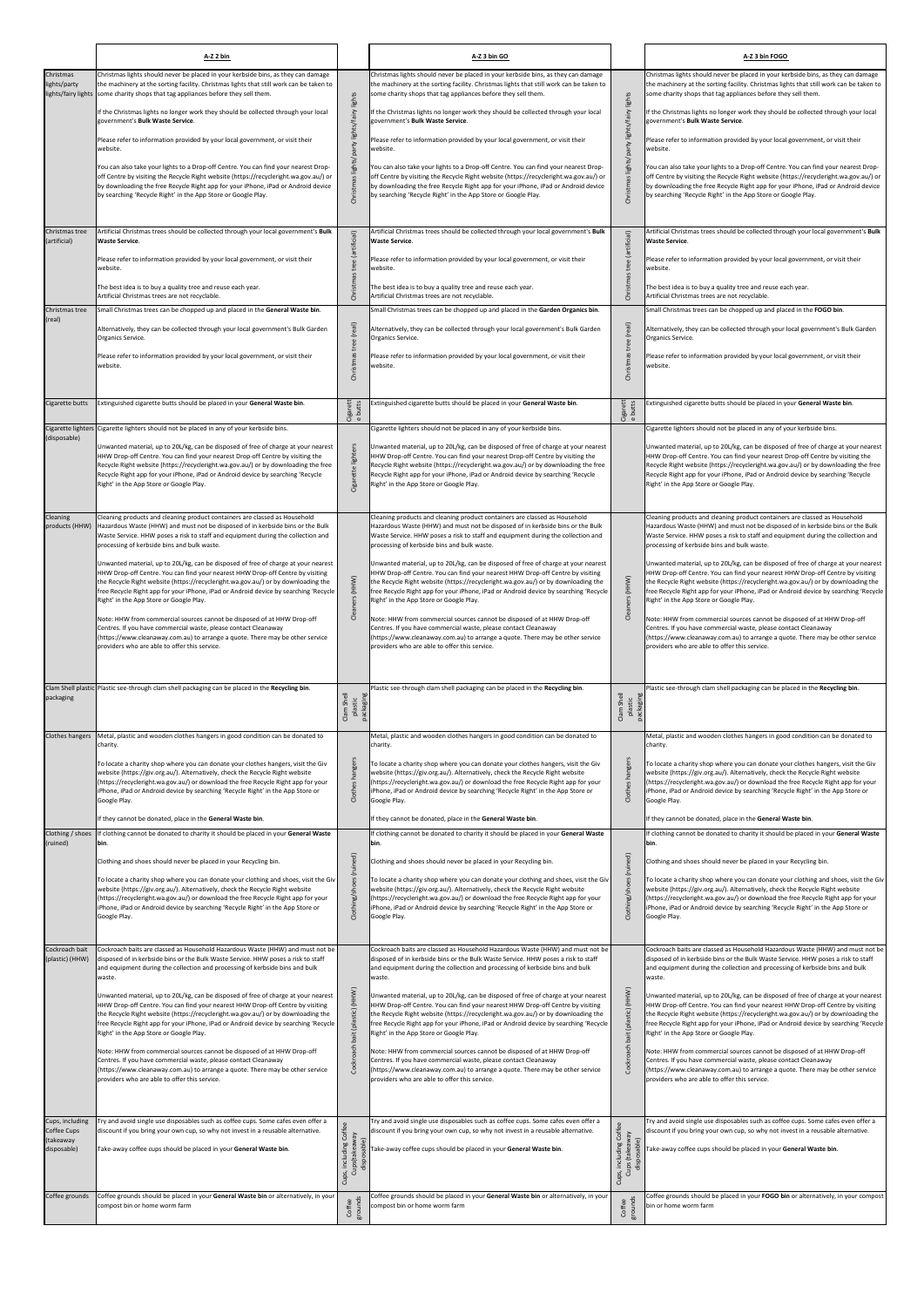|                                                       | A-Z 2 bin                                                                                                                                                                                                                                                                                                                                                                                                                                                                                                                                                                                                                                                                                    |                                                       | A-Z 3 bin GO                                                                                                                                                                                                                                                                                                                                                                                                                                                                                                                                                                                                                                                                                 |                                                                | A-Z 3 bin FOGO                                                                                                                                                                                                                                                                                                                                                                                                                                                                                                                                                                                                                                                                               |
|-------------------------------------------------------|----------------------------------------------------------------------------------------------------------------------------------------------------------------------------------------------------------------------------------------------------------------------------------------------------------------------------------------------------------------------------------------------------------------------------------------------------------------------------------------------------------------------------------------------------------------------------------------------------------------------------------------------------------------------------------------------|-------------------------------------------------------|----------------------------------------------------------------------------------------------------------------------------------------------------------------------------------------------------------------------------------------------------------------------------------------------------------------------------------------------------------------------------------------------------------------------------------------------------------------------------------------------------------------------------------------------------------------------------------------------------------------------------------------------------------------------------------------------|----------------------------------------------------------------|----------------------------------------------------------------------------------------------------------------------------------------------------------------------------------------------------------------------------------------------------------------------------------------------------------------------------------------------------------------------------------------------------------------------------------------------------------------------------------------------------------------------------------------------------------------------------------------------------------------------------------------------------------------------------------------------|
| Coffee jars &<br>cans                                 | Coffee jars and cans should be placed in your Recycling bin, clean and empty with<br>lids removed.<br>You can reuse glass coffee jars by storing dry food items such as flour, oats, rice and<br>soup mix.                                                                                                                                                                                                                                                                                                                                                                                                                                                                                   | cans<br>jars &<br>Coffee                              | Coffee jars and cans should be placed in your Recycling bin, clean and empty with<br>lids removed.<br>You can reuse glass coffee jars by storing dry food items such as flour, oats, rice and<br>soup mix.                                                                                                                                                                                                                                                                                                                                                                                                                                                                                   | cans<br>ಡ<br>jars<br>Coffee                                    | Coffee jars and cans should be placed in your Recycling bin clean and empty with<br>lids removed.<br>You can reuse glass coffee jars by storing dry food items such as flour, oats, rice and<br>soup mix.                                                                                                                                                                                                                                                                                                                                                                                                                                                                                    |
| Coffee pods and<br>capsules                           | Coffee pods are too small to recycle through your kerbside bins, however you can<br>take them to a collection point to be recycled.<br>Visit the Nespresso website to find out how you can recycle your Nespresso coffee<br>pods and capsules (https://www.nespresso.com/au/en/how-to-recycle-coffee-<br>capsules).<br>Nescafé Dolce Gusto coffee pods and capsules can be recycled through the<br>TerraCycle Community Collection Network. To find your nearest Community<br>Collection Hub, visit the TerraCycle website (https://www.terracycle.com/en-<br>AU/brigades/capsulebrigade).<br>If you are unable to drop them off, coffee pods should be placed in your General<br>Waste bin. | Coffee pods and capsules                              | Coffee pods are too small to recycle through your kerbside bins, however you can<br>take them to a collection point to be recycled.<br>Visit the Nespresso website to find out how you can recycle your Nespresso coffee<br>pods and capsules (https://www.nespresso.com/au/en/how-to-recycle-coffee-<br>capsules).<br>Nescafé Dolce Gusto coffee pods and capsules can be recycled through the<br>TerraCycle Community Collection Network. To find your nearest Community<br>Collection Hub, visit the TerraCycle website (https://www.terracycle.com/en-<br>AU/brigades/capsulebrigade).<br>If you are unable to drop them off, coffee pods should be placed in your General<br>Waste bin. | capsules<br>and<br>pods<br>Coffee                              | Coffee pods are too small to recycle through your kerbside bins, however you can<br>take them to a collection point to be recycled.<br>Visit the Nespresso website to find out how you can recycle your Nespresso coffee<br>pods and capsules (https://www.nespresso.com/au/en/how-to-recycle-coffee-<br>capsules).<br>Nescafé Dolce Gusto coffee pods and capsules can be recycled through the<br>TerraCycle Community Collection Network. To find your nearest Community<br>Collection Hub, visit the TerraCycle website (https://www.terracycle.com/en-<br>AU/brigades/capsulebrigade).<br>if you are unable to drop them off, coffee pods should be placed in your General<br>Waste bin. |
| Colorbond<br>fencing                                  | Colorbond fencing is construction and demolition waste and should never be<br>disposed of in your kerbside bins.<br>You can find your nearest construction and demolition Drop-off Centre by visiting<br>the Recycle Right website (https://recycleright.wa.gov.au/) or by downloading the<br>free Recycle Right app for your iPhone, iPad or Android device by searching 'Recycle<br>Right' in the App Store or Google Play.                                                                                                                                                                                                                                                                | fencing<br>Colorbond                                  | Colorbond fencing is construction and demolition waste and should never be<br>disposed of in your kerbside bins.<br>You can find your nearest construction and demolition Drop-off Centre by visiting<br>the Recycle Right website (https://recycleright.wa.gov.au/) or by downloading the<br>free Recycle Right app for your iPhone, iPad or Android device by searching 'Recycle<br>Right' in the App Store or Google Play.                                                                                                                                                                                                                                                                | fencing<br>Colorbond                                           | Colorbond fencing is construction and demolition waste and should never be<br>disposed of in your kerbside bins.<br>You can find your nearest construction and demolition Drop-off Centre by visiting<br>the Recycle Right website (https://recycleright.wa.gov.au/) or by downloading the<br>free Recycle Right app for your iPhone, iPad or Android device by searching 'Recycle<br>Right' in the App Store or Google Play.                                                                                                                                                                                                                                                                |
| Compostable<br>nappies                                | Disposable nappies that are labelled 'compostable' should ALWAYS be placed in<br>vour General Waste bin.<br>Human waste seriously contaminates the Recycling bin and can impose<br>consequences as serious as export bans.<br>To help the environment and save money, try using modern cloth nappies instead.<br>Some useful links for more information https://cleanclothnappies.com/<br>https://www.australiannappyassociation.org.au/                                                                                                                                                                                                                                                     | nappies<br>Compostable                                | Disposable nappies that are labelled 'compostable' should ALWAYS be placed in<br>vour General Waste bin.<br>Human waste seriously contaminates the Garden Organics bin and Recycling bin<br>and can impose consequences as serious as export bans.<br>To help the environment and save money, try using modern cloth nappies instead.<br>Some useful links for more information https://cleanclothnappies.com/<br>https://www.australiannappyassociation.org.au/                                                                                                                                                                                                                             | nappies<br>Compostable                                         | Disposable nappies that are labelled 'compostable' should ALWAYS be placed in<br>vour General Waste bin.<br>Human waste seriously contaminates the FOGO bin and Recycling bin and can<br>mpose consequences as serious as export bans.<br>To help the environment and save money, try using modern cloth nappies instead.<br>Some useful links for more information https://cleanclothnappies.com/<br>https://www.australiannappyassociation.org.au/                                                                                                                                                                                                                                         |
| Compostable bin<br>liners                             | Compostable bin liners with (1) food organics inside can be placed into your home<br>compost or (2) food organics or animal droppings inside should be placed into your<br>General Waste bin.                                                                                                                                                                                                                                                                                                                                                                                                                                                                                                | ompostable<br>liners<br>$\sin$<br>ŭ                   | Compostable bin liners with (1) food organics inside can be placed into your home<br>compost or (2) food organics or animal droppings inside should be placed into your<br>General Waste bin.                                                                                                                                                                                                                                                                                                                                                                                                                                                                                                | pmpostable<br>bin liners                                       | Compostable bin liners with food organics or animal droppings inside should be<br>placed into your FOGO bin.                                                                                                                                                                                                                                                                                                                                                                                                                                                                                                                                                                                 |
| Computer<br>components/acc kerbside bins.<br>essories | Computer components and accessories e-waste should never be disposed of in your<br>You can find your nearest e-waste Drop-off Centre by visiting the Recycle Right<br>website (https://recycleright.wa.gov.au/) or by downloading the free Recycle Right<br>app for your iPhone, iPad or Android device by searching 'Recycle Right' in the App<br>Store or Google Play.                                                                                                                                                                                                                                                                                                                     | accesso<br>Computer<br>compo                          | Computer components and accessories e-waste should never be disposed of in you<br>kerbside bins.<br>You can find your nearest e-waste Drop-off Centre by visiting the Recycle Right<br>website (https://recycleright.wa.gov.au/) or by downloading the free Recycle Right<br>app for your iPhone, iPad or Android device by searching 'Recycle Right' in the App<br>Store or Google Play.                                                                                                                                                                                                                                                                                                    | nents/acces<br>Computer<br>compo                               | Computer components and accessories e-waste should never be disposed of in your<br>kerbside bins.<br>You can find your nearest e-waste Drop-off Centre by visiting the Recycle Right<br>website (https://recycleright.wa.gov.au/) or by downloading the free Recycle Right<br>app for your iPhone, iPad or Android device by searching 'Recycle Right' in the App<br>Store or Google Play.                                                                                                                                                                                                                                                                                                   |
| Concrete (C&D)                                        | Construction and demolition waste should never be disposed of in your kerbside<br>bins.<br>You can find your nearest construction and demolition Drop-off Centre by visiting<br>the Recycle Right website (https://recycleright.wa.gov.au/) or by downloading the<br>free Recycle Right app for your iPhone, iPad or Android device by searching 'Recycle<br>Right' in the App Store or Google Play.                                                                                                                                                                                                                                                                                         | (C&D)<br>Concrete                                     | Construction and demolition waste should never be disposed of in your kerbside<br>bins.<br>You can find your nearest construction and demolition Drop-off Centre by visiting<br>the Recycle Right website (https://recycleright.wa.gov.au/) or by downloading the<br>free Recycle Right app for your iPhone, iPad or Android device by searching 'Recycle<br>Right' in the App Store or Google Play.                                                                                                                                                                                                                                                                                         | (C&D)<br>Concr                                                 | Construction and demolition waste should never be disposed of in your kerbside<br>bins.<br>You can find your nearest construction and demolition Drop-off Centre by visiting<br>the Recycle Right website (https://recycleright.wa.gov.au/) or by downloading the<br>free Recycle Right app for your iPhone, iPad or Android device by searching 'Recycle<br>Right' in the App Store or Google Play.                                                                                                                                                                                                                                                                                         |
| Condoms                                               | Condoms should be placed in your General Waste bin.                                                                                                                                                                                                                                                                                                                                                                                                                                                                                                                                                                                                                                          | Condo<br>ξ                                            | Condoms should be placed in your General Waste bin.                                                                                                                                                                                                                                                                                                                                                                                                                                                                                                                                                                                                                                          | $\n  Condo\n  \n  ms$                                          | Condoms should be placed in your General Waste bin.                                                                                                                                                                                                                                                                                                                                                                                                                                                                                                                                                                                                                                          |
| Cooking fat                                           | Cooking fat should be placed in your General Waste bin wrapped in newspaper.<br>Allow it to cool in the pan and then scrape it onto a piece of newspaper.                                                                                                                                                                                                                                                                                                                                                                                                                                                                                                                                    | Cooking fat                                           | Cooking fat should be placed in your General Waste bin wrapped in newspaper.<br>Allow it to cool in the pan and then scrape it onto a piece of newspaper.                                                                                                                                                                                                                                                                                                                                                                                                                                                                                                                                    | Cooking fat                                                    | Cooking fat should be placed in your FOGO bin wrapped in newspaper.<br>Allow it to cool in the pan and then scrape it onto a piece of newspaper.                                                                                                                                                                                                                                                                                                                                                                                                                                                                                                                                             |
| Cookware                                              | Cookware in good condition should be donated to your local charity shop. To locate<br>a charity shop where you can donate your cookware, visit the Giv website<br>(https://giv.org.au/).<br>Damaged cookware should be placed in your General Waste bin or taken to your<br>closest Drop-off Centre. You can find your nearest Drop-off Centre by visiting the<br>Recycle Right website (https://recycleright.wa.gov.au/) or by downloading the free<br>Recycle Right app for your iPhone, iPad or Android device by searching 'Recycle<br>Right' in the App Store or Google Play.                                                                                                           |                                                       | Cookware in good condition should be donated to your local charity shop. To locate<br>a charity shop where you can donate your cookware, visit the Giv website<br>(https://giv.org.au/).<br>Damaged cookware should be placed in your General Waste bin or taken to your<br>closest Drop-off Centre. You can find your nearest Drop-off Centre by visiting the<br>Recycle Right website (https://recycleright.wa.gov.au/) or by downloading the free<br>Recycle Right app for your iPhone, iPad or Android device by searching 'Recycle<br>Right' in the App Store or Google Play.                                                                                                           | Cookware                                                       | Cookware in good condition should be donated to your local charity shop. To locate<br>a charity shop where you can donate your cookware, visit the Giv website<br>(https://giv.org.au/).<br>Damaged cookware should be placed in your General Waste bin or taken to your<br>closest Drop-off Centre. You can find your nearest Drop-off Centre by visiting the<br>Recycle Right website (https://recycleright.wa.gov.au/) or by downloading the free<br>Recycle Right app for your iPhone, iPad or Android device by searching 'Recycle<br>Right' in the App Store or Google Play.                                                                                                           |
| Cork<br>Cosmetic jars                                 | Cork should be placed in your General Waste bin.<br>Cosmetic jars should be empty and placed in your Recycling bin with the lids<br>removed.                                                                                                                                                                                                                                                                                                                                                                                                                                                                                                                                                 | Cork<br>Cosmetic<br>jars                              | Cork should be placed in your General Waste bin.<br>Cosmetic jars should be empty and placed in your Recycling bin with the lids<br>removed.                                                                                                                                                                                                                                                                                                                                                                                                                                                                                                                                                 | Cork<br>Cosmetic<br>jars                                       | Cork should be placed in your General Waste bin.<br>Cosmetic jars should be empty and placed in your Recycling bin with the lids<br>removed.                                                                                                                                                                                                                                                                                                                                                                                                                                                                                                                                                 |
| Cotton wool<br>Cotton wool<br>buds                    | Cotton wool and cotton wool buds should always be placed in your General Waste<br>bin.<br>Cotton wool and cotton wool buds should always be placed in your General Waste<br>bin.                                                                                                                                                                                                                                                                                                                                                                                                                                                                                                             | Cotton<br>wool<br>$\overline{8}$<br>Cotton wo<br>buds | Cotton wool and cotton wool buds should always be placed in your General Waste<br>bin.<br>Cotton wool and cotton wool buds should always be placed in your General Waste<br>bin.                                                                                                                                                                                                                                                                                                                                                                                                                                                                                                             | Cotton<br>wool<br>$\overline{\text{100}}$<br>Cotton wo<br>buds | Cotton wool and cotton wool buds should always be placed in your General Waste<br>bin.<br>cotton wool and cotton wool buds should always be placed in your General Waste                                                                                                                                                                                                                                                                                                                                                                                                                                                                                                                     |
| Cups & Saucers                                        | Broken cups and saucers should be placed in your General Waste bin.<br>Cups and saucers that are not broken should be donated to your local charity shop.<br>To locate a charity shop where you can donate your cups and saucers, visit the Giv<br>website (https://giv.org.au/). Alternatively, check the Recycle Right website<br>(https://recycleright.wa.gov.au/) or download the free Recycle Right app for your<br>iPhone, iPad or Android device by searching 'Recycle Right' in the App Store or<br>Google Play.                                                                                                                                                                     | Saucers<br>ವ<br>Cups                                  | Broken cups and saucers should be placed in your General Waste bin.<br>Cups and saucers that are not broken should be donated to your local charity shop.<br>To locate a charity shop where you can donate your cups and saucers, visit the Giv<br>website (https://giv.org.au/). Alternatively, check the Recycle Right website<br>(https://recycleright.wa.gov.au/) or download the free Recycle Right app for your<br>iPhone, iPad or Android device by searching 'Recycle Right' in the App Store or<br>Google Play.                                                                                                                                                                     | Sau<br>ಹ<br>Cups                                               | Broken cups and saucers should be placed in your General Waste bin.<br>Cups and saucers that are not broken should be donated to your local charity shop.<br>To locate a charity shop where you can donate your cups and saucers, visit the Giv<br>website (https://giv.org.au/). Alternatively, check the Recycle Right website<br>(https://recycleright.wa.gov.au/) or download the free Recycle Right app for your<br>iPhone, iPad or Android device by searching 'Recycle Right' in the App Store or<br>Google Play.                                                                                                                                                                     |
| Creepers                                              | Small prunings, clippings and weeds from your garden should be disposed of in your<br><b>General Waste bin.</b><br>Large amounts of garden organics should be collected through your local<br>government's Bulk Garden Organics Service.<br>Please refer to information provided by your local government, or visit their<br>website.                                                                                                                                                                                                                                                                                                                                                        | Creepers                                              | Small prunings, clippings and weeds from your garden should be disposed of in your<br>Garden Organics bin.<br>Large amounts of garden organics should be collected through your local<br>government's Bulk Garden Organics Service.<br>Please refer to information provided by your local government, or visit their<br>website.                                                                                                                                                                                                                                                                                                                                                             | Creepers                                                       | Small prunings, clippings and weeds from your garden should be disposed of in your<br>FOGO bin for composting.<br>arge amounts of garden organics should be collected through your local<br>government's Bulk Garden Organics Service.<br>Please refer to information provided by your local government, or visit their<br>website.                                                                                                                                                                                                                                                                                                                                                          |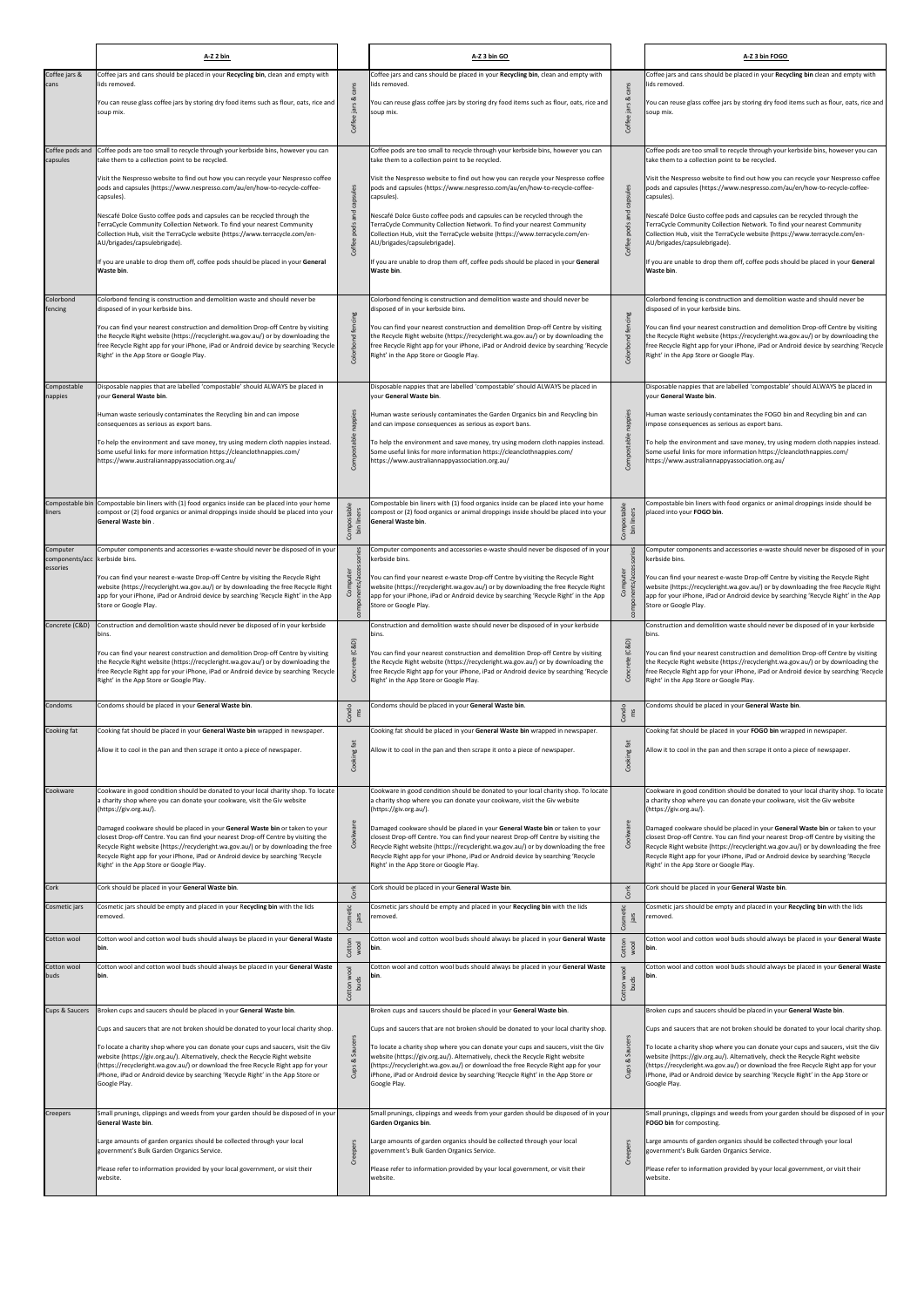|                                            | A-Z 2 bin                                                                                                                                                                                                                                                                                                                                                                                                                                                                                                                                                                                                                                                                                                                                                                                                                                                             |                                                 | A-Z 3 bin GO                                                                                                                                                                                                                                                                                                                                                                                                                                                                                                                                                                                                                                                                                                                                                                                                                                                          |                                                    | A-Z 3 bin FOGO                                                                                                                                                                                                                                                                                                                                                                                                                                                                                                                                                                                                                                                                                                                                                                                                                                                        |
|--------------------------------------------|-----------------------------------------------------------------------------------------------------------------------------------------------------------------------------------------------------------------------------------------------------------------------------------------------------------------------------------------------------------------------------------------------------------------------------------------------------------------------------------------------------------------------------------------------------------------------------------------------------------------------------------------------------------------------------------------------------------------------------------------------------------------------------------------------------------------------------------------------------------------------|-------------------------------------------------|-----------------------------------------------------------------------------------------------------------------------------------------------------------------------------------------------------------------------------------------------------------------------------------------------------------------------------------------------------------------------------------------------------------------------------------------------------------------------------------------------------------------------------------------------------------------------------------------------------------------------------------------------------------------------------------------------------------------------------------------------------------------------------------------------------------------------------------------------------------------------|----------------------------------------------------|-----------------------------------------------------------------------------------------------------------------------------------------------------------------------------------------------------------------------------------------------------------------------------------------------------------------------------------------------------------------------------------------------------------------------------------------------------------------------------------------------------------------------------------------------------------------------------------------------------------------------------------------------------------------------------------------------------------------------------------------------------------------------------------------------------------------------------------------------------------------------|
| utensils (Metal)                           | Cutlery & kitchen Metal cutlery & kitchen utensils in good condition should be donated to your local<br>charity shop, or if it has to be thrown away, place it in your General Waste bin.                                                                                                                                                                                                                                                                                                                                                                                                                                                                                                                                                                                                                                                                             |                                                 | Metal cutlery & kitchen utensils in good condition should be donated to your local<br>charity shop, or if it has to be thrown away, place it in your General Waste bin.                                                                                                                                                                                                                                                                                                                                                                                                                                                                                                                                                                                                                                                                                               |                                                    | Metal cutlery & kitchen utensils in good condition should be donated to your local<br>charity shop, or if it has to be thrown away, place it in your General Waste bin.                                                                                                                                                                                                                                                                                                                                                                                                                                                                                                                                                                                                                                                                                               |
|                                            | To locate a charity shop where you can donate your metal cutlery & kitchen<br>utensils, visit the Giv website (https://giv.org.au/). Alternatively, check the Recycle<br>Right website (https://recycleright.wa.gov.au/) or download the free Recycle Right<br>app for your iPhone, iPad or Android device by searching 'Recycle Right' in the App<br>Store or Google Play.                                                                                                                                                                                                                                                                                                                                                                                                                                                                                           | utensils<br>kitchen<br>(Metal)<br>ಹ<br>Cutlery  | To locate a charity shop where you can donate your metal cutlery & kitchen<br>utensils, visit the Giv website (https://giv.org.au/). Alternatively, check the Recycle<br>Right website (https://recycleright.wa.gov.au/) or download the free Recycle Right<br>app for your iPhone, iPad or Android device by searching 'Recycle Right' in the App<br>Store or Google Play.                                                                                                                                                                                                                                                                                                                                                                                                                                                                                           | utensils<br>kitchen<br>(Met<br>Cutlery &           | To locate a charity shop where you can donate your metal cutlery & kitchen<br>utensils, visit the Giv website (https://giv.org.au/). Alternatively, check the Recycle<br>Right website (https://recycleright.wa.gov.au/) or download the free Recycle Right<br>app for your iPhone, iPad or Android device by searching 'Recycle Right' in the App<br>Store or Google Play.                                                                                                                                                                                                                                                                                                                                                                                                                                                                                           |
| Cutlery &<br>utensils (Plastic)            | Plastic cutlery and utensils should be placed in your General Waste bin.                                                                                                                                                                                                                                                                                                                                                                                                                                                                                                                                                                                                                                                                                                                                                                                              | Cutlery &<br>utensils<br>(Plastic)              | Plastic cutlery and utensils should be placed in your General Waste bin.                                                                                                                                                                                                                                                                                                                                                                                                                                                                                                                                                                                                                                                                                                                                                                                              | Cutlery &<br>utensils<br>(Plastic)                 | Plastic cutlery and utensils should be placed in your General Waste bin.                                                                                                                                                                                                                                                                                                                                                                                                                                                                                                                                                                                                                                                                                                                                                                                              |
| Cutlery &<br>utensils<br>(Wood/<br>bamboo) | Wooden or bamboo cutlery and utensils should be placed in your General Waste<br>bin.                                                                                                                                                                                                                                                                                                                                                                                                                                                                                                                                                                                                                                                                                                                                                                                  | utensils<br>/ bamboo)<br>ಡ<br>Cutlery<br>(Wood, | Wooden or bamboo cutlery and utensils should be placed in your General Waste<br>bin.                                                                                                                                                                                                                                                                                                                                                                                                                                                                                                                                                                                                                                                                                                                                                                                  | utensils<br>(Wood / bamboo)<br>ಹ<br>Cutlery        | Wooden or bamboo cutlery and utensilsshould be placed in your FOGO bin.                                                                                                                                                                                                                                                                                                                                                                                                                                                                                                                                                                                                                                                                                                                                                                                               |
| Dairy products                             | Dairy products such as yoghurt, cheese and ice cream should be placed into your<br>General Waste bin.                                                                                                                                                                                                                                                                                                                                                                                                                                                                                                                                                                                                                                                                                                                                                                 | $\mathbf{\Omega}$<br>Dairy<br>products          | Dairy products such as yoghurt, cheese and ice cream should be placed into your<br>General Waste bin.                                                                                                                                                                                                                                                                                                                                                                                                                                                                                                                                                                                                                                                                                                                                                                 | $\mathbf{\Omega}$<br>Dairy<br>products             | Dairy products such as yoghurt, cheese and ice cream should be placed into your<br>FOGO bin, in a compostable liner or wrapped in newspaper.                                                                                                                                                                                                                                                                                                                                                                                                                                                                                                                                                                                                                                                                                                                          |
| Dead animals                               | Small deceased animals such as birds and rodents should be placed in your General<br>Waste bin.                                                                                                                                                                                                                                                                                                                                                                                                                                                                                                                                                                                                                                                                                                                                                                       |                                                 | Small deceased animals such as birds and rodents should be placed in your General<br>Waste bin.                                                                                                                                                                                                                                                                                                                                                                                                                                                                                                                                                                                                                                                                                                                                                                       |                                                    | Small deceased animals such as birds and rodents should be placed in your FOGO<br>bin.                                                                                                                                                                                                                                                                                                                                                                                                                                                                                                                                                                                                                                                                                                                                                                                |
| Deodorant (roll-<br>on)                    | Deodorant (roll-on) containers (plastic / glass) should be empty, dry and placed in<br>your Recycling bin with the lid removed.<br>Plastic lids should be placed in your General Waste bin as they are too small to<br>recycle through the Recycling bin.                                                                                                                                                                                                                                                                                                                                                                                                                                                                                                                                                                                                             | (roll-<br>Deodorant<br>on)                      | Deodorant (roll-on) containers (plastic / glass) should be empty, dry and placed in<br>your Recycling bin with the lid removed.<br>Plastic lids should be placed in your General Waste bin as they are too small to<br>recycle through the Recycling bin.                                                                                                                                                                                                                                                                                                                                                                                                                                                                                                                                                                                                             | col<br>Jeodorant<br>$\widehat{5}$                  | Deodorant (roll-on) containers (plastic / glass) should be empty, dry and placed in<br>our Recycling bin with the lid removed.<br>Plastic lids should be placed in your General Waste bin as they are too small to<br>ecycle through the Recycling bin.                                                                                                                                                                                                                                                                                                                                                                                                                                                                                                                                                                                                               |
| Dirt & soil                                | Dirt and soil, especially from construction and demolition activities should be taken<br>to a Drop-off Centre.<br>You can find your nearest Drop-off Centre by visiting the Recycle Right website<br>(https://recycleright.wa.gov.au/) or by downloading the free Recycle Right app for<br>your iPhone, iPad or Android device by searching 'Recycle Right' in the App Store or<br>Google Play.                                                                                                                                                                                                                                                                                                                                                                                                                                                                       | Dirt & soil                                     | Dirt and soil, especially from construction and demolition activities should be taken<br>to a Drop-off Centre.<br>You can find your nearest Drop-off Centre by visiting the Recycle Right website<br>(https://recycleright.wa.gov.au/) or by downloading the free Recycle Right app for<br>your iPhone, iPad or Android device by searching 'Recycle Right' in the App Store or<br>Google Play.                                                                                                                                                                                                                                                                                                                                                                                                                                                                       | <sub>soil</sub><br>Dirt &                          | Dirt and soil, especially from construction and demolition activities should be taken<br>to a Drop-off Centre.<br>You can find your nearest Drop-off Centre by visiting the Recycle Right website<br>(https://recycleright.wa.gov.au/) or by downloading the free Recycle Right app for<br>your iPhone, iPad or Android device by searching 'Recycle Right' in the App Store or<br>Google Play.                                                                                                                                                                                                                                                                                                                                                                                                                                                                       |
| Disposable<br>nappies                      | Disposable nappies should ALWAYS be placed in your General Waste bin.<br>Human waste seriously contaminates the Recycling bin and can impose<br>consequences as serious as export bans.<br>To help the environment and save money, try using modern cloth nappies instead.<br>Some useful links for more information https://cleanclothnappies.com/<br>https://www.australiannappyassociation.org.au/                                                                                                                                                                                                                                                                                                                                                                                                                                                                 | nappies<br>ble<br><b>Disposa</b>                | Disposable nappies should ALWAYS be placed in your General Waste bin.<br>Human waste seriously contaminates the Garden Organics bin and Recycling bin<br>and can impose consequences as serious as export bans.<br>To help the environment and save money, try using modern cloth nappies instead.<br>Some useful links for more information https://cleanclothnappies.com/<br>https://www.australiannappyassociation.org.au/                                                                                                                                                                                                                                                                                                                                                                                                                                         | nappies<br>$\frac{e}{2}$<br><b>Disposa</b>         | Disposable nappies should ALWAYS be placed in your General Waste bin.<br>Human waste seriously contaminates the FOGO bin and Recycling bin and can<br>impose consequences as serious as export bans.<br>To help the environment and save money, try using modern cloth nappies instead.<br>Some useful links for more information https://cleanclothnappies.com/<br>https://www.australiannappyassociation.org.au/                                                                                                                                                                                                                                                                                                                                                                                                                                                    |
| Disposable<br>razors                       | Disposable razors should be placed in your General Waste bin.                                                                                                                                                                                                                                                                                                                                                                                                                                                                                                                                                                                                                                                                                                                                                                                                         | Disposab<br>le razors                           | Disposable razors should be placed in your General Waste bin.                                                                                                                                                                                                                                                                                                                                                                                                                                                                                                                                                                                                                                                                                                                                                                                                         | Disposab<br>razors                                 | Disposable razors should be placed in your General Waste bin.                                                                                                                                                                                                                                                                                                                                                                                                                                                                                                                                                                                                                                                                                                                                                                                                         |
| Drink cans                                 | Drink cans should be empty and placed in your Recycling bin.<br>***Additional advice - on request only - drink cans can be lightly crushed prior to<br>placing in the Recycling bin.                                                                                                                                                                                                                                                                                                                                                                                                                                                                                                                                                                                                                                                                                  | Drink cans                                      | Drink cans should be empty and placed in your Recycling bin.<br>*** Additional advice - on request only - drink cans can be lightly crushed prior to<br>placing in the Recycling bin.                                                                                                                                                                                                                                                                                                                                                                                                                                                                                                                                                                                                                                                                                 | $\underline{\mathtt{\ o}}$<br>cans<br><b>Drink</b> | Drink cans should be empty and placed in your Recycling bin.<br>***Additional advice - on request only - drink cans can be lightly crushed prior to<br>placing in the Recycling bin.                                                                                                                                                                                                                                                                                                                                                                                                                                                                                                                                                                                                                                                                                  |
| <b>DVDs</b>                                | Film and music DVDs should be donated to charity or resold second-hand.<br>To locate a charity shop where you can donate your film and music DVDs, visit the<br>Giv website (https://giv.org.au/). Alternatively, check the Recycle Right website<br>(https://recycleright.wa.gov.au/) or download the free Recycle Right app for your<br>iPhone, iPad or Android device by searching 'Recycle Right' in the App Store or<br>Google Play.<br>If you're not able to donate them, small quantities of DVDs can be placed in your<br>General Waste bin.                                                                                                                                                                                                                                                                                                                  | pvDs                                            | Film and music DVDs should be donated to charity or resold second-hand.<br>To locate a charity shop where you can donate your film and music DVDs, visit the<br>Giv website (https://giv.org.au/). Alternatively, check the Recycle Right website<br>(https://recycleright.wa.gov.au/) or download the free Recycle Right app for your<br>iPhone, iPad or Android device by searching 'Recycle Right' in the App Store or<br>Google Play.<br>If you're not able to donate them, small quantities of DVDs can be placed in your<br><b>General Waste bin.</b>                                                                                                                                                                                                                                                                                                           | pvDs                                               | Film and music DVDs should be donated to charity or resold second-hand.<br>To locate a charity shop where you can donate your film and music DVDs, visit the<br>Giv website (https://giv.org.au/). Alternatively, check the Recycle Right website<br>(https://recycleright.wa.gov.au/) or download the free Recycle Right app for your<br>iPhone, iPad or Android device by searching 'Recycle Right' in the App Store or<br>Google Play.<br>If you're not able to donate them, small quantities of DVDs can be placed in your<br>General Waste bin.                                                                                                                                                                                                                                                                                                                  |
| Dry cleaning<br>bags                       | You can take your dry cleaning bags to major supermarkets with your other soft<br>plastics - look for the REDcycle collection bin at the front of the store.<br>To find your closest collection point, visit the REDcycle website<br>(https://www.redcycle.net.au/).<br>If you're not able to drop them off, empty dry cleaning bags should be placed in<br>your General Waste bin.                                                                                                                                                                                                                                                                                                                                                                                                                                                                                   | cleaning bags<br>δŊ                             | You can take your dry cleaning bags to major supermarkets with your other soft<br>plastics - look for the REDcycle collection bin at the front of the store.<br>To find your closest collection point, visit the REDcycle website<br>(https://www.redcycle.net.au/).<br>If you're not able to drop them off, empty dry cleaning bags should be placed in<br>your General Waste bin.                                                                                                                                                                                                                                                                                                                                                                                                                                                                                   | cleaning bags<br>$\delta$                          | You can take your dry cleaning bags to major supermarkets with your other soft<br>plastics - look for the REDcycle collection bin at the front of the store.<br>To find your closest collection point, visit the REDcycle website<br>(https://www.redcycle.net.au/).<br>If you're not able to drop them off, empty dry cleaning bags should be placed in<br>your General Waste bin.                                                                                                                                                                                                                                                                                                                                                                                                                                                                                   |
| Egg Cartons                                | Egg cartons should be placed in your Recycling bin.<br>You can reuse egg cartons for craft activities at home with the kids. Egg cartons also<br>make great home made paper.                                                                                                                                                                                                                                                                                                                                                                                                                                                                                                                                                                                                                                                                                          | $\mathbf{u}$<br>Egg Cartons                     | Egg cartons should be placed in your Recycling bin.<br>You can reuse egg cartons for craft activities at home with the kids. Egg cartons also<br>make great home made paper.                                                                                                                                                                                                                                                                                                                                                                                                                                                                                                                                                                                                                                                                                          | $\mathbf{u}$<br>Cartons<br>Egg                     | Egg cartons should be placed in your Recycling bin.<br>You can reuse egg cartons for craft activities at home with the kids. Egg cartons also<br>make great home made paper.                                                                                                                                                                                                                                                                                                                                                                                                                                                                                                                                                                                                                                                                                          |
| Electrical<br>appliances                   | Electrical appliances should never be placed in your kerbside bins. Electrical<br>appliances that still work can be taken to some charity shops that tag appliances<br>before they sell them.<br>Some electrical appliances can be taken to a Drop-off Centre. It's recommended to<br>contact the Drop-off Centre before you go to make sure your item will be accepted.<br>You can find your nearest Drop-off Centre by visiting the Recycle Right website<br>(https://recycleright.wa.gov.au/) or by downloading the free Recycle Right app for<br>your iPhone, iPad or Android device by searching 'Recycle Right' in the App Store or<br>Google Play.<br>If the appliance no longer works it should be collecetd through your local<br>government's Bulk Waste Service. Please refer to information provided by your<br>local government, or visit their website. | appliances<br>Electrical                        | Electrical appliances should never be placed in your kerbside bins. Electrical<br>appliances that still work can be taken to some charity shops that tag appliances<br>before they sell them.<br>Some electrical appliances can be taken to a Drop-off Centre. It's recommended to<br>contact the Drop-off Centre before you go to make sure your item will be accepted.<br>You can find your nearest Drop-off Centre by visiting the Recycle Right website<br>(https://recycleright.wa.gov.au/) or by downloading the free Recycle Right app for<br>your iPhone, iPad or Android device by searching 'Recycle Right' in the App Store or<br>Google Play.<br>If the appliance no longer works it should be collecetd through your local<br>government's Bulk Waste Service. Please refer to information provided by your<br>local government, or visit their website. | appliances<br>Electrical                           | Electrical appliances should never be placed in your kerbside bins. Electrical<br>appliances that still work can be taken to some charity shops that tag appliances<br>before they sell them.<br>Some electrical appliances can be taken to a Drop-off Centre. It's recommended to<br>contact the Drop-off Centre before you go to make sure your item will be accepted.<br>You can find your nearest Drop-off Centre by visiting the Recycle Right website<br>(https://recycleright.wa.gov.au/) or by downloading the free Recycle Right app for<br>your iPhone, iPad or Android device by searching 'Recycle Right' in the App Store or<br>Google Play.<br>If the appliance no longer works it should be collecetd through your local<br>government's Bulk Waste Service. Please refer to information provided by your<br>local government, or visit their website. |
| Electric blankets                          | You should never place large blankets or textiles in your kerbside bins as they can<br>affect the operation of the sorting facilities.<br>If the electric blanket no longer works it it should be collected through your local<br>government's Bulk Waste Service. Please refer to information provided by your<br>local government, or visit their website.<br>You can also take your electrical appliances to a Drop-off Centre. You can find your<br>nearest Drop-off Centre by visiting the Recycle Right website<br>(https://recycleright.wa.gov.au/) or by downloading the free Recycle Right app for<br>your iPhone, iPad or Android device by searching 'Recycle Right' in the App Store or<br>Google Play.                                                                                                                                                   | Electric blankets                               | You should never place large blankets or textiles in your kerbside bins as they can<br>affect the operation of the sorting facilities.<br>If the electric blanket no longer works it it should be collected through your local<br>government's Bulk Waste Service. Please refer to information provided by your<br>local government, or visit their website.<br>You can also take your electrical appliances to a Drop-off Centre. You can find your<br>nearest Drop-off Centre by visiting the Recycle Right website<br>(https://recycleright.wa.gov.au/) or by downloading the free Recycle Right app for<br>your iPhone, iPad or Android device by searching 'Recycle Right' in the App Store or<br>Google Play.                                                                                                                                                   | Electric blankets                                  | You should never place large blankets or textiles in your kerbside bins as they can<br>affect the operation of the sorting facilities.<br>If the electric blanket no longer works it it should be collected through your local<br>government's Bulk Waste Service. Please refer to information provided by your<br>local government, or visit their website.<br>You can also take your electrical appliances to a Drop-off Centre. You can find your<br>nearest Drop-off Centre by visiting the Recycle Right website<br>(https://recycleright.wa.gov.au/) or by downloading the free Recycle Right app for<br>your iPhone, iPad or Android device by searching 'Recycle Right' in the App Store or<br>Google Play.                                                                                                                                                   |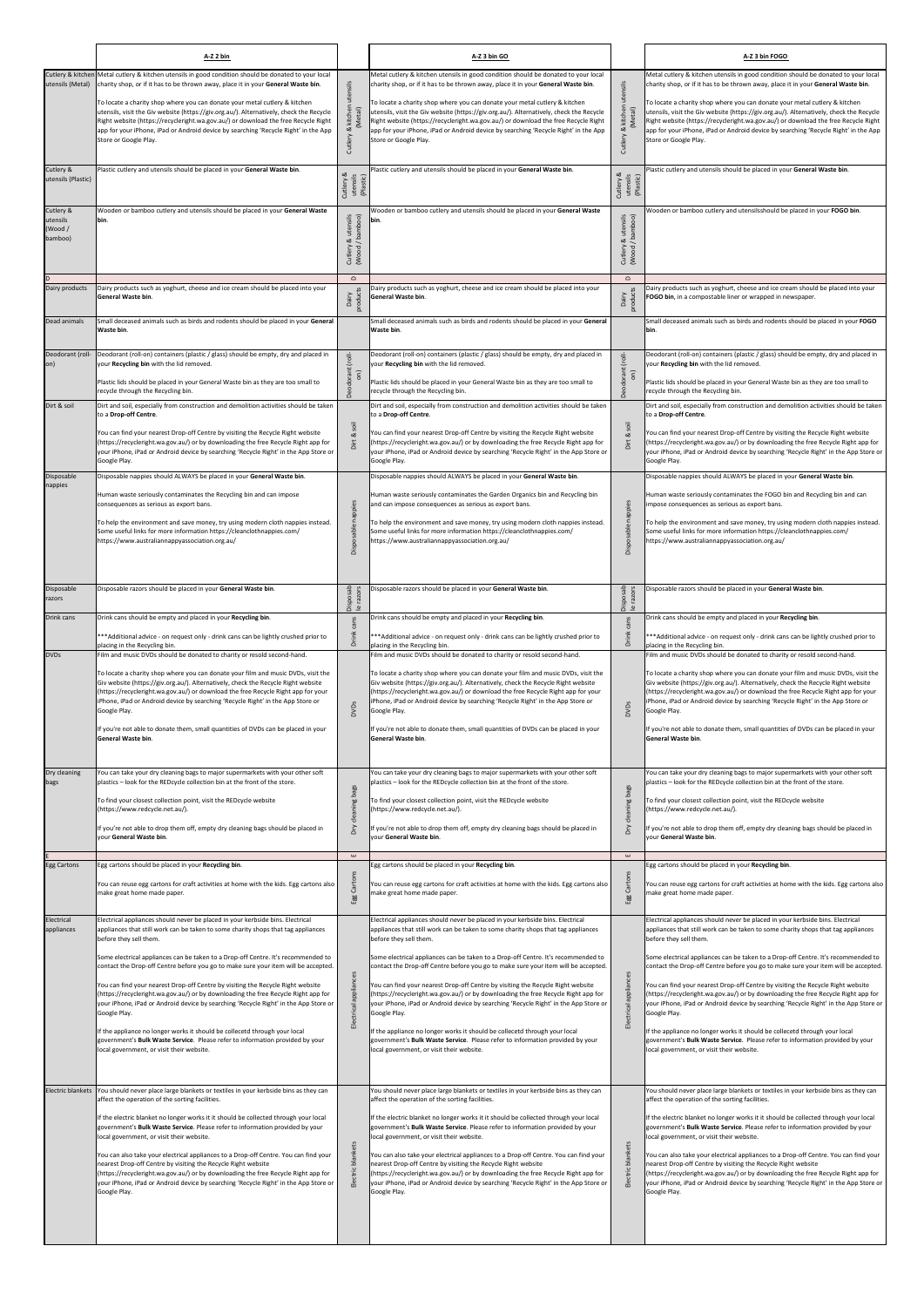|                                           | A-Z 2 bin                                                                                                                                                                                                                                                                                                                                                                                                                                                                                                                                                                                                                                                                                                                                                                                                                                                                                                                                        |                                    | A-Z 3 bin GO                                                                                                                                                                                                                                                                                                                                                                                                                                                                                                                                                                                                                                                                                                                                                                                                                                                                                                                                     |                                 | A-Z 3 bin FOGO                                                                                                                                                                                                                                                                                                                                                                                                                                                                                                                                                                                                                                                                                                                                                                                                                                                                                                                                   |
|-------------------------------------------|--------------------------------------------------------------------------------------------------------------------------------------------------------------------------------------------------------------------------------------------------------------------------------------------------------------------------------------------------------------------------------------------------------------------------------------------------------------------------------------------------------------------------------------------------------------------------------------------------------------------------------------------------------------------------------------------------------------------------------------------------------------------------------------------------------------------------------------------------------------------------------------------------------------------------------------------------|------------------------------------|--------------------------------------------------------------------------------------------------------------------------------------------------------------------------------------------------------------------------------------------------------------------------------------------------------------------------------------------------------------------------------------------------------------------------------------------------------------------------------------------------------------------------------------------------------------------------------------------------------------------------------------------------------------------------------------------------------------------------------------------------------------------------------------------------------------------------------------------------------------------------------------------------------------------------------------------------|---------------------------------|--------------------------------------------------------------------------------------------------------------------------------------------------------------------------------------------------------------------------------------------------------------------------------------------------------------------------------------------------------------------------------------------------------------------------------------------------------------------------------------------------------------------------------------------------------------------------------------------------------------------------------------------------------------------------------------------------------------------------------------------------------------------------------------------------------------------------------------------------------------------------------------------------------------------------------------------------|
| <b>Electrical cables</b>                  | Old electrical cables, such as extension and computer cables, can be taken to scrap<br>metal recycling centres in your area, which you can find by visiting the Recycle<br>Right website (https://recycleright.wa.gov.au/) or by downloading the free Recycle<br>Right app for your iPhone, iPad or Android device by searching 'Recycle Right' in the<br>App Store or Google Play.                                                                                                                                                                                                                                                                                                                                                                                                                                                                                                                                                              | cables<br>Electrical               | Old electrical cables, such as extension and computer cables, can be taken to scrap<br>metal recycling centres in your area, which you can find by visiting the Recycle<br>Right website (https://recycleright.wa.gov.au/) or by downloading the free Recycle<br>Right app for your iPhone, iPad or Android device by searching 'Recycle Right' in the<br>App Store or Google Play.                                                                                                                                                                                                                                                                                                                                                                                                                                                                                                                                                              | cables<br>Electrical            | Old electrical cables, such as extension and computer cables, can be taken to scrap<br>metal recycling centres in your area, which you can find by visiting the Recycle<br>Right website (https://recycleright.wa.gov.au/) or by downloading the free Recycle<br>Right app for your iPhone, iPad or Android device by searching 'Recycle Right' in the<br>App Store or Google Play.                                                                                                                                                                                                                                                                                                                                                                                                                                                                                                                                                              |
| Electrical<br>equipment                   | Electrical equipment should never be placed in your kerbside bins. Electrical<br>equipment that still works can be taken to some charity shops that tag appliances<br>before they sell them.<br>If the equipment no longer works it should be collected through your local<br>government's Bulk Waste Service. Please refer to information provided by your<br>local government, or visit their website.<br>You can also take electrical appliances to your nearest Drop-off Centre. It's<br>recommended to contact the drop off centre before you go to make sure your item<br>will be accepted.<br>You can find your nearest Drop-off Centre by visiting the Recycle Right website<br>(https://recycleright.wa.gov.au/) or by downloading the free Recycle Right app for<br>your iPhone, iPad or Android device by searching 'Recycle Right' in the App Store or<br>Google Play.                                                               | equipment<br>Electrical            | Electrical equipment should never be placed in your kerbside bins. Electrical<br>equipment that still works can be taken to some charity shops that tag appliances<br>before they sell them.<br>If the equipment no longer works it should be collected through your local<br>government's Bulk Waste Service. Please refer to information provided by your<br>local government, or visit their website.<br>You can also take electrical appliances to your nearest Drop-off Centre. It's<br>recommended to contact the drop off centre before you go to make sure your item<br>will be accepted.<br>You can find your nearest Drop-off Centre by visiting the Recycle Right website<br>(https://recycleright.wa.gov.au/) or by downloading the free Recycle Right app for<br>your iPhone, iPad or Android device by searching 'Recycle Right' in the App Store or<br>Google Play.                                                               | equipment<br>Electrical         | Electrical equipment should never be placed in your kerbside bins. Electrical<br>equipment that still works can be taken to some charity shops that tag appliances<br>before they sell them.<br>If the equipment no longer works it should be collected through your local<br>government's Bulk Waste Service. Please refer to information provided by your<br>local government, or visit their website.<br>You can also take electrical appliances to your nearest Drop-off Centre. It's<br>recommended to contact the drop off centre before you go to make sure your item<br>will be accepted.<br>You can find your nearest Drop-off Centre by visiting the Recycle Right website<br>(https://recycleright.wa.gov.au/) or by downloading the free Recycle Right app for<br>your iPhone, iPad or Android device by searching 'Recycle Right' in the App Store or<br>Google Play.                                                               |
| Envelopes                                 | Envelopes should be placed in the Recycling bin.                                                                                                                                                                                                                                                                                                                                                                                                                                                                                                                                                                                                                                                                                                                                                                                                                                                                                                 | Envelopes                          | Envelopes should be placed in the Recycling bin.                                                                                                                                                                                                                                                                                                                                                                                                                                                                                                                                                                                                                                                                                                                                                                                                                                                                                                 | Envelopes                       | Envelopes should be placed in the Recycling bin.                                                                                                                                                                                                                                                                                                                                                                                                                                                                                                                                                                                                                                                                                                                                                                                                                                                                                                 |
| <b>EPIRB locator</b><br>beacons           | EPIRBs need to be disposed of responsibly to avoid accidental activation. Unwanted<br>EPIRBs can be:<br>. Handed in for safe disposal at Department of Transport's Marine Operations<br>office, 14 Capo D'Orlando Drive, Fremantle<br>. Left in marked bins at Battery World stores around Australia, (disposal fees may<br>apply).<br>. Disarmed by following the manufacturer's instructions.<br>To find your nearest Battery World, check the Recycle Right website<br>(https://recycleright.wa.gov.au/) or download the free Recycle Right app for your<br>iPhone, iPad or Android device by searching 'Recycle Right' in the App Store or<br>Google Play.                                                                                                                                                                                                                                                                                   | EPIRB locator beacons              | EPIRBs need to be disposed of responsibly to avoid accidental activation. Unwanted<br>EPIRBs can be:<br>• Handed in for safe disposal at Department of Transport's Marine Operations<br>office, 14 Capo D'Orlando Drive, Fremantle<br>• Left in marked bins at Battery World stores around Australia, (disposal fees may<br>apply).<br>Disarmed by following the manufacturer's instructions.<br>To find your nearest Battery World, check the Recycle Right website<br>(https://recycleright.wa.gov.au/) or download the free Recycle Right app for your<br>iPhone, iPad or Android device by searching 'Recycle Right' in the App Store or<br>Google Play.                                                                                                                                                                                                                                                                                     | beacons<br>locator<br>EPIRB     | EPIRBs need to be disposed of responsibly to avoid accidental activation. Unwanted<br>EPIRBs can be:<br>. Handed in for safe disposal at Department of Transport's Marine Operations<br>office, 14 Capo D'Orlando Drive, Fremantle<br>• Left in marked bins at Battery World stores around Australia, (disposal fees may<br>apply).<br>Disarmed by following the manufacturer's instructions.<br>To find your nearest Battery World, check the Recycle Right website<br>(https://recycleright.wa.gov.au/) or download the free Recycle Right app for your<br>iPhone, iPad or Android device by searching 'Recycle Right' in the App Store or<br>Google Play.                                                                                                                                                                                                                                                                                     |
| Feathers                                  | Feathers should be placed in your General Waste bin.                                                                                                                                                                                                                                                                                                                                                                                                                                                                                                                                                                                                                                                                                                                                                                                                                                                                                             | $\mathsf{L}\mathsf{L}$<br>Feathers | Feathers should be placed in your General Waste bin.                                                                                                                                                                                                                                                                                                                                                                                                                                                                                                                                                                                                                                                                                                                                                                                                                                                                                             | $\mathbf{u}$<br>Feathers        | Feathers should be placed in your FOGO bin.                                                                                                                                                                                                                                                                                                                                                                                                                                                                                                                                                                                                                                                                                                                                                                                                                                                                                                      |
| Fencing (C&D)                             | Fencing is construction and demolition waste and should never be disposed of in<br>your kerbside bins.<br>You can find your nearest construction and demolition Drop-off Centre by visiting<br>the Recycle Right website (https://recycleright.wa.gov.au/) or by downloading the<br>free Recycle Right app for your iPhone, iPad or Android device by searching 'Recycle<br>Right' in the App Store or Google Play.                                                                                                                                                                                                                                                                                                                                                                                                                                                                                                                              | (C&D)<br>Fencin                    | Fencing is construction and demolition waste and should never be disposed of in<br>your kerbside bins.<br>You can find your nearest construction and demolition Drop-off Centre by visiting<br>the Recycle Right website (https://recycleright.wa.gov.au/) or by downloading the<br>free Recycle Right app for your iPhone, iPad or Android device by searching 'Recycle'<br>Right' in the App Store or Google Play.                                                                                                                                                                                                                                                                                                                                                                                                                                                                                                                             | (C&D)<br>Fencin                 | Fencing is construction and demolition waste and should never be disposed of in<br>your kerbside bins.<br>You can find your nearest construction and demolition Drop-off Centre by visiting<br>the Recycle Right website (https://recycleright.wa.gov.au/) or by downloading the<br>free Recycle Right app for your iPhone, iPad or Android device by searching 'Recycle<br>Right' in the App Store or Google Play.                                                                                                                                                                                                                                                                                                                                                                                                                                                                                                                              |
| Fertiliser (HHW)                          | Fertiliser is classed as Household Hazardous Waste (HHW) and must not be<br>disposed of in kerbside bins or the Bulk Waste Service. HHW poses a risk to staff<br>and equipment during the collection and processing of kerbside bins and bulk<br>waste.<br>Unwanted material, up to 20L/kg, can be disposed of free of charge at your nearest<br>HHW Drop-off Centre. You can find your nearest HHW Drop-off Centre by visiting<br>the Recycle Right website (https://recycleright.wa.gov.au/) or by downloading the<br>free Recycle Right app for your iPhone, iPad or Android device by searching 'Recycle<br>Right' in the App Store or Google Play.<br>Note: HHW from commercial sources cannot be disposed of at HHW Drop-off<br>Centres. If you have commercial waste, please contact Cleanaway<br>(https://www.cleanaway.com.au) to arrange a quote. There may be other service<br>providers who are able to offer this service.          | (HHW)<br>Fertiliser                | Fertiliser is classed as Household Hazardous Waste (HHW) and must not be<br>disposed of in kerbside bins or the Bulk Waste Service. HHW poses a risk to staff<br>and equipment during the collection and processing of kerbside bins and bulk<br>waste.<br>Unwanted material, up to 20L/kg, can be disposed of free of charge at your nearest<br>HHW Drop-off Centre. You can find your nearest HHW Drop-off Centre by visiting<br>the Recycle Right website (https://recycleright.wa.gov.au/) or by downloading the<br>free Recycle Right app for your iPhone, iPad or Android device by searching 'Recycle<br>Right' in the App Store or Google Play.<br>Note: HHW from commercial sources cannot be disposed of at HHW Drop-off<br>Centres. If you have commercial waste, please contact Cleanaway<br>(https://www.cleanaway.com.au) to arrange a quote. There may be other service<br>providers who are able to offer this service.          | (HHW)<br>Fertiliser             | Fertiliser is classed as Household Hazardous Waste (HHW) and must not be<br>disposed of in kerbside bins or the Bulk Waste Service. HHW poses a risk to staff<br>and equipment during the collection and processing of kerbside bins and bulk<br>waste.<br>Unwanted material, up to 20L/kg, can be disposed of free of charge at your nearest<br>HHW Drop-off Centre. You can find your nearest HHW Drop-off Centre by visiting<br>the Recycle Right website (https://recycleright.wa.gov.au/) or by downloading the<br>free Recycle Right app for your iPhone, iPad or Android device by searching 'Recycle<br>Right' in the App Store or Google Play.<br>Note: HHW from commercial sources cannot be disposed of at HHW Drop-off<br>Centres. If you have commercial waste, please contact Cleanaway<br>(https://www.cleanaway.com.au) to arrange a quote. There may be other service<br>providers who are able to offer this service.          |
| Fibre glass                               | Fibre glass is classed as construction and demolition waste and should never be<br>disposed of in your kerbside bins.<br>You can find your nearest construction and demolition Drop-off Centre by visiting<br>the Recycle Right website (https://recycleright.wa.gov.au/) or by downloading the<br>free Recycle Right app for your iPhone, iPad or Android device by searching 'Recycle<br>Right' in the App Store or Google Play.                                                                                                                                                                                                                                                                                                                                                                                                                                                                                                               | glass<br>Fibre                     | Fibre glass is classed as construction and demolition waste and should never be<br>disposed of in your kerbside bins.<br>You can find your nearest construction and demolition Drop-off Centre by visiting<br>the Recycle Right website (https://recycleright.wa.gov.au/) or by downloading the<br>free Recycle Right app for your iPhone, iPad or Android device by searching 'Recycle<br>Right' in the App Store or Google Play.                                                                                                                                                                                                                                                                                                                                                                                                                                                                                                               | glass<br>Fibre                  | Fibre glass is classed as construction and demolition waste and should never be<br>disposed of in your kerbside bins.<br>You can find your nearest construction and demolition Drop-off Centre by visiting<br>the Recycle Right website (https://recycleright.wa.gov.au/) or by downloading the<br>free Recycle Right app for your iPhone, iPad or Android device by searching 'Recycle<br>Right' in the App Store or Google Play.                                                                                                                                                                                                                                                                                                                                                                                                                                                                                                               |
| Fire<br>extinguishers<br>(HHW)            | Fire extinguishers are classed as Household Hazardous Waste (HHW) and must not<br>be disposed of in kerbside bins or the Bulk Waste Service. HHW poses a risk to staff<br>and equipment during the collection and processing of kerbside bins and bulk<br>waste.<br>Unwanted material, up to 20L/kg, can be disposed of free of charge at your nearest<br>HHW Drop-off Centre. You can find your nearest HHW Drop-off Centre by visiting<br>the Recycle Right website (https://recycleright.wa.gov.au/) or by downloading the<br>free Recycle Right app for your iPhone, iPad or Android device by searching 'Recycle<br>Right' in the App Store or Google Play.<br>Note: HHW from commercial sources cannot be disposed of at HHW Drop-off<br>Centres. If you have commercial waste, please contact Cleanaway<br>(https://www.cleanaway.com.au) to arrange a quote. There may be other service<br>providers who are able to offer this service. | Fire extinguishers (HHW)           | Fire extinguishers are classed as Household Hazardous Waste (HHW) and must not<br>be disposed of in kerbside bins or the Bulk Waste Service. HHW poses a risk to staff<br>and equipment during the collection and processing of kerbside bins and bulk<br>waste.<br>Unwanted material, up to 20L/kg, can be disposed of free of charge at your nearest<br>HHW Drop-off Centre. You can find your nearest HHW Drop-off Centre by visiting<br>the Recycle Right website (https://recycleright.wa.gov.au/) or by downloading the<br>free Recycle Right app for your iPhone, iPad or Android device by searching 'Recycle<br>Right' in the App Store or Google Play.<br>Note: HHW from commercial sources cannot be disposed of at HHW Drop-off<br>Centres. If you have commercial waste, please contact Cleanaway<br>(https://www.cleanaway.com.au) to arrange a quote. There may be other service<br>providers who are able to offer this service. | (HHW)<br>extinguishers<br>Fire  | Fire extinguishers are classed as Household Hazardous Waste (HHW) and must not<br>be disposed of in kerbside bins or the Bulk Waste Service. HHW poses a risk to staff<br>and equipment during the collection and processing of kerbside bins and bulk<br>waste.<br>Unwanted material, up to 20L/kg, can be disposed of free of charge at your nearest<br>HHW Drop-off Centre. You can find your nearest HHW Drop-off Centre by visiting<br>the Recycle Right website (https://recycleright.wa.gov.au/) or by downloading the<br>free Recycle Right app for your iPhone, iPad or Android device by searching 'Recycle<br>Right' in the App Store or Google Play.<br>Note: HHW from commercial sources cannot be disposed of at HHW Drop-off<br>Centres. If you have commercial waste, please contact Cleanaway<br>(https://www.cleanaway.com.au) to arrange a quote. There may be other service<br>providers who are able to offer this service. |
| Fishing line and<br>hooks<br>Fishing rods | Fishing line and hooks can be disposed of in your General Waste bin.<br>When out fishing, look for the 'reel it in' fishing line bins that are located at popular<br>fishing locations. The bins provide an easy way to dispose of unwanted fishing line,<br>tackle and bait bags.<br>For more information, visit the River Guardians website<br>(https://www.riverguardians.com/projects/reel-it-in).<br>Fishing rods should never be placed in your kerbside bins.                                                                                                                                                                                                                                                                                                                                                                                                                                                                             | and hooks<br>line<br>hing          | Fishing line and hooks can be disposed of in your General Waste bin.<br>When out fishing, look for the 'reel it in' fishing line bins that are located at popular<br>fishing locations. The bins provide an easy way to dispose of unwanted fishing line,<br>tackle and bait bags.<br>For more information, visit the River Guardians website<br>(https://www.riverguardians.com/projects/reel-it-in).<br>Fishing rods should never be placed in your kerbside bins.                                                                                                                                                                                                                                                                                                                                                                                                                                                                             | and hooks<br>line<br>hing<br>ίĚ | Fishing line and hooks can be disposed of in your General Waste bin.<br>When out fishing, look for the 'reel it in' fishing line bins that are located at popular<br>fishing locations. The bins provide an easy way to dispose of unwanted fishing line,<br>tackle and bait bags.<br>For more information, visit the River Guardians website<br>(https://www.riverguardians.com/projects/reel-it-in).<br>Fishing rods should never be placed in your kerbside bins.                                                                                                                                                                                                                                                                                                                                                                                                                                                                             |
|                                           | Fishing rods that can still be used should be taken to a charity shop. To locate a<br>charity shop where you can donate your fishing rods, visit the Giv website<br>(https://giv.org.au/). Alternatively, check the Recycle Right website<br>(https://recycleright.wa.gov.au/) or download the free Recycle Right app for your<br>iPhone, iPad or Android device by searching 'Recycle Right' in the App Store or<br>Google Play.<br>If the fishing rod is broken and can no longer be used or reused it should be<br>collected through your local government's Bulk Waste Service. Please refer to<br>information provided by your local government, or visit their website.                                                                                                                                                                                                                                                                    | Fishing rods                       | Fishing rods that can still be used should be taken to a charity shop. To locate a<br>charity shop where you can donate your fishing rods, visit the Giv website<br>(https://giv.org.au/). Alternatively, check the Recycle Right website<br>(https://recycleright.wa.gov.au/) or download the free Recycle Right app for your<br>iPhone, iPad or Android device by searching 'Recycle Right' in the App Store or<br>Google Play.<br>If the fishing rod is broken and can no longer be used or reused it should be<br>collected through your local government's Bulk Waste Service. Please refer to<br>information provided by your local government, or visit their website.                                                                                                                                                                                                                                                                    | rods<br>Fishing t               | Fishing rods that can still be used should be taken to a charity shop. To locate a<br>charity shop where you can donate your fishing rods, visit the Giv website<br>(https://giv.org.au/). Alternatively, check the Recycle Right website<br>(https://recycleright.wa.gov.au/) or download the free Recycle Right app for your<br>iPhone, iPad or Android device by searching 'Recycle Right' in the App Store or<br>Google Play.<br>If the fishing rod is broken and can no longer be used or reused it should be<br>collected through your local government's Bulk Waste Service. Please refer to<br>information provided by your local government, or visit their website.                                                                                                                                                                                                                                                                    |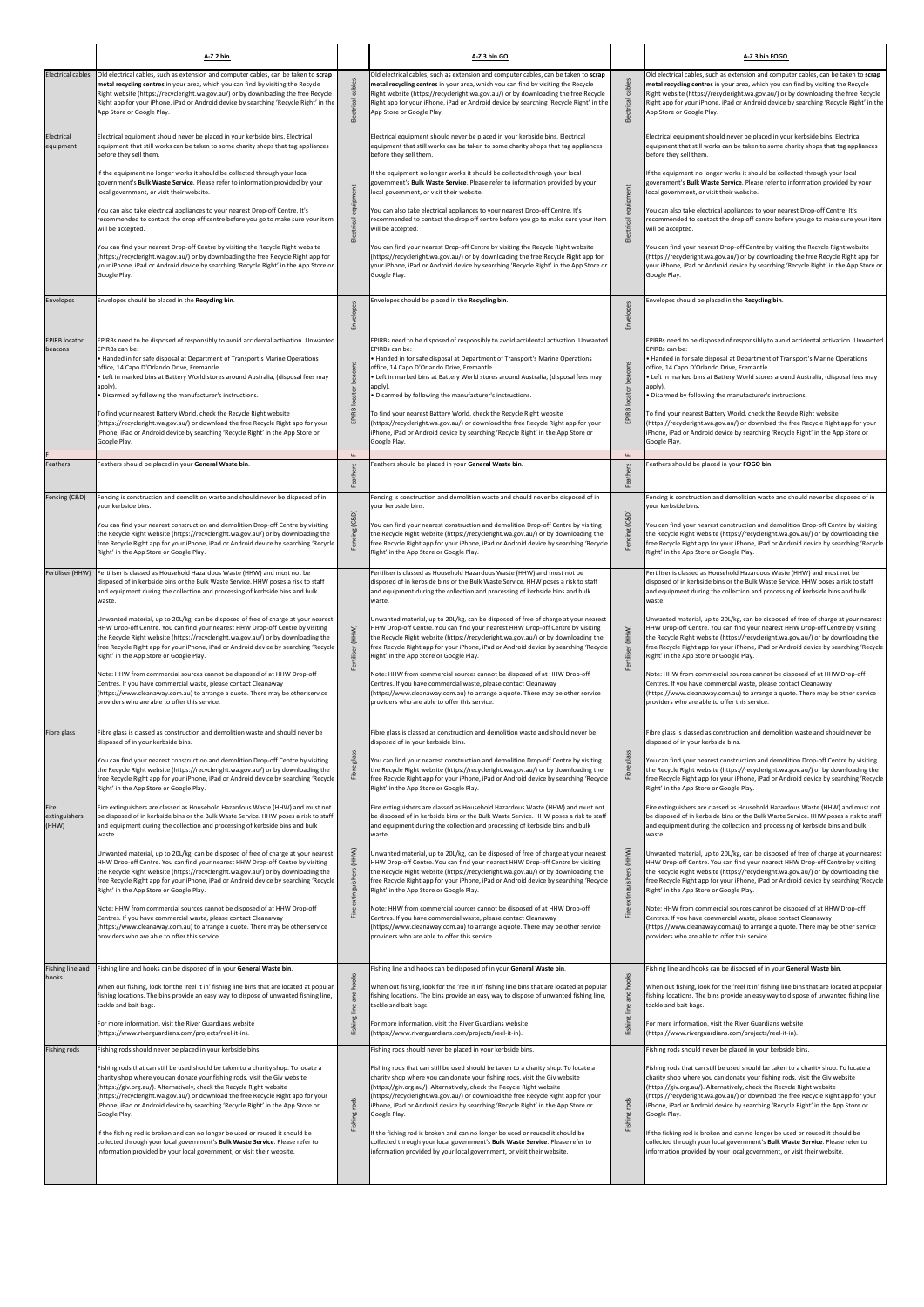|                                                       | A-Z 2 bin                                                                                                                                                                                                                                                                                                                                                                                                                                                                                                                                                                                                                                                                                                                                                                                                                                                                                                                                                 |                                                              | A-Z 3 bin GO                                                                                                                                                                                                                                                                                                                                                                                                                                                                                                                                                                                                                                                                                                                                                                                                                                                                                                                                              |                                                       | A-Z 3 bin FOGO                                                                                                                                                                                                                                                                                                                                                                                                                                                                                                                                                                                                                                                                                                                                                                                                                                                                                                                                                                                                                                                                                      |
|-------------------------------------------------------|-----------------------------------------------------------------------------------------------------------------------------------------------------------------------------------------------------------------------------------------------------------------------------------------------------------------------------------------------------------------------------------------------------------------------------------------------------------------------------------------------------------------------------------------------------------------------------------------------------------------------------------------------------------------------------------------------------------------------------------------------------------------------------------------------------------------------------------------------------------------------------------------------------------------------------------------------------------|--------------------------------------------------------------|-----------------------------------------------------------------------------------------------------------------------------------------------------------------------------------------------------------------------------------------------------------------------------------------------------------------------------------------------------------------------------------------------------------------------------------------------------------------------------------------------------------------------------------------------------------------------------------------------------------------------------------------------------------------------------------------------------------------------------------------------------------------------------------------------------------------------------------------------------------------------------------------------------------------------------------------------------------|-------------------------------------------------------|-----------------------------------------------------------------------------------------------------------------------------------------------------------------------------------------------------------------------------------------------------------------------------------------------------------------------------------------------------------------------------------------------------------------------------------------------------------------------------------------------------------------------------------------------------------------------------------------------------------------------------------------------------------------------------------------------------------------------------------------------------------------------------------------------------------------------------------------------------------------------------------------------------------------------------------------------------------------------------------------------------------------------------------------------------------------------------------------------------|
| Flammable<br>liquids /<br>containers<br>(HHW)         | Flammable liquid containers are classed as Household Hazardous Waste (HHW) and<br>must not be disposed of in kerbside bins or the Bulk Waste Service. HHW poses a<br>risk to staff and equipment during the collection and processing of kerbside bins<br>and bulk waste.<br>Unwanted material, up to 20L/kg, can be disposed of free of charge at your nearest<br>HHW Drop-off Centre. You can find your nearest HHW Drop-off Centre by visiting<br>the Recycle Right website (https://recycleright.wa.gov.au/) or by downloading the<br>free Recycle Right app for your iPhone, iPad or Android device by searching 'Recycle<br>Right' in the App Store or Google Play.<br>Note: HHW from commercial sources cannot be disposed of at HHW Drop-off<br>Centres. If you have commercial waste, please contact Cleanaway<br>(https://www.cleanaway.com.au) to arrange a quote. There may be other service<br>providers who are able to offer this service. | (HHW)<br>Flammable liquids                                   | Flammable liquid containers are classed as Household Hazardous Waste (HHW) and<br>must not be disposed of in kerbside bins or the Bulk Waste Service. HHW poses a<br>risk to staff and equipment during the collection and processing of kerbside bins<br>and bulk waste.<br>Unwanted material, up to 20L/kg, can be disposed of free of charge at your nearest<br>HHW Drop-off Centre. You can find your nearest HHW Drop-off Centre by visiting<br>the Recycle Right website (https://recycleright.wa.gov.au/) or by downloading the<br>free Recycle Right app for your iPhone, iPad or Android device by searching 'Recycle<br>Right' in the App Store or Google Play.<br>Note: HHW from commercial sources cannot be disposed of at HHW Drop-off<br>Centres. If you have commercial waste, please contact Cleanaway<br>(https://www.cleanaway.com.au) to arrange a quote. There may be other service<br>providers who are able to offer this service. | Flammable liquids / containers (HHW)                  | Flammable liquid containers are classed as Household Hazardous Waste (HHW) and<br>must not be disposed of in kerbside bins or the Bulk Waste Service. HHW poses a<br>risk to staff and equipment during the collection and processing of kerbside bins<br>and bulk waste.<br>Unwanted material, up to 20L/kg, can be disposed of free of charge at your nearest<br>HHW Drop-off Centre. You can find your nearest HHW Drop-off Centre by visiting<br>the Recycle Right website (https://recycleright.wa.gov.au/) or by downloading the<br>free Recycle Right app for your iPhone, iPad or Android device by searching 'Recycle<br>Right' in the App Store or Google Play.<br>Note: HHW from commercial sources cannot be disposed of at HHW Drop-off<br>Centres. If you have commercial waste, please contact Cleanaway<br>(https://www.cleanaway.com.au) to arrange a quote. There may be other service<br>providers who are able to offer this service.                                                                                                                                           |
| Flares (HHW)                                          | Flares are classed as Household Hazardous Waste (HHW) and must not be disposed<br>of in kerbside bins or the Bulk Waste Service. HHW poses a risk to staff and<br>equipment during the collection and processing of kerbside bins and bulk waste.<br>Unwanted material, up to 20L/kg, can be disposed of free of charge at your nearest<br>HHW Drop-off Centre. You can find your nearest HHW Drop-off Centre by visiting<br>the Recycle Right website (https://recycleright.wa.gov.au/) or by downloading the<br>free Recycle Right app for your iPhone, iPad or Android device by searching 'Recycle<br>Right' in the App Store or Google Play.<br>Note: HHW from commercial sources cannot be disposed of at HHW Drop-off<br>Centres. If you have commercial waste, please contact Cleanaway<br>(https://www.cleanaway.com.au) to arrange a quote. There may be other service<br>providers who are able to offer this service.                         | Flares (HHW)                                                 | Flares are classed as Household Hazardous Waste (HHW) and must not be disposed<br>of in kerbside bins or the Bulk Waste Service. HHW poses a risk to staff and<br>equipment during the collection and processing of kerbside bins and bulk waste.<br>Unwanted material, up to 20L/kg, can be disposed of free of charge at your nearest<br>HHW Drop-off Centre. You can find your nearest HHW Drop-off Centre by visiting<br>the Recycle Right website (https://recycleright.wa.gov.au/) or by downloading the<br>free Recycle Right app for your iPhone, iPad or Android device by searching 'Recycle<br>Right' in the App Store or Google Play.<br>Note: HHW from commercial sources cannot be disposed of at HHW Drop-off<br>Centres. If you have commercial waste, please contact Cleanaway<br>(https://www.cleanaway.com.au) to arrange a quote. There may be other service<br>providers who are able to offer this service.                         | Flares (HHW)                                          | Flares are classed as Household Hazardous Waste (HHW) and must not be disposed<br>of in kerbside bins or the Bulk Waste Service. HHW poses a risk to staff and<br>equipment during the collection and processing of kerbside bins and bulk waste.<br>Unwanted material, up to 20L/kg, can be disposed of free of charge at your nearest<br>HHW Drop-off Centre. You can find your nearest HHW Drop-off Centre by visiting<br>the Recycle Right website (https://recycleright.wa.gov.au/) or by downloading the<br>free Recycle Right app for your iPhone, iPad or Android device by searching 'Recycle<br>Right' in the App Store or Google Play.<br>Note: HHW from commercial sources cannot be disposed of at HHW Drop-off<br>Centres. If you have commercial waste, please contact Cleanaway<br>(https://www.cleanaway.com.au) to arrange a quote. There may be other service<br>providers who are able to offer this service.                                                                                                                                                                   |
| Florist foam<br><b>Flowers</b>                        | Florist foam should be placed in your General Waste bin.<br>Flowers should be placed in your General Waste bin.                                                                                                                                                                                                                                                                                                                                                                                                                                                                                                                                                                                                                                                                                                                                                                                                                                           | Florist<br>foam<br>Flowers                                   | lorist foam should be placed in your General Waste bin.<br>lowers should be placed in your Garden Organics bin.                                                                                                                                                                                                                                                                                                                                                                                                                                                                                                                                                                                                                                                                                                                                                                                                                                           | Florist<br>foam<br>Flowers                            | Florist foam should be placed in your General Waste bin.<br>Flowers should be placed in your FOGO bin.                                                                                                                                                                                                                                                                                                                                                                                                                                                                                                                                                                                                                                                                                                                                                                                                                                                                                                                                                                                              |
| Foam boxes                                            | Polystyrene/Styrofoam boxes should be placed in your General Waste bin as they<br>cannot be recycled in your Recycling bin.<br>Large amounts of polystyrene are recyclable if dropped off at CLAW Environmental-<br>5 Forge Street, Welshpool. For further information call (08) 9333 4888 or visit the<br>CLAW website (www.clawenvironmental.com).                                                                                                                                                                                                                                                                                                                                                                                                                                                                                                                                                                                                      | <b>boxes</b><br>Foam                                         | Polystyrene/Styrofoam boxes should be placed in your General Waste bin as they<br>cannot be recycled in your Recycling bin.<br>Large amounts of polystyrene are recyclable if dropped off at CLAW Environmental-<br>5 Forge Street, Welshpool. For further information call (08) 9333 4888 or visit the<br>CLAW website (www.clawenvironmental.com).                                                                                                                                                                                                                                                                                                                                                                                                                                                                                                                                                                                                      | Foam boxes                                            | Polystyrene/Styrofoam boxes should be placed in your General Waste bin as they<br>cannot be recycled in your Recycling bin.<br>Large amounts of polystyrene are recyclable if dropped off at CLAW Environmental-<br>5 Forge Street, Welshpool. For further information call (08) 9333 4888 or visit the<br>CLAW website (www.clawenvironmental.com).                                                                                                                                                                                                                                                                                                                                                                                                                                                                                                                                                                                                                                                                                                                                                |
| Food cans<br>(rinsed)<br>Food and<br>regetable scraps | Food cans should be empty, rinsed and placed in the Recycling bin.<br>You can use the dish water at the end of your dishes to rinse the cans to save using<br>clean drinking water.<br>ALL Food waste should always be placed in your General Waste bin (INCLUDING ALI<br>fruit and vegetables, bread, dairy, eggs, meat, bones, fish and seafood).<br>You should try to minimise food waste in your home.<br>Find easy recipes to transform your leftovers into exciting and delicious meals by<br>visiting the Recycle Right website (https://recycleright.wa.gov.au/) or by<br>downloading the free Recycle Right app for your iPhone, iPad or Android device by<br>searching 'Recycle Right' in the App Store or Google Play.                                                                                                                                                                                                                         | ood cans<br>(rinsed)<br>Food<br>scraps<br>Food and vegetable | ood cans should be empty, rinsed and placed in the Recycling bin.<br>You can use the dish water at the end of your dishes to rinse the cans to save using<br>clean drinking water.<br>ALL Food waste should always be placed in your General Waste bin (INCLUDING ALL<br>fruit and vegetables, bread, dairy, eggs, meat, bones, fish and seafood).<br>You should try to minimise food waste in your home.<br>Find easy recipes to transform your leftovers into exciting and delicious meals by<br>visiting the Recycle Right website (https://recycleright.wa.gov.au/) or by<br>downloading the free Recycle Right app for your iPhone, iPad or Android device by<br>searching 'Recycle Right' in the App Store or Google Play.                                                                                                                                                                                                                          | cans<br>(rinsed)<br>Food<br>Food and vegetable scraps | Food cans should be empty, rinsed and placed in the Recycling bin.<br>You can use the dish water at the end of your dishes to rinse the cans to save using<br>clean drinking water.<br>ALL Food waste should always be placed in your FOGO bin to be composted<br>(INCLUDING ALL fruit and vegetables, bread, dairy, eggs, meat, bones, fish and<br>seafood).<br>Food scraps should be placed into a council supplied compostable liner before being<br>put in the FOGO bin. These liners are specially designed to break down during the<br>composting process so they are the only bags that should be used in the FOGO bin.<br>You can also wrap your food scraps in newspaper or place them loosely into the bin.<br>You should try to minimise food waste in your home.<br>Find easy recipes to transform your leftovers into exciting and delicious meals by<br>visiting the Recycle Right website (https://recycleright.wa.gov.au/) or by<br>downloading the free Recycle Right app for your iPhone, iPad or Android device by<br>searching 'Recycle Right' in the App Store or Google Play. |
| Fruit juice<br>cartons                                | Fruit juice cartons (not silver lined) should be empty and placed in your Recycling<br>bin.                                                                                                                                                                                                                                                                                                                                                                                                                                                                                                                                                                                                                                                                                                                                                                                                                                                               | Fruit juice<br>cartons                                       | Fruit juice cartons (not silver lined) should be empty and placed in your Recycling<br>bin.                                                                                                                                                                                                                                                                                                                                                                                                                                                                                                                                                                                                                                                                                                                                                                                                                                                               | Fruit juice<br>cartons                                | Fruit juice cartons (not silver lined) should be empty and placed in your Recycling<br>bin.                                                                                                                                                                                                                                                                                                                                                                                                                                                                                                                                                                                                                                                                                                                                                                                                                                                                                                                                                                                                         |
| Fridges                                               | Fridges that can still be used should be taken to a charity shop. Some charities will<br>collect working fridges.<br>To locate a charity shop where you can donate your fridges, visit the Giv website<br>(https://giv.org.au/).<br>If the fridge is broken and can no longer be used or reused it should be collected<br>through your local government's Bulk Waste Service. Please refer to information<br>provided by your local government, or visit their website.<br>You can also take fridges to a Drop-off Centre. You can find your nearest Drop-off<br>Centre by visiting the Recycle Right website (https://recycleright.wa.gov.au/) or by<br>downloading the free Recycle Right app for your iPhone, iPad or Android device by<br>searching 'Recycle Right' in the App Store or Google Play.                                                                                                                                                  | Fridges                                                      | Fridges that can still be used should be taken to a charity shop. Some charities will<br>collect working fridges.<br>To locate a charity shop where you can donate your fridges, visit the Giv website<br>(https://giv.org.au/).<br>f the fridge is broken and can no longer be used or reused it should be collected<br>through your local government's Bulk Waste Service. Please refer to information<br>provided by your local government, or visit their website.<br>You can also take fridges to a Drop-off Centre. You can find your nearest Drop-off<br>Centre by visiting the Recycle Right website (https://recycleright.wa.gov.au/) or by<br>downloading the free Recycle Right app for your iPhone, iPad or Android device by<br>searching 'Recycle Right' in the App Store or Google Play.                                                                                                                                                   | Fridges                                               | Fridges that can still be used should be taken to a charity shop. Some charities will<br>collect working fridges.<br>To locate a charity shop where you can donate your fridges, visit the Giv website<br>(https://giv.org.au/).<br>If the fridge is broken and can no longer be used or reused it should be collected<br>through your local government's Bulk Waste Service. Please refer to information<br>provided by your local government, or visit their website.<br>You can also take fridges to a Drop-off Centre. You can find your nearest Drop-off<br>Centre by visiting the Recycle Right website (https://recycleright.wa.gov.au/) or by<br>downloading the free Recycle Right app for your iPhone, iPad or Android device by<br>searching 'Recycle Right' in the App Store or Google Play.                                                                                                                                                                                                                                                                                            |
| Furniture<br>(broken)                                 | Furniture should never be placed in your kerbside bins.<br>If the furniture is broken and can no longer be used or reused it should be collected<br>through your local government's Bulk Waste Service. Please refer to information<br>provided by your local government, or visit their website.<br>You can also take broken furniture to a Drop-off Centre. You can find your nearest<br>Drop-off Centre by visiting the Recycle Right website<br>(https://recycleright.wa.gov.au/) or by downloading the free Recycle Right app for<br>your iPhone, iPad or Android device by searching 'Recycle Right' in the App Store or<br>Google Play.                                                                                                                                                                                                                                                                                                            | (broken)                                                     | Furniture should never be placed in your kerbside bins.<br>If the furniture is broken and can no longer be used or reused it should be collected<br>through your local government's <b>Bulk Waste Service</b> . Please refer to information<br>provided by your local government, or visit their website.<br>You can also take broken furniture to a Drop-off Centre. You can find your nearest<br>Drop-off Centre by visiting the Recycle Right website<br>(https://recycleright.wa.gov.au/) or by downloading the free Recycle Right app for<br>your iPhone, iPad or Android device by searching 'Recycle Right' in the App Store or<br>Google Play.                                                                                                                                                                                                                                                                                                    | Furniture (broken)                                    | Furniture should never be placed in your kerbside bins.<br>If the furniture is broken and can no longer be used or reused it should be collected<br>through your local government's Bulk Waste Service. Please refer to information<br>provided by your local government, or visit their website.<br>You can also take broken furniture to a Drop-off Centre. You can find your nearest<br>Drop-off Centre by visiting the Recycle Right website<br>(https://recycleright.wa.gov.au/) or by downloading the free Recycle Right app for<br>your iPhone, iPad or Android device by searching 'Recycle Right' in the App Store or<br>Google Play.                                                                                                                                                                                                                                                                                                                                                                                                                                                      |
| Furniture (fixed)                                     | Furniture that can still be used should be taken to a charity shop.<br>Some charities will collect large useable furniture items.<br>To locate a charity shop where you can donate your large useable furniture items,<br>visit the Giv website (https://giv.org.au/). Alternatively, check the Recycle Right<br>website (https://recycleright.wa.gov.au/) or download the free Recycle Right app<br>for your iPhone, iPad or Android device by searching 'Recycle Right' in the App Store<br>or Google Play.                                                                                                                                                                                                                                                                                                                                                                                                                                             | (fixed)<br>Furniture<br>$\circ$                              | Furniture that can still be used should be taken to a charity shop.<br>Some charities will collect large useable furniture items.<br>To locate a charity shop where you can donate your large useable furniture items,<br>visit the Giv website (https://giv.org.au/). Alternatively, check the Recycle Right<br>website (https://recycleright.wa.gov.au/) or download the free Recycle Right app<br>for your iPhone, iPad or Android device by searching 'Recycle Right' in the App Store<br>or Google Play.                                                                                                                                                                                                                                                                                                                                                                                                                                             | Furniture (fixed)<br>G                                | Furniture that can still be used should be taken to a charity shop.<br>Some charities will collect large useable furniture items.<br>To locate a charity shop where you can donate your large useable furniture items,<br>visit the Giv website (https://giv.org.au/). Alternatively, check the Recycle Right<br>website (https://recycleright.wa.gov.au/) or download the free Recycle Right app<br>for your iPhone, iPad or Android device by searching 'Recycle Right' in the App Store<br>or Google Play.                                                                                                                                                                                                                                                                                                                                                                                                                                                                                                                                                                                       |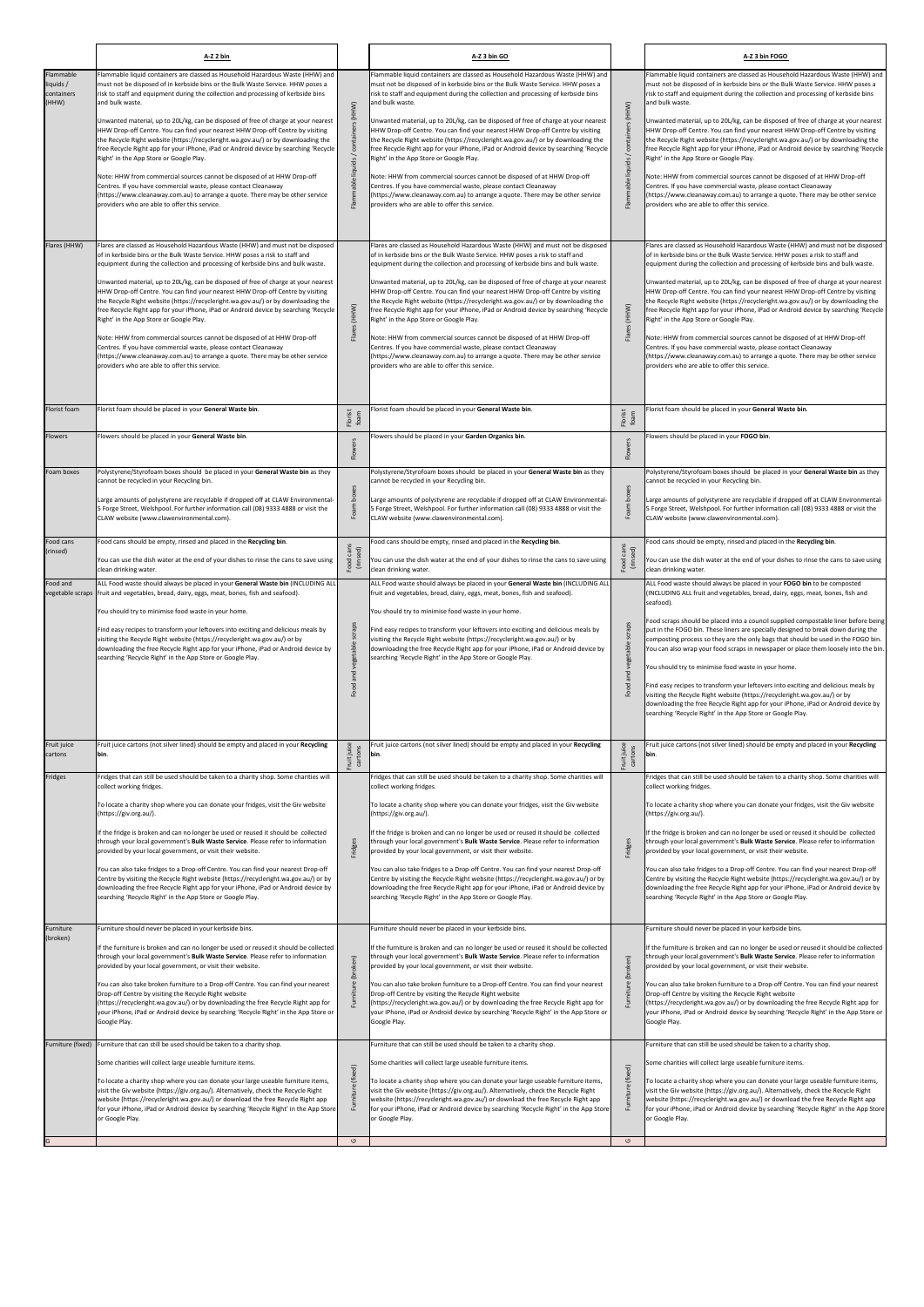|                                                                               | A-Z 2 bin                                                                                                                                                                                                                                                                                                                                                                                                                                                                                                                                                                                                                                                                                                                                                                                                                                                                                                                                                                                                                                                                                 |                                                                               | A-Z 3 bin GO                                                                                                                                                                                                                                                                                                                                                                                                                                                                                                                                                                                                                                                                                                                                                                                                                                                                                                                                                                                                                                                                              |                                                                              | A-Z 3 bin FOGO                                                                                                                                                                                                                                                                                                                                                                                                                                                                                                                                                                                                                                                                                                                                                                                                                                                                                                                                                                                                                                                                            |
|-------------------------------------------------------------------------------|-------------------------------------------------------------------------------------------------------------------------------------------------------------------------------------------------------------------------------------------------------------------------------------------------------------------------------------------------------------------------------------------------------------------------------------------------------------------------------------------------------------------------------------------------------------------------------------------------------------------------------------------------------------------------------------------------------------------------------------------------------------------------------------------------------------------------------------------------------------------------------------------------------------------------------------------------------------------------------------------------------------------------------------------------------------------------------------------|-------------------------------------------------------------------------------|-------------------------------------------------------------------------------------------------------------------------------------------------------------------------------------------------------------------------------------------------------------------------------------------------------------------------------------------------------------------------------------------------------------------------------------------------------------------------------------------------------------------------------------------------------------------------------------------------------------------------------------------------------------------------------------------------------------------------------------------------------------------------------------------------------------------------------------------------------------------------------------------------------------------------------------------------------------------------------------------------------------------------------------------------------------------------------------------|------------------------------------------------------------------------------|-------------------------------------------------------------------------------------------------------------------------------------------------------------------------------------------------------------------------------------------------------------------------------------------------------------------------------------------------------------------------------------------------------------------------------------------------------------------------------------------------------------------------------------------------------------------------------------------------------------------------------------------------------------------------------------------------------------------------------------------------------------------------------------------------------------------------------------------------------------------------------------------------------------------------------------------------------------------------------------------------------------------------------------------------------------------------------------------|
| Garden<br>chemicals /<br>poison (HHW)                                         | Garden chemicals are classed as Household Hazardous Waste (HHW) and must not<br>be disposed of in kerbside bins or the Bulk Waste Service. HHW poses a risk to staff<br>and equipment during the collection and processing of kerbside bins and bulk                                                                                                                                                                                                                                                                                                                                                                                                                                                                                                                                                                                                                                                                                                                                                                                                                                      |                                                                               | Garden chemicals are classed as Household Hazardous Waste (HHW) and must not<br>be disposed of in kerbside bins or the Bulk Waste Service. HHW poses a risk to staff<br>and equipment during the collection and processing of kerbside bins and bulk                                                                                                                                                                                                                                                                                                                                                                                                                                                                                                                                                                                                                                                                                                                                                                                                                                      |                                                                              | Garden chemicals are classed as Household Hazardous Waste (HHW) and must not<br>be disposed of in kerbside bins or the Bulk Waste Service. HHW poses a risk to staff<br>and equipment during the collection and processing of kerbside bins and bulk                                                                                                                                                                                                                                                                                                                                                                                                                                                                                                                                                                                                                                                                                                                                                                                                                                      |
|                                                                               | waste.<br>Unwanted material, up to 20L/kg, can be disposed of free of charge at your nearest<br>HHW Drop-off Centre. You can find your nearest HHW Drop-off Centre by visiting<br>the Recycle Right website (https://recycleright.wa.gov.au/) or by downloading the<br>free Recycle Right app for your iPhone, iPad or Android device by searching 'Recycle<br>Right' in the App Store or Google Play.<br>Note: HHW from commercial sources cannot be disposed of at HHW Drop-off<br>Centres. If you have commercial waste, please contact Cleanaway<br>(https://www.cleanaway.com.au) to arrange a quote. There may be other service<br>providers who are able to offer this service.                                                                                                                                                                                                                                                                                                                                                                                                    | (HHW)<br>chemicals/poi<br>Garden                                              | waste.<br>Unwanted material, up to 20L/kg, can be disposed of free of charge at your nearest<br>HHW Drop-off Centre. You can find your nearest HHW Drop-off Centre by visiting<br>the Recycle Right website (https://recycleright.wa.gov.au/) or by downloading the<br>free Recycle Right app for your iPhone, iPad or Android device by searching 'Recycle<br>Right' in the App Store or Google Play.<br>Note: HHW from commercial sources cannot be disposed of at HHW Drop-off<br>Centres. If you have commercial waste, please contact Cleanaway<br>(https://www.cleanaway.com.au) to arrange a quote. There may be other service<br>providers who are able to offer this service.                                                                                                                                                                                                                                                                                                                                                                                                    | (HHW)<br>Garden chemicals/poison                                             | waste.<br>Unwanted material, up to 20L/kg, can be disposed of free of charge at your nearest<br>HHW Drop-off Centre. You can find your nearest HHW Drop-off Centre by visiting<br>the Recycle Right website (https://recycleright.wa.gov.au/) or by downloading the<br>free Recycle Right app for your iPhone, iPad or Android device by searching 'Recycle<br>Right' in the App Store or Google Play.<br>Note: HHW from commercial sources cannot be disposed of at HHW Drop-off<br>Centres. If you have commercial waste, please contact Cleanaway<br>(https://www.cleanaway.com.au) to arrange a quote. There may be other service<br>providers who are able to offer this service.                                                                                                                                                                                                                                                                                                                                                                                                    |
| Garden<br>oraganics /<br>waste                                                | Small prunings, clippings, leaves and weeds from your garden should be placed in<br>your General Waste bin.<br>Large amounts of garden organics including large branches, logs and tree stumps<br>should be collected through your local government's Bulk Garden Organics Service.<br>Please refer to information provided by your local government, or visit their<br>website.<br>If larger than the approved size for your council's Bulk Garden Organics Service,<br>large branches, logs and tree stumps should be taken to a Drop-off Centre. You can<br>find your nearest Drop-off Centre by visiting the Recycle Right website<br>(https://recycleright.wa.gov.au/) or by downloading the free Recycle Right app for<br>your iPhone, iPad or Android device by searching 'Recycle Right' in the App Store or<br>Google Play.                                                                                                                                                                                                                                                      | organics / waste<br>Garden                                                    | Small prunings, clippings, leaves and weeds from your garden should be placed in<br>your Garden Organics bin.<br>Large amounts of garden organics including large branches, logs and tree stumps<br>should be collected through your local government's Bulk Garden Organics Service.<br>Please refer to information provided by your local government, or visit their<br>website.<br>If larger than the approved size for your council's Bulk Garden Organics Service,<br>large branches, logs and tree stumps should be taken to a Drop-off Centre. You can<br>find your nearest Drop-off Centre by visiting the Recycle Right website<br>(https://recycleright.wa.gov.au/) or by downloading the free Recycle Right app for<br>your iPhone, iPad or Android device by searching 'Recycle Right' in the App Store or<br>Google Play.                                                                                                                                                                                                                                                    | Garden organics / waste                                                      | Small prunings, clippings, leaves and weeds from your garden should be placed in<br>your FOGO bin for composting.<br>Large amounts of garden organics including large branches, logs and tree stumps<br>should be collected through your local government's Bulk Garden Organics Service.<br>Please refer to information provided by your local government, or visit their<br>website.<br>If larger than the approved size for your council's Bulk Garden Organics Service,<br>large branches, logs and tree stumps should be taken to a Drop-off Centre. You can<br>find your nearest Drop-off Centre by visiting the Recycle Right website<br>(https://recycleright.wa.gov.au/) or by downloading the free Recycle Right app for<br>your iPhone, iPad or Android device by searching 'Recycle Right' in the App Store or<br>Google Play.                                                                                                                                                                                                                                                |
| Gardening tools                                                               | Gardening tools should be collected through your local government's Bulk Waste<br>Service. Please refer to information provided by your local government, or visit their<br>website.                                                                                                                                                                                                                                                                                                                                                                                                                                                                                                                                                                                                                                                                                                                                                                                                                                                                                                      | ρø<br>Gardenin<br>tools                                                       | Gardening tools should be collected through your local government's Bulk Waste<br>Service. Please refer to information provided by your local government, or visit their<br>website.                                                                                                                                                                                                                                                                                                                                                                                                                                                                                                                                                                                                                                                                                                                                                                                                                                                                                                      | pφ<br>Gardenir<br>tools                                                      | Gardening tools should be collected through your local government's Bulk Waste<br>Service. Please refer to information provided by your local government, or visit their<br>website.                                                                                                                                                                                                                                                                                                                                                                                                                                                                                                                                                                                                                                                                                                                                                                                                                                                                                                      |
| Gas cylinders                                                                 | Gas cylinders are classed as Household Hazardous Waste (HHW) and must not be<br>disposed of in kerbside bins or the Bulk Waste Service. HHW poses a risk to staff<br>and equipment during the collection and processing of kerbside bins and bulk<br>waste.<br>In the first instance, gas cylinders should be returned to the supplier for refill or<br>disposal.<br>Small household gas cylinders that cannot be returned to the supplier can be<br>disposed of free of charge at your nearest HHW Drop-off Centre. You can find your<br>nearest HHW Drop-off Centre by visiting the Recycle Right website<br>(https://recycleright.wa.gov.au/) or by downloading the free Recycle Right app for<br>your iPhone, iPad or Android device by searching 'Recycle Right' in the App Store or<br>Google Play.<br>Note: HHW from commercial sources cannot be disposed of at HHW Drop-off<br>Centres. If you have commercial waste, please contact Cleanaway<br>(https://www.cleanaway.com.au) to arrange a quote. There may be other service<br>providers who are able to offer this service. | cylinder<br>Ğ                                                                 | Gas cylinders are classed as Household Hazardous Waste (HHW) and must not be<br>disposed of in kerbside bins or the Bulk Waste Service. HHW poses a risk to staff<br>and equipment during the collection and processing of kerbside bins and bulk<br>waste.<br>In the first instance, gas cylinders should be returned to the supplier for refill or<br>disposal.<br>Small household gas cylinders that cannot be returned to the supplier can be<br>disposed of free of charge at your nearest HHW Drop-off Centre. You can find your<br>nearest HHW Drop-off Centre by visiting the Recycle Right website<br>(https://recycleright.wa.gov.au/) or by downloading the free Recycle Right app for<br>your iPhone, iPad or Android device by searching 'Recycle Right' in the App Store or<br>Google Play.<br>Note: HHW from commercial sources cannot be disposed of at HHW Drop-off<br>Centres. If you have commercial waste, please contact Cleanaway<br>(https://www.cleanaway.com.au) to arrange a quote. There may be other service<br>providers who are able to offer this service. | cylinders<br>Gas                                                             | Gas cylinders are classed as Household Hazardous Waste (HHW) and must not be<br>disposed of in kerbside bins or the Bulk Waste Service. HHW poses a risk to staff<br>and equipment during the collection and processing of kerbside bins and bulk<br>waste.<br>In the first instance, gas cylinders should be returned to the supplier for refill or<br>disposal.<br>Small household gas cylinders that cannot be returned to the supplier can be<br>disposed of free of charge at your nearest HHW Drop-off Centre. You can find your<br>nearest HHW Drop-off Centre by visiting the Recycle Right website<br>(https://recycleright.wa.gov.au/) or by downloading the free Recycle Right app for<br>your iPhone, iPad or Android device by searching 'Recycle Right' in the App Store or<br>Google Play.<br>Note: HHW from commercial sources cannot be disposed of at HHW Drop-off<br>Centres. If you have commercial waste, please contact Cleanaway<br>(https://www.cleanaway.com.au) to arrange a quote. There may be other service<br>providers who are able to offer this service. |
|                                                                               | GLAD Cling Wrap You can take clean GLAD Cling Wrap to major supermarkets with your other soft<br>plastics - look for the REDcycle collection bin at the front of the store.<br>To find your closest collection point, visit the REDcycle website<br>(https://www.redcycle.net.au/).<br>If your GLAD Cling Wrap is contaminated with food it should be placed in your<br><b>General Waste Bin.</b>                                                                                                                                                                                                                                                                                                                                                                                                                                                                                                                                                                                                                                                                                         | Cling Wrap<br>GLAD                                                            | You can take clean GLAD Cling Wrap to major supermarkets with your other soft<br>plastics - look for the REDcycle collection bin at the front of the store.<br>To find your closest collection point, visit the REDcycle website<br>https://www.redcycle.net.au/).<br>If your GLAD Cling Wrap is contaminated with food it should be placed in your<br><b>General Waste Bin.</b>                                                                                                                                                                                                                                                                                                                                                                                                                                                                                                                                                                                                                                                                                                          | Cling Wrap<br>GLAD                                                           | You can take clean GLAD Cling Wrap to major supermarkets with your other soft<br>plastics - look for the REDcycle collection bin at the front of the store.<br>To find your closest collection point, visit the REDcycle website<br>(https://www.redcycle.net.au/).<br>If your GLAD Cling Wrap is contaminated with food it should be placed in your<br><b>General Waste Bin.</b>                                                                                                                                                                                                                                                                                                                                                                                                                                                                                                                                                                                                                                                                                                         |
| jars                                                                          | Glass bottles and Glass bottles and jars should go into your Recycling bin clean, empty and with lids<br>removed, even if they are broken.                                                                                                                                                                                                                                                                                                                                                                                                                                                                                                                                                                                                                                                                                                                                                                                                                                                                                                                                                | and<br>bottles<br>jars<br>Glass                                               | Glass bottles and jars should go into your Recycling bin clean, empty and with lids<br>removed, even if they are broken.                                                                                                                                                                                                                                                                                                                                                                                                                                                                                                                                                                                                                                                                                                                                                                                                                                                                                                                                                                  | and<br>bottles<br>jars<br>Glass                                              | Glass bottles and jars should go into your Recycling bin clean, empty and with lids<br>removed, even if they are broken.<br>f glass is placed in the FOGO bin it contaminates the compost made from the<br>contents of this bin.                                                                                                                                                                                                                                                                                                                                                                                                                                                                                                                                                                                                                                                                                                                                                                                                                                                          |
| Glasses /<br>spectacles /<br>sunglasses                                       | PersonalEYES is an Australian network of eye care clinics working to improve the<br>quality of life for some of the poorest people in the world by collecting pre-loved<br>prescription or non-prescription glasses or sunglasses.<br>If you have glasses you no longer need, please mail them FREE OF CHARGE in a<br>padded bag to: PersonalEYES Donate Glasses, Reply Paid 301, PARRAMATTA NSW<br>2124. To find out more visit the PersonalEYES website<br>(https://www.personaleyes.com.au/).                                                                                                                                                                                                                                                                                                                                                                                                                                                                                                                                                                                          | Glasses/spectacles/sunglasses                                                 | PersonalEYES is an Australian network of eye care clinics working to improve the<br>quality of life for some of the poorest people in the world by collecting pre-loved<br>prescription or non-prescription glasses or sunglasses.<br>If you have glasses you no longer need, please mail them FREE OF CHARGE in a<br>padded bag to: PersonalEYES Donate Glasses, Reply Paid 301, PARRAMATTA NSW<br>2124. To find out more visit the PersonalEYES website<br>(https://www.personaleyes.com.au/).                                                                                                                                                                                                                                                                                                                                                                                                                                                                                                                                                                                          | Glasses/spectacles/sunglasses                                                | PersonalEYES is an Australian network of eye care clinics working to improve the<br>quality of life for some of the poorest people in the world by collecting pre-loved<br>prescription or non-prescription glasses or sunglasses.<br>If you have glasses you no longer need, please mail them FREE OF CHARGE in a<br>padded bag to: PersonalEYES Donate Glasses, Reply Paid 301, PARRAMATTA NSW<br>2124. To find out more visit the PersonalEYES website<br>(https://www.personaleyes.com.au/).                                                                                                                                                                                                                                                                                                                                                                                                                                                                                                                                                                                          |
| Glossy<br>magazines /<br>brochures<br>Gloves<br>(Disposable,<br>Latex/rubber) | Glossy magazines and brochures should be placed in your Recycling bin.<br>Disposable gloves should be placed in your General Waste bin.                                                                                                                                                                                                                                                                                                                                                                                                                                                                                                                                                                                                                                                                                                                                                                                                                                                                                                                                                   | Glossy<br>magazines /<br>brochures<br>Gloves<br>(Disposable,<br>Latex/rubber) | Glossy magazines and brochures should be placed in your Recycling bin.<br>Disposable gloves should be placed in your General Waste bin.                                                                                                                                                                                                                                                                                                                                                                                                                                                                                                                                                                                                                                                                                                                                                                                                                                                                                                                                                   | Glossy<br>magazines/<br>brochures<br>Gloves<br>(Disposable,<br>Latex/rubber) | Glossy magazines and brochures should be placed in your Recycling bin.<br>Disposable gloves should be placed in your General Waste bin.                                                                                                                                                                                                                                                                                                                                                                                                                                                                                                                                                                                                                                                                                                                                                                                                                                                                                                                                                   |
| Gravel (C&D)<br>Greaseproof                                                   | Gravel is construction and demolition waste and should never be disposed of in<br>your kerbside bins.<br>You can find your nearest construction and demolition Drop-off Centre by visiting<br>the Recycle Right website (https://recycleright.wa.gov.au/) or by downloading the<br>free Recycle Right app for your iPhone, iPad or Android device by searching 'Recycle<br>Right' in the App Store or Google Play.<br>Greaseproof paper should be placed in your General Waste bin.                                                                                                                                                                                                                                                                                                                                                                                                                                                                                                                                                                                                       | (C&D)<br>lave <sup>-</sup><br>ය                                               | Gravel is construction and demolition waste and should never be disposed of in<br>your kerbside bins.<br>You can find your nearest construction and demolition Drop-off Centre by visiting<br>the Recycle Right website (https://recycleright.wa.gov.au/) or by downloading the<br>free Recycle Right app for your iPhone, iPad or Android device by searching 'Recycle<br>Right' in the App Store or Google Play.<br>Greaseproof paper should be placed in your General Waste bin.                                                                                                                                                                                                                                                                                                                                                                                                                                                                                                                                                                                                       | Gravel (C&D)                                                                 | Gravel is construction and demolition waste and should never be disposed of in<br>your kerbside bins.<br>You can find your nearest construction and demolition Drop-off Centre by visiting<br>the Recycle Right website (https://recycleright.wa.gov.au/) or by downloading the<br>free Recycle Right app for your iPhone, iPad or Android device by searching 'Recycle<br>Right' in the App Store or Google Play.<br>Greaseproof paper should be placed in your FOGO bin.                                                                                                                                                                                                                                                                                                                                                                                                                                                                                                                                                                                                                |
| paper                                                                         |                                                                                                                                                                                                                                                                                                                                                                                                                                                                                                                                                                                                                                                                                                                                                                                                                                                                                                                                                                                                                                                                                           | Greaseproof<br>paper                                                          |                                                                                                                                                                                                                                                                                                                                                                                                                                                                                                                                                                                                                                                                                                                                                                                                                                                                                                                                                                                                                                                                                           | Greaseproof<br>paper                                                         |                                                                                                                                                                                                                                                                                                                                                                                                                                                                                                                                                                                                                                                                                                                                                                                                                                                                                                                                                                                                                                                                                           |
| Guttering                                                                     | Guttering is construction and demolition waste and should never be disposed of in<br>your kerbside bins.<br>You can find your nearest construction and demolition Drop-off Centre by visiting<br>the Recycle Right website (https://recycleright.wa.gov.au/) or by downloading the<br>free Recycle Right app for your iPhone, iPad or Android device by searching 'Recycle<br>Right' in the App Store or Google Play.                                                                                                                                                                                                                                                                                                                                                                                                                                                                                                                                                                                                                                                                     | Guttering                                                                     | Guttering is construction and demolition waste and should never be disposed of in<br>your kerbside bins.<br>You can find your nearest construction and demolition Drop-off Centre by visiting<br>the Recycle Right website (https://recycleright.wa.gov.au/) or by downloading the<br>free Recycle Right app for your iPhone, iPad or Android device by searching 'Recycle<br>Right' in the App Store or Google Play.                                                                                                                                                                                                                                                                                                                                                                                                                                                                                                                                                                                                                                                                     | Guttering                                                                    | Guttering is construction and demolition waste and should never be disposed of in<br>vour kerbside bins.<br>You can find your nearest construction and demolition Drop-off Centre by visiting<br>the Recycle Right website (https://recycleright.wa.gov.au/) or by downloading the<br>free Recycle Right app for your iPhone, iPad or Android device by searching 'Recycle<br>Right' in the App Store or Google Play.                                                                                                                                                                                                                                                                                                                                                                                                                                                                                                                                                                                                                                                                     |
| Gyprock                                                                       | Gyprock is construction and demolition waste and should never be disposed of in<br>your kerbside bins.<br>You can find your nearest construction and demolition Drop-off Centre by visiting<br>the Recycle Right website (https://recycleright.wa.gov.au/) or by downloading the<br>free Recycle Right app for your iPhone, iPad or Android device by searching 'Recycle<br>Right' in the App Store or Google Play.                                                                                                                                                                                                                                                                                                                                                                                                                                                                                                                                                                                                                                                                       | Gyprock<br>$\pm$                                                              | Gyprock is construction and demolition waste and should never be disposed of in<br>your kerbside bins.<br>You can find your nearest construction and demolition Drop-off Centre by visiting<br>the Recycle Right website (https://recycleright.wa.gov.au/) or by downloading the<br>free Recycle Right app for your iPhone, iPad or Android device by searching 'Recycle<br>Right' in the App Store or Google Play.                                                                                                                                                                                                                                                                                                                                                                                                                                                                                                                                                                                                                                                                       | Gyprock<br>$\pm$                                                             | Gyprock is construction and demolition waste and should never be disposed of in<br>your kerbside bins.<br>You can find your nearest construction and demolition Drop-off Centre by visiting<br>the Recycle Right website (https://recycleright.wa.gov.au/) or by downloading the<br>free Recycle Right app for your iPhone, iPad or Android device by searching 'Recycle<br>Right' in the App Store or Google Play.                                                                                                                                                                                                                                                                                                                                                                                                                                                                                                                                                                                                                                                                       |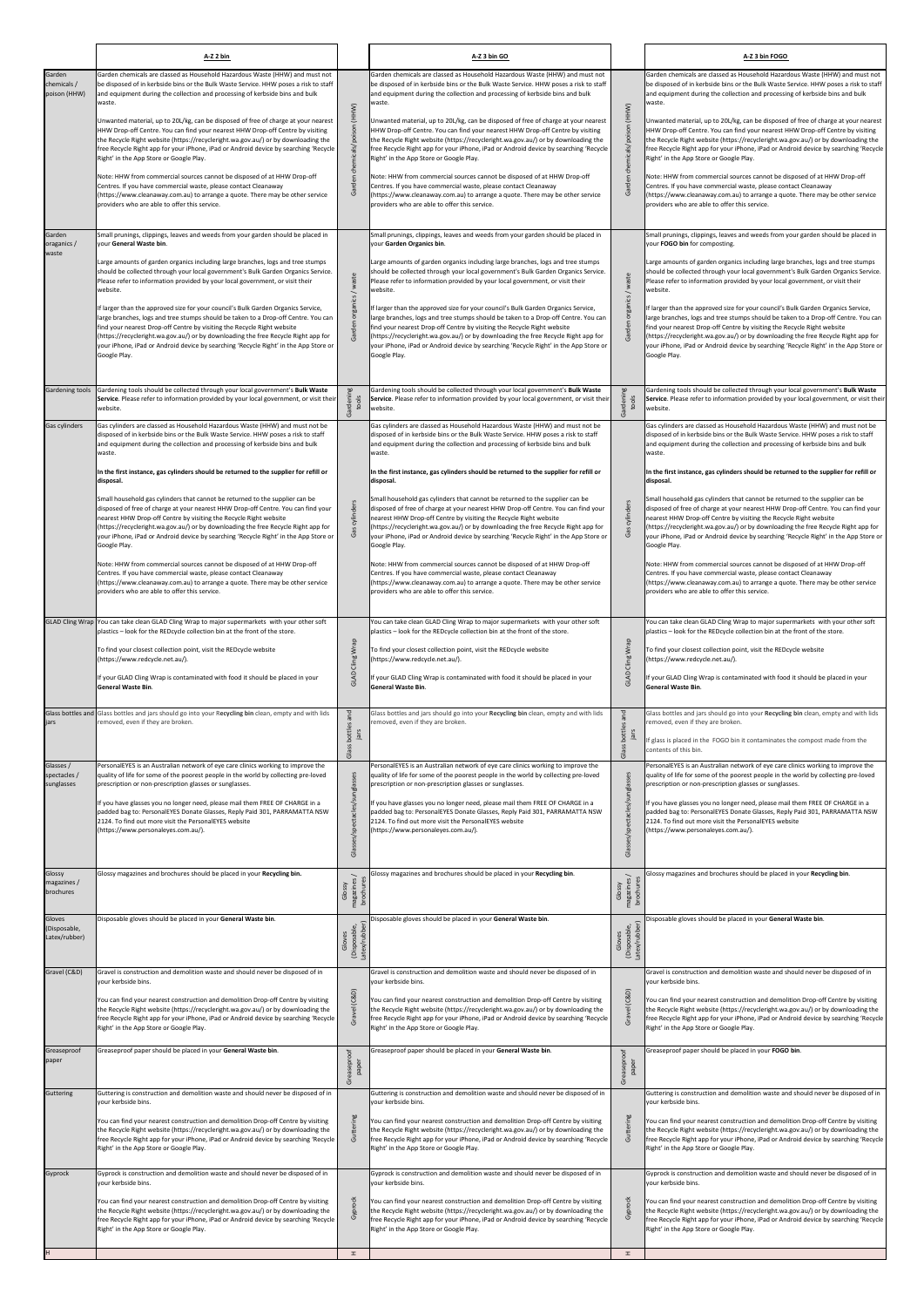|                                            | A-Z 2 bin                                                                                                                                                                                                                                                                                                                                                                                                                                                                                                                                                                                                                                                                                                                                                                                                                                                                                                                                                                 |                                                  | A-Z 3 bin GO                                                                                                                                                                                                                                                                                                                                                                                                                                                                                                                                                                                                                                                                                                                                                                                                                                                                                                                                                             |                                                     | A-Z 3 bin FOGO                                                                                                                                                                                                                                                                                                                                                                                                                                                                                                                                                                                                                                                                                                                                                                                                                                                                                                                                                            |
|--------------------------------------------|---------------------------------------------------------------------------------------------------------------------------------------------------------------------------------------------------------------------------------------------------------------------------------------------------------------------------------------------------------------------------------------------------------------------------------------------------------------------------------------------------------------------------------------------------------------------------------------------------------------------------------------------------------------------------------------------------------------------------------------------------------------------------------------------------------------------------------------------------------------------------------------------------------------------------------------------------------------------------|--------------------------------------------------|--------------------------------------------------------------------------------------------------------------------------------------------------------------------------------------------------------------------------------------------------------------------------------------------------------------------------------------------------------------------------------------------------------------------------------------------------------------------------------------------------------------------------------------------------------------------------------------------------------------------------------------------------------------------------------------------------------------------------------------------------------------------------------------------------------------------------------------------------------------------------------------------------------------------------------------------------------------------------|-----------------------------------------------------|---------------------------------------------------------------------------------------------------------------------------------------------------------------------------------------------------------------------------------------------------------------------------------------------------------------------------------------------------------------------------------------------------------------------------------------------------------------------------------------------------------------------------------------------------------------------------------------------------------------------------------------------------------------------------------------------------------------------------------------------------------------------------------------------------------------------------------------------------------------------------------------------------------------------------------------------------------------------------|
| Hair (human)                               | Hair should be placed in your General Waste bin.                                                                                                                                                                                                                                                                                                                                                                                                                                                                                                                                                                                                                                                                                                                                                                                                                                                                                                                          | (human)<br>Hair                                  | Hair should be placed in your General Waste bin.                                                                                                                                                                                                                                                                                                                                                                                                                                                                                                                                                                                                                                                                                                                                                                                                                                                                                                                         | (human)<br>Hair                                     | Hair should be placed in your FOGO bin for composting.                                                                                                                                                                                                                                                                                                                                                                                                                                                                                                                                                                                                                                                                                                                                                                                                                                                                                                                    |
| Hair (animal)                              | Animal hair should be placed in your General Waste bin.                                                                                                                                                                                                                                                                                                                                                                                                                                                                                                                                                                                                                                                                                                                                                                                                                                                                                                                   |                                                  | Animal hair should be placed in your General Waste bin.                                                                                                                                                                                                                                                                                                                                                                                                                                                                                                                                                                                                                                                                                                                                                                                                                                                                                                                  |                                                     | Animal hair should be placed in your FOGO bin for composting.                                                                                                                                                                                                                                                                                                                                                                                                                                                                                                                                                                                                                                                                                                                                                                                                                                                                                                             |
|                                            |                                                                                                                                                                                                                                                                                                                                                                                                                                                                                                                                                                                                                                                                                                                                                                                                                                                                                                                                                                           | (animal)<br>Hair                                 |                                                                                                                                                                                                                                                                                                                                                                                                                                                                                                                                                                                                                                                                                                                                                                                                                                                                                                                                                                          | (animal)<br>İār                                     |                                                                                                                                                                                                                                                                                                                                                                                                                                                                                                                                                                                                                                                                                                                                                                                                                                                                                                                                                                           |
| Hair dye (HHW)                             | Hair dye is classed as Household Hazardous Waste (HHW) and must not be disposed<br>of in kerbside bins or the Bulk Waste Service. HHW poses a risk to staff and<br>equipment during the collection and processing of kerbside bins and bulk waste.                                                                                                                                                                                                                                                                                                                                                                                                                                                                                                                                                                                                                                                                                                                        |                                                  | Hair dye is classed as Household Hazardous Waste (HHW) and must not be disposed<br>of in kerbside bins or the Bulk Waste Service. HHW poses a risk to staff and<br>equipment during the collection and processing of kerbside bins and bulk waste.                                                                                                                                                                                                                                                                                                                                                                                                                                                                                                                                                                                                                                                                                                                       |                                                     | Hair dye is classed as Household Hazardous Waste (HHW) and must not be disposed<br>of in kerbside bins or the Bulk Waste Service. HHW poses a risk to staff and<br>equipment during the collection and processing of kerbside bins and bulk waste.                                                                                                                                                                                                                                                                                                                                                                                                                                                                                                                                                                                                                                                                                                                        |
|                                            | Unwanted material, up to 20L/kg, can be disposed of free of charge at your nearest<br>HHW Drop-off Centre. You can find your nearest HHW Drop-off Centre by visiting<br>the Recycle Right website (https://recycleright.wa.gov.au/) or by downloading the<br>free Recycle Right app for your iPhone, iPad or Android device by searching 'Recycle<br>Right' in the App Store or Google Play.<br>Note: HHW from commercial sources cannot be disposed of at HHW Drop-off<br>Centres. If you have commercial waste, please contact Cleanaway<br>(https://www.cleanaway.com.au) to arrange a quote. There may be other service<br>providers who are able to offer this service.                                                                                                                                                                                                                                                                                              | dye (HHW)<br>fair                                | Unwanted material, up to 20L/kg, can be disposed of free of charge at your nearest<br>HHW Drop-off Centre. You can find your nearest HHW Drop-off Centre by visiting<br>the Recycle Right website (https://recycleright.wa.gov.au/) or by downloading the<br>free Recycle Right app for your iPhone, iPad or Android device by searching 'Recycle<br>Right' in the App Store or Google Play.<br>Note: HHW from commercial sources cannot be disposed of at HHW Drop-off<br>Centres. If you have commercial waste, please contact Cleanaway<br>(https://www.cleanaway.com.au) to arrange a quote. There may be other service<br>providers who are able to offer this service.                                                                                                                                                                                                                                                                                             | dye (HHW)<br>Hair                                   | Unwanted material, up to 20L/kg, can be disposed of free of charge at your nearest<br>HHW Drop-off Centre. You can find your nearest HHW Drop-off Centre by visiting<br>the Recycle Right website (https://recycleright.wa.gov.au/) or by downloading the<br>free Recycle Right app for your iPhone, iPad or Android device by searching 'Recycle<br>Right' in the App Store or Google Play.<br>Note: HHW from commercial sources cannot be disposed of at HHW Drop-off<br>Centres. If you have commercial waste, please contact Cleanaway<br>(https://www.cleanaway.com.au) to arrange a quote. There may be other service<br>providers who are able to offer this service.                                                                                                                                                                                                                                                                                              |
| Hard drives                                | Hard Drives should never be placed in your kerbside bins.                                                                                                                                                                                                                                                                                                                                                                                                                                                                                                                                                                                                                                                                                                                                                                                                                                                                                                                 |                                                  | Hard Drives should never be placed in your kerbside bins.                                                                                                                                                                                                                                                                                                                                                                                                                                                                                                                                                                                                                                                                                                                                                                                                                                                                                                                |                                                     | Hard Drives should never be placed in your kerbside bins.                                                                                                                                                                                                                                                                                                                                                                                                                                                                                                                                                                                                                                                                                                                                                                                                                                                                                                                 |
|                                            | You can take your e-waste to a Drop-off Centre. You can find your nearest Drop-off<br>Centre by visiting the Recycle Right website (https://recycleright.wa.gov.au/) or by<br>downloading the free Recycle Right app for your iPhone, iPad or Android device by<br>searching 'Recycle Right' in the App Store or Google Play.<br>Prior to disposal, ensure data files are removed to protect your privacy.                                                                                                                                                                                                                                                                                                                                                                                                                                                                                                                                                                | drives<br>Hard                                   | You can take your e-waste to a Drop-off Centre. You can find your nearest Drop-off<br>Centre by visiting the Recycle Right website (https://recycleright.wa.gov.au/) or by<br>downloading the free Recycle Right app for your iPhone, iPad or Android device by<br>searching 'Recycle Right' in the App Store or Google Play.<br>Prior to disposal, ensure data files are removed to protect your privacy.                                                                                                                                                                                                                                                                                                                                                                                                                                                                                                                                                               | drives<br>Hard                                      | You can take your e-waste to a Drop-off Centre. You can find your nearest Drop-off<br>Centre by visiting the Recycle Right website (https://recycleright.wa.gov.au/) or by<br>downloading the free Recycle Right app for your iPhone, iPad or Android device by<br>searching 'Recycle Right' in the App Store or Google Play.<br>Prior to disposal, ensure data files are removed to protect your privacy.                                                                                                                                                                                                                                                                                                                                                                                                                                                                                                                                                                |
| Hose (garden<br>hose)                      | Garden and reticulation hose should be cut into short lengths and placed in your<br>General Waste bin.                                                                                                                                                                                                                                                                                                                                                                                                                                                                                                                                                                                                                                                                                                                                                                                                                                                                    | Hose<br>(garden<br>hose)<br>$\equiv$             | Garden and reticulation hose should be cut into short lengths and placed in your<br>General Waste bin.                                                                                                                                                                                                                                                                                                                                                                                                                                                                                                                                                                                                                                                                                                                                                                                                                                                                   | Hose<br>(garden<br>hose)<br>$\equiv$                | Garden and reticulation hose should be cut into short lengths and placed in your<br>General Waste bin.                                                                                                                                                                                                                                                                                                                                                                                                                                                                                                                                                                                                                                                                                                                                                                                                                                                                    |
| Ice cream<br>containers                    | Cardboard ice cream containers should be placed in your Recycling bin.                                                                                                                                                                                                                                                                                                                                                                                                                                                                                                                                                                                                                                                                                                                                                                                                                                                                                                    | plastic)                                         | Cardboard ice cream containers should be placed in your Recycling bin.                                                                                                                                                                                                                                                                                                                                                                                                                                                                                                                                                                                                                                                                                                                                                                                                                                                                                                   | plastic)                                            | Cardboard ice cream containers should be placed in your Recycling bin.                                                                                                                                                                                                                                                                                                                                                                                                                                                                                                                                                                                                                                                                                                                                                                                                                                                                                                    |
| cardboard &<br>plastic)                    | Plastic ice cream containers should be placed in your Recycling bin, clean and empty<br>with the lids removed.                                                                                                                                                                                                                                                                                                                                                                                                                                                                                                                                                                                                                                                                                                                                                                                                                                                            | containers<br>ಹ                                  | Plastic ice cream containers should be placed in your Recycling bin, clean and empty<br>with the lids removed.                                                                                                                                                                                                                                                                                                                                                                                                                                                                                                                                                                                                                                                                                                                                                                                                                                                           | containers<br>ø                                     | Plastic ice cream containers should be placed in your Recycling bin, clean and empty<br>with the lids removed.                                                                                                                                                                                                                                                                                                                                                                                                                                                                                                                                                                                                                                                                                                                                                                                                                                                            |
|                                            | They can also be reused at home for storage.                                                                                                                                                                                                                                                                                                                                                                                                                                                                                                                                                                                                                                                                                                                                                                                                                                                                                                                              | cream<br>cardboar)<br>Lce                        | They can also be reused at home for storage.                                                                                                                                                                                                                                                                                                                                                                                                                                                                                                                                                                                                                                                                                                                                                                                                                                                                                                                             | dboard<br>cream<br>icar<br>$\mathsf{lc}$            | They can also be reused at home for storage.                                                                                                                                                                                                                                                                                                                                                                                                                                                                                                                                                                                                                                                                                                                                                                                                                                                                                                                              |
| Inflatable Pool<br>Toys / Mattress         | Small inflatable pool toys and mattresses should be placed in your General Waste<br>bin.                                                                                                                                                                                                                                                                                                                                                                                                                                                                                                                                                                                                                                                                                                                                                                                                                                                                                  |                                                  | Small inflatable pool toys and mattresses should be placed in your General Waste<br>bin.                                                                                                                                                                                                                                                                                                                                                                                                                                                                                                                                                                                                                                                                                                                                                                                                                                                                                 |                                                     | Small inflatable pool toys and mattresses should be placed in your General Waste<br>bin.                                                                                                                                                                                                                                                                                                                                                                                                                                                                                                                                                                                                                                                                                                                                                                                                                                                                                  |
|                                            | Inflatable pool toys and mattresses too large for the general waste bin should be<br>collected through your local government's Bulk Waste Service. Please refer to<br>information provided by your local government, or visit their website.                                                                                                                                                                                                                                                                                                                                                                                                                                                                                                                                                                                                                                                                                                                              | Pool<br>attress<br>Inflatable<br>Toys/Ma         | nflatable pool toys and mattresses too large for the general waste bin should be<br>collected through your local government's Bulk Waste Service. Please refer to<br>information provided by your local government, or visit their website.                                                                                                                                                                                                                                                                                                                                                                                                                                                                                                                                                                                                                                                                                                                              | Pool<br>ttress<br>Inflatable  <br>Toys/Matt         | Inflatable pool toys and mattresses too large for the general waste bin should be<br>collected through your local government's Bulk Waste Service. Please refer to<br>information provided by your local government, or visit their website.                                                                                                                                                                                                                                                                                                                                                                                                                                                                                                                                                                                                                                                                                                                              |
| Insecticides<br>(HHW)                      | Insecticides are are classed as Household Hazardous Waste (HHW) and must not be<br>disposed of in kerbside bins or the Bulk Waste Service. HHW poses a risk to staff<br>and equipment during the collection and processing of kerbside bins and bulk<br>waste.                                                                                                                                                                                                                                                                                                                                                                                                                                                                                                                                                                                                                                                                                                            |                                                  | Insecticides are classed as Household Hazardous Waste (HHW) and must not be<br>disposed of in kerbside bins or the Bulk Waste Service. HHW poses a risk to staff<br>and equipment during the collection and processing of kerbside bins and bulk<br>waste.                                                                                                                                                                                                                                                                                                                                                                                                                                                                                                                                                                                                                                                                                                               |                                                     | Insecticides are classed as Household Hazardous Waste (HHW) and must not be<br>disposed of in kerbside bins or the Bulk Waste Service. HHW poses a risk to staff<br>and equipment during the collection and processing of kerbside bins and bulk<br>waste.                                                                                                                                                                                                                                                                                                                                                                                                                                                                                                                                                                                                                                                                                                                |
|                                            | Unwanted material, up to 20L/kg, can be disposed of free of charge at your nearest<br>HHW Drop-off Centre. You can find your nearest HHW Drop-off Centre by visiting<br>the Recycle Right website (https://recycleright.wa.gov.au/) or by downloading the<br>free Recycle Right app for your iPhone, iPad or Android device by searching 'Recycle<br>Right' in the App Store or Google Play.<br>Note: HHW from commercial sources cannot be disposed of at HHW Drop-off<br>Centres. If you have commercial waste, please contact Cleanaway<br>(https://www.cleanaway.com.au) to arrange a quote. There may be other service<br>providers who are able to offer this service.                                                                                                                                                                                                                                                                                              | (HHW)<br>Insecticides                            | Unwanted material, up to 20L/kg, can be disposed of free of charge at your nearest<br>HHW Drop-off Centre. You can find your nearest HHW Drop-off Centre by visiting<br>the Recycle Right website (https://recycleright.wa.gov.au/) or by downloading the<br>free Recycle Right app for your iPhone, iPad or Android device by searching 'Recycle<br>Right' in the App Store or Google Play.<br>Note: HHW from commercial sources cannot be disposed of at HHW Drop-off<br>Centres. If you have commercial waste, please contact Cleanaway<br>(https://www.cleanaway.com.au) to arrange a quote. There may be other service<br>providers who are able to offer this service.                                                                                                                                                                                                                                                                                             | (HHW)<br>Insecticides                               | Unwanted material, up to 20L/kg, can be disposed of free of charge at your nearest<br>HHW Drop-off Centre. You can find your nearest HHW Drop-off Centre by visiting<br>the Recycle Right website (https://recycleright.wa.gov.au/) or by downloading the<br>free Recycle Right app for your iPhone, iPad or Android device by searching 'Recycle<br>Right' in the App Store or Google Play.<br>Note: HHW from commercial sources cannot be disposed of at HHW Drop-off<br>Centres. If you have commercial waste, please contact Cleanaway<br>(https://www.cleanaway.com.au) to arrange a quote. There may be other service<br>providers who are able to offer this service.                                                                                                                                                                                                                                                                                              |
| Inkjet cartridges                          | Printer cartridges should never be placed in your kerbside bins.                                                                                                                                                                                                                                                                                                                                                                                                                                                                                                                                                                                                                                                                                                                                                                                                                                                                                                          |                                                  | Printer cartridges should never be placed in your kerbside bins.                                                                                                                                                                                                                                                                                                                                                                                                                                                                                                                                                                                                                                                                                                                                                                                                                                                                                                         |                                                     | Printer cartridges should never be placed in your kerbside bins.                                                                                                                                                                                                                                                                                                                                                                                                                                                                                                                                                                                                                                                                                                                                                                                                                                                                                                          |
|                                            | You can now drop off your used or empty laser and inkjet cartridges at all<br>Officeworks and JB HiFi stores, and participating Australia Post, The Good Guys and<br>Harvey Norman outlets. Inkjet cartridges, toner cartridges and toner bottles from<br>participating brands (Brother, Canon, Epson, HP, Konica Minolta, and Kyocera) are<br>accepted. This includes cartridges used in printers, photocopiers and fax machines.<br>Find your nearest printer cartridge disposal facility by visiting the Recycle Right<br>website (https://recycleright.wa.gov.au/) or by downloading the free Recycle Right<br>app for your iPhone, iPad or Android device by searching 'Recycle Right' in the App<br>Store or Google Play.<br>If your workplace or business has large quantities of printer cartridges to recycle,<br>visit the Planet Ark Business Recycling website (https://businessrecycling.com.au/)<br>to find suitable collection or pick up service options. | cartridges<br>Inkjet<br>$\overline{\phantom{a}}$ | You can now drop off your used or empty laser and inkjet cartridges at all<br>Officeworks and JB HiFi stores, and participating Australia Post, The Good Guys and<br>Harvey Norman outlets. Inkjet cartridges, toner cartridges and toner bottles from<br>participating brands (Brother, Canon, Epson, HP, Konica Minolta, and Kyocera) are<br>accepted. This includes cartridges used in printers, photocopiers and fax machines.<br>Find your nearest printer cartridge disposal facility by visiting the Recycle Right<br>website (https://recycleright.wa.gov.au/) or by downloading the free Recycle Right<br>app for your iPhone, iPad or Android device by searching 'Recycle Right' in the App<br>Store or Google Play.<br>If your workplace or business has large quantities of printer cartridges to recycle,<br>visit the Planet Ark Business Recycling website (https://businessrecycling.com.au/)<br>to find suitable collection or pick up service options | cartridges<br>Inkjet                                | You can now drop off your used or empty laser and inkjet cartridges at all<br>Officeworks and JB HiFi stores, and participating Australia Post, The Good Guys and<br>Harvey Norman outlets. Inkjet cartridges, toner cartridges and toner bottles from<br>participating brands (Brother, Canon, Epson, HP, Konica Minolta, and Kyocera) are<br>accepted. This includes cartridges used in printers, photocopiers and fax machines.<br>Find your nearest printer cartridge disposal facility by visiting the Recycle Right<br>website (https://recycleright.wa.gov.au/) or by downloading the free Recycle Right<br>app for your iPhone, iPad or Android device by searching 'Recycle Right' in the App<br>Store or Google Play.<br>If your workplace or business has large quantities of printer cartridges to recycle,<br>visit the Planet Ark Business Recycling website (https://businessrecycling.com.au/)<br>to find suitable collection or pick up service options. |
| Jars (glass)                               | All jars should go into your Recycling bin, even if they are broken.                                                                                                                                                                                                                                                                                                                                                                                                                                                                                                                                                                                                                                                                                                                                                                                                                                                                                                      |                                                  | All jars should go into your Recycling bin, even if they are broken.                                                                                                                                                                                                                                                                                                                                                                                                                                                                                                                                                                                                                                                                                                                                                                                                                                                                                                     | (all types)                                         | All jars should go into your Recycling bin, even if they are broken.                                                                                                                                                                                                                                                                                                                                                                                                                                                                                                                                                                                                                                                                                                                                                                                                                                                                                                      |
|                                            | Jar lids should be removed from the jar and placed in the recycling bin.                                                                                                                                                                                                                                                                                                                                                                                                                                                                                                                                                                                                                                                                                                                                                                                                                                                                                                  | Jars (all types)                                 | Jar lids should be removed from the jar and placed in the recycling bin.                                                                                                                                                                                                                                                                                                                                                                                                                                                                                                                                                                                                                                                                                                                                                                                                                                                                                                 | Jars                                                | Jar lids should be removed from the jar and placed in the recycling bin.<br>If jars are placed in the FOGO bin it contaminates the compost made from the                                                                                                                                                                                                                                                                                                                                                                                                                                                                                                                                                                                                                                                                                                                                                                                                                  |
| Jar lids                                   | All jar lids should go into your Recycling bin. Jar lids should be removed from the<br>jar.                                                                                                                                                                                                                                                                                                                                                                                                                                                                                                                                                                                                                                                                                                                                                                                                                                                                               | Jar lids                                         | All jar lids should go into your Recycling bin. Jar lids should be removed from the<br>jar.                                                                                                                                                                                                                                                                                                                                                                                                                                                                                                                                                                                                                                                                                                                                                                                                                                                                              | lids<br>Jār                                         | All jar lids should go into your Recycling bin. Jar lids should be removed from the<br>jar.                                                                                                                                                                                                                                                                                                                                                                                                                                                                                                                                                                                                                                                                                                                                                                                                                                                                               |
| Juice cartons /<br>bottles /<br>containers | Juice cartons/bottles/containers (not silver lined) should be empty and placed in the<br><b>Recycling bin</b> with lids removed.                                                                                                                                                                                                                                                                                                                                                                                                                                                                                                                                                                                                                                                                                                                                                                                                                                          | s/c<br>cartons/bottle<br>ontainers               | Juice cartons/bottles/containers (not silver lined) should be empty and placed in the<br>Recycling bin with lids removed.                                                                                                                                                                                                                                                                                                                                                                                                                                                                                                                                                                                                                                                                                                                                                                                                                                                | $\leqslant$<br>cartons/bottle<br>ontainers<br>Juice | Juice cartons/bottles/containers (not silver lined) should be empty and placed in the<br>Recycling bin with lids removed.                                                                                                                                                                                                                                                                                                                                                                                                                                                                                                                                                                                                                                                                                                                                                                                                                                                 |
| Junk mail                                  | lunk Mail should be placed in your Recycling bin.<br>To reduce the amount of junk mail you receive, try putting a 'NO JUNK MAIL' sticker<br>on your letterbox.                                                                                                                                                                                                                                                                                                                                                                                                                                                                                                                                                                                                                                                                                                                                                                                                            | Junk mail                                        | Junk Mail should be placed in your Recycling bin.<br>To reduce the amount of junk mail you receive, try putting a 'NO JUNK MAIL' sticker<br>on your letterbox.                                                                                                                                                                                                                                                                                                                                                                                                                                                                                                                                                                                                                                                                                                                                                                                                           | mail<br>Junk                                        | Junk Mail should be placed in your Recycling bin.<br>To reduce the amount of junk mail you receive, try putting a 'NO JUNK MAIL' sticker<br>on your letterbox.                                                                                                                                                                                                                                                                                                                                                                                                                                                                                                                                                                                                                                                                                                                                                                                                            |
| Kitchen sinks                              | Kitchen sinks are construction and demolition waste and should never be disposed                                                                                                                                                                                                                                                                                                                                                                                                                                                                                                                                                                                                                                                                                                                                                                                                                                                                                          | $\boldsymbol{\times}$                            | Kitchen sinks are construction and demolition waste and should never be disposed                                                                                                                                                                                                                                                                                                                                                                                                                                                                                                                                                                                                                                                                                                                                                                                                                                                                                         | $\mathbf{\underline{\times}}$                       | Kitchen sinks are construction and demolition waste and should never be disposed                                                                                                                                                                                                                                                                                                                                                                                                                                                                                                                                                                                                                                                                                                                                                                                                                                                                                          |
|                                            | of in your kerbside bins.<br>You can find your nearest construction and demolition Drop-off Centre by visiting<br>the Recycle Right website (https://recycleright.wa.gov.au/) or by downloading the<br>free Recycle Right app for your iPhone, iPad or Android device by searching 'Recycle<br>Right' in the App Store or Google Play.                                                                                                                                                                                                                                                                                                                                                                                                                                                                                                                                                                                                                                    | Kitchen sinks                                    | of in your kerbside bins.<br>You can find your nearest construction and demolition Drop-off Centre by visiting<br>the Recycle Right website (https://recycleright.wa.gov.au/) or by downloading the<br>free Recycle Right app for your iPhone, iPad or Android device by searching 'Recycle<br>Right' in the App Store or Google Play.                                                                                                                                                                                                                                                                                                                                                                                                                                                                                                                                                                                                                                   | Kitchen sinks                                       | of in your kerbside bins.<br>You can find your nearest construction and demolition Drop-off Centre by visiting<br>the Recycle Right website (https://recycleright.wa.gov.au/) or by downloading the<br>free Recycle Right app for your iPhone, iPad or Android device by searching 'Recycle<br>Right' in the App Store or Google Play.                                                                                                                                                                                                                                                                                                                                                                                                                                                                                                                                                                                                                                    |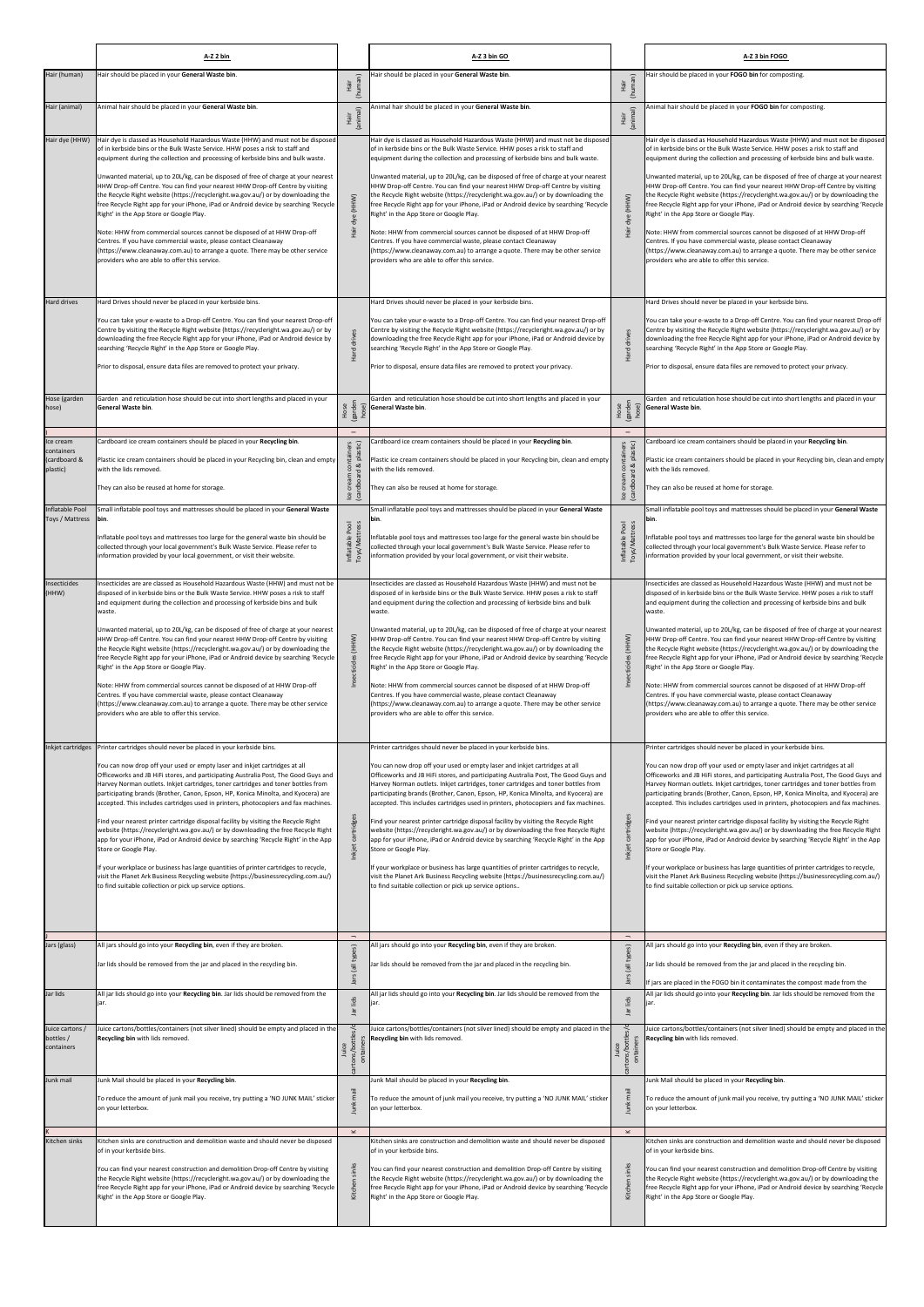|                                       | A-Z 2 bin                                                                                                                                                                            |                                         | A-Z 3 bin GO                                                                                                                                                              |                                                 | A-Z 3 bin FOGO                                                                                                                                                           |
|---------------------------------------|--------------------------------------------------------------------------------------------------------------------------------------------------------------------------------------|-----------------------------------------|---------------------------------------------------------------------------------------------------------------------------------------------------------------------------|-------------------------------------------------|--------------------------------------------------------------------------------------------------------------------------------------------------------------------------|
| Kitty litter                          | Kitty litter should always be placed in your General Waste bin.                                                                                                                      |                                         | Kitty litter should always be placed in your General Waste bin.                                                                                                           |                                                 | Kitty litter can be placed in your FOGO bin to be composted.                                                                                                             |
|                                       | You can wrap the kitty litter in newspaper.                                                                                                                                          | litter                                  | You can wrap the kitty litter in newspaper.                                                                                                                               |                                                 | You can wrap the kitty litter in newspaper or use a compostable liner.                                                                                                   |
|                                       | If you put kitty litter in the recycling bin it would seriously contaminate your                                                                                                     | Kitty                                   | If you put kitty litter in the recycling bin it would seriously contaminate your                                                                                          | Kitty litter                                    | If you put kitty litter in the recycling bin it would seriously contaminate your                                                                                         |
|                                       | recycling bin                                                                                                                                                                        |                                         | recycling bin.                                                                                                                                                            |                                                 | ecycling bin                                                                                                                                                             |
| Knives                                | Knives, as with cutlery, should be donated to your local charity shop if in good<br>condition, or if damaged - place in your General Waste bin.                                      |                                         | Knives, as with cutlery, should be donated to your local charity shop if in good<br>condition, or if damaged - place in your General Waste bin.                           |                                                 | Knives, as with cutlery, should be donated to your local charity shop if in good<br>condition, or if damaged - place in your General Waste bin.                          |
|                                       | To locate a charity shop where you can donate your knives, visit the Giv website                                                                                                     |                                         | To locate a charity shop where you can donate your knives, visit the Giv website                                                                                          |                                                 | To locate a charity shop where you can donate your knives, visit the Giv website                                                                                         |
|                                       | (https://giv.org.au/). Alternatively, check the Recycle Right website<br>(https://recycleright.wa.gov.au/) or download the free Recycle Right app for your                           | Knives                                  | (https://giv.org.au/). Alternatively, check the Recycle Right website<br>(https://recycleright.wa.gov.au/) or download the free Recycle Right app for your                | Knives                                          | (https://giv.org.au/). Alternatively, check the Recycle Right website<br>(https://recycleright.wa.gov.au/) or download the free Recycle Right app for your               |
|                                       | iPhone, iPad or Android device by searching 'Recycle Right' in the App Store or<br>Google Play.                                                                                      |                                         | iPhone, iPad or Android device by searching 'Recycle Right' in the App Store or<br>Google Play.                                                                           |                                                 | iPhone, iPad or Android device by searching 'Recycle Right' in the App Store or<br>Google Play.                                                                          |
|                                       |                                                                                                                                                                                      |                                         |                                                                                                                                                                           |                                                 |                                                                                                                                                                          |
| Lattice                               | Lattice is construction and demolition waste and should never be disposed of in                                                                                                      | $\overline{\phantom{a}}$                | Lattice is construction and demolition waste and should never be disposed of in                                                                                           | $\overline{\phantom{a}}$                        | Lattice is construction and demolition waste and should never be disposed of in                                                                                          |
|                                       | your kerbside bins.                                                                                                                                                                  |                                         | your kerbside bins.                                                                                                                                                       |                                                 | your kerbside bins.                                                                                                                                                      |
|                                       | You can find your nearest construction and demolition Drop-off Centre by visiting<br>the Recycle Right website (https://recycleright.wa.gov.au/) or by downloading the               |                                         | You can find your nearest construction and demolition Drop-off Centre by visiting<br>the Recycle Right website (https://recycleright.wa.gov.au/) or by downloading the    | Lattice                                         | You can find your nearest construction and demolition Drop-off Centre by visiting<br>the Recycle Right website (https://recycleright.wa.gov.au/) or by downloading the   |
|                                       | free Recycle Right app for your iPhone, iPad or Android device by searching 'Recycle<br>Right' in the App Store or Google Play.                                                      |                                         | free Recycle Right app for your iPhone, iPad or Android device by searching 'Recycle<br>Right' in the App Store or Google Play.                                           |                                                 | free Recycle Right app for your iPhone, iPad or Android device by searching 'Recycle<br>Right' in the App Store or Google Play.                                          |
|                                       |                                                                                                                                                                                      |                                         |                                                                                                                                                                           |                                                 |                                                                                                                                                                          |
| Lawn mowers                           | Mowers which no longer work can be taken to a Drop-off Centre. You can find your                                                                                                     |                                         | Mowers which no longer work can be taken to a Drop-off Centre. You can find your                                                                                          |                                                 | Mowers which no longer work can be taken to a Drop-off Centre. You can find your                                                                                         |
|                                       | nearest Drop-off Centre by visiting the Recycle Right website<br>(https://recycleright.wa.gov.au/) or by downloading the free Recycle Right app for                                  |                                         | nearest Drop-off Centre by visiting the Recycle Right website<br>(https://recycleright.wa.gov.au/) or by downloading the free Recycle Right app for                       | mowers                                          | nearest Drop-off Centre by visiting the Recycle Right website<br>(https://recycleright.wa.gov.au/) or by downloading the free Recycle Right app for                      |
|                                       | your iPhone, iPad or Android device by searching 'Recycle Right' in the App Store or<br>Google Play.                                                                                 |                                         | your iPhone, iPad or Android device by searching 'Recycle Right' in the App Store or<br>Google Play.                                                                      | Lawn                                            | your iPhone, iPad or Android device by searching 'Recycle Right' in the App Store or<br>Google Play.                                                                     |
| Lawn clippings                        | Lawn clippings should be placed in your General Waste bin.                                                                                                                           |                                         | Lawn clippings should be placed in your Garden Organics bin.                                                                                                              |                                                 | awn clippings should be placed in your FOGO bin.                                                                                                                         |
|                                       |                                                                                                                                                                                      | clippings<br>Lawn                       |                                                                                                                                                                           | Lawn<br>clippings                               |                                                                                                                                                                          |
| Leaves                                | Leaves should be placed in your General Waste bin.                                                                                                                                   |                                         | Leaves should be placed in your Garden Organics bin.                                                                                                                      |                                                 | Leaves should be placed in your FOGO bin.                                                                                                                                |
| Lever arch files                      | Lever arch files should be placed in your General Waste bin.                                                                                                                         |                                         | Lever arch files should be placed in your General Waste bin.                                                                                                              |                                                 | ever arch files should be placed in your General Waste bin.                                                                                                              |
|                                       |                                                                                                                                                                                      | Lever arch<br>files                     |                                                                                                                                                                           | ver arch<br>files                               |                                                                                                                                                                          |
| Light bulbs /                         | Light bulbs, globes (LED / Halogen) and fluorescent tubes are classed as Household                                                                                                   |                                         | Light bulbs, globes (LED / Halogen) and fluorescent tubes are classed as Household                                                                                        | ېق                                              | ight bulbs, globes (LED / Halogen) and fluorescent tubes are classed as Household                                                                                        |
| globes /<br>fluorescent               | Hazardous Waste (HHW) and must not be disposed of in kerbside bins or the Bulk<br>Waste Service. HHW poses a risk to staff and equipment during the collection and                   | (HHW)                                   | Hazardous Waste (HHW) and must not be disposed of in kerbside bins or the Bulk<br>Waste Service. HHW poses a risk to staff and equipment during the collection and        | (HHW)                                           | lazardous Waste (HHW) and must not be disposed of in kerbside bins or the Bulk<br>Waste Service. HHW poses a risk to staff and equipment during the collection and       |
| tubes (HHW)                           | processing of kerbside bins and bulk waste.                                                                                                                                          |                                         | processing of kerbside bins and bulk waste.                                                                                                                               |                                                 | processing of kerbside bins and bulk waste.                                                                                                                              |
|                                       | Unwanted material, up to 20L/kg, can be disposed of free of charge at your nearest<br>HHW Drop-off Centre. You can find your nearest HHW Drop-off Centre by visiting                 | 횰                                       | Unwanted material, up to 20L/kg, can be disposed of free of charge at your nearest<br>HHW Drop-off Centre. You can find your nearest HHW Drop-off Centre by visiting      | 횰                                               | Unwanted material, up to 20L/kg, can be disposed of free of charge at your nearest<br>HHW Drop-off Centre. You can find your nearest HHW Drop-off Centre by visiting     |
|                                       | the Recycle Right website (https://recycleright.wa.gov.au/) or by downloading the<br>free Recycle Right app for your iPhone, iPad or Android device by searching 'Recycle            |                                         | the Recycle Right website (https://recycleright.wa.gov.au/) or by downloading the<br>free Recycle Right app for your iPhone, iPad or Android device by searching 'Recycle |                                                 | the Recycle Right website (https://recycleright.wa.gov.au/) or by downloading the<br>ree Recycle Right app for your iPhone, iPad or Android device by searching 'Recycle |
|                                       | Right' in the App Store or Google Play.                                                                                                                                              | / fluor                                 | Right' in the App Store or Google Play.                                                                                                                                   | / fluor                                         | Right' in the App Store or Google Play.                                                                                                                                  |
|                                       | Note: HHW from commercial sources cannot be disposed of at HHW Drop-off<br>Centres. If you have commercial waste, please contact Cleanaway                                           | globes                                  | Note: HHW from commercial sources cannot be disposed of at HHW Drop-off<br>Centres. If you have commercial waste, please contact Cleanaway                                | globes                                          | Note: HHW from commercial sources cannot be disposed of at HHW Drop-off<br>Centres. If you have commercial waste, please contact Cleanaway                               |
|                                       | (https://www.cleanaway.com.au) to arrange a quote. There may be other service<br>providers who are able to offer this service.                                                       | bulbs/1                                 | (https://www.cleanaway.com.au) to arrange a quote. There may be other service<br>providers who are able to offer this service.                                            | Light bulbs /                                   | https://www.cleanaway.com.au) to arrange a quote. There may be other service<br>providers who are able to offer this service.                                            |
|                                       |                                                                                                                                                                                      | Light                                   |                                                                                                                                                                           |                                                 |                                                                                                                                                                          |
| Liquid paper                          | Containers made from liquid paper board must be placed in your Recycling bin                                                                                                         |                                         | Containers made from liquid paper board must be placed in your Recycling bin                                                                                              |                                                 | Containers made from liquid paper board must be placed in your Recycling bin                                                                                             |
| board                                 | clean and empty.                                                                                                                                                                     | Liquid paper<br>board                   | clean and empty.                                                                                                                                                          | Liquid paper<br>board                           | clean and empty.                                                                                                                                                         |
| Lolly wrappers                        | You can take plastic lolly, chocolate and ice cream wrappers to major supermarkets                                                                                                   |                                         | You can take plastic lolly, chocolate and ice cream wrappers to major supermarkets                                                                                        |                                                 | You can take plastic lolly, chocolate and ice cream wrappers to major supermarkets                                                                                       |
|                                       | with your other soft plastics - look for the REDcycle collection bin at the front of the<br>store.                                                                                   |                                         | with your other soft plastics - look for the REDcycle collection bin at the front of the<br>store.                                                                        |                                                 | with your other soft plastics - look for the REDcycle collection bin at the front of the<br>store.                                                                       |
|                                       | To find your closest collection point, visit the REDcycle website                                                                                                                    | wrappers                                | To find your closest collection point, visit the REDcycle website                                                                                                         | wrappers                                        | To find your closest collection point, visit the REDcycle website                                                                                                        |
|                                       | (https://www.redcycle.net.au/).                                                                                                                                                      | $\frac{1}{2}$                           | (https://www.redcycle.net.au/).                                                                                                                                           | Lolly                                           | https://www.redcycle.net.au/).                                                                                                                                           |
|                                       | If you're not able to drop them off, wrappers should be placed in your General<br>Waste bin.                                                                                         |                                         | If you're not able to drop them off, wrappers should be placed in your General<br>Waste bin.                                                                              |                                                 | If you're not able to drop them off, wrappers should be placed in your General<br>Waste bin.                                                                             |
|                                       |                                                                                                                                                                                      |                                         |                                                                                                                                                                           |                                                 |                                                                                                                                                                          |
| Long-life cartons<br>(aseptic / foil- | Long-life cartons or Tetra Packaging should be placed in your General Waste bin.                                                                                                     | cartons                                 | Long-life cartons or Tetra Packaging should be placed in your General Waste bin.                                                                                          |                                                 | ong-life cartons or Tetra Packaging should be placed in your General Waste bin.                                                                                          |
| lined)                                |                                                                                                                                                                                      | (aseptic / foil-<br>lined)<br>Long-life |                                                                                                                                                                           | Long-life cartons<br>(aseptic / foil-<br>lined) |                                                                                                                                                                          |
|                                       |                                                                                                                                                                                      |                                         |                                                                                                                                                                           |                                                 |                                                                                                                                                                          |
| Lunch boxes                           | Hard plastic lunch boxes that can no longer be used should be disposed of in your<br>General Waste bin.                                                                              | boxes                                   | Hard plastic lunch boxes that can no longer be used should be disposed of in your<br>General Waste bin.                                                                   | Lunch box                                       | lard plastic lunch boxes that can no longer be used should be disposed of in your<br>General Waste bin.                                                                  |
|                                       |                                                                                                                                                                                      | Lunch                                   |                                                                                                                                                                           |                                                 |                                                                                                                                                                          |
| Magazines                             | Magazines should be placed in your Recycling bin.                                                                                                                                    | Σ                                       | Magazines should be placed in your Recycling bin.                                                                                                                         | Σ                                               | Magazines should be placed in your Recycling bin.                                                                                                                        |
|                                       |                                                                                                                                                                                      | Magazines                               |                                                                                                                                                                           | Magazines                                       |                                                                                                                                                                          |
| Magnets                               | Magnets should be put together and placed in your General Waste bin.                                                                                                                 |                                         | Magnets should be put together and placed in your General Waste bin.                                                                                                      |                                                 | Magnets should be put together and placed in your General Waste bin.                                                                                                     |
|                                       |                                                                                                                                                                                      | Magnets                                 |                                                                                                                                                                           | Magnets                                         |                                                                                                                                                                          |
| poo                                   | Manure / animal   Manure and animal poo such as dog poo and kitty litter should be placed in your<br>General Waste bin. Kitty litter can be wrapped in newspaper and placed into the | poo                                     | Manure and animal poo such as dog poo and kitty litter should be placed in your<br>General Waste bin. Kitty litter can be wrapped in newspaper and placed into the        | poo                                             | Manure and animal poo such as dog poo and kitty litter should be placed in your<br>FOGO bin for composting. Kitty litter can be wrapped in newspaper and placed into     |
|                                       | bin.                                                                                                                                                                                 | anure/animal                            | bin.                                                                                                                                                                      |                                                 | the bin. If you use a bag, make sure it is compostable and not plastic.                                                                                                  |
|                                       |                                                                                                                                                                                      |                                         |                                                                                                                                                                           | anure/anim                                      |                                                                                                                                                                          |
| Margarine tubs                        | Margarine tubs should be clean, empty and placed in your Recycling bin with the lid<br>off.                                                                                          | $\epsilon$                              | Margarine tubs should be clean, empty and placed in your Recycling bin with the lid<br>off.                                                                               | $\epsilon$                                      | Margarine tubs should be clean, empty and placed in your Recycling bin with the lid                                                                                      |
|                                       |                                                                                                                                                                                      | Margari<br>tubs                         |                                                                                                                                                                           | Margarir<br>tubs                                |                                                                                                                                                                          |
| Masonite (C&D)                        | Masonite is construction and demolition waste and should never be disposed of in<br>vour kerbside bins.                                                                              |                                         | Masonite is construction and demolition waste and should never be disposed of in<br>your kerbside bins.                                                                   |                                                 | Masonite is construction and demolition waste and should never be disposed of in<br>your kerbside bins.                                                                  |
|                                       | You can find your nearest construction and demolition Drop-off Centre by visiting                                                                                                    | Masonite (C&D)                          | You can find your nearest construction and demolition Drop-off Centre by visiting                                                                                         | (C&D)                                           | You can find your nearest construction and demolition Drop-off Centre by visiting                                                                                        |
|                                       | the Recycle Right website (https://recycleright.wa.gov.au/) or by downloading the<br>free Recycle Right app for your iPhone, iPad or Android device by searching 'Recycle            |                                         | the Recycle Right website (https://recycleright.wa.gov.au/) or by downloading the<br>free Recycle Right app for your iPhone, iPad or Android device by searching 'Recycle | Masonite                                        | the Recycle Right website (https://recycleright.wa.gov.au/) or by downloading the<br>ree Recycle Right app for your iPhone, iPad or Android device by searching 'Recycle |
|                                       | Right' in the App Store or Google Play.                                                                                                                                              |                                         | Right' in the App Store or Google Play.                                                                                                                                   |                                                 | Right' in the App Store or Google Play.                                                                                                                                  |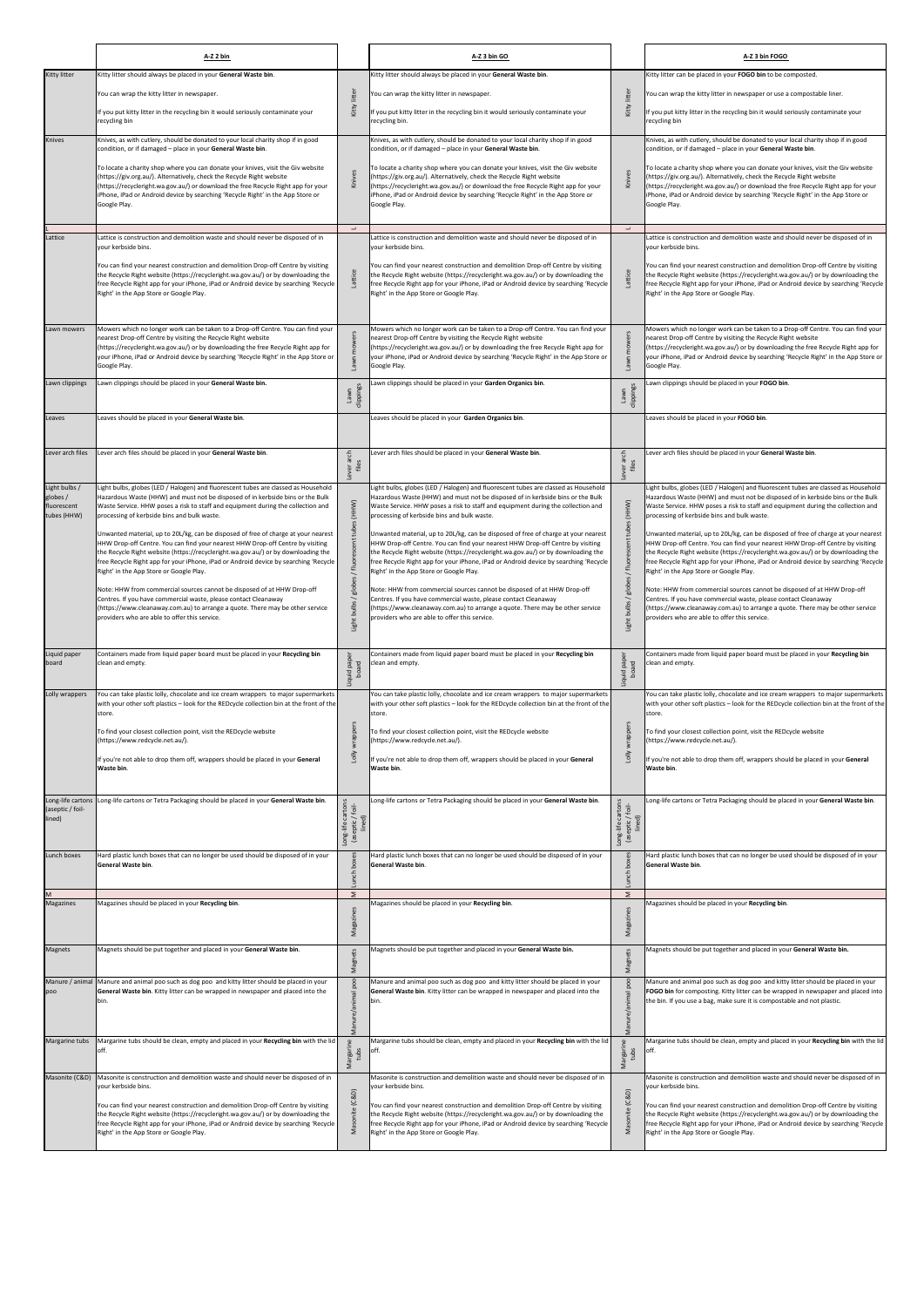|                                  | A-Z 2 bin                                                                                                                                                                                                                                                                                                                                                                                                      |                             | A-Z 3 bin GO                                                                                                                                                                                                                                                                                                                                                                                                     |                             | A-Z 3 bin FOGO                                                                                                                                                                                                                                                                                                                                                                                                   |
|----------------------------------|----------------------------------------------------------------------------------------------------------------------------------------------------------------------------------------------------------------------------------------------------------------------------------------------------------------------------------------------------------------------------------------------------------------|-----------------------------|------------------------------------------------------------------------------------------------------------------------------------------------------------------------------------------------------------------------------------------------------------------------------------------------------------------------------------------------------------------------------------------------------------------|-----------------------------|------------------------------------------------------------------------------------------------------------------------------------------------------------------------------------------------------------------------------------------------------------------------------------------------------------------------------------------------------------------------------------------------------------------|
| Mattresses                       | Mattresses that are in good condition with no stains should be taken to Vinnies,<br>Salvos or Good Sammys. Please contact your local branch first.                                                                                                                                                                                                                                                             |                             | Mattresses that are in good condition with no stains should be taken to Vinnies,<br>Salvos or Good Sammys. Please contact your local branch first.                                                                                                                                                                                                                                                               |                             | Mattresses that are in good condition with no stains should be taken to Vinnies,<br>Salvos or Good Sammys. Please contact your local branch first.                                                                                                                                                                                                                                                               |
|                                  | Soft Landing Mattress Recycling (https://www.softlanding.com.au/) will come and<br>collect your old mattress and take it away to be recycled, for a small fee. There may<br>be other service providers who are able to offer this service.                                                                                                                                                                     |                             | Soft Landing Mattress Recycling (https://www.softlanding.com.au/) will come and<br>collect your old mattress and take it away to be recycled, for a small fee. There may<br>be other service providers who are able to offer this service.                                                                                                                                                                       |                             | Soft Landing Mattress Recycling (https://www.softlanding.com.au/) will come and<br>collect your old mattress and take it away to be recycled, for a small fee. There may<br>be other service providers who are able to offer this service.                                                                                                                                                                       |
|                                  | Mattresses may be collected through your local government's Bulk Waste Service.<br>Please refer to information provided by your local government, or visit their<br>website.                                                                                                                                                                                                                                   | Mattresses                  | Mattresses may be collected through your local government's Bulk Waste Service.<br>Please refer to information provided by your local government, or visit their<br>website.                                                                                                                                                                                                                                     | Mattresses                  | Mattresses may be collected through your local government's Bulk Waste Service.<br>Please refer to information provided by your local government, or visit their<br>website.                                                                                                                                                                                                                                     |
|                                  | You can also take your old mattress to a Drop-off Centre. You can find your nearest<br>Drop-off Centre by visiting the Recycle Right website<br>(https://recycleright.wa.gov.au/) or by downloading the free Recycle Right app for<br>your iPhone, iPad or Android device by searching 'Recycle Right' in the App Store or<br>Google Play.                                                                     |                             | You can also take your old mattress to a Drop-off Centre. You can find your nearest<br>Drop-off Centre by visiting the Recycle Right website<br>(https://recycleright.wa.gov.au/) or by downloading the free Recycle Right app for<br>your iPhone, iPad or Android device by searching 'Recycle Right' in the App Store or<br>Google Play.                                                                       |                             | You can also take your old mattress to a Drop-off Centre. You can find your nearest<br>Drop-off Centre by visiting the Recycle Right website<br>(https://recycleright.wa.gov.au/) or by downloading the free Recycle Right app for<br>your iPhone, iPad or Android device by searching 'Recycle Right' in the App Store or<br>Google Play.                                                                       |
| Meat trays<br>(plastic)          | Plastic meat trays should be placed in the General Waste bin.                                                                                                                                                                                                                                                                                                                                                  |                             | lastic meat trays should be placed in the General Waste bin.                                                                                                                                                                                                                                                                                                                                                     |                             | Plastic meat trays should be placed in the General Waste bin.                                                                                                                                                                                                                                                                                                                                                    |
| Meat trays                       | Foam meat trays should be placed in the General Waste bin.                                                                                                                                                                                                                                                                                                                                                     | Meat trays<br>(plastic)     | Foam meat trays should be placed in the General Waste bin.                                                                                                                                                                                                                                                                                                                                                       | Meat trays<br>(plastic)     | Foam meat trays should be placed in the General Waste bin.                                                                                                                                                                                                                                                                                                                                                       |
| (foam)                           |                                                                                                                                                                                                                                                                                                                                                                                                                | Meat<br>trays<br>(foam)     |                                                                                                                                                                                                                                                                                                                                                                                                                  | Meat<br>trays<br>(foam)     |                                                                                                                                                                                                                                                                                                                                                                                                                  |
| <b>Medicines</b>                 | Unwanted or out of date medications should never be placed in your kerbside bins.<br>Medications should be returned to your community pharmacy for safe disposal<br>through the RUM project.                                                                                                                                                                                                                   | Medicines (HHW)             | Unwanted or out of date medications should never be placed in your kerbside bins.<br>Medications should be returned to your community pharmacy for safe disposal<br>through the RUM project.                                                                                                                                                                                                                     | Medicines (HHW)             | Unwanted or out of date medications should never be placed in your kerbside bins.<br>Medications should be returned to your community pharmacy for safe disposal<br>through the RUM project.                                                                                                                                                                                                                     |
|                                  | Medicines can be returned to most community pharmacies and do not need to be<br>taken back to the pharmacy where they were purchased.                                                                                                                                                                                                                                                                          |                             | Medicines can be returned to most community pharmacies and do not need to be<br>taken back to the pharmacy where they were purchased.                                                                                                                                                                                                                                                                            |                             | Medicines can be returned to most community pharmacies and do not need to be<br>taken back to the pharmacy where they were purchased.                                                                                                                                                                                                                                                                            |
| Metal lids /                     | Empty medicine packets (blister packs) should be placed in the general waste bin.<br>Metal lids and bottle tops can be placed in the Recycling bin, either loose or in a                                                                                                                                                                                                                                       |                             | Empty medicine packets (blister packs) should be placed in the general waste bin.<br>Metal lids and bottle tops can be placed in the Recycling bin, either loose or in a                                                                                                                                                                                                                                         |                             | Empty medicine packets (blister packs) should be placed in the general waste bin.<br>Metal lids and bottle tops can be placed in the Recycling bin, either loose or in a                                                                                                                                                                                                                                         |
| bottle tops                      | steel can.                                                                                                                                                                                                                                                                                                                                                                                                     | Metal lids /<br>bottle tops | steel can.                                                                                                                                                                                                                                                                                                                                                                                                       | Metal lids /<br>bottle tops | steel can.                                                                                                                                                                                                                                                                                                                                                                                                       |
| Metal razor<br>blades            | Metal razor blades should be placed in your General Waste bin.                                                                                                                                                                                                                                                                                                                                                 | Metal razor<br>blades       | Aetal razor blades should be placed in your General Waste bin.                                                                                                                                                                                                                                                                                                                                                   | Metal razor<br>blades       | Metal razor blades should be placed in your General Waste bin.                                                                                                                                                                                                                                                                                                                                                   |
| Milk bottles and<br>milk cartons | Milk bottles and milk cartons should always be rinsed and placed in your Recycling<br>bin, with the lid off.                                                                                                                                                                                                                                                                                                   | bottles and<br>cartons      | Milk bottles and milk cartons should always be rinsed and placed in your Recycling<br>bin, with the lid off.                                                                                                                                                                                                                                                                                                     | bottles and                 | Milk bottles and milk cartons should always be rinsed and placed in your Recycling<br>bin, with the lid off.                                                                                                                                                                                                                                                                                                     |
|                                  | Plastic milk bottle lids should be placed in your General Waste bin as they are too<br>small to recycle through your recycling bin.                                                                                                                                                                                                                                                                            | $\preceq$<br>Milk<br>Έ      | Plastic milk bottle lids should be placed in your General Waste bin as they are too<br>small to recycle through your recycling bin.                                                                                                                                                                                                                                                                              | milk cartons<br>Milk        | Plastic milk bottle lids should be placed in your General Waste bin as they are too<br>small to recycle through your recycling bin.                                                                                                                                                                                                                                                                              |
| Mineral<br>turpentine<br>(HHW)   | Mineral turpentine is classed as Household Hazardous Waste (HHW) and must not<br>be disposed of in kerbside bins or the Bulk Waste Service. HHW poses a risk to staff<br>and equipment during the collection and processing of kerbside bins and bulk<br>waste.                                                                                                                                                |                             | Mineral turpentine is classed as Household Hazardous Waste (HHW) and must not<br>be disposed of in kerbside bins or the Bulk Waste Service. HHW poses a risk to staff<br>and equipment during the collection and processing of kerbside bins and bulk<br>waste.                                                                                                                                                  |                             | Mineral turpentine is classed as Household Hazardous Waste (HHW) and must not<br>be disposed of in kerbside bins or the Bulk Waste Service. HHW poses a risk to staff<br>and equipment during the collection and processing of kerbside bins and bulk<br>waste.                                                                                                                                                  |
|                                  | Unwanted material, up to 20L/kg, can be disposed of free of charge at your nearest<br>HHW Drop-off Centre. You can find your nearest HHW Drop-off Centre by visiting<br>the Recycle Right website (https://recycleright.wa.gov.au/) or by downloading the<br>free Recycle Right app for your iPhone, iPad or Android device by searching 'Recycle<br>Right' in the App Store or Google Play.                   | turpentine (HHW)            | Unwanted material, up to 20L/kg, can be disposed of free of charge at your nearest<br>HHW Drop-off Centre. You can find your nearest HHW Drop-off Centre by visiting<br>the Recycle Right website (https://recycleright.wa.gov.au/) or by downloading the<br>free Recycle Right app for your iPhone, iPad or Android device by searching 'Recycle<br>Right' in the App Store or Google Play.                     | Mineral turpentine (HHW)    | Unwanted material, up to 20L/kg, can be disposed of free of charge at your nearest<br>HHW Drop-off Centre. You can find your nearest HHW Drop-off Centre by visiting<br>the Recycle Right website (https://recycleright.wa.gov.au/) or by downloading the<br>free Recycle Right app for your iPhone, iPad or Android device by searching 'Recycle<br>Right' in the App Store or Google Play.                     |
|                                  | Note: HHW from commercial sources cannot be disposed of at HHW Drop-off<br>Centres. If you have commercial waste, please contact Cleanaway<br>(https://www.cleanaway.com.au) to arrange a quote. There may be other service<br>providers who are able to offer this service.                                                                                                                                   | Mineral <sup>t</sup>        | Note: HHW from commercial sources cannot be disposed of at HHW Drop-off<br>Centres. If you have commercial waste, please contact Cleanaway<br>(https://www.cleanaway.com.au) to arrange a quote. There may be other service<br>providers who are able to offer this service.                                                                                                                                     |                             | Note: HHW from commercial sources cannot be disposed of at HHW Drop-off<br>Centres. If you have commercial waste, please contact Cleanaway<br>(https://www.cleanaway.com.au) to arrange a quote. There may be other service<br>providers who are able to offer this service.                                                                                                                                     |
| <b>Mirrors</b>                   | Mirrors in good condition should be donated to charity.<br>To locate a charity shop where you can donate your mirrors, visit the Giv website                                                                                                                                                                                                                                                                   |                             | Mirrors in good condition should be donated to charity.<br>To locate a charity shop where you can donate your mirrors, visit the Giv website                                                                                                                                                                                                                                                                     |                             | Mirrors in good condition should be donated to charity.<br>To locate a charity shop where you can donate your mirrors, visit the Giv website                                                                                                                                                                                                                                                                     |
|                                  | (https://giv.org.au/).<br>Broken mirrors should be disposed of in your General Waste bin or taken to a Drop-<br>off Centre. You can find your nearest Drop-off Centre by visiting the Recycle Right<br>website (https://recycleright.wa.gov.au/) or by downloading the free Recycle Right                                                                                                                      | <b>Mirrors</b>              | (https://giv.org.au/).<br>Broken mirrors should be disposed of in your General Waste bin or taken to a Drop-<br>off Centre. You can find your nearest Drop-off Centre by visiting the Recycle Right<br>website (https://recycleright.wa.gov.au/) or by downloading the free Recycle Right                                                                                                                        | Mirrors                     | (https://giv.org.au/).<br>Broken mirrors should be disposed of in your General Waste bin or taken to a Drop-<br>off Centre. You can find your nearest Drop-off Centre by visiting the Recycle Right<br>website (https://recycleright.wa.gov.au/) or by downloading the free Recycle Right                                                                                                                        |
|                                  | app for your iPhone, iPad or Android device by searching 'Recycle Right' in the App<br>Store or Google Play.                                                                                                                                                                                                                                                                                                   |                             | app for your iPhone, iPad or Android device by searching 'Recycle Right' in the App<br>Store or Google Play.                                                                                                                                                                                                                                                                                                     |                             | app for your iPhone, iPad or Android device by searching 'Recycle Right' in the App<br>Store or Google Play.                                                                                                                                                                                                                                                                                                     |
| Mobile phones                    | Mobile phones should never be disposed of in your kerbside bins.<br>Mobile phones can be recycled through MobileMuster, a product stewardship<br>program of the mobile phone industry. Accepted items include:<br>All makes and models of mobile phones<br>Mobile phone batteries                                                                                                                              |                             | Mobile phones should never be disposed of in your kerbside bins.<br>Mobile phones can be recycled through MobileMuster, a product stewardship<br>program of the mobile phone industry. Accepted items include:<br>All makes and models of mobile phones<br>Mobile phone batteries                                                                                                                                |                             | Mobile phones should never be disposed of in your kerbside bins.<br>Mobile phones can be recycled through MobileMuster, a product stewardship<br>program of the mobile phone industry. Accepted items include:<br>All makes and models of mobile phones<br>Mobile phone batteries                                                                                                                                |
|                                  | Mobile chargers and accessories<br>Mobile wireless internet devices<br>Smart watches and fitness trackers                                                                                                                                                                                                                                                                                                      | phones                      | Mobile chargers and accessories<br>Mobile wireless internet devices<br>Smart watches and fitness trackers                                                                                                                                                                                                                                                                                                        | phones                      | Mobile chargers and accessories<br>Mobile wireless internet devices<br>Smart watches and fitness trackers                                                                                                                                                                                                                                                                                                        |
|                                  | To find your nearest MobileMuster drop off point check the Recycle Right website<br>(https://recycleright.wa.gov.au/) or download the free Recycle Right app for your<br>iPhone, iPad or Android device by searching 'Recycle Right' in the App Store or<br>Google Play.                                                                                                                                       | Mobile                      | To find your nearest MobileMuster drop off point check the Recycle Right website<br>(https://recycleright.wa.gov.au/) or download the free Recycle Right app for your<br>iPhone, iPad or Android device by searching 'Recycle Right' in the App Store or<br>Google Play.                                                                                                                                         | Mobile                      | To find your nearest MobileMuster drop off point check the Recycle Right website<br>(https://recycleright.wa.gov.au/) or download the free Recycle Right app for your<br>iPhone, iPad or Android device by searching 'Recycle Right' in the App Store or<br>Google Play.                                                                                                                                         |
|                                  | You can also pick up a FREE reply paid MobileMuster recycling satchel at your<br>nearest Australia Post Office.                                                                                                                                                                                                                                                                                                |                             | You can also pick up a FREE reply paid MobileMuster recycling satchel at your<br>nearest Australia Post Office.                                                                                                                                                                                                                                                                                                  |                             | You can also pick up a FREE reply paid MobileMuster recycling satchel at your<br>nearest Australia Post Office.                                                                                                                                                                                                                                                                                                  |
| Mobile phone<br>chargers         | Mobile phone chargers should never be disposed of in your kerbside bins.<br>Mobile phone chargers can be recycled through MobileMuster, a product<br>stewardship program of the mobile phone industry. Accepted items include:<br>All makes and models of mobile phones<br>Mobile phone batteries<br>Mobile chargers and accessories<br>Mobile wireless internet devices<br>Smart watches and fitness trackers | charger:                    | Mobile phone chargers should never be disposed of in your kerbside bins.<br>Mobile phone chargers can be recycled through MobileMuster, a product<br>stewardship program of the mobile phone industry. Accepted items include:<br>All makes and models of mobile phones<br>Mobile phone batteries<br>Mobile chargers and accessories<br>Mobile wireless internet devices<br>- Smart watches and fitness trackers | charger                     | Mobile phone chargers should never be disposed of in your kerbside bins.<br>Mobile phone chargers can be recycled through MobileMuster, a product<br>stewardship program of the mobile phone industry. Accepted items include:<br>All makes and models of mobile phones<br>Mobile phone batteries<br>- Mobile chargers and accessories<br>Mobile wireless internet devices<br>Smart watches and fitness trackers |
|                                  | To find your nearest MobileMuster drop off point check the Recycle Right website<br>(https://recycleright.wa.gov.au/) or download the free Recycle Right app for your<br>iPhone, iPad or Android device by searching 'Recycle Right' in the App Store or<br>Google Play.                                                                                                                                       | phone<br>Mobile             | To find your nearest MobileMuster drop off point check the Recycle Right website<br>(https://recycleright.wa.gov.au/) or download the free Recycle Right app for your<br>iPhone, iPad or Android device by searching 'Recycle Right' in the App Store or<br>Google Play.                                                                                                                                         | Mobile phone                | To find your nearest MobileMuster drop off point check the Recycle Right website<br>(https://recycleright.wa.gov.au/) or download the free Recycle Right app for your<br>iPhone, iPad or Android device by searching 'Recycle Right' in the App Store or<br>Google Play.                                                                                                                                         |
|                                  | You can also pick up a FREE reply paid MobileMuster recycling satchel at your<br>nearest Australia Post Office.                                                                                                                                                                                                                                                                                                |                             | You can also pick up a FREE reply paid MobileMuster recycling satchel at your<br>nearest Australia Post Office.                                                                                                                                                                                                                                                                                                  |                             | You can also pick up a FREE reply paid MobileMuster recycling satchel at your<br>nearest Australia Post Office.                                                                                                                                                                                                                                                                                                  |
| Modems                           | Modems and other computer accessories should never be disposed of in your<br>kerbside bins.                                                                                                                                                                                                                                                                                                                    |                             | Modems and other computer accessories should never be disposed of in your<br>kerbside bins.                                                                                                                                                                                                                                                                                                                      |                             | Modems and other computer accessories should never be disposed of in your<br>kerbside bins.                                                                                                                                                                                                                                                                                                                      |
|                                  | You can take your e-waste to a Drop-off Centre. You can find your nearest Drop-off<br>Centre by visiting the Recycle Right website (https://recycleright.wa.gov.au/) or by<br>downloading the free Recycle Right app for your iPhone, iPad or Android device by<br>searching 'Recycle Right' in the App Store or Google Play.                                                                                  | Modems                      | You can take your e-waste to a Drop-off Centre. You can find your nearest Drop-off<br>Centre by visiting the Recycle Right website (https://recycleright.wa.gov.au/) or by<br>downloading the free Recycle Right app for your iPhone, iPad or Android device by<br>searching 'Recycle Right' in the App Store or Google Play.                                                                                    | Modems                      | You can take your e-waste to a Drop-off Centre. You can find your nearest Drop-off<br>Centre by visiting the Recycle Right website (https://recycleright.wa.gov.au/) or by<br>downloading the free Recycle Right app for your iPhone, iPad or Android device by<br>searching 'Recycle Right' in the App Store or Google Play.                                                                                    |
|                                  | Ensure all data is erased before disposal.                                                                                                                                                                                                                                                                                                                                                                     |                             | Ensure all data is erased before disposal.                                                                                                                                                                                                                                                                                                                                                                       |                             | Ensure all data is erased before disposal.                                                                                                                                                                                                                                                                                                                                                                       |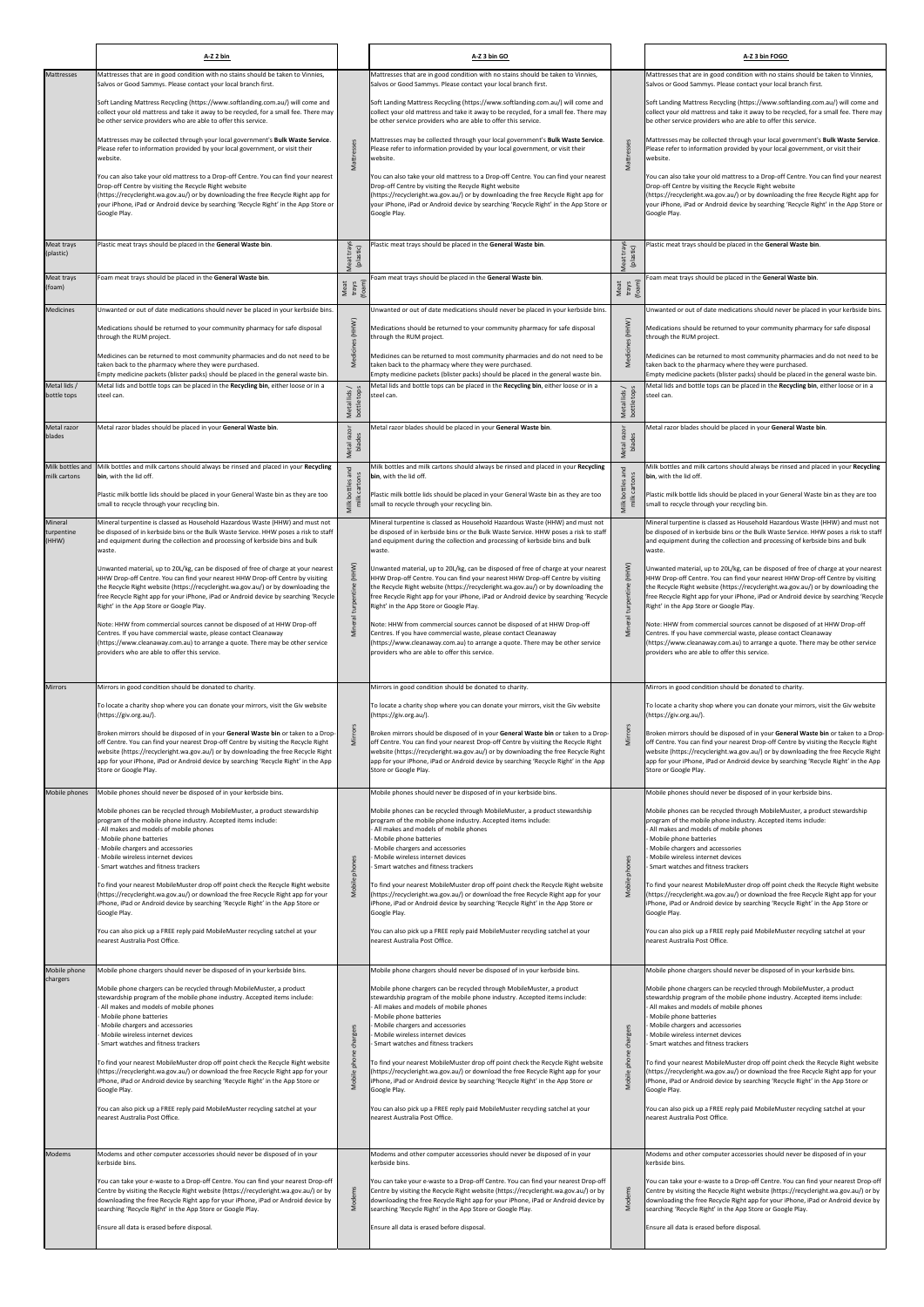|                                                 | A-Z 2 bin                                                                                                                                                                                                                                                                                                                                                                                                                                                                                                                                                                                                                                                                                                                                                                                                                                                                                                                                |                                                       | A-Z 3 bin GO                                                                                                                                                                                                                                                                                                                                                                                                                                                                                                                                                                                                                                                                                                                                                                                                                                                                                                                            |                                                | A-Z 3 bin FOGO                                                                                                                                                                                                                                                                                                                                                                                                                                                                                                                                                                                                                                                                                                                                                                                                                                                                                                                           |
|-------------------------------------------------|------------------------------------------------------------------------------------------------------------------------------------------------------------------------------------------------------------------------------------------------------------------------------------------------------------------------------------------------------------------------------------------------------------------------------------------------------------------------------------------------------------------------------------------------------------------------------------------------------------------------------------------------------------------------------------------------------------------------------------------------------------------------------------------------------------------------------------------------------------------------------------------------------------------------------------------|-------------------------------------------------------|-----------------------------------------------------------------------------------------------------------------------------------------------------------------------------------------------------------------------------------------------------------------------------------------------------------------------------------------------------------------------------------------------------------------------------------------------------------------------------------------------------------------------------------------------------------------------------------------------------------------------------------------------------------------------------------------------------------------------------------------------------------------------------------------------------------------------------------------------------------------------------------------------------------------------------------------|------------------------------------------------|------------------------------------------------------------------------------------------------------------------------------------------------------------------------------------------------------------------------------------------------------------------------------------------------------------------------------------------------------------------------------------------------------------------------------------------------------------------------------------------------------------------------------------------------------------------------------------------------------------------------------------------------------------------------------------------------------------------------------------------------------------------------------------------------------------------------------------------------------------------------------------------------------------------------------------------|
| Mops and<br>brooms                              | Household goods such as mops and brooms should never be placed in your<br>kerbside bins.                                                                                                                                                                                                                                                                                                                                                                                                                                                                                                                                                                                                                                                                                                                                                                                                                                                 |                                                       | Household goods such as mops and brooms should never be placed in your<br>kerbside bins.                                                                                                                                                                                                                                                                                                                                                                                                                                                                                                                                                                                                                                                                                                                                                                                                                                                |                                                | Household goods such as mops and brooms should never be placed in your<br>kerbside bins.                                                                                                                                                                                                                                                                                                                                                                                                                                                                                                                                                                                                                                                                                                                                                                                                                                                 |
|                                                 | Household goods should be stored safely at home and collected through your local<br>government's Bulk Waste Service. Please refer to information provided by your<br>local government, or visit their website.<br>You can also take your household goods to a Drop-off Centre. You can find your<br>nearest Drop-off Centre by visiting the Recycle Right website<br>(https://recycleright.wa.gov.au/) or by downloading the free Recycle Right app for<br>your iPhone, iPad or Android device by searching 'Recycle Right' in the App Store or<br>Google Play.                                                                                                                                                                                                                                                                                                                                                                          | and brooms                                            | Household goods should be stored safely at home and collected through your local<br>government's Bulk Waste Service. Please refer to information provided by your<br>local government, or visit their website.<br>You can also take your household goods to a Drop-off Centre. You can find your<br>nearest Drop-off Centre by visiting the Recycle Right website<br>(https://recycleright.wa.gov.au/) or by downloading the free Recycle Right app for<br>your iPhone, iPad or Android device by searching 'Recycle Right' in the App Store or<br>Google Play.                                                                                                                                                                                                                                                                                                                                                                         | and brooms<br>Mops                             | Household goods should be stored safely at home and collected through your local<br>government's Bulk Waste Service. Please refer to information provided by your<br>local government, or visit their website.<br>You can also take your household goods to a Drop-off Centre. You can find your<br>nearest Drop-off Centre by visiting the Recycle Right website<br>(https://recycleright.wa.gov.au/) or by downloading the free Recycle Right app for<br>your iPhone, iPad or Android device by searching 'Recycle Right' in the App Store or<br>Google Play.                                                                                                                                                                                                                                                                                                                                                                          |
| Motor oil                                       | Your mechanic will remove and dispose of the engine oil in your car when the oil is<br>changed.<br>Motor oil should never be placed in your kerbside bins and needs to be taken to a<br><b>Drop-off Centre.</b> You can find your nearest Drop-off Centre by visiting the Recycle<br>Right website (https://recycleright.wa.gov.au/) or by downloading the free Recycle<br>Right app for your iPhone, iPad or Android device by searching 'Recycle Right' in the<br>App Store or Google Play.                                                                                                                                                                                                                                                                                                                                                                                                                                            | local<br>Council)<br>(Cont<br>$\overline{5}$<br>Motor | Your mechanic will remove and dispose of the engine oil in your car when the oil is<br>changed.<br>Motor oil should never be placed in your kerbside bins and needs to be taken to a<br>Drop-off Centre. You can find your nearest Drop-off Centre by visiting the Recycle<br>Right website (https://recycleright.wa.gov.au/) or by downloading the free Recycle<br>Right app for your iPhone, iPad or Android device by searching 'Recycle Right' in the<br>App Store or Google Play.                                                                                                                                                                                                                                                                                                                                                                                                                                                  | local<br>Council)<br>$\overline{5}$<br>Motor   | Your mechanic will remove and dispose of the engine oil in your car when the oil is<br>changed.<br>Motor oil should never be placed in your kerbside bins and needs to be taken to a<br>Drop-off Centre. You can find your nearest Drop-off Centre by visiting the Recycle<br>Right website (https://recycleright.wa.gov.au/) or by downloading the free Recycle<br>Right app for your iPhone, iPad or Android device by searching 'Recycle Right' in the<br>App Store or Google Play.                                                                                                                                                                                                                                                                                                                                                                                                                                                   |
| Motor oil<br>containers                         | Motor oil containers should never be placed in your kerbside bins and need to be<br>taken to a Drop-off Centre. You can find your nearest Drop-off Centre by visiting<br>the Recycle Right website (https://recycleright.wa.gov.au/) or by downloading the<br>free Recycle Right app for your iPhone, iPad or Android device by searching 'Recycle<br>Right' in the App Store or Google Play.                                                                                                                                                                                                                                                                                                                                                                                                                                                                                                                                            | containers<br>$\overline{5}$<br>Motor                 | Motor oil containers should never be placed in your kerbside bins and need to be<br>taken to a Drop-off Centre. You can find your nearest Drop-off Centre by visiting<br>the Recycle Right website (https://recycleright.wa.gov.au/) or by downloading the<br>free Recycle Right app for your iPhone, iPad or Android device by searching 'Recycle<br>Right' in the App Store or Google Play.                                                                                                                                                                                                                                                                                                                                                                                                                                                                                                                                           | containe<br>ᇹ<br>Motor                         | Motor oil containers should never be placed in your kerbside bins and need to be<br>taken to a Drop-off Centre. You can find your nearest Drop-off Centre by visiting<br>the Recycle Right website (https://recycleright.wa.gov.au/) or by downloading the<br>free Recycle Right app for your iPhone, iPad or Android device by searching 'Recycle<br>Right' in the App Store or Google Play.                                                                                                                                                                                                                                                                                                                                                                                                                                                                                                                                            |
| Mouse traps                                     | Mouse traps should be placed in your General Waste bin.                                                                                                                                                                                                                                                                                                                                                                                                                                                                                                                                                                                                                                                                                                                                                                                                                                                                                  | Mouse<br>traps                                        | Mouse traps should be placed in your General Waste bin.                                                                                                                                                                                                                                                                                                                                                                                                                                                                                                                                                                                                                                                                                                                                                                                                                                                                                 | Mouse<br>traps                                 | Mouse traps should be placed in your General Waste bin.                                                                                                                                                                                                                                                                                                                                                                                                                                                                                                                                                                                                                                                                                                                                                                                                                                                                                  |
| Nail polish<br>(HHW)                            | Nail polish is classed as Household Hazardous Waste (HHW) and must not be<br>disposed of in kerbside bins or the Bulk Waste Service. HHW poses a risk to staff<br>and equipment during the collection and processing of kerbside bins and bulk<br>waste.<br>Unwanted material, up to 20L/kg, can be disposed of free of charge at your nearest<br>HHW Drop-off Centre. You can find your nearest HHW Drop-off Centre by visiting<br>the Recycle Right website (https://recycleright.wa.gov.au/) or by downloading the<br>free Recycle Right app for your iPhone, iPad or Android device by searching 'Recycle<br>Right' in the App Store or Google Play.<br>Note: HHW from commercial sources cannot be disposed of at HHW Drop-off<br>Centres. If you have commercial waste, please contact Cleanaway<br>(https://www.cleanaway.com.au) to arrange a quote. There may be other service<br>providers who are able to offer this service. | $\mathbf{z}$<br>polish (HHW)                          | Nail polish is classed as Household Hazardous Waste (HHW) and must not be<br>disposed of in kerbside bins or the Bulk Waste Service. HHW poses a risk to staff<br>and equipment during the collection and processing of kerbside bins and bulk<br>waste.<br>Unwanted material, up to 20L/kg, can be disposed of free of charge at your nearest<br>HHW Drop-off Centre. You can find your nearest HHW Drop-off Centre by visiting<br>the Recycle Right website (https://recycleright.wa.gov.au/) or by downloading the<br>free Recycle Right app for your iPhone, iPad or Android device by searching 'Recycle<br>Right' in the App Store or Google Play.<br>Note: HHW from commercial sources cannot be disposed of at HHW Drop-off<br>Centres. If you have commercial waste, please contact Cleanaway<br>(https://www.cleanaway.com.au) to arrange a quote. There may be other service<br>providers who are able to offer this service | $\mathbf{z}$<br>polish (HHW)<br>Nail           | Nail polish is classed as Household Hazardous Waste (HHW) and must not be<br>disposed of in kerbside bins or the Bulk Waste Service. HHW poses a risk to staff<br>and equipment during the collection and processing of kerbside bins and bulk<br>waste.<br>Unwanted material, up to 20L/kg, can be disposed of free of charge at your nearest<br>HHW Drop-off Centre. You can find your nearest HHW Drop-off Centre by visiting<br>the Recycle Right website (https://recycleright.wa.gov.au/) or by downloading the<br>free Recycle Right app for your iPhone, iPad or Android device by searching 'Recycle<br>Right' in the App Store or Google Play.<br>Note: HHW from commercial sources cannot be disposed of at HHW Drop-off<br>Centres. If you have commercial waste, please contact Cleanaway<br>(https://www.cleanaway.com.au) to arrange a quote. There may be other service<br>providers who are able to offer this service. |
| Nappies<br>(disposable)                         | Disposable nappies should ALWAYS be placed in your General Waste bin.<br>Human waste seriously contaminates the Recycling bin and can impose<br>consequences as serious as export bans.<br>To help the environment and save money, try using modern cloth nappies instead.<br>Some useful links for more information https://cleanclothnappies.com/<br>https://www.australiannappyassociation.org.au/                                                                                                                                                                                                                                                                                                                                                                                                                                                                                                                                    | (disposable)<br>Nappies                               | Disposable nappies should ALWAYS be placed in your General Waste bin.<br>Human waste seriously contaminates the Garden Organics bin and Recycling bin<br>and can impose consequences as serious as export bans.<br>To help the environment and save money, try using modern cloth nappies instead.<br>Some useful links for more information https://cleanclothnappies.com/<br>https://www.australiannappyassociation.org.au/                                                                                                                                                                                                                                                                                                                                                                                                                                                                                                           | (disposable)<br>Nappies                        | Disposable nappies should ALWAYS be placed in your General Waste bin.<br>Human waste seriously contaminates the FOGO bin and Recycling bin and can<br>impose consequences as serious as export bans.<br>To help the environment and save money, try using modern cloth nappies instead.<br>Some useful links for more information https://cleanclothnappies.com/<br>https://www.australiannappyassociation.org.au/                                                                                                                                                                                                                                                                                                                                                                                                                                                                                                                       |
| Needles<br>(medical)                            | Needles, syringes and sharps are classed as medical waste and should never be<br>placed in your kerbside bins.<br>Medical waste must be destroyed to prevent risk of infection from pathogens.<br>Needles and syringes can be safely disposed of by returning to a needle and syringe<br>exchange program, placing in a special needle and syringe disposal unit provided by<br>some local governments or businesses, or arranging for a waste disposal company<br>to assist in the disposal of large quantities of needles and syringes. To find your<br>nearest drop-off centre visit the Safe Sharps website<br>(https://www.safesharps.org.au/).                                                                                                                                                                                                                                                                                     | Needles (medical)                                     | Needles, syringes and sharps are classed as medical waste and should never be<br>placed in your kerbside bins.<br>Medical waste must be destroyed to prevent risk of infection from pathogens.<br>Needles and syringes can be safely disposed of by returning to a needle and syringe<br>exchange program, placing in a special needle and syringe disposal unit provided by<br>some local governments or businesses, or arranging for a waste disposal company<br>to assist in the disposal of large quantities of needles and syringes. To find your<br>nearest drop-off centre visit the Safe Sharps website<br>(https://www.safesharps.org.au/).                                                                                                                                                                                                                                                                                    | Needles (medical)                              | Needles, syringes and sharps are classed as medical waste and should never be<br>placed in your kerbside bins.<br>Medical waste must be destroyed to prevent risk of infection from pathogens.<br>Needles and syringes can be safely disposed of by returning to a needle and syringe<br>exchange program, placing in a special needle and syringe disposal unit provided by<br>some local governments or businesses, or arranging for a waste disposal company<br>to assist in the disposal of large quantities of needles and syringes. To find your<br>nearest drop-off centre visit the Safe Sharps website<br>(https://www.safesharps.org.au/).                                                                                                                                                                                                                                                                                     |
| Newspapers<br>(clean)<br>Newspapers<br>(soiled) | Newspapers should be placed in your Recycling bin.<br>If you have your newspaper delivered you can take the plastic film it comes<br>wrapped in to major supermarkets with your other soft plastics - look for the<br>REDcycle collection bin at the front of the store.<br>To find your closest collection point, visit the REDcycle website<br>(https://www.redcycle.net.au/).<br>Please do not placed wrapped newspapers in your Recycling bin.<br>Soiled newspapers that contain food or have been overly soaked should be placed<br>into your General Waste bin.                                                                                                                                                                                                                                                                                                                                                                    | (clean)<br>$\frac{1}{2}$<br>Newspaper<br>(soiled)     | Newspapers should be placed in your Recycling bin.<br>If you have your newspaper delivered you can take the plastic film it comes<br>wrapped in to major supermarkets with your other soft plastics - look for the<br>REDcycle collection bin at the front of the store.<br>To find your closest collection point, visit the REDcycle website<br>(https://www.redcycle.net.au/).<br>Please do not placed wrapped newspapers in your Recycling bin or GO bin.<br>Soiled newspapers that contain food or have been overly soaked should be placed<br>nto your General Waste bin.                                                                                                                                                                                                                                                                                                                                                          | (clean)<br>Newspapers<br>Newspaper<br>(soiled) | Newspapers should be placed in your Recycling bin.<br>If you have your newspaper delivered you can take the plastic film it comes<br>wrapped in to major supermarkets with your other soft plastics - look for the<br>REDcycle collection bin at the front of the store.<br>To find your closest collection point, visit the REDcycle website<br>(https://www.redcycle.net.au/).<br>Please do not placed wrapped newspapers in your Recycling bin or FOGO bin.<br>Soiled newspapers that contain food or have been overly soaked should be placed<br>into your FOGO bin.                                                                                                                                                                                                                                                                                                                                                                 |
|                                                 |                                                                                                                                                                                                                                                                                                                                                                                                                                                                                                                                                                                                                                                                                                                                                                                                                                                                                                                                          | $\circ$                                               |                                                                                                                                                                                                                                                                                                                                                                                                                                                                                                                                                                                                                                                                                                                                                                                                                                                                                                                                         | $\circ$                                        |                                                                                                                                                                                                                                                                                                                                                                                                                                                                                                                                                                                                                                                                                                                                                                                                                                                                                                                                          |
| Office chairs<br>Oil (cooking)                  | Office chairs in good condition should be donated to charity.<br>To locate a charity shop where you can donate your office chairs, visit the Giv<br>website (https://giv.org.au/). Alternatively, check the Recycle Right website<br>(https://recycleright.wa.gov.au/) or download the free Recycle Right app for your<br>iPhone, iPad or Android device by searching 'Recycle Right' in the App Store or<br>Google Play.<br>Broken chairs may be collected through your local government's Bulk Waste<br>Service. Please refer to information provided by your local government, or visit their<br>website.<br>Small amounts of cooking oil can be placed in your General Waste bin if it is<br>mixed/absorbed with paper towel and food waste.                                                                                                                                                                                         | Office cha                                            | Office chairs in good condition should be donated to charity.<br>To locate a charity shop where you can donate your office chairs, visit the Giv<br>website (https://giv.org.au/). Alternatively, check the Recycle Right website<br>(https://recycleright.wa.gov.au/) or download the free Recycle Right app for your<br>iPhone, iPad or Android device by searching 'Recycle Right' in the App Store or<br>Google Play.<br>Broken chairs may be collected through your local government's Bulk Waste<br>Service. Please refer to information provided by your local government, or visit their<br>website.<br>Small amounts of cooking oil can be placed in your General Waste bin if it is<br>mixed/absorbed with paper towel and food waste.                                                                                                                                                                                        | irs<br>es-<br>Office                           | Office chairs in good condition should be donated to charity.<br>To locate a charity shop where you can donate your office chairs, visit the Giv<br>website (https://giv.org.au/). Alternatively, check the Recycle Right website<br>(https://recycleright.wa.gov.au/) or download the free Recycle Right app for your<br>iPhone, iPad or Android device by searching 'Recycle Right' in the App Store or<br>Google Play.<br>Broken chairs may be collected through your local government's Bulk Waste<br>Service. Please refer to information provided by your local government, or visit their<br>website.<br>Small amounts of cooking oil can be placed in your FOGO bin if it is mixed/absorbed<br>with paper towel and food waste.                                                                                                                                                                                                  |
| Oil filters                                     | Oil filters should not be placed in your kerbside bins. Oil filters need to be taken to a<br>Drop-off Centre. You can find your nearest Drop-off Centre by visiting the Recycle<br>Right website (https://recycleright.wa.gov.au/) or by downloading the free Recycle<br>Right app for your iPhone, iPad or Android device by searching 'Recycle Right' in the<br>App Store or Google Play.                                                                                                                                                                                                                                                                                                                                                                                                                                                                                                                                              | Oil (cooking)<br>Oil filters                          | Oil filters should not be placed in your kerbside bins. Oil filters need to be taken to<br>Drop-off Centre. You can find your nearest Drop-off Centre by visiting the Recycle<br>Right website (https://recycleright.wa.gov.au/) or by downloading the free Recycle<br>Right app for your iPhone, iPad or Android device by searching 'Recycle Right' in the<br>App Store or Google Play.                                                                                                                                                                                                                                                                                                                                                                                                                                                                                                                                               | Oil (cooking)<br>Oil filters                   | Oil filters should not be placed in your kerbside bins. Oil filters need to be taken to a<br>Drop-off Centre. You can find your nearest Drop-off Centre by visiting the Recycle<br>Right website (https://recycleright.wa.gov.au/) or by downloading the free Recycle<br>Right app for your iPhone, iPad or Android device by searching 'Recycle Right' in the<br>App Store or Google Play.                                                                                                                                                                                                                                                                                                                                                                                                                                                                                                                                              |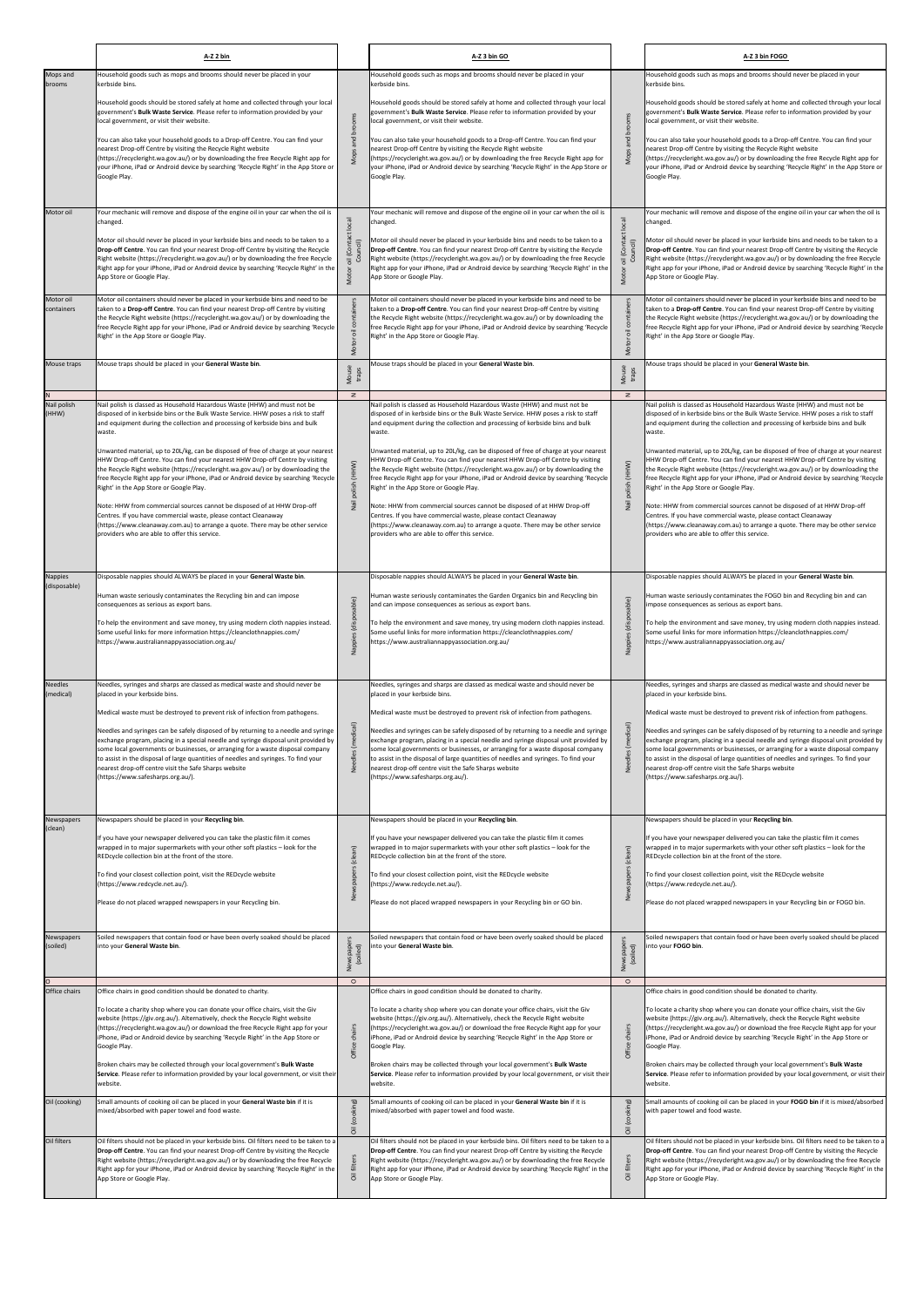|                                     | A-Z 2 bin                                                                                                                                                                                                                                                                                                                                                                                                                                                                                                                                                                                                                                                                                                                                                                                                                                                                                                                                   |                                                          | A-Z 3 bin GO                                                                                                                                                                                                                                                                                                                                                                                                                                                                                                                                                                                                                                                                                                                                                                                                                                                                                                                                |                                                               | A-Z 3 bin FOGO                                                                                                                                                                                                                                                                                                                                                                                                                                                                                                                                                                                                                                                                                                                                                                                                                                                                                                                              |
|-------------------------------------|---------------------------------------------------------------------------------------------------------------------------------------------------------------------------------------------------------------------------------------------------------------------------------------------------------------------------------------------------------------------------------------------------------------------------------------------------------------------------------------------------------------------------------------------------------------------------------------------------------------------------------------------------------------------------------------------------------------------------------------------------------------------------------------------------------------------------------------------------------------------------------------------------------------------------------------------|----------------------------------------------------------|---------------------------------------------------------------------------------------------------------------------------------------------------------------------------------------------------------------------------------------------------------------------------------------------------------------------------------------------------------------------------------------------------------------------------------------------------------------------------------------------------------------------------------------------------------------------------------------------------------------------------------------------------------------------------------------------------------------------------------------------------------------------------------------------------------------------------------------------------------------------------------------------------------------------------------------------|---------------------------------------------------------------|---------------------------------------------------------------------------------------------------------------------------------------------------------------------------------------------------------------------------------------------------------------------------------------------------------------------------------------------------------------------------------------------------------------------------------------------------------------------------------------------------------------------------------------------------------------------------------------------------------------------------------------------------------------------------------------------------------------------------------------------------------------------------------------------------------------------------------------------------------------------------------------------------------------------------------------------|
| Oil (motor)                         | Your mechanic will remove and dispose of the engine oil in your car when the oil is<br>changed.<br>Motor oil should never be placed in your kerbside bins and needs to be taken to a<br>Drop-off Centre. You can find your nearest Drop-off Centre by visiting the Recycle<br>Right website (https://recycleright.wa.gov.au/) or by downloading the free Recycle<br>Right app for your iPhone, iPad or Android device by searching 'Recycle Right' in the<br>App Store or Google Play.                                                                                                                                                                                                                                                                                                                                                                                                                                                      | (motor)<br>$\overline{\overline{\circ}}$<br>$\mathbf{r}$ | Your mechanic will remove and dispose of the engine oil in your car when the oil is<br>changed.<br>Motor oil should never be placed in your kerbside bins and needs to be taken to a<br>Drop-off Centre. You can find your nearest Drop-off Centre by visiting the Recycle<br>Right website (https://recycleright.wa.gov.au/) or by downloading the free Recycle<br>Right app for your iPhone, iPad or Android device by searching 'Recycle Right' in the<br>App Store or Google Play.                                                                                                                                                                                                                                                                                                                                                                                                                                                      | (motor)<br>$\overline{\overline{\mathrm{o}}}$<br>$\mathbf{r}$ | Your mechanic will remove and dispose of the engine oil in your car when the oil is<br>changed.<br>Motor oil should never be placed in your kerbside bins and needs to be taken to a<br>Drop-off Centre. You can find your nearest Drop-off Centre by visiting the Recycle<br>Right website (https://recycleright.wa.gov.au/) or by downloading the free Recycle<br>Right app for your iPhone, iPad or Android device by searching 'Recycle Right' in the<br>App Store or Google Play.                                                                                                                                                                                                                                                                                                                                                                                                                                                      |
| Paint (HHW)                         | Paint is classed as Household Hazardous Waste (HHW) and must not be disposed of<br>in kerbside bins or the bulk waste service. HHW poses a risk to staff and equipment<br>during the collection and processing of kerbside bins and bulk waste.<br>Unwanted material, up to 20L/kg, can be disposed of free of charge at your nearest<br>HHW Drop-off Centre. You can find your nearest HHW Drop-off Centre by visiting<br>the Recycle Right website (https://recycleright.wa.gov.au/) or by downloading the<br>free Recycle Right app for your iPhone, iPad or Android device by searching 'Recycle<br>Right' in the App Store or Google Play.<br>Note: Paint from commercial sources can be disposed of through Paintback<br>collection sites. For more information, visit the Paintback website<br>(https://www.paintback.com.au/).                                                                                                      | Paint (HHW)                                              | Paint is classed as Household Hazardous Waste (HHW) and must not be disposed of<br>in kerbside bins or the bulk waste service. HHW poses a risk to staff and equipment<br>during the collection and processing of kerbside bins and bulk waste.<br>Unwanted material, up to 20L/kg, can be disposed of free of charge at your nearest<br>HHW Drop-off Centre. You can find your nearest HHW Drop-off Centre by visiting<br>the Recycle Right website (https://recycleright.wa.gov.au/) or by downloading the<br>free Recycle Right app for your iPhone, iPad or Android device by searching 'Recycle<br>Right' in the App Store or Google Play.<br>Note: Paint from commercial sources can be disposed of through Paintback<br>collection sites. For more information, visit the Paintback website<br>(https://www.paintback.com.au/).                                                                                                      | Paint (HHW)                                                   | Paint is classed as Household Hazardous Waste (HHW) and must not be disposed of<br>in kerbside bins or the bulk waste service. HHW poses a risk to staff and equipment<br>during the collection and processing of kerbside bins and bulk waste.<br>Unwanted material, up to 20L/kg, can be disposed of free of charge at your nearest<br>HHW Drop-off Centre. You can find your nearest HHW Drop-off Centre by visiting<br>the Recycle Right website (https://recycleright.wa.gov.au/) or by downloading the<br>free Recycle Right app for your iPhone, iPad or Android device by searching 'Recycle<br>Right' in the App Store or Google Play.<br>Note: Paint from commercial sources can be disposed of through Paintback<br>collection sites. For more information, visit the Paintback website<br>(https://www.paintback.com.au/).                                                                                                      |
| Paint stripper<br>(HHW)             | Paint stripper is classed as Household Hazardous Waste (HHW) and must not be<br>disposed of in kerbside bins or the Bulk Waste Service. HHW poses a risk to staff<br>and equipment during the collection and processing of kerbside bins and bulk<br>waste.<br>Unwanted material, up to 20L/kg, can be disposed of free of charge at your nearest<br>HHW Drop-off Centre. You can find your nearest HHW Drop-off Centre by visiting<br>the Recycle Right website (https://recycleright.wa.gov.au/) or by downloading the<br>free Recycle Right app for your iPhone, iPad or Android device by searching 'Recycle<br>Right' in the App Store or Google Play.<br>Note: HHW from commercial sources cannot be disposed of at HHW Drop-off<br>Centres. If you have commercial waste, please contact Cleanaway<br>(https://www.cleanaway.com.au) to arrange a quote. There may be other service<br>providers who are able to offer this service. | Paint stripper                                           | Paint stripper is classed as Household Hazardous Waste (HHW) and must not be<br>disposed of in kerbside bins or the Bulk Waste Service. HHW poses a risk to staff<br>and equipment during the collection and processing of kerbside bins and bulk<br>waste.<br>Unwanted material, up to 20L/kg, can be disposed of free of charge at your nearest<br>HHW Drop-off Centre. You can find your nearest HHW Drop-off Centre by visiting<br>the Recycle Right website (https://recycleright.wa.gov.au/) or by downloading the<br>free Recycle Right app for your iPhone, iPad or Android device by searching 'Recycle<br>Right' in the App Store or Google Play.<br>Note: HHW from commercial sources cannot be disposed of at HHW Drop-off<br>Centres. If you have commercial waste, please contact Cleanaway<br>(https://www.cleanaway.com.au) to arrange a quote. There may be other service<br>providers who are able to offer this service. | Paint stripper                                                | Paint stripper is classed as Household Hazardous Waste (HHW) and must not be<br>disposed of in kerbside bins or the Bulk Waste Service. HHW poses a risk to staff<br>and equipment during the collection and processing of kerbside bins and bulk<br>waste.<br>Unwanted material, up to 20L/kg, can be disposed of free of charge at your nearest<br>HHW Drop-off Centre. You can find your nearest HHW Drop-off Centre by visiting<br>the Recycle Right website (https://recycleright.wa.gov.au/) or by downloading the<br>free Recycle Right app for your iPhone, iPad or Android device by searching 'Recycle<br>Right' in the App Store or Google Play.<br>Note: HHW from commercial sources cannot be disposed of at HHW Drop-off<br>Centres. If you have commercial waste, please contact Cleanaway<br>(https://www.cleanaway.com.au) to arrange a quote. There may be other service<br>providers who are able to offer this service. |
| Paint thinner<br>(HHW)              | Paint thinner is classed as Household Hazardous Waste (HHW) and must not be<br>disposed of in kerbside bins or the Bulk Waste Service. HHW poses a risk to staff<br>and equipment during the collection and processing of kerbside bins and bulk<br>waste.<br>Unwanted material, up to 20L/kg, can be disposed of free of charge at your nearest<br>HHW Drop-off Centre. You can find your nearest HHW Drop-off Centre by visiting<br>the Recycle Right website (https://recycleright.wa.gov.au/) or by downloading the<br>free Recycle Right app for your iPhone, iPad or Android device by searching 'Recycle<br>Right' in the App Store or Google Play.<br>Note: HHW from commercial sources cannot be disposed of at HHW Drop-off<br>Centres. If you have commercial waste, please contact Cleanaway<br>(https://www.cleanaway.com.au) to arrange a quote. There may be other service<br>providers who are able to offer this service.  | thinner (HHW)<br>Paint                                   | Paint thinner is classed as Household Hazardous Waste (HHW) and must not be<br>disposed of in kerbside bins or the Bulk Waste Service. HHW poses a risk to staff<br>and equipment during the collection and processing of kerbside bins and bulk<br>waste.<br>Unwanted material, up to 20L/kg, can be disposed of free of charge at your nearest<br>HHW Drop-off Centre. You can find your nearest HHW Drop-off Centre by visiting<br>the Recycle Right website (https://recycleright.wa.gov.au/) or by downloading the<br>free Recycle Right app for your iPhone, iPad or Android device by searching 'Recycle<br>Right' in the App Store or Google Play.<br>Note: HHW from commercial sources cannot be disposed of at HHW Drop-off<br>Centres. If you have commercial waste, please contact Cleanaway<br>(https://www.cleanaway.com.au) to arrange a quote. There may be other service<br>providers who are able to offer this service.  | (HHW)<br>$t$ hin<br>Paint                                     | Paint thinner is classed as Household Hazardous Waste (HHW) and must not be<br>disposed of in kerbside bins or the Bulk Waste Service. HHW poses a risk to staff<br>and equipment during the collection and processing of kerbside bins and bulk<br>waste.<br>Unwanted material, up to 20L/kg, can be disposed of free of charge at your nearest<br>HHW Drop-off Centre. You can find your nearest HHW Drop-off Centre by visiting<br>the Recycle Right website (https://recycleright.wa.gov.au/) or by downloading the<br>free Recycle Right app for your iPhone, iPad or Android device by searching 'Recycle<br>Right' in the App Store or Google Play.<br>Note: HHW from commercial sources cannot be disposed of at HHW Drop-off<br>Centres. If you have commercial waste, please contact Cleanaway<br>(https://www.cleanaway.com.au) to arrange a quote. There may be other service<br>providers who are able to offer this service.  |
| Paint tins -<br>empty (HHW)         | Paint tins are classed as Household Hazardous Waste (HHW) and must not be<br>disposed of in kerbside bins or the bulk waste service. HHW poses a risk to staff and<br>equipment during the collection and processing of kerbside bins and bulk waste.<br>Unwanted material, up to 20L/kg, can be disposed of free of charge at your nearest<br>HHW Drop-off Centre. You can find your nearest HHW Drop-off Centre by visiting<br>the Recycle Right website (https://recycleright.wa.gov.au/) or by downloading the<br>free Recycle Right app for your iPhone, iPad or Android device by searching 'Recycle<br>Right' in the App Store or Google Play.<br>Note: Paint from commercial sources can be disposed of through Paintback<br>collection sites. For more information, visit the Paintback website<br>(https://www.paintback.com.au/).                                                                                                | empty (HHW)<br>Paint tins                                | Paint tins are classed as Household Hazardous Waste (HHW) and must not be<br>disposed of in kerbside bins or the bulk waste service. HHW poses a risk to staff and<br>equipment during the collection and processing of kerbside bins and bulk waste.<br>Unwanted material, up to 20L/kg, can be disposed of free of charge at your nearest<br>HHW Drop-off Centre. You can find your nearest HHW Drop-off Centre by visiting<br>the Recycle Right website (https://recycleright.wa.gov.au/) or by downloading the<br>free Recycle Right app for your iPhone, iPad or Android device by searching 'Recycle'<br>Right' in the App Store or Google Play.<br>Note: Paint from commercial sources can be disposed of through Paintback<br>collection sites. For more information, visit the Paintback website<br>(https://www.paintback.com.au/).                                                                                               | empty (HHW)<br>Paint tins -                                   | Paint tins are classed as Household Hazardous Waste (HHW) and must not be<br>disposed of in kerbside bins or the bulk waste service. HHW poses a risk to staff and<br>equipment during the collection and processing of kerbside bins and bulk waste.<br>Unwanted material, up to 20L/kg, can be disposed of free of charge at your nearest<br>HHW Drop-off Centre. You can find your nearest HHW Drop-off Centre by visiting<br>the Recycle Right website (https://recycleright.wa.gov.au/) or by downloading the<br>free Recycle Right app for your iPhone, iPad or Android device by searching 'Recycle<br>Right' in the App Store or Google Play.<br>Note: Paint from commercial sources can be disposed of through Paintback<br>collection sites. For more information, visit the Paintback website<br>(https://www.paintback.com.au/).                                                                                                |
| Paint tins (HHW)                    | Paint tins are classed as Household Hazardous Waste (HHW) and must not be<br>disposed of in kerbside bins or the bulk waste service. HHW poses a risk to staff and<br>equipment during the collection and processing of kerbside bins and bulk waste.<br>Unwanted material, up to 20L/kg, can be disposed of free of charge at your nearest<br>HHW Drop-off Centre. You can find your nearest HHW Drop-off Centre by visiting<br>the Recycle Right website (https://recycleright.wa.gov.au/) or by downloading the<br>free Recycle Right app for your iPhone, iPad or Android device by searching 'Recycle<br>Right' in the App Store or Google Play.<br>Note: Paint from commercial sources can be disposed of through Paintback<br>collection sites. For more information, visit the Paintback website<br>(https://www.paintback.com.au/).                                                                                                | Paint tins (HHW)                                         | Paint tins are classed as Household Hazardous Waste (HHW) and must not be<br>disposed of in kerbside bins or the bulk waste service. HHW poses a risk to staff and<br>equipment during the collection and processing of kerbside bins and bulk waste.<br>Unwanted material, up to 20L/kg, can be disposed of free of charge at your nearest<br>HHW Drop-off Centre. You can find your nearest HHW Drop-off Centre by visiting<br>the Recycle Right website (https://recycleright.wa.gov.au/) or by downloading the<br>free Recycle Right app for your iPhone, iPad or Android device by searching 'Recycle<br>Right' in the App Store or Google Play.<br>Note: Paint from commercial sources can be disposed of through Paintback<br>collection sites. For more information, visit the Paintback website<br>(https://www.paintback.com.au/).                                                                                                | Paint tins (HHW)                                              | Paint tins are classed as Household Hazardous Waste (HHW) and must not be<br>disposed of in kerbside bins or the bulk waste service. HHW poses a risk to staff and<br>equipment during the collection and processing of kerbside bins and bulk waste.<br>Unwanted material, up to 20L/kg, can be disposed of free of charge at your nearest<br>HHW Drop-off Centre. You can find your nearest HHW Drop-off Centre by visiting<br>the Recycle Right website (https://recycleright.wa.gov.au/) or by downloading the<br>free Recycle Right app for your iPhone, iPad or Android device by searching 'Recycle<br>Right' in the App Store or Google Play.<br>Note: Paint from commercial sources can be disposed of through Paintback<br>collection sites. For more information, visit the Paintback website<br>(https://www.paintback.com.au/).                                                                                                |
| Pallets                             | Pallets cannot be collected through your local government's Bulk Waste Service.<br>There are several companies that will buy used pallets, otherwise consider returning<br>them.<br>Some Drop-off Centres will accept wooden pallets. Please contact the Drop-off<br>Centre, prior to your visit, to check if they will accept your items. You can find your<br>nearest Drop-off Centre by visiting the Recycle Right website<br>(https://recycleright.wa.gov.au/) or by downloading the free Recycle Right app for<br>your iPhone, iPad or Android device by searching 'Recycle Right' in the App Store or<br>Google Play.                                                                                                                                                                                                                                                                                                                 | Pallets                                                  | Pallets cannot be collected through your local government's Bulk Waste Service.<br>There are several companies that will buy used pallets, otherwise consider returning<br>them.<br>Some Drop-off Centres will accept wooden pallets. Please contact the Drop-off<br>Centre, prior to your visit, to check if they will accept your items. You can find your<br>nearest Drop-off Centre by visiting the Recycle Right website<br>(https://recycleright.wa.gov.au/) or by downloading the free Recycle Right app for<br>your iPhone, iPad or Android device by searching 'Recycle Right' in the App Store or<br>Google Play.                                                                                                                                                                                                                                                                                                                 | Pallets                                                       | Pallets cannot be collected through your local government's Bulk Waste Service.<br>There are several companies that will buy used pallets, otherwise consider returning<br>them.<br>Some Drop-off Centres will accept wooden pallets. Please contact the Drop-off<br>Centre, prior to your visit, to check if they will accept your items. You can find your<br>nearest Drop-off Centre by visiting the Recycle Right website<br>(https://recycleright.wa.gov.au/) or by downloading the free Recycle Right app for<br>your iPhone, iPad or Android device by searching 'Recycle Right' in the App Store or<br>Google Play.                                                                                                                                                                                                                                                                                                                 |
| Paper<br>Paper bags<br>Paper towels | Paper should be placed in your Recycling bin.<br>If the paper is shredded it should be placed in your General Waste bin, or into your<br>home compost bin or worm farm as shredded paper is hard to recover in the<br>recycling facility.<br>Paper bags should be placed in your Recycling bin.<br>Paper towels and napkins should be placed in your General Waste bin.                                                                                                                                                                                                                                                                                                                                                                                                                                                                                                                                                                     | paper<br>Computer<br>bags<br>Paper<br>Paper<br>towels    | Paper should be placed in your Recycling bin.<br>If the paper is shredded it should be placed in your General Waste bin, or into your<br>home compost bin or worm farm as shredded paper is hard to recover in the<br>recycling facility.<br>Paper bags should be placed in your Recycling bin.<br>Paper towels and napkins should be placed in your General Waste bin.                                                                                                                                                                                                                                                                                                                                                                                                                                                                                                                                                                     | paper<br>Computer<br>bags<br>Paper<br>Paper<br>towels         | Paper should be placed in your Recycling bin.<br>If the paper is shredded it should be placed in your FOGO bin. Shredded paper is<br>hard to recover in the recycling facility and is much better being composted in the<br>FOGO bin.<br>Paper bags should be placed in your Recycling bin.<br>Paper towels and napkins should be placed in your FOGO bin for composting.                                                                                                                                                                                                                                                                                                                                                                                                                                                                                                                                                                   |
| Paper towels &<br>napkins (used)    | Paper towels and napkins should be placed in your General Waste bin.                                                                                                                                                                                                                                                                                                                                                                                                                                                                                                                                                                                                                                                                                                                                                                                                                                                                        | ಹ<br>towels<br>napkin                                    | Paper towels and napkins should be placed in your General Waste bin.                                                                                                                                                                                                                                                                                                                                                                                                                                                                                                                                                                                                                                                                                                                                                                                                                                                                        | ವ<br>napkins<br>Paper<br>towels &                             | Paper towels and napkins should be placed in your FOGO bin for composting.                                                                                                                                                                                                                                                                                                                                                                                                                                                                                                                                                                                                                                                                                                                                                                                                                                                                  |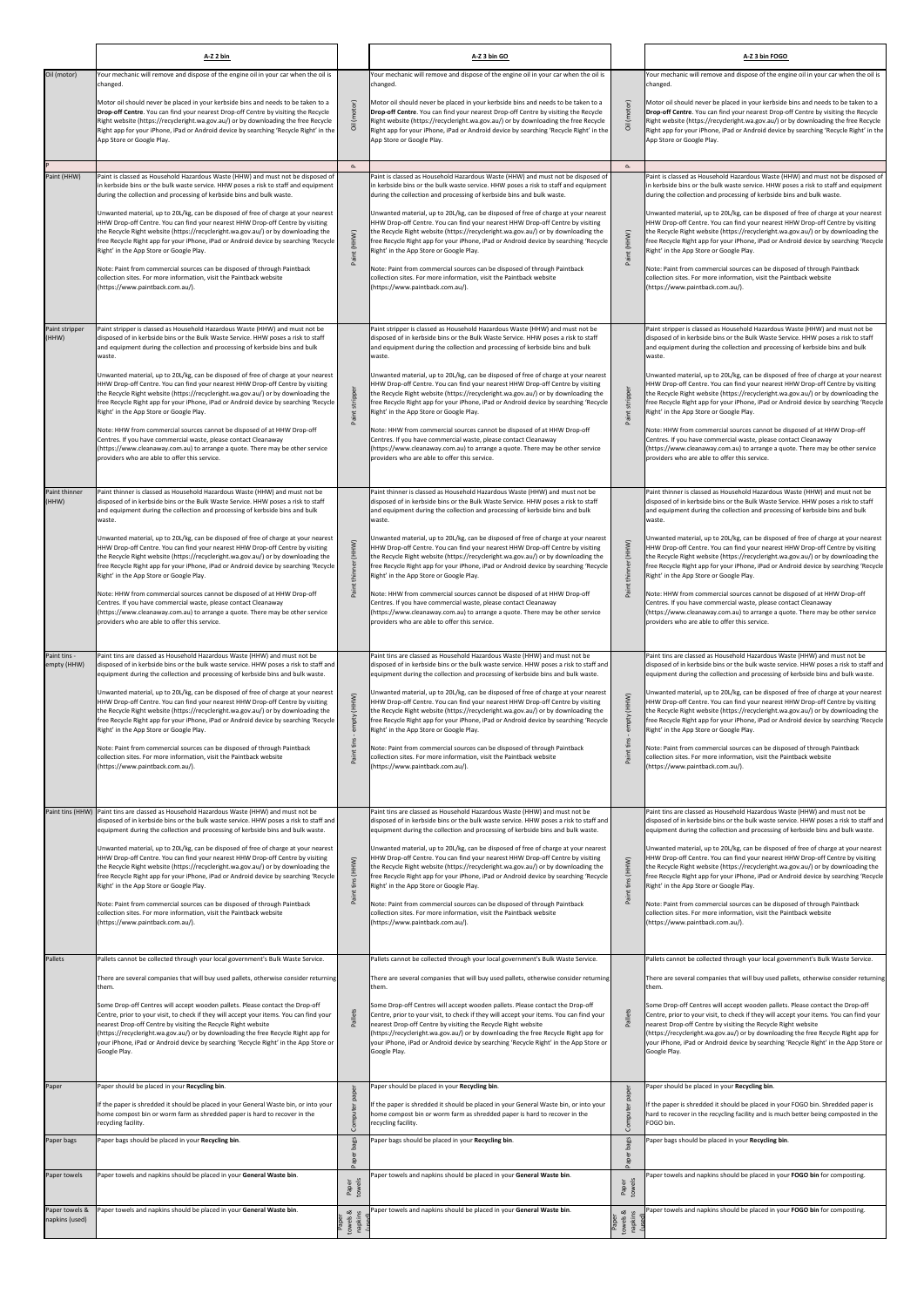|                                                   | A-Z 2 bin                                                                                                                                                                                                                                                                                                                                                                                    |                                         | A-Z 3 bin GO                                                                                                                                                                                                                                                                                                                                                                                 |                                         | A-Z 3 bin FOGO                                                                                                                                                                                                                                                                                                                                                                               |
|---------------------------------------------------|----------------------------------------------------------------------------------------------------------------------------------------------------------------------------------------------------------------------------------------------------------------------------------------------------------------------------------------------------------------------------------------------|-----------------------------------------|----------------------------------------------------------------------------------------------------------------------------------------------------------------------------------------------------------------------------------------------------------------------------------------------------------------------------------------------------------------------------------------------|-----------------------------------------|----------------------------------------------------------------------------------------------------------------------------------------------------------------------------------------------------------------------------------------------------------------------------------------------------------------------------------------------------------------------------------------------|
|                                                   | Paper towel rolls The inner cardboard roll of your paper towel should be placed in your Recycling bin.                                                                                                                                                                                                                                                                                       | Paper towel<br>rolls (inner)            | The inner cardboard roll of your paper towel should be placed in your Recycling bin                                                                                                                                                                                                                                                                                                          | -g<br>Paper tow<br>rolls                | The inner cardboard roll of your paper towel should be placed in your Recycling bin.<br>Alternatively, place in into your FOGO bin for composting.                                                                                                                                                                                                                                           |
| Pavers (C&D)                                      | Pavers are classed as construction and demolition waste, which should never be<br>disposed of in your kerbside bins.                                                                                                                                                                                                                                                                         |                                         | Pavers are classed as construction and demolition waste, which should never be<br>disposed of in your kerbside bins.                                                                                                                                                                                                                                                                         |                                         | Pavers are classed as construction and demolition waste, which should never be<br>disposed of in your kerbside bins.                                                                                                                                                                                                                                                                         |
|                                                   | You can find your nearest construction and demolition Drop-off Centre by visiting<br>the Recycle Right website (https://recycleright.wa.gov.au/) or by downloading the<br>free Recycle Right app for your iPhone, iPad or Android device by searching 'Recycle<br>Right' in the App Store or Google Play.                                                                                    | (C&D)                                   | You can find your nearest construction and demolition Drop-off Centre by visiting<br>the Recycle Right website (https://recycleright.wa.gov.au/) or by downloading the<br>free Recycle Right app for your iPhone, iPad or Android device by searching 'Recycle<br>Right' in the App Store or Google Play.                                                                                    | (C&D)<br>Pavers                         | You can find your nearest construction and demolition Drop-off Centre by visiting<br>the Recycle Right website (https://recycleright.wa.gov.au/) or by downloading the<br>free Recycle Right app for your iPhone, iPad or Android device by searching 'Recycle<br>Right' in the App Store or Google Play.                                                                                    |
| Peels (fruit and<br>vegetable)                    | All peels should be placed into your General Waste bin, or alternatively into your<br>home compost bin or worm farm.                                                                                                                                                                                                                                                                         | and<br>Peels (fruit ar<br>vegetable)    | All peels should be placed into your General Waste bin, or alternatively into your<br>ome compost bin or worm farm.                                                                                                                                                                                                                                                                          | Peels (citrus<br>and fruit)             | All peels should be placed into your FOGO bin.                                                                                                                                                                                                                                                                                                                                               |
| Pens / biros /<br>textas / pencils /<br>felt tips | Pens/biros/textas/pencils/felt tips should be placed in your General Waste bin.                                                                                                                                                                                                                                                                                                              | Pens/biros/textas/<br>pencils/felt tips | ens/biros/textas/pencils/felt tips should be placed in your General Waste bin.                                                                                                                                                                                                                                                                                                               | Pens/biros/textas/<br>pencils/felt tips | ens/biros/textas/pencils/felt tips should be placed in your General Waste bin.                                                                                                                                                                                                                                                                                                               |
| Perspex                                           | Perspex is classed as construction and demolition waste, which should never be<br>disposed of in your kerbside bins.                                                                                                                                                                                                                                                                         |                                         | Perspex is classed as construction and demolition waste, which should never be<br>disposed of in your kerbside bins.                                                                                                                                                                                                                                                                         |                                         | Perspex is classed as construction and demolition waste, which should never be<br>disposed of in your kerbside bins.                                                                                                                                                                                                                                                                         |
|                                                   | You can find your nearest construction and demolition Drop-off Centre by visiting<br>the Recycle Right website (https://recycleright.wa.gov.au/) or by downloading the<br>free Recycle Right app for your iPhone, iPad or Android device by searching 'Recycle<br>Right' in the App Store or Google Play.                                                                                    | Perspex                                 | You can find your nearest construction and demolition Drop-off Centre by visiting<br>the Recycle Right website (https://recycleright.wa.gov.au/) or by downloading the<br>free Recycle Right app for your iPhone, iPad or Android device by searching 'Recycle<br>Right' in the App Store or Google Play.                                                                                    | Perspex                                 | You can find your nearest construction and demolition Drop-off Centre by visiting<br>the Recycle Right website (https://recycleright.wa.gov.au/) or by downloading the<br>free Recycle Right app for your iPhone, iPad or Android device by searching 'Recycle<br>Right' in the App Store or Google Play.                                                                                    |
| Pest Control<br>chemicals                         | Pest control chemicals are classed as Household Hazardous Waste (HHW) and must<br>not be disposed of in kerbside bins or the Bulk Waste Service. HHW poses a risk to<br>staff and equipment during the collection and processing of kerbside bins and bulk<br>waste.                                                                                                                         |                                         | Pest control chemicals are classed as Household Hazardous Waste (HHW) and must<br>not be disposed of in kerbside bins or the Bulk Waste Service. HHW poses a risk to<br>staff and equipment during the collection and processing of kerbside bins and bulk<br>waste.                                                                                                                         |                                         | Pest control chemicals are classed as Household Hazardous Waste (HHW) and must<br>not be disposed of in kerbside bins or the Bulk Waste Service. HHW poses a risk to<br>staff and equipment during the collection and processing of kerbside bins and bulk<br>waste.                                                                                                                         |
|                                                   | Unwanted material, up to 20L/kg, can be disposed of free of charge at your nearest<br>HHW Drop-off Centre. You can find your nearest HHW Drop-off Centre by visiting<br>the Recycle Right website (https://recycleright.wa.gov.au/) or by downloading the<br>free Recycle Right app for your iPhone, iPad or Android device by searching 'Recycle<br>Right' in the App Store or Google Play. | Pest Control chemicals                  | Unwanted material, up to 20L/kg, can be disposed of free of charge at your nearest<br>HHW Drop-off Centre. You can find your nearest HHW Drop-off Centre by visiting<br>the Recycle Right website (https://recycleright.wa.gov.au/) or by downloading the<br>free Recycle Right app for your iPhone, iPad or Android device by searching 'Recycle<br>Right' in the App Store or Google Play. | chemicals<br>Control                    | Unwanted material, up to 20L/kg, can be disposed of free of charge at your nearest<br>HHW Drop-off Centre. You can find your nearest HHW Drop-off Centre by visiting<br>the Recycle Right website (https://recycleright.wa.gov.au/) or by downloading the<br>free Recycle Right app for your iPhone, iPad or Android device by searching 'Recycle<br>Right' in the App Store or Google Play. |
|                                                   | Note: HHW from commercial sources cannot be disposed of at HHW Drop-off<br>Centres. If you have commercial waste, please contact Cleanaway<br>(https://www.cleanaway.com.au) to arrange a quote. There may be other service<br>providers who are able to offer this service.                                                                                                                 |                                         | Note: HHW from commercial sources cannot be disposed of at HHW Drop-off<br>Centres. If you have commercial waste, please contact Cleanaway<br>(https://www.cleanaway.com.au) to arrange a quote. There may be other service<br>providers who are able to offer this service.                                                                                                                 | Pest                                    | Note: HHW from commercial sources cannot be disposed of at HHW Drop-off<br>Centres. If you have commercial waste, please contact Cleanaway<br>(https://www.cleanaway.com.au) to arrange a quote. There may be other service<br>providers who are able to offer this service.                                                                                                                 |
| Pest Control<br>poison<br>containers              | Pest control poison containers are classed as Household Hazardous Waste (HHW)<br>and must not be disposed of in kerbside bins or the Bulk Waste Service. HHW poses<br>a risk to staff and equipment during the collection and processing of kerbside bins<br>and bulk waste.                                                                                                                 |                                         | Pest control poison containers are classed as Household Hazardous Waste (HHW)<br>and must not be disposed of in kerbside bins or the Bulk Waste Service. HHW poses<br>a risk to staff and equipment during the collection and processing of kerbside bins<br>and bulk waste.                                                                                                                 |                                         | Pest control poison containers are classed as Household Hazardous Waste (HHW)<br>and must not be disposed of in kerbside bins or the Bulk Waste Service. HHW poses<br>a risk to staff and equipment during the collection and processing of kerbside bins<br>and bulk waste.                                                                                                                 |
|                                                   | Unwanted material, up to 20L/kg, can be disposed of free of charge at your nearest<br>HHW Drop-off Centre. You can find your nearest HHW Drop-off Centre by visiting<br>the Recycle Right website (https://recycleright.wa.gov.au/) or by downloading the<br>free Recycle Right app for your iPhone, iPad or Android device by searching 'Recycle<br>Right' in the App Store or Google Play. | containers<br>Poison                    | Unwanted material, up to 20L/kg, can be disposed of free of charge at your nearest<br>HHW Drop-off Centre. You can find your nearest HHW Drop-off Centre by visiting<br>the Recycle Right website (https://recycleright.wa.gov.au/) or by downloading the<br>free Recycle Right app for your iPhone, iPad or Android device by searching 'Recycle<br>Right' in the App Store or Google Play. | containers<br>Control Poison            | Unwanted material, up to 20L/kg, can be disposed of free of charge at your nearest<br>HHW Drop-off Centre. You can find your nearest HHW Drop-off Centre by visiting<br>the Recycle Right website (https://recycleright.wa.gov.au/) or by downloading the<br>free Recycle Right app for your iPhone, iPad or Android device by searching 'Recycle<br>Right' in the App Store or Google Play. |
|                                                   | Note: HHW from commercial sources cannot be disposed of at HHW Drop-off<br>Centres. If you have commercial waste, please contact Cleanaway<br>(https://www.cleanaway.com.au) to arrange a quote. There may be other service<br>providers who are able to offer this service.                                                                                                                 | Control<br>Pest                         | Note: HHW from commercial sources cannot be disposed of at HHW Drop-off<br>Centres. If you have commercial waste, please contact Cleanaway<br>(https://www.cleanaway.com.au) to arrange a quote. There may be other service<br>providers who are able to offer this service.                                                                                                                 | Pest                                    | Note: HHW from commercial sources cannot be disposed of at HHW Drop-off<br>Centres. If you have commercial waste, please contact Cleanaway<br>(https://www.cleanaway.com.au) to arrange a quote. There may be other service<br>providers who are able to offer this service.                                                                                                                 |
| Pet food tins /<br>cans (rinsed)                  | Rinsed pet food tins/cans should be empty, rinsed and placed in your Recycling bin.                                                                                                                                                                                                                                                                                                          | Pet food<br>(rinsed)<br>tins            | tinsed pet food tins/cans should be empty, rinsed and placed in your Recycling bin.                                                                                                                                                                                                                                                                                                          | Pet food<br>tins<br>(rinsed)            | Rinsed pet food tins/cans should be empty, rinsed and placed in your Recycling bin.                                                                                                                                                                                                                                                                                                          |
| Petrol &<br>flammable<br>liquids                  | Petrol and flammable liquids are classed as Household Hazardous Waste (HHW) and<br>must not be disposed of in kerbside bins or the Bulk Waste Service. HHW poses a<br>risk to staff and equipment during the collection and processing of kerbside bins<br>and bulk waste.                                                                                                                   |                                         | Petrol and flammable liquids are classed as Household Hazardous Waste (HHW) and<br>must not be disposed of in kerbside bins or the Bulk Waste Service. HHW poses a<br>risk to staff and equipment during the collection and processing of kerbside bins<br>and bulk waste.                                                                                                                   |                                         | Petrol and flammable liquids are classed as Household Hazardous Waste (HHW) and<br>must not be disposed of in kerbside bins or the Bulk Waste Service. HHW poses a<br>risk to staff and equipment during the collection and processing of kerbside bins<br>and bulk waste.                                                                                                                   |
|                                                   | Unwanted material, up to 20L/kg, can be disposed of free of charge at your nearest<br>HHW Drop-off Centre. You can find your nearest HHW Drop-off Centre by visiting<br>the Recycle Right website (https://recycleright.wa.gov.au/) or by downloading the<br>free Recycle Right app for your iPhone, iPad or Android device by searching 'Recycle<br>Right' in the App Store or Google Play. | liquids<br>Petrol & flammable           | Unwanted material, up to 20L/kg, can be disposed of free of charge at your nearest<br>HHW Drop-off Centre. You can find your nearest HHW Drop-off Centre by visiting<br>the Recycle Right website (https://recycleright.wa.gov.au/) or by downloading the<br>free Recycle Right app for your iPhone, iPad or Android device by searching 'Recycle<br>Right' in the App Store or Google Play. | liquids<br>& flammable                  | Unwanted material, up to 20L/kg, can be disposed of free of charge at your nearest<br>HHW Drop-off Centre. You can find your nearest HHW Drop-off Centre by visiting<br>the Recycle Right website (https://recycleright.wa.gov.au/) or by downloading the<br>free Recycle Right app for your iPhone, iPad or Android device by searching 'Recycle<br>Right' in the App Store or Google Play. |
|                                                   | Note: HHW from commercial sources cannot be disposed of at HHW Drop-off<br>Centres. If you have commercial waste, please contact Cleanaway<br>(https://www.cleanaway.com.au) to arrange a quote. There may be other service<br>providers who are able to offer this service.                                                                                                                 |                                         | Note: HHW from commercial sources cannot be disposed of at HHW Drop-off<br>Centres. If you have commercial waste, please contact Cleanaway<br>(https://www.cleanaway.com.au) to arrange a quote. There may be other service<br>providers who are able to offer this service.                                                                                                                 | Petrol                                  | Note: HHW from commercial sources cannot be disposed of at HHW Drop-off<br>Centres. If you have commercial waste, please contact Cleanaway<br>(https://www.cleanaway.com.au) to arrange a quote. There may be other service<br>providers who are able to offer this service.                                                                                                                 |
| Photographs                                       | Photographs should be placed in your General Waste bin.                                                                                                                                                                                                                                                                                                                                      | Photographs                             | hotographs should be placed in your General Waste bin.                                                                                                                                                                                                                                                                                                                                       | Photographs                             | Photographs should be placed in your General Waste bin.                                                                                                                                                                                                                                                                                                                                      |
| Picture frames<br>(broken)                        | Broken picture frames should be placed in your General Waste bin.                                                                                                                                                                                                                                                                                                                            | Picture frames<br>(broken)              | Broken picture frames should be placed in your General Waste bin.                                                                                                                                                                                                                                                                                                                            | frames<br>(broken)<br>Picture           | Broken picture frames should be placed in your General Waste bin.                                                                                                                                                                                                                                                                                                                            |
| Picture frames<br>(fixed)                         | Useable picture frames can be donated to your local charity shop.<br>To locate a charity shop where you can donate your picture frames, visit the Giv                                                                                                                                                                                                                                        | (fixed)                                 | Jseable picture frames can be donated to your local charity shop.<br>To locate a charity shop where you can donate your picture frames, visit the Giv                                                                                                                                                                                                                                        | (fixed)                                 | Jseable picture frames can be donated to your local charity shop.<br>To locate a charity shop where you can donate your picture frames, visit the Giv                                                                                                                                                                                                                                        |
|                                                   | website (https://giv.org.au/). Alternatively, check the Recycle Right website<br>(https://recycleright.wa.gov.au/) or download the free Recycle Right app for your<br>iPhone, iPad or Android device by searching 'Recycle Right' in the App Store or<br>Google Play.                                                                                                                        | Picture fra                             | website (https://giv.org.au/). Alternatively, check the Recycle Right website<br>(https://recycleright.wa.gov.au/) or download the free Recycle Right app for your<br>iPhone, iPad or Android device by searching 'Recycle Right' in the App Store or<br>Google Play.                                                                                                                        | Ea <sub>1</sub><br>Picture              | website (https://giv.org.au/). Alternatively, check the Recycle Right website<br>(https://recycleright.wa.gov.au/) or download the free Recycle Right app for your<br>iPhone, iPad or Android device by searching 'Recycle Right' in the App Store or<br>Google Play.                                                                                                                        |
| Pillows                                           | Old pillows should be placed in your General Waste bin.                                                                                                                                                                                                                                                                                                                                      | Pillows                                 | Old pillows should be placed in your General Waste bin.                                                                                                                                                                                                                                                                                                                                      | Pillows                                 | Old pillows should be placed in your General Waste bin.                                                                                                                                                                                                                                                                                                                                      |
| Pizza boxes<br>(clean)                            | Pizza boxes that are not too soiled with food should be placed in your Recycling bin.<br>Remember not to put your garlic bread foil in the box and don't leave any pizza or<br>crust in there.                                                                                                                                                                                               | (clean)                                 | Pizza boxes that are not too soiled with food should be placed in your Recycling bin<br>Remember not to put your garlic bread foil in the box and don't leave any pizza or<br>crust in there.                                                                                                                                                                                                | (clean)                                 | Pizza boxes that are not too soiled with food should be placed in your Recycling bin.<br>Remember not to put your garlic bread foil in the box and don't leave any pizza or<br>crust in there.                                                                                                                                                                                               |
|                                                   | Pizza boxes that are really soiled with food should be placed into your General<br>Waste bin.                                                                                                                                                                                                                                                                                                | Pizza boxes                             | Pizza boxes that are really soiled with food should be placed into your General<br>Waste bin.                                                                                                                                                                                                                                                                                                | boxes<br>Pizza                          | Pizza boxes that are really soiled with food can go into your FOGO bin to be<br>composted.                                                                                                                                                                                                                                                                                                   |
| Pizza boxes<br>(soiled/oily)                      | Pizza boxes that are really soiled with food should be placed into your General<br>Waste bin.                                                                                                                                                                                                                                                                                                | Pizza boxes<br>(soiled/oily)            | Pizza boxes that are really soiled with food should be placed in the General Waste<br>bin.                                                                                                                                                                                                                                                                                                   | Pizza boxes<br>(soiled/oily)            | izza boxes that are really soiled with food can go into your FOGO bin to be<br>composted.                                                                                                                                                                                                                                                                                                    |
| Placemats                                         | Placemats should be placed in your General Waste bin.                                                                                                                                                                                                                                                                                                                                        | Placemats                               | lacemats should be placed in your General Waste bin.                                                                                                                                                                                                                                                                                                                                         | Placemats                               | lacemats should be placed in your General Waste bin.                                                                                                                                                                                                                                                                                                                                         |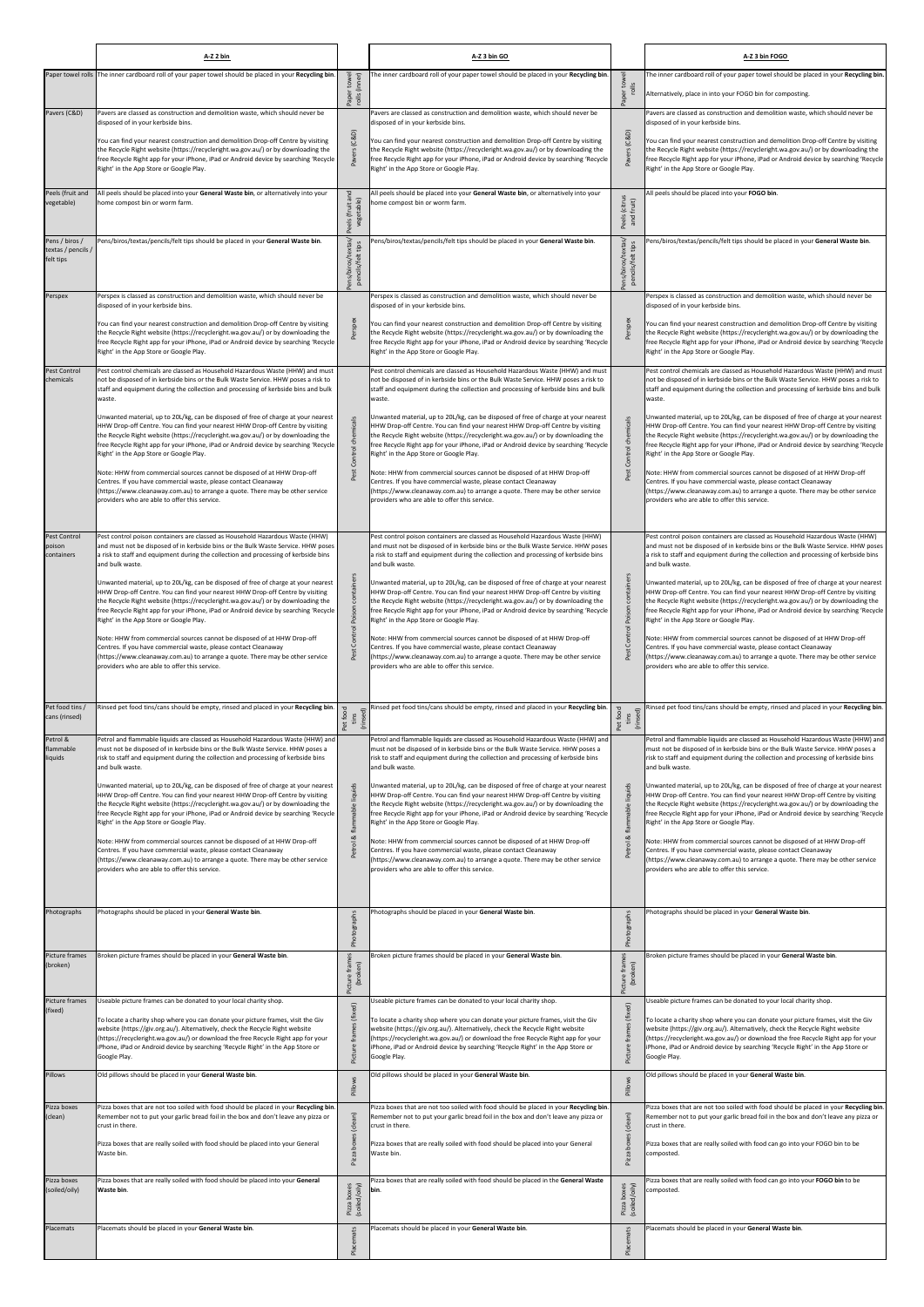|                                                                               | A-Z 2 bin                                                                                                                                                                                                                                                                                                                                                                                                                                                                                                                                                                                                                                                                                                                            |                                    | A-Z 3 bin GO                                                                                                                                                                                                                                                                                                                                                                                                                                                                                                                                                                                                                                                                                                                         |                               | A-Z 3 bin FOGO                                                                                                                                                                                                                                                                                                                                                                                                                                                                                                                                                                                                                                                                                                                   |
|-------------------------------------------------------------------------------|--------------------------------------------------------------------------------------------------------------------------------------------------------------------------------------------------------------------------------------------------------------------------------------------------------------------------------------------------------------------------------------------------------------------------------------------------------------------------------------------------------------------------------------------------------------------------------------------------------------------------------------------------------------------------------------------------------------------------------------|------------------------------------|--------------------------------------------------------------------------------------------------------------------------------------------------------------------------------------------------------------------------------------------------------------------------------------------------------------------------------------------------------------------------------------------------------------------------------------------------------------------------------------------------------------------------------------------------------------------------------------------------------------------------------------------------------------------------------------------------------------------------------------|-------------------------------|----------------------------------------------------------------------------------------------------------------------------------------------------------------------------------------------------------------------------------------------------------------------------------------------------------------------------------------------------------------------------------------------------------------------------------------------------------------------------------------------------------------------------------------------------------------------------------------------------------------------------------------------------------------------------------------------------------------------------------|
| Plastic bags<br>(empty)                                                       | You can take your plastic shopping bags to major supermarkets for recycling - look<br>for the REDcycle collection bin at the front of the store.                                                                                                                                                                                                                                                                                                                                                                                                                                                                                                                                                                                     |                                    | You can take your plastic shopping bags to major supermarkets for recycling - look<br>for the REDcycle collection bin at the front of the store.                                                                                                                                                                                                                                                                                                                                                                                                                                                                                                                                                                                     |                               | You can take your plastic shopping bags to major supermarkets for recycling - look<br>for the REDcycle collection bin at the front of the store.                                                                                                                                                                                                                                                                                                                                                                                                                                                                                                                                                                                 |
|                                                                               | To find your closest collection point, visit the REDcycle website<br>(https://www.redcycle.net.au/).                                                                                                                                                                                                                                                                                                                                                                                                                                                                                                                                                                                                                                 |                                    | To find your closest collection point, visit the REDcycle website<br>(https://www.redcycle.net.au/).                                                                                                                                                                                                                                                                                                                                                                                                                                                                                                                                                                                                                                 |                               | To find your closest collection point, visit the REDcycle website<br>(https://www.redcycle.net.au/).                                                                                                                                                                                                                                                                                                                                                                                                                                                                                                                                                                                                                             |
|                                                                               | If you're not able to drop them off, empty plastic bags should be placed in your                                                                                                                                                                                                                                                                                                                                                                                                                                                                                                                                                                                                                                                     | (empty)                            | If you're not able to drop them off, empty plastic bags should be placed in your                                                                                                                                                                                                                                                                                                                                                                                                                                                                                                                                                                                                                                                     | (empty)                       | If you're not able to drop them off, empty plastic bags should be placed in your                                                                                                                                                                                                                                                                                                                                                                                                                                                                                                                                                                                                                                                 |
|                                                                               | General Waste bin.<br>Try to avoid using plastic bags wherever you can. Use reuseable shopping bags<br>instead and get yourself into the habit of putting them straight back in the car or<br>your bag once you have unpacked the shopping.                                                                                                                                                                                                                                                                                                                                                                                                                                                                                          | Plastic bags                       | General Waste bin.<br>Try to avoid using plastic bags wherever you can. Use reuseable shopping bags<br>instead and get yourself into the habit of putting them straight back in the car or<br>your bag once you have unpacked the shopping.                                                                                                                                                                                                                                                                                                                                                                                                                                                                                          | bags<br>Plastic I             | General Waste bin.<br>Try to avoid using plastic bags wherever you can. Use reuseable shopping bags<br>instead and get yourself into the habit of putting them straight back in the car or<br>your bag once you have unpacked the shopping.                                                                                                                                                                                                                                                                                                                                                                                                                                                                                      |
|                                                                               | Please don't put your recycling in plastic bags in your Recycling bin. We can't tell<br>what is in there so the bag is pulled from the conveyor and sent to landfill.                                                                                                                                                                                                                                                                                                                                                                                                                                                                                                                                                                |                                    | Please don't put your recycling in plastic bags in your Recycling bin. We can't tell<br>what is in there so the bag is pulled from the conveyor and sent to landfill.                                                                                                                                                                                                                                                                                                                                                                                                                                                                                                                                                                |                               | Please don't put your recycling in plastic bags in your Recycling bin. We can't tell<br>what is in there so the bag is pulled from the conveyor and sent to landfill.                                                                                                                                                                                                                                                                                                                                                                                                                                                                                                                                                            |
| Plastic lids /<br>bottle tops                                                 | Plastic lids and bottle tops should be placed in your General Waste bin as they are<br>too small to recycle through the kerbside recycling bin.<br>Lids left on can also cause pressure in a bale of plastic that has been sorted and is<br>ready for recycling. Bottles with lids on and that are still full of air will want to retain<br>their original shape once compressed and this may cause the bale to burst.<br>Due to difficulty removing, the small plastic rings can be left on the bottles.                                                                                                                                                                                                                            | bottle tops<br>Plastic lids /      | Plastic lids and bottle tops should be placed in your General Waste bin as they are<br>too small to recycle through the kerbside recycling bin.<br>Lids left on can also cause pressure in a bale of plastic that has been sorted and is<br>ready for recycling. Bottles with lids on and that are still full of air will want to retain<br>their original shape once compressed and this may cause the bale to burst.<br>Due to difficulty removing, the small plastic rings can be left on the bottles.                                                                                                                                                                                                                            | Plastic lids / bottle tops    | Plastic lids and bottle tops should be placed in your General Waste bin as they are<br>too small to recycle through the kerbside recycling bin.<br>Lids left on can also cause pressure in a bale of plastic that has been sorted and is<br>ready for recycling. Bottles with lids on and that are still full of air will want to retain<br>their original shape once compressed and this may cause the bale to burst.<br>Due to difficulty removing, the small plastic rings can be left on the bottles.                                                                                                                                                                                                                        |
| Plastic                                                                       | Plastic containers should be empty, rinsed and placed in your Recycling bin with lids                                                                                                                                                                                                                                                                                                                                                                                                                                                                                                                                                                                                                                                |                                    | Plastic containers should be empty, rinsed and placed in your Recycling bin with lids                                                                                                                                                                                                                                                                                                                                                                                                                                                                                                                                                                                                                                                |                               | Plastic containers should be empty, rinsed and placed in your Recycling bin with lids                                                                                                                                                                                                                                                                                                                                                                                                                                                                                                                                                                                                                                            |
| containers                                                                    | removed.<br>Black coloured plastic containers should be placed in the General Waste bin as they<br>cannot be recycled in the kerbside Recycling bin.                                                                                                                                                                                                                                                                                                                                                                                                                                                                                                                                                                                 | contain<br>Plastic                 | removed.<br>Black coloured plastic containers should be placed in the General Waste bin as they<br>cannot be recycled in the kerbside Recycling bin.                                                                                                                                                                                                                                                                                                                                                                                                                                                                                                                                                                                 | containers<br>Plastic         | removed.<br>Black coloured plastic containers should be placed in the General Waste bin as they<br>cannot be recycled in the kerbside Recycling bin.                                                                                                                                                                                                                                                                                                                                                                                                                                                                                                                                                                             |
| Plastic meat<br>trays                                                         | Plastic meat trays, any colour, should be placed in the General Waste bin.                                                                                                                                                                                                                                                                                                                                                                                                                                                                                                                                                                                                                                                           | meat<br>trays<br>Plastic           | Plastic meat trays, any colour, should be placed in the General Waste bin.                                                                                                                                                                                                                                                                                                                                                                                                                                                                                                                                                                                                                                                           | meat<br>trays<br>Plastic      | Plastic meat trays, any colour, should be placed in the General Waste bin.                                                                                                                                                                                                                                                                                                                                                                                                                                                                                                                                                                                                                                                       |
|                                                                               | Plastic plant pots Plastic plant pots cannot be recycled through the kerbside bin and should be placed<br>n the General Waste bin or taken to CLAW Environmental<br>(http://www.clawenvironmental.com/) for recycling.                                                                                                                                                                                                                                                                                                                                                                                                                                                                                                               | Plastic Pla<br>Pots                | lastic plant pots cannot be recycled through the kerbside bin and should be placed<br>in the General Waste bin or taken to CLAW Environmental<br>(http://www.clawenvironmental.com/) for recycling.                                                                                                                                                                                                                                                                                                                                                                                                                                                                                                                                  | Plastic Pla<br>Pots           | Plastic plant pots cannot be recycled through the kerbside bin and should be placed<br>n the General Waste bin or taken to CLAW Environmental<br>http://www.clawenvironmental.com/) for recycling.                                                                                                                                                                                                                                                                                                                                                                                                                                                                                                                               |
| <b>Plastic Plates</b>                                                         | Plastic plates should be placed in the General Waste bin.                                                                                                                                                                                                                                                                                                                                                                                                                                                                                                                                                                                                                                                                            | Plastic<br>plates                  | Plastic plates should be placed in the General Waste bin.                                                                                                                                                                                                                                                                                                                                                                                                                                                                                                                                                                                                                                                                            | Plastic<br>plates             | Plastic plates should be placed in the General Waste bin.                                                                                                                                                                                                                                                                                                                                                                                                                                                                                                                                                                                                                                                                        |
| <b>Plastic Punnet</b>                                                         | Plastic punnets, for fruit and vegetables, should be placed in the Recycling bin.                                                                                                                                                                                                                                                                                                                                                                                                                                                                                                                                                                                                                                                    | Plastic<br>punnet                  | Plastic punnets, for fruit and vegetables, should be placed in the Recycling bin.                                                                                                                                                                                                                                                                                                                                                                                                                                                                                                                                                                                                                                                    | Plastic<br>punnet             | Plastic punnets, for fruit and vegetables, should be placed in the Recycling bin.                                                                                                                                                                                                                                                                                                                                                                                                                                                                                                                                                                                                                                                |
| <b>Plastic sheets</b>                                                         | You should never place large plastic sheets, such as drop sheeting or tarpaulins, in<br>your kerbside bins. They can become entangled in the large moving parts in our<br>facilities.<br>Plastic sheets should be stored safely at home and collected through your local<br>government's Bulk Waste Service. Please refer to information provided by your<br>local government, or visit their website.                                                                                                                                                                                                                                                                                                                               | Plastic sheets                     | You should never place large plastic sheets, such as drop sheeting or tarpaulins, in<br>your kerbside bins. They can become entangled in the large moving parts in our<br>facilities.<br>Plastic sheets should be stored safely at home and collected through your local<br>government's Bulk Waste Service. Please refer to information provided by your<br>local government, or visit their website.                                                                                                                                                                                                                                                                                                                               | Plastic sheets                | You should never place large plastic sheets, such as drop sheeting or tarpaulins, in<br>your kerbside bins. They can become entangled in the large moving parts in our<br>facilities.<br>Plastic sheets should be stored safely at home and collected through your local<br>government's Bulk Waste Service. Please refer to information provided by your<br>local government, or visit their website.                                                                                                                                                                                                                                                                                                                           |
| Plastic food<br>storage<br>containers (e.g.<br>Tupperware,<br>Décor, Sistema) | Broken plastic storage containers should be placed in the General Waste bin.                                                                                                                                                                                                                                                                                                                                                                                                                                                                                                                                                                                                                                                         | : storage<br>containers<br>Plastic | Broken plastic storage containers should be placed in the General Waste bin.                                                                                                                                                                                                                                                                                                                                                                                                                                                                                                                                                                                                                                                         | Plastic storage<br>containers | Broken plastic storage containers should be placed in the General Waste bin.                                                                                                                                                                                                                                                                                                                                                                                                                                                                                                                                                                                                                                                     |
| Poison<br>(liquid/solid)<br>(HHW)                                             | Poisons are are classed as Household Hazardous Waste (HHW) and must not be<br>disposed of in kerbside bins or the Bulk Waste Service. HHW poses a risk to staff<br>and equipment during the collection and processing of kerbside bins and bulk<br>waste.<br>Unwanted material, up to 20L/kg, can be disposed of free of charge at your nearest<br>HHW Drop-off Centre. You can find your nearest HHW Drop-off Centre by visiting<br>the Recycle Right website (https://recycleright.wa.gov.au/) or by downloading the<br>free Recycle Right app for your iPhone, iPad or Android device by searching 'Recycle<br>Right' in the App Store or Google Play.<br>Note: HHW from commercial sources cannot be disposed of at HHW Drop-off | Poison (liquid/solid) (HHW)        | Poisons are are classed as Household Hazardous Waste (HHW) and must not be<br>disposed of in kerbside bins or the Bulk Waste Service. HHW poses a risk to staff<br>and equipment during the collection and processing of kerbside bins and bulk<br>waste.<br>Unwanted material, up to 20L/kg, can be disposed of free of charge at your nearest<br>HHW Drop-off Centre. You can find your nearest HHW Drop-off Centre by visiting<br>the Recycle Right website (https://recycleright.wa.gov.au/) or by downloading the<br>free Recycle Right app for your iPhone, iPad or Android device by searching 'Recycle<br>Right' in the App Store or Google Play.<br>Note: HHW from commercial sources cannot be disposed of at HHW Drop-off | Poison (liquid/solid) (HHW)   | Poisons are classed as Household Hazardous Waste (HHW) and must not be<br>disposed of in kerbside bins or the Bulk Waste Service. HHW poses a risk to staff<br>and equipment during the collection and processing of kerbside bins and bulk<br>waste.<br>Unwanted material, up to 20L/kg, can be disposed of free of charge at your nearest<br>HHW Drop-off Centre. You can find your nearest HHW Drop-off Centre by visiting<br>the Recycle Right website (https://recycleright.wa.gov.au/) or by downloading the<br>free Recycle Right app for your iPhone, iPad or Android device by searching 'Recycle<br>Right' in the App Store or Google Play.<br>Note: HHW from commercial sources cannot be disposed of at HHW Drop-off |
|                                                                               | Centres. If you have commercial waste, please contact Cleanaway<br>(https://www.cleanaway.com.au) to arrange a quote. There may be other service<br>providers who are able to offer this service.                                                                                                                                                                                                                                                                                                                                                                                                                                                                                                                                    |                                    | Centres. If you have commercial waste, please contact Cleanaway<br>(https://www.cleanaway.com.au) to arrange a quote. There may be other service<br>providers who are able to offer this service.                                                                                                                                                                                                                                                                                                                                                                                                                                                                                                                                    |                               | Centres. If you have commercial waste, please contact Cleanaway<br>(https://www.cleanaway.com.au) to arrange a quote. There may be other service<br>providers who are able to offer this service.                                                                                                                                                                                                                                                                                                                                                                                                                                                                                                                                |
| Polystyrene                                                                   | Small amounts of Polystyrene/Styrofoam, including beads (bean<br>bag/cushion/packing beads/pellets) should be placed in your General Waste bin as<br>t can't be recycled through your kerbside Recycling bin.                                                                                                                                                                                                                                                                                                                                                                                                                                                                                                                        |                                    | Small amounts of Polystyrene/Styrofoam, including beads (bean<br>bag/cushion/packing beads/pellets) should be placed in your General Waste bin as<br>it can't be recycled through your kerbside Recycling bin.                                                                                                                                                                                                                                                                                                                                                                                                                                                                                                                       |                               | Small amounts of Polystyrene/Styrofoam, including beads (bean<br>bag/cushion/packing beads/pellets) should be placed in your General Waste bin as<br>t can't be recycled through your kerbside Recycling bin.                                                                                                                                                                                                                                                                                                                                                                                                                                                                                                                    |
|                                                                               | Large amounts of polystyrene are recyclable if dropped off at CLAW Environmental-<br>5 Forge Street, Welshpool. All waste must have tape and stickers removed and will<br>be recycled at no cost. For further information call (08) 9333 4888 or visit the CLAW<br>website (https://www.clawenvironmental.com/).<br>Place Polystyrene/Styrofoam meat trays in the General Waste bin along with the                                                                                                                                                                                                                                                                                                                                   | Polystyrene                        | Large amounts of polystyrene are recyclable if dropped off at CLAW Environmental-<br>5 Forge Street, Welshpool. All waste must have tape and stickers removed and will<br>be recycled at no cost. For further information call (08) 9333 4888 or visit the CLAW<br>website (https://www.clawenvironmental.com/).<br>Place Polystyrene/Styrofoam meat trays in the General Waste bin along with the                                                                                                                                                                                                                                                                                                                                   | Polystyrene                   | Large amounts of polystyrene are recyclable if dropped off at CLAW Environmental-<br>5 Forge Street, Welshpool. All waste must have tape and stickers removed and will<br>be recycled at no cost. For further information call (08) 9333 4888 or visit the CLAW<br>website (https://www.clawenvironmental.com/).<br>Place Polystyrene/Styrofoam meat trays in the General Waste bin along with the                                                                                                                                                                                                                                                                                                                               |
|                                                                               | absorption pad.                                                                                                                                                                                                                                                                                                                                                                                                                                                                                                                                                                                                                                                                                                                      |                                    | absorption pad.                                                                                                                                                                                                                                                                                                                                                                                                                                                                                                                                                                                                                                                                                                                      |                               | absorption pad.                                                                                                                                                                                                                                                                                                                                                                                                                                                                                                                                                                                                                                                                                                                  |
| Pop sticks<br>(wooden and<br>plastic)                                         | Popsticks, both wooden and plastic, should be placed in the General Waste bin.                                                                                                                                                                                                                                                                                                                                                                                                                                                                                                                                                                                                                                                       | Pop sticks                         | Popsticks, both wooden and plastic, should be placed in the General Waste bin.                                                                                                                                                                                                                                                                                                                                                                                                                                                                                                                                                                                                                                                       | Pop sticks                    | Wooden pop sticks can be placed in the FOGO Bin.<br>Plastic pop sticks should be placed in the General Waste bin.                                                                                                                                                                                                                                                                                                                                                                                                                                                                                                                                                                                                                |
| Post pack<br>(plastic, paper<br>and mixed                                     | You can take your plastic post packs to major supermarkets with your other soft<br>plastics - look for the REDcycle collection bin at the front of the store.                                                                                                                                                                                                                                                                                                                                                                                                                                                                                                                                                                        |                                    | You can take your plastic post packs to major supermarkets with your other soft<br>plastics - look for the REDcycle collection bin at the front of the store.                                                                                                                                                                                                                                                                                                                                                                                                                                                                                                                                                                        |                               | You can take your plastic post packs to major supermarkets with your other soft<br>plastics - look for the REDcycle collection bin at the front of the store.                                                                                                                                                                                                                                                                                                                                                                                                                                                                                                                                                                    |
| plastic and<br>paper)                                                         | To find your closest collection point, visit the REDcycle website<br>(https://www.redcycle.net.au/).<br>If you're not able to drop them off, plastic and mixed plastic and paper post packs<br>should be placed in your General Waste bin. Paper only post packs can be placed in                                                                                                                                                                                                                                                                                                                                                                                                                                                    |                                    | To find your closest collection point, visit the REDcycle website<br>(https://www.redcycle.net.au/).<br>If you're not able to drop them off, plastic and mixed plastic and paper post packs<br>should be placed in your General Waste bin. Paper only post packs can be placed in                                                                                                                                                                                                                                                                                                                                                                                                                                                    |                               | To find your closest collection point, visit the REDcycle website<br>(https://www.redcycle.net.au/).<br>If you're not able to drop them off, plastic and mixed plastic and paper post packs<br>should be placed in your General Waste bin. Paper only post packs can be placed in                                                                                                                                                                                                                                                                                                                                                                                                                                                |
|                                                                               | your Recycling bin.                                                                                                                                                                                                                                                                                                                                                                                                                                                                                                                                                                                                                                                                                                                  |                                    | your Recycling bin.                                                                                                                                                                                                                                                                                                                                                                                                                                                                                                                                                                                                                                                                                                                  |                               | your Recycling bin.                                                                                                                                                                                                                                                                                                                                                                                                                                                                                                                                                                                                                                                                                                              |
| Pots and pans                                                                 | Pots and pans in good condition should be donated to your local charity shop.<br>To locate a charity shop where you can donate your pots and pans, visit the Giv<br>website (https://giv.org.au/).                                                                                                                                                                                                                                                                                                                                                                                                                                                                                                                                   |                                    | Pots and pans in good condition should be donated to your local charity shop.<br>To locate a charity shop where you can donate your pots and pans, visit the Giv<br>website (https://giv.org.au/).                                                                                                                                                                                                                                                                                                                                                                                                                                                                                                                                   |                               | Pots and pans in good condition should be donated to your local charity shop.<br>To locate a charity shop where you can donate your pots and pans, visit the Giv<br>website (https://giv.org.au/).                                                                                                                                                                                                                                                                                                                                                                                                                                                                                                                               |
|                                                                               | Damaged pots and pans should be placed in your General Waste bin or taken to<br>your closest Drop-off Centre. You can find your nearest Drop-off Centre by visiting<br>the Recycle Right website (https://recycleright.wa.gov.au/) or by downloading the<br>free Recycle Right app for your iPhone, iPad or Android device by searching 'Recycle<br>Right' in the App Store or Google Play.                                                                                                                                                                                                                                                                                                                                          | pans<br>and<br>Pots                | Damaged pots and pans should be placed in your General Waste bin or taken to<br>your closest Drop-off Centre. You can find your nearest Drop-off Centre by visiting<br>the Recycle Right website (https://recycleright.wa.gov.au/) or by downloading the<br>free Recycle Right app for your iPhone, iPad or Android device by searching 'Recycle<br>Right' in the App Store or Google Play.                                                                                                                                                                                                                                                                                                                                          | pans<br>and<br>Pots           | Damaged pots and pans should be placed in your General Waste bin or taken to<br>your closest Drop-off Centre. You can find your nearest Drop-off Centre by visiting<br>the Recycle Right website (https://recycleright.wa.gov.au/) or by downloading the<br>free Recycle Right app for your iPhone, iPad or Android device by searching 'Recycle<br>Right' in the App Store or Google Play.                                                                                                                                                                                                                                                                                                                                      |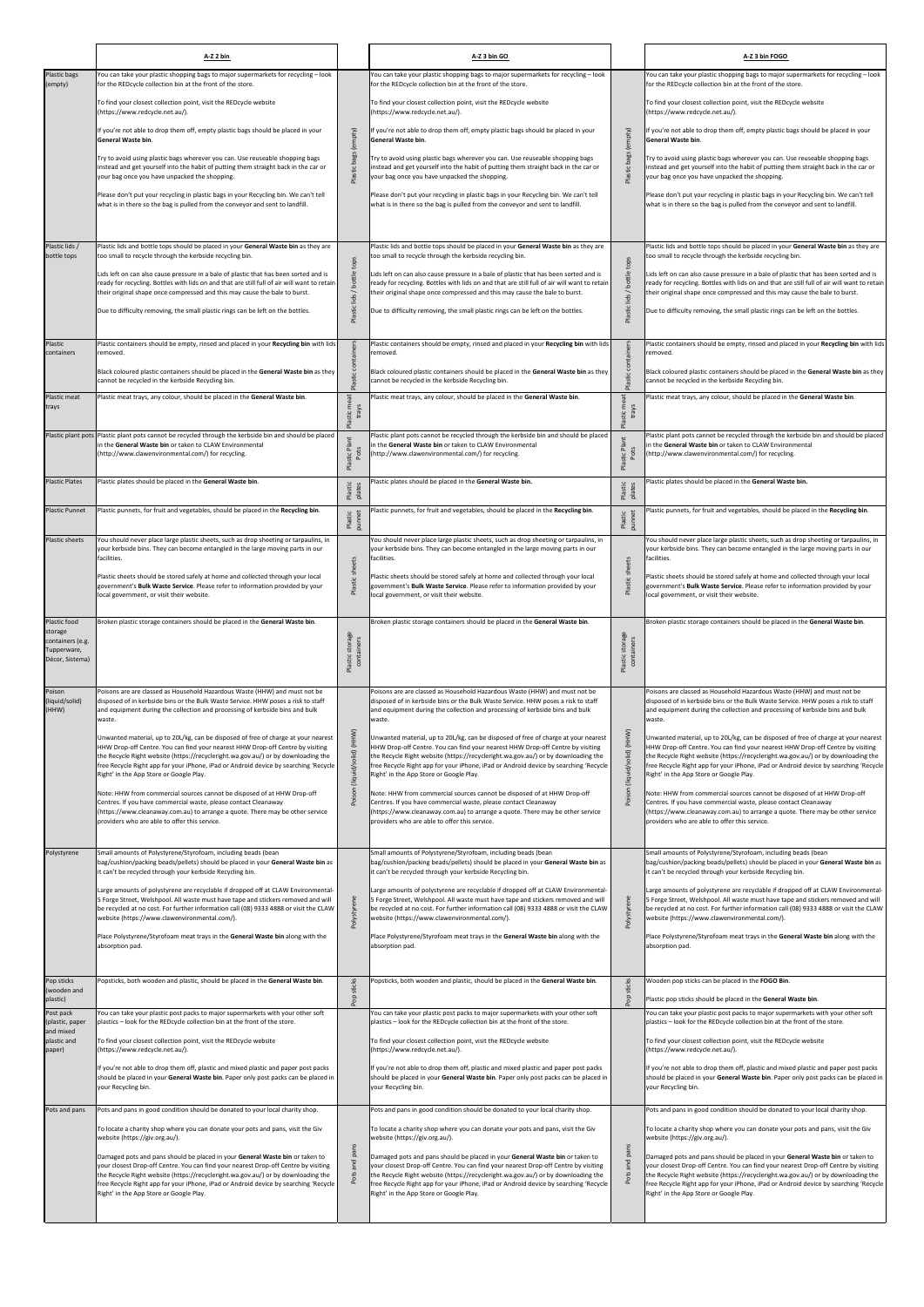|                           | A-Z 2 bin                                                                                                                                                                                                                                                                                                                                                                                                                          |                                | A-Z 3 bin GO                                                                                                                                                                                                                                                                                                                                                                                                                       |                           | A-Z 3 bin FOGO                                                                                                                                                                                                                                                                                                                                                                                                                     |
|---------------------------|------------------------------------------------------------------------------------------------------------------------------------------------------------------------------------------------------------------------------------------------------------------------------------------------------------------------------------------------------------------------------------------------------------------------------------|--------------------------------|------------------------------------------------------------------------------------------------------------------------------------------------------------------------------------------------------------------------------------------------------------------------------------------------------------------------------------------------------------------------------------------------------------------------------------|---------------------------|------------------------------------------------------------------------------------------------------------------------------------------------------------------------------------------------------------------------------------------------------------------------------------------------------------------------------------------------------------------------------------------------------------------------------------|
| Pool chemicals<br>(HHW)   | Pool chemicals and containers are classed as Household Hazardous Waste (HHW)<br>and must not be disposed of in kerbside bins or the Bulk Waste Service. HHW poses<br>a risk to staff and equipment during the collection and processing of kerbside bins<br>and bulk waste.                                                                                                                                                        |                                | Pool chemicals and containers are classed as Household Hazardous Waste (HHW)<br>and must not be disposed of in kerbside bins or the Bulk Waste Service. HHW poses<br>a risk to staff and equipment during the collection and processing of kerbside bins<br>and bulk waste.                                                                                                                                                        |                           | Pool chemicals and containers are classed as Household Hazardous Waste (HHW)<br>and must not be disposed of in kerbside bins or the Bulk Waste Service. HHW poses<br>a risk to staff and equipment during the collection and processing of kerbside bins<br>and bulk waste.                                                                                                                                                        |
|                           | Unwanted material, up to 20L/kg, can be disposed of free of charge at your nearest<br>HHW Drop-off Centre. You can find your nearest HHW Drop-off Centre by visiting<br>the Recycle Right website (https://recycleright.wa.gov.au/) or by downloading the<br>free Recycle Right app for your iPhone, iPad or Android device by searching 'Recycle<br>Right' in the App Store or Google Play.                                       | Pool chemicals                 | Unwanted material, up to 20L/kg, can be disposed of free of charge at your nearest<br>HHW Drop-off Centre. You can find your nearest HHW Drop-off Centre by visiting<br>the Recycle Right website (https://recycleright.wa.gov.au/) or by downloading the<br>free Recycle Right app for your iPhone, iPad or Android device by searching 'Recycle<br>Right' in the App Store or Google Play.                                       | Pool chemicals            | Unwanted material, up to 20L/kg, can be disposed of free of charge at your nearest<br>HHW Drop-off Centre. You can find your nearest HHW Drop-off Centre by visiting<br>the Recycle Right website (https://recycleright.wa.gov.au/) or by downloading the<br>free Recycle Right app for your iPhone, iPad or Android device by searching 'Recycle<br>Right' in the App Store or Google Play.                                       |
|                           | Note: HHW from commercial sources cannot be disposed of at HHW Drop-off<br>Centres. If you have commercial waste, please contact Cleanaway<br>(https://www.cleanaway.com.au) to arrange a quote. There may be other service<br>providers who are able to offer this service.                                                                                                                                                       |                                | Note: HHW from commercial sources cannot be disposed of at HHW Drop-off<br>Centres. If you have commercial waste, please contact Cleanaway<br>(https://www.cleanaway.com.au) to arrange a quote. There may be other service<br>providers who are able to offer this service.                                                                                                                                                       |                           | Note: HHW from commercial sources cannot be disposed of at HHW Drop-off<br>Centres. If you have commercial waste, please contact Cleanaway<br>(https://www.cleanaway.com.au) to arrange a quote. There may be other service<br>providers who are able to offer this service.                                                                                                                                                       |
| Potato chip<br>packets    | You can take your silver lined chip and cracker packets to major supermarkets with<br>your other soft plastics - look for the soft plastics recycling collection bin at the<br>front of the store.                                                                                                                                                                                                                                 | packet                         | You can take your silver lined chip and cracker packets to major supermarkets with<br>your other soft plastics - look for the soft plastics recycling collection bin at the<br>front of the store.                                                                                                                                                                                                                                 | packet                    | You can take your silver lined chip and cracker packets to major supermarkets with<br>your other soft plastics - look for the soft plastics recycling collection bin at the<br>front of the store.                                                                                                                                                                                                                                 |
|                           | To find your closest collection point, visit the REDcycle website<br>(https://www.redcycle.net.au/).                                                                                                                                                                                                                                                                                                                               | Potato chip                    | To find your closest collection point, visit the REDcycle website<br>(https://www.redcycle.net.au/).                                                                                                                                                                                                                                                                                                                               | chip<br>Potato            | To find your closest collection point, visit the REDcycle website<br>(https://www.redcycle.net.au/).                                                                                                                                                                                                                                                                                                                               |
|                           | If you're not able to drop them off, chip packets should be placed in your General<br>Waste bin.                                                                                                                                                                                                                                                                                                                                   |                                | If you're not able to drop them off, chip packets should be placed in your General<br>Waste bin.                                                                                                                                                                                                                                                                                                                                   |                           | If you're not able to drop them off, chip packets should be placed in your General<br>Waste bin.                                                                                                                                                                                                                                                                                                                                   |
| Prams and<br>strollers    | Prams and strollers in good condition can be taken to your nearest charity shop. To<br>locate a charity shop where you can donate your prams and strollers, visit the Giv<br>website (https://giv.org.au/).                                                                                                                                                                                                                        |                                | Prams and strollers in good condition can be taken to your nearest charity shop. To<br>locate a charity shop where you can donate your prams and strollers, visit the Giv<br>website (https://giv.org.au/).                                                                                                                                                                                                                        |                           | Prams and strollers in good condition can be taken to your nearest charity shop. To<br>locate a charity shop where you can donate your prams and strollers, visit the Giv<br>website (https://giv.org.au/).                                                                                                                                                                                                                        |
|                           | Household goods such as prams and strollers should never be placed in your<br>kerbside bins. Household goods should be stored safely at home and collected<br>through your local government's Bulk Waste Service. Please refer to information<br>provided by your local government, or visit their website.                                                                                                                        | strollers                      | Household goods such as prams and strollers should never be placed in your<br>kerbside bins. Household goods should be stored safely at home and collected<br>through your local government's Bulk Waste Service. Please refer to information<br>provided by your local government, or visit their website.                                                                                                                        | strollers<br>and          | Household goods such as prams and strollers should never be placed in your<br>kerbside bins. Household goods should be stored safely at home and collected<br>through your local government's Bulk Waste Service. Please refer to information<br>provided by your local government, or visit their website.                                                                                                                        |
|                           | You can also take your household goods to a Drop-off Centre. You can find your<br>nearest Drop-off Centre by visiting the Recycle Right website<br>(https://recycleright.wa.gov.au/) or by downloading the free Recycle Right app for<br>your iPhone, iPad or Android device by searching 'Recycle Right' in the App Store or<br>Google Play.                                                                                      | Prams and                      | You can also take your household goods to a Drop-off Centre. You can find your<br>nearest Drop-off Centre by visiting the Recycle Right website<br>(https://recycleright.wa.gov.au/) or by downloading the free Recycle Right app for<br>your iPhone, iPad or Android device by searching 'Recycle Right' in the App Store or<br>Google Play.                                                                                      | Prams a                   | You can also take your household goods to a Drop-off Centre. You can find your<br>nearest Drop-off Centre by visiting the Recycle Right website<br>(https://recycleright.wa.gov.au/) or by downloading the free Recycle Right app for<br>your iPhone, iPad or Android device by searching 'Recycle Right' in the App Store or<br>Google Play.                                                                                      |
|                           | Printer cartridges Printer cartridges should never be placed in your kerbside bins.                                                                                                                                                                                                                                                                                                                                                |                                | Printer cartridges should never be placed in your kerbside bins.                                                                                                                                                                                                                                                                                                                                                                   |                           | Printer cartridges should never be placed in your kerbside bins.                                                                                                                                                                                                                                                                                                                                                                   |
|                           | You can now drop off your used or empty laser and inkjet cartridges at all<br>Officeworks and JB HiFi stores, and participating Australia Post, The Good Guys and<br>Harvey Norman outlets. Inkjet cartridges, toner cartridges and toner bottles from<br>participating brands (Brother, Canon, Epson, HP, Konica Minolta, and Kyocera) are<br>accepted. This includes cartridges used in printers, photocopiers and fax machines. |                                | You can now drop off your used or empty laser and inkjet cartridges at all<br>Officeworks and JB HiFi stores, and participating Australia Post, The Good Guys and<br>Harvey Norman outlets. Inkjet cartridges, toner cartridges and toner bottles from<br>participating brands (Brother, Canon, Epson, HP, Konica Minolta, and Kyocera) are<br>accepted. This includes cartridges used in printers, photocopiers and fax machines. |                           | You can now drop off your used or empty laser and inkjet cartridges at all<br>Officeworks and JB HiFi stores, and participating Australia Post, The Good Guys and<br>Harvey Norman outlets. Inkjet cartridges, toner cartridges and toner bottles from<br>participating brands (Brother, Canon, Epson, HP, Konica Minolta, and Kyocera) are<br>accepted. This includes cartridges used in printers, photocopiers and fax machines. |
|                           | Find your nearest printer cartridge disposal facility by visiting the Recycle Right<br>website (https://recycleright.wa.gov.au/) or by downloading the free Recycle Right<br>app for your iPhone, iPad or Android device by searching 'Recycle Right' in the App<br>Store or Google Play.                                                                                                                                          | cartridges<br>Printer          | Find your nearest printer cartridge disposal facility by visiting the Recycle Right<br>website (https://recycleright.wa.gov.au/) or by downloading the free Recycle Right<br>app for your iPhone, iPad or Android device by searching 'Recycle Right' in the App<br>Store or Google Play.                                                                                                                                          | cartridges<br>Printer     | Find your nearest printer cartridge disposal facility by visiting the Recycle Right<br>website (https://recycleright.wa.gov.au/) or by downloading the free Recycle Right<br>app for your iPhone, iPad or Android device by searching 'Recycle Right' in the App<br>Store or Google Play.                                                                                                                                          |
|                           | If your workplace or business has large quantities of printer cartridges to recycle,<br>visit the Planet Ark Business Recycling website (https://businessrecycling.com.au/)<br>to find suitable collection or pick up service options.                                                                                                                                                                                             |                                | If your workplace or business has large quantities of printer cartridges to recycle,<br>visit the Planet Ark Business Recycling website (https://businessrecycling.com.au/)<br>to find suitable collection or pick up service options.                                                                                                                                                                                             |                           | If your workplace or business has large quantities of printer cartridges to recycle,<br>visit the Planet Ark Business Recycling website (https://businessrecycling.com.au/)<br>to find suitable collection or pick up service options.                                                                                                                                                                                             |
|                           |                                                                                                                                                                                                                                                                                                                                                                                                                                    |                                |                                                                                                                                                                                                                                                                                                                                                                                                                                    |                           |                                                                                                                                                                                                                                                                                                                                                                                                                                    |
| Rags                      | Rags (not dirty with oil) should be disposed of in your General Waste bin.                                                                                                                                                                                                                                                                                                                                                         | $\simeq$                       | Rags (not dirty with oil) should be disposed of in your General Waste bin.                                                                                                                                                                                                                                                                                                                                                         | $\simeq$                  | Rags (not dirty with oil) should be disposed of in your General Waste bin.                                                                                                                                                                                                                                                                                                                                                         |
|                           | Rags which have been contaminated with oils or chemicals should be left out to dry<br>in the sun, allowing contaminants to dry out. Once dry these rags can be collected<br>through your local government's Bulk Waste Service. Please refer to information<br>provided by your local government, or visit their website.                                                                                                          | Rags                           | Rags which have been contaminated with oils or chemicals should be left out to dry<br>in the sun, allowing contaminants to dry out. Once dry these rags can be collected<br>through your local government's Bulk Waste Service. Please refer to information<br>provided by your local government, or visit their website.                                                                                                          | Rags                      | Rags which have been contaminated with oils or chemicals should be left out to dry<br>in the sun, allowing contaminants to dry out. Once dry these rags can be collected<br>through your local government's Bulk Waste Service. Please refer to information<br>provided by your local government, or visit their website.                                                                                                          |
| Rat poison<br>(HHW)       | Rat poison is classed as Household Hazardous Waste (HHW) and must not be<br>disposed of in kerbside bins or the Bulk Waste Service. HHW poses a risk to staff<br>and equipment during the collection and processing of kerbside bins and bulk<br>waste.                                                                                                                                                                            |                                | Rat poison is classed as Household Hazardous Waste (HHW) and must not be<br>disposed of in kerbside bins or the Bulk Waste Service. HHW poses a risk to staff<br>and equipment during the collection and processing of kerbside bins and bulk<br>waste.                                                                                                                                                                            |                           | Rat poison is classed as Household Hazardous Waste (HHW) and must not be<br>disposed of in kerbside bins or the Bulk Waste Service. HHW poses a risk to staff<br>and equipment during the collection and processing of kerbside bins and bulk<br>waste.                                                                                                                                                                            |
|                           | Unwanted material, up to 20L/kg, can be disposed of free of charge at your nearest<br>HHW Drop-off Centre. You can find your nearest HHW Drop-off Centre by visiting<br>the Recycle Right website (https://recycleright.wa.gov.au/) or by downloading the<br>free Recycle Right app for your iPhone, iPad or Android device by searching 'Recycle<br>Right' in the App Store or Google Play.                                       | poison<br>Rat                  | Unwanted material, up to 20L/kg, can be disposed of free of charge at your nearest<br>HHW Drop-off Centre. You can find your nearest HHW Drop-off Centre by visiting<br>the Recycle Right website (https://recycleright.wa.gov.au/) or by downloading the<br>free Recycle Right app for your iPhone, iPad or Android device by searching 'Recycle<br>Right' in the App Store or Google Play.                                       | poison<br>Rat             | Unwanted material, up to 20L/kg, can be disposed of free of charge at your nearest<br>HHW Drop-off Centre. You can find your nearest HHW Drop-off Centre by visiting<br>the Recycle Right website (https://recycleright.wa.gov.au/) or by downloading the<br>free Recycle Right app for your iPhone, iPad or Android device by searching 'Recycle<br>Right' in the App Store or Google Play.                                       |
|                           | Note: HHW from commercial sources cannot be disposed of at HHW Drop-off<br>Centres. If you have commercial waste, please contact Cleanaway<br>(https://www.cleanaway.com.au) to arrange a quote. There may be other service<br>providers who are able to offer this service.                                                                                                                                                       |                                | Note: HHW from commercial sources cannot be disposed of at HHW Drop-off<br>Centres. If you have commercial waste, please contact Cleanaway<br>(https://www.cleanaway.com.au) to arrange a quote. There may be other service<br>providers who are able to offer this service.                                                                                                                                                       |                           | Note: HHW from commercial sources cannot be disposed of at HHW Drop-off<br>Centres. If you have commercial waste, please contact Cleanaway<br>(https://www.cleanaway.com.au) to arrange a quote. There may be other service<br>providers who are able to offer this service.                                                                                                                                                       |
| Razors<br>Rope (short     | Disposable razors and metal razor blades should be placed in your General Waste<br>bin.<br>Short lengths of rope should be placed in your General Waste bin.                                                                                                                                                                                                                                                                       | Razor                          | Disposable razors and metal razor blades should be placed in your General Waste<br>bin.<br>Short lengths of rope should be placed in your General Waste bin.                                                                                                                                                                                                                                                                       | Razor                     | Disposable razors and metal razor blades should be placed in your General Waste<br>bin.<br>Short lengths of rope should be placed in your General Waste bin.                                                                                                                                                                                                                                                                       |
| lengths)<br>Rope (long    | Long lengths of rope should be collected through your local government's Bulk                                                                                                                                                                                                                                                                                                                                                      | engths)<br>Rope<br>(short      | Long lengths of rope should be collected through your local government's Bulk                                                                                                                                                                                                                                                                                                                                                      | Rope<br>(short<br>engths) | Long lengths of rope should be collected through your local government's Bulk                                                                                                                                                                                                                                                                                                                                                      |
| lengths)                  | Waste Service. Please refer to information provided by your local government, or<br>visit their website.                                                                                                                                                                                                                                                                                                                           | Rope (long<br>lengths)         | Waste Service. Please refer to information provided by your local government, or<br>visit their website.                                                                                                                                                                                                                                                                                                                           | Rope (long<br>lengths)    | Waste Service. Please refer to information provided by your local government, or<br>visit their website.                                                                                                                                                                                                                                                                                                                           |
| Rubber tyres              | Tyres should never be placed in your kerbside bins. To find your nearest tyre<br>disposal facility, check the Recycle Right website (https://recycleright.wa.gov.au/) or<br>download the free Recycle Right app for your iPhone, iPad or Android device by<br>searching 'Recycle Right' in the App Store or Google Play.                                                                                                           | Rubber ty<br>$\mathsf{\Omega}$ | Tyres should never be placed in your kerbside bins. To find your nearest tyre<br>disposal facility, check the Recycle Right website (https://recycleright.wa.gov.au/) or<br>download the free Recycle Right app for your iPhone, iPad or Android device by<br>searching 'Recycle Right' in the App Store or Google Play.                                                                                                           | Rubb<br>$\mathsf{\Omega}$ | Tyres should never be placed in your kerbside bins. To find your nearest tyre<br>disposal facility, check the Recycle Right website (https://recycleright.wa.gov.au/) or<br>download the free Recycle Right app for your iPhone, iPad or Android device by<br>searching 'Recycle Right' in the App Store or Google Play.                                                                                                           |
| Sanitary pads             | Sanitary pads should be disposed of in your General Waste bin.<br>You should never flush sanitary pads down the toilet.                                                                                                                                                                                                                                                                                                            | Sanitary<br>pads               | Sanitary pads should be disposed of in your General Waste bin.<br>You should never flush sanitary pads down the toilet.                                                                                                                                                                                                                                                                                                            | Sanitary<br>pads          | Sanitary pads should be disposed of in your General Waste bin.<br>You should never flush sanitary pads down the toilet.                                                                                                                                                                                                                                                                                                            |
| Sauce bottles<br>(rinsed) | Sauce bottles should be empty, rinsed and placed in your Recycling bin with the lid<br>removed.                                                                                                                                                                                                                                                                                                                                    | Sauce bottles<br>(rinsed)      | Sauce bottles should be empty, rinsed and placed in your Recycling bin with the lid<br>removed.                                                                                                                                                                                                                                                                                                                                    | Sauce bottles<br>(rinsed) | Sauce bottles should be empty, rinsed and placed in your Recycling bin with the lid<br>removed.                                                                                                                                                                                                                                                                                                                                    |
| Sawdust                   | Sawdust should be placed in your General Waste bin.                                                                                                                                                                                                                                                                                                                                                                                | Sawdust                        | Sawdust should be placed in your General Waste bin.                                                                                                                                                                                                                                                                                                                                                                                | Sawdust                   | Sawdust should be placed in your FOGO bin.                                                                                                                                                                                                                                                                                                                                                                                         |
| Seafood                   | Seafood and seafood shells should be placed in your General Waste bin.                                                                                                                                                                                                                                                                                                                                                             | Seafood                        | Seafood and seafood shells should be placed in your General Waste bin.                                                                                                                                                                                                                                                                                                                                                             | Seafood                   | Seafood and seafood shells should be placed in your FOGO bin.                                                                                                                                                                                                                                                                                                                                                                      |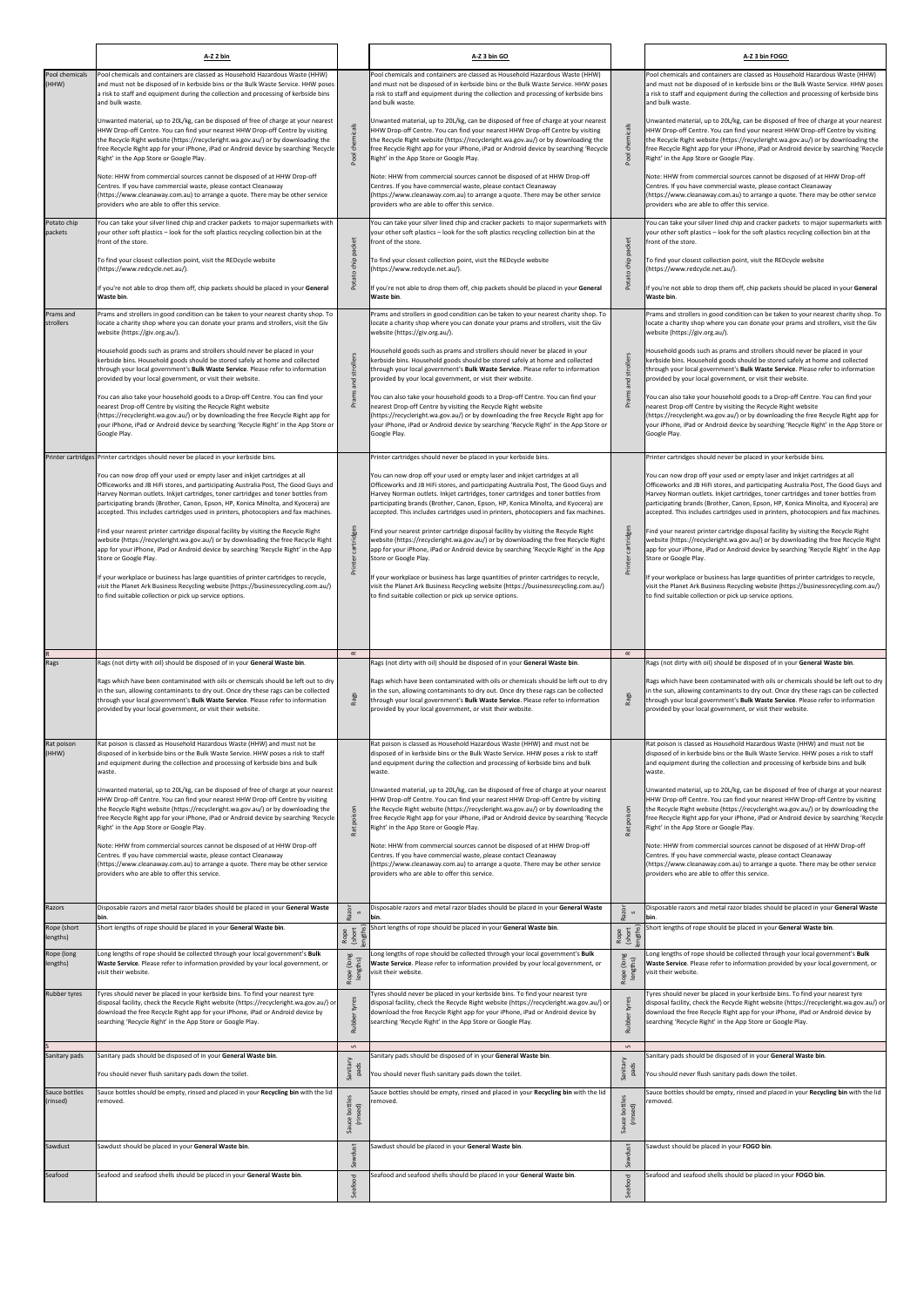|                                         | A-Z 2 bin                                                                                                                                                                                                                                                                                                                                                                                                                                                                                                                                  |                                                     | A-Z 3 bin GO                                                                                                                                                                                                                                                                                                                                                                                                                                                                                                                               |                                                     | A-Z 3 bin FOGO                                                                                                                                                                                                                                                                                                                                                                                                                                                                                                                             |
|-----------------------------------------|--------------------------------------------------------------------------------------------------------------------------------------------------------------------------------------------------------------------------------------------------------------------------------------------------------------------------------------------------------------------------------------------------------------------------------------------------------------------------------------------------------------------------------------------|-----------------------------------------------------|--------------------------------------------------------------------------------------------------------------------------------------------------------------------------------------------------------------------------------------------------------------------------------------------------------------------------------------------------------------------------------------------------------------------------------------------------------------------------------------------------------------------------------------------|-----------------------------------------------------|--------------------------------------------------------------------------------------------------------------------------------------------------------------------------------------------------------------------------------------------------------------------------------------------------------------------------------------------------------------------------------------------------------------------------------------------------------------------------------------------------------------------------------------------|
| Sharps                                  | Needles, syringes and sharps are classed as medical waste and should never be<br>placed in your kerbside bins.                                                                                                                                                                                                                                                                                                                                                                                                                             |                                                     | Needles, syringes and sharps are classed as medical waste and should never be<br>placed in your kerbside bins.                                                                                                                                                                                                                                                                                                                                                                                                                             |                                                     | Needles, syringes and sharps are classed as medical waste and should never be<br>placed in your kerbside bins.                                                                                                                                                                                                                                                                                                                                                                                                                             |
|                                         | Medical waste must be destroyed to prevent risk of infection from pathogens.                                                                                                                                                                                                                                                                                                                                                                                                                                                               |                                                     | Medical waste must be destroyed to prevent risk of infection from pathogens.                                                                                                                                                                                                                                                                                                                                                                                                                                                               |                                                     | Medical waste must be destroyed to prevent risk of infection from pathogens.                                                                                                                                                                                                                                                                                                                                                                                                                                                               |
|                                         | Needles and syringes can be safely disposed of by returning to a Needle and Syringe<br>Exchange Program (NESP), placing in a special needle and syringe disposal unit<br>provided by some Local Governments or businesses, or arranging for a waste<br>disposal company to assist in the disposal of large quantities of needles and<br>syringes. To find your nearest drop-off centre visit the Safe Sharps website<br>(https://www.safesharps.org.au/).                                                                                  | Sharps                                              | Needles and syringes can be safely disposed of by returning to a Needle and Syringe<br>Exchange Program (NESP), placing in a special needle and syringe disposal unit<br>provided by some Local Governments or businesses, or arranging for a waste<br>disposal company to assist in the disposal of large quantities of needles and<br>syringes. To find your nearest drop-off centre visit the Safe Sharps website<br>(https://www.safesharps.org.au/).                                                                                  | Sharps                                              | Needles and syringes can be safely disposed of by returning to a Needle and Syringe<br>Exchange Program (NESP), placing in a special needle and syringe disposal unit<br>provided by some Local Governments or businesses, or arranging for a waste<br>disposal company to assist in the disposal of large quantities of needles and<br>syringes. To find your nearest drop-off centre visit the Safe Sharps website<br>(https://www.safesharps.org.au/).                                                                                  |
| Shoe polish<br>(HHW)                    | Shoe polish is classed as Household Hazardous Waste (HHW) and must not be<br>disposed of in kerbside bins or the Bulk Waste Service. HHW poses a risk to staff<br>and equipment during the collection and processing of kerbside bins and bulk<br>waste.                                                                                                                                                                                                                                                                                   |                                                     | Shoe polish is classed as Household Hazardous Waste (HHW) and must not be<br>disposed of in kerbside bins or the Bulk Waste Service. HHW poses a risk to staff<br>and equipment during the collection and processing of kerbside bins and bulk<br>waste.                                                                                                                                                                                                                                                                                   |                                                     | Shoe polish is classed as Household Hazardous Waste (HHW) and must not be<br>disposed of in kerbside bins or the Bulk Waste Service. HHW poses a risk to staff<br>and equipment during the collection and processing of kerbside bins and bulk<br>waste.                                                                                                                                                                                                                                                                                   |
|                                         | Unwanted material, up to 20L/kg, can be disposed of free of charge at your nearest<br>HHW Drop-off Centre. You can find your nearest HHW Drop-off Centre by visiting<br>the Recycle Right website (https://recycleright.wa.gov.au/) or by downloading the<br>free Recycle Right app for your iPhone, iPad or Android device by searching 'Recycle<br>Right' in the App Store or Google Play.<br>Note: HHW from commercial sources cannot be disposed of at HHW Drop-off<br>Centres. If you have commercial waste, please contact Cleanaway | (HHW)<br>polish (<br>Shoe                           | Unwanted material, up to 20L/kg, can be disposed of free of charge at your nearest<br>HHW Drop-off Centre. You can find your nearest HHW Drop-off Centre by visiting<br>the Recycle Right website (https://recycleright.wa.gov.au/) or by downloading the<br>free Recycle Right app for your iPhone, iPad or Android device by searching 'Recycle<br>Right' in the App Store or Google Play.<br>Note: HHW from commercial sources cannot be disposed of at HHW Drop-off<br>Centres. If you have commercial waste, please contact Cleanaway | Shoe polish (HHW)                                   | Unwanted material, up to 20L/kg, can be disposed of free of charge at your nearest<br>HHW Drop-off Centre. You can find your nearest HHW Drop-off Centre by visiting<br>the Recycle Right website (https://recycleright.wa.gov.au/) or by downloading the<br>free Recycle Right app for your iPhone, iPad or Android device by searching 'Recycle<br>Right' in the App Store or Google Play.<br>Note: HHW from commercial sources cannot be disposed of at HHW Drop-off<br>Centres. If you have commercial waste, please contact Cleanaway |
|                                         | (https://www.cleanaway.com.au) to arrange a quote. There may be other service<br>providers who are able to offer this service.                                                                                                                                                                                                                                                                                                                                                                                                             |                                                     | (https://www.cleanaway.com.au) to arrange a quote. There may be other service<br>providers who are able to offer this service.                                                                                                                                                                                                                                                                                                                                                                                                             |                                                     | (https://www.cleanaway.com.au) to arrange a quote. There may be other service<br>providers who are able to offer this service.                                                                                                                                                                                                                                                                                                                                                                                                             |
| Smoke alarms<br>(HHW)                   | Smoke alarms are classed as Household Hazardous Waste (HHW) and must not be<br>disposed of in kerbside bins or the Bulk Waste Service. HHW poses a risk to staff<br>and equipment during the collection and processing of kerbside bins and bulk<br>waste.                                                                                                                                                                                                                                                                                 |                                                     | Smoke alarms are classed as Household Hazardous Waste (HHW) and must not be<br>disposed of in kerbside bins or the Bulk Waste Service. HHW poses a risk to staff<br>and equipment during the collection and processing of kerbside bins and bulk<br>waste.                                                                                                                                                                                                                                                                                 |                                                     | Smoke alarms are classed as Household Hazardous Waste (HHW) and must not be<br>disposed of in kerbside bins or the Bulk Waste Service. HHW poses a risk to staff<br>and equipment during the collection and processing of kerbside bins and bulk<br>waste.                                                                                                                                                                                                                                                                                 |
|                                         | Unwanted material, up to 20L/kg, can be disposed of free of charge at your nearest<br>HHW Drop-off Centre. You can find your nearest HHW Drop-off Centre by visiting<br>the Recycle Right website (https://recycleright.wa.gov.au/) or by downloading the<br>free Recycle Right app for your iPhone, iPad or Android device by searching 'Recycle<br>Right' in the App Store or Google Play.                                                                                                                                               | (HHW)<br>Smoke alarms                               | Unwanted material, up to 20L/kg, can be disposed of free of charge at your nearest<br>HHW Drop-off Centre. You can find your nearest HHW Drop-off Centre by visiting<br>the Recycle Right website (https://recycleright.wa.gov.au/) or by downloading the<br>ree Recycle Right app for your iPhone, iPad or Android device by searching 'Recycle'<br>Right' in the App Store or Google Play.                                                                                                                                               | Smoke alarms (HHW)                                  | Unwanted material, up to 20L/kg, can be disposed of free of charge at your nearest<br>HHW Drop-off Centre. You can find your nearest HHW Drop-off Centre by visiting<br>the Recycle Right website (https://recycleright.wa.gov.au/) or by downloading the<br>free Recycle Right app for your iPhone, iPad or Android device by searching 'Recycle<br>Right' in the App Store or Google Play.                                                                                                                                               |
|                                         | Note: HHW from commercial sources cannot be disposed of at HHW Drop-off<br>Centres. If you have commercial waste, please contact Cleanaway<br>(https://www.cleanaway.com.au) to arrange a quote. There may be other service<br>providers who are able to offer this service.                                                                                                                                                                                                                                                               |                                                     | Note: HHW from commercial sources cannot be disposed of at HHW Drop-off<br>Centres. If you have commercial waste, please contact Cleanaway<br>(https://www.cleanaway.com.au) to arrange a quote. There may be other service<br>providers who are able to offer this service.                                                                                                                                                                                                                                                               |                                                     | Note: HHW from commercial sources cannot be disposed of at HHW Drop-off<br>Centres. If you have commercial waste, please contact Cleanaway<br>(https://www.cleanaway.com.au) to arrange a quote. There may be other service<br>providers who are able to offer this service.                                                                                                                                                                                                                                                               |
| Soap                                    | Left over soap should be placed in your General Waste bin.                                                                                                                                                                                                                                                                                                                                                                                                                                                                                 | ა,                                                  | Left over soap should be placed in your General Waste bin.                                                                                                                                                                                                                                                                                                                                                                                                                                                                                 | de<br>ທ                                             | Left over soap should be placed in your FOGO bin.                                                                                                                                                                                                                                                                                                                                                                                                                                                                                          |
| empty                                   | Soft drink bottles Empty soft drink bottles should be placed in your Recycling bin dry and with the lids<br>removed.                                                                                                                                                                                                                                                                                                                                                                                                                       | bottles<br>empty<br>Soft drink                      | Empty soft drink bottles should be placed in your Recycling bin dry and with the lids<br>emoved.                                                                                                                                                                                                                                                                                                                                                                                                                                           | Soft drink bottles<br>empty                         | Empty soft drink bottles should be placed in your Recycling bin dry and with the lids<br>removed.                                                                                                                                                                                                                                                                                                                                                                                                                                          |
| Soft drink cans                         | Soft drink cans should be empty and placed in your Recycling bin.                                                                                                                                                                                                                                                                                                                                                                                                                                                                          | Soft<br>drink<br>cans                               | Soft drink cans should be empty and placed in your Recycling bin.                                                                                                                                                                                                                                                                                                                                                                                                                                                                          | Soft<br>drink<br>cans                               | Soft drink cans should be empty and placed in your Recycling bin.                                                                                                                                                                                                                                                                                                                                                                                                                                                                          |
| Soil                                    | Dirt and soil, especially from construction and demolition activities should be taken                                                                                                                                                                                                                                                                                                                                                                                                                                                      |                                                     | Dirt and soil, especially from construction and demolition activities should be taken                                                                                                                                                                                                                                                                                                                                                                                                                                                      |                                                     | Dirt and soil, especially from construction and demolition activities should be taken                                                                                                                                                                                                                                                                                                                                                                                                                                                      |
|                                         | to a disposal site.<br>You can find your nearest construction and demolition Drop-off Centre by visiting<br>the Recycle Right website (https://recycleright.wa.gov.au/) or by downloading the<br>free Recycle Right app for your iPhone, iPad or Android device by searching 'Recycle<br>Right' in the App Store or Google Play.                                                                                                                                                                                                           | Soil                                                | to a disposal site.<br>You can find your nearest construction and demolition Drop-off Centre by visiting<br>the Recycle Right website (https://recycleright.wa.gov.au/) or by downloading the<br>free Recycle Right app for your iPhone, iPad or Android device by searching 'Recycle<br>Right' in the App Store or Google Play.                                                                                                                                                                                                           | Soil                                                | to a disposal site.<br>You can find your nearest construction and demolition Drop-off Centre by visiting<br>the Recycle Right website (https://recycleright.wa.gov.au/) or by downloading the<br>free Recycle Right app for your iPhone, iPad or Android device by searching 'Recycle<br>Right' in the App Store or Google Play.                                                                                                                                                                                                           |
| Spirit bottles<br>(glass)               | Spirit bottles made of glass should be empty and placed in your Recycling bin with<br>the lids removed.                                                                                                                                                                                                                                                                                                                                                                                                                                    | Spirit bottles<br>(glass)                           | Spirit bottles made of glass should be empty and placed in your Recycling bin with<br>he lids removed.                                                                                                                                                                                                                                                                                                                                                                                                                                     | Spirit bottles<br>(glass)                           | Spirit bottles made of glass should be empty and placed in your Recycling bin with<br>the lids removed.<br>If glass is placed in the FOGO bin it contaminates the compost made from the<br>contents of this bin.                                                                                                                                                                                                                                                                                                                           |
| Steel cans                              | Steel cans should be rinsed and placed in your Recycling bin.                                                                                                                                                                                                                                                                                                                                                                                                                                                                              | Steel<br>cans                                       | Steel cans should be rinsed and placed in your Recycling bin.                                                                                                                                                                                                                                                                                                                                                                                                                                                                              | Steel<br>cans                                       | Steel cans should be rinsed and placed in your Recycling bin.                                                                                                                                                                                                                                                                                                                                                                                                                                                                              |
| Straws (plastic /<br>paper)             | Plastic and Paper straws should be placed in your General Waste bin.                                                                                                                                                                                                                                                                                                                                                                                                                                                                       |                                                     | Plastic and Paper straws should be placed in your General Waste bin.                                                                                                                                                                                                                                                                                                                                                                                                                                                                       |                                                     | Plastic straws should be placed in your General Waste bin.                                                                                                                                                                                                                                                                                                                                                                                                                                                                                 |
| Styrofoam                               | Small amounts of Polystyrene/Styrofoam, including beads (bean<br>bag/cushion/packing beads/pellets) should be placed in your General Waste bin as<br>it can't be recycled through your kerbside Recycling bin.                                                                                                                                                                                                                                                                                                                             | Straws<br>(plastic/<br>paper)                       | Small amounts of Polystyrene/Styrofoam, including beads (bean<br>bag/cushion/packing beads/pellets) should be placed in your General Waste bin as<br>t can't be recycled through your kerbside Recycling bin.                                                                                                                                                                                                                                                                                                                              | Straws<br>(plastic /<br>paper)                      | Paper straws should be placed in your FOGO bin.<br>Small amounts of Polystyrene/Styrofoam, including beads (bean<br>bag/cushion/packing beads/pellets) should be placed in your General Waste bin as<br>it can't be recycled through your kerbside Recycling bin.                                                                                                                                                                                                                                                                          |
|                                         | Large amounts of polystyrene are recyclable if dropped off at CLAW Environmental-<br>5 Forge Street, Welshpool. All waste must have tape and stickers removed and will<br>be recycled at no cost. For further information call (08) 9333 4888 or visit the CLAW<br>website (https://www.clawenvironmental.com/).                                                                                                                                                                                                                           | Styrofoam                                           | arge amounts of polystyrene are recyclable if dropped off at CLAW Environmental-<br>5 Forge Street, Welshpool. All waste must have tape and stickers removed and will<br>be recycled at no cost. For further information call (08) 9333 4888 or visit the CLAW<br>website (https://www.clawenvironmental.com/).                                                                                                                                                                                                                            | Styrofoam                                           | Large amounts of polystyrene are recyclable if dropped off at CLAW Environmental-<br>5 Forge Street, Welshpool. All waste must have tape and stickers removed and will<br>be recycled at no cost. For further information call (08) 9333 4888 or visit the CLAW<br>website (https://www.clawenvironmental.com/).                                                                                                                                                                                                                           |
|                                         | Place Polystyrene/Styrofoam meat trays in the General Waste bin along with the<br>absorption pad.                                                                                                                                                                                                                                                                                                                                                                                                                                          |                                                     | Place Polystyrene/Styrofoam meat trays in the General Waste bin along with the<br>absorption pad.                                                                                                                                                                                                                                                                                                                                                                                                                                          |                                                     | Place Polystyrene/Styrofoam meat trays in the General Waste bin along with the<br>absorption pad.                                                                                                                                                                                                                                                                                                                                                                                                                                          |
| Take-away food<br>containers<br>(empty) | Clean takeaway food containers can be recovered for recycling and should be<br>placed in your Recycling bin empty, rinsed and with lids removed.                                                                                                                                                                                                                                                                                                                                                                                           | $\vdash$<br>(empty)<br>Take-away food<br>containers | Clean takeaway food containers can be recovered for recycling and should be<br>placed in your Recycling bin empty, rinsed and with lids removed.                                                                                                                                                                                                                                                                                                                                                                                           | $\vdash$<br>(empty)<br>Take-away food<br>containers | Clean takeaway food containers can be recovered for recycling and should be<br>placed in your Recycling bin empty, rinsed and with lids removed.                                                                                                                                                                                                                                                                                                                                                                                           |
| Tampons                                 | Tampons should be disposed of in your General Waste bin.<br>You should never flush Tampons down the toilet.                                                                                                                                                                                                                                                                                                                                                                                                                                | pons                                                | Tampons should be disposed of in your General Waste bin.<br>You should never flush Tampons down the toilet.                                                                                                                                                                                                                                                                                                                                                                                                                                | pons                                                | Tampons should be disposed of in your General Waste bin.<br>You should never flush Tampons down the toilet.                                                                                                                                                                                                                                                                                                                                                                                                                                |
| Tea bags                                | Tea bags should be placed into your General Waste bin.                                                                                                                                                                                                                                                                                                                                                                                                                                                                                     | Tam<br>Tea bags                                     | Tea bags should be placed into your General Waste bin.                                                                                                                                                                                                                                                                                                                                                                                                                                                                                     | Tam<br>Tea bags                                     | Tea bags should be placed into your FOGO bin.                                                                                                                                                                                                                                                                                                                                                                                                                                                                                              |
| Terracotta                              | Terracotta tiles and pots should be placed in your General Waste bin.                                                                                                                                                                                                                                                                                                                                                                                                                                                                      | Terracotta<br>tiles/pots                            | erracotta tiles and pots should be placed in your General Waste bin.                                                                                                                                                                                                                                                                                                                                                                                                                                                                       | Terracotta<br>tiles/pots                            | erracotta tiles and pots should be placed in your General Waste bin.                                                                                                                                                                                                                                                                                                                                                                                                                                                                       |
| Tetrapaks                               | Tetrapaks should be placed in your General Waste bin.                                                                                                                                                                                                                                                                                                                                                                                                                                                                                      | Tetrapaks                                           | Fetrapaks should be placed in your General Waste bin.                                                                                                                                                                                                                                                                                                                                                                                                                                                                                      | Tetrapaks                                           | Fetrapaks should be placed in your General Waste bin.                                                                                                                                                                                                                                                                                                                                                                                                                                                                                      |
| Tiles (roof, wall<br>and floor)         | Tiles are classed as construction and demolition waste and should never be<br>disposed of in your kerbside bins.                                                                                                                                                                                                                                                                                                                                                                                                                           | floor)                                              | Files are classed as construction and demolition waste and should never be<br>disposed of in your kerbside bins.                                                                                                                                                                                                                                                                                                                                                                                                                           | floor)                                              | Tiles are classed as construction and demolition waste and should never be<br>disposed of in your kerbside bins.                                                                                                                                                                                                                                                                                                                                                                                                                           |
|                                         | You can find your nearest construction and demolition Drop-off Centre by visiting<br>the Recycle Right website (https://recycleright.wa.gov.au/) or by downloading the<br>free Recycle Right app for your iPhone, iPad or Android device by searching 'Recycle<br>Right' in the App Store or Google Play.                                                                                                                                                                                                                                  | wall and<br>Tiles (roof,                            | You can find your nearest construction and demolition Drop-off Centre by visiting<br>the Recycle Right website (https://recycleright.wa.gov.au/) or by downloading the<br>ree Recycle Right app for your iPhone, iPad or Android device by searching 'Recycle<br>Right' in the App Store or Google Play.                                                                                                                                                                                                                                   | and<br>$\overline{\mathsf{ll}}$<br>Tiles (roof,     | You can find your nearest construction and demolition Drop-off Centre by visiting<br>the Recycle Right website (https://recycleright.wa.gov.au/) or by downloading the<br>free Recycle Right app for your iPhone, iPad or Android device by searching 'Recycle<br>Right' in the App Store or Google Play.                                                                                                                                                                                                                                  |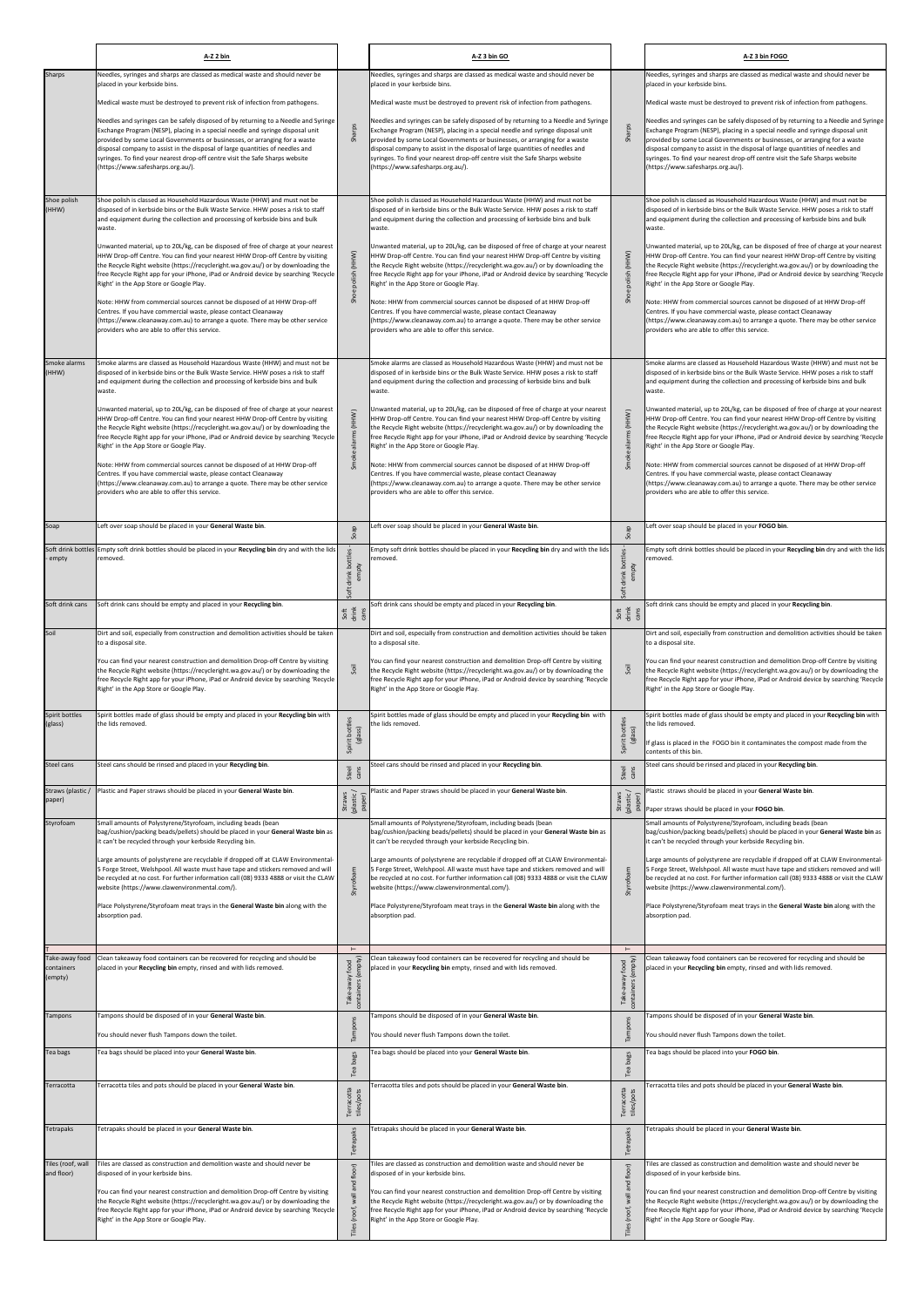|                                                               | A-Z 2 bin                                                                                                                                                                                                                                                                                                                                                                                                                                                                                                                                                                                                                                                                    |                                                        | A-Z 3 bin GO                                                                                                                                                                                                                                                                                                                                                                                                                                                                                                                                                                                                                                                                 |                                                            | A-Z 3 bin FOGO                                                                                                                                                                                                                                                                                                                                                                                                                                                                                                                                                                                                                                                               |
|---------------------------------------------------------------|------------------------------------------------------------------------------------------------------------------------------------------------------------------------------------------------------------------------------------------------------------------------------------------------------------------------------------------------------------------------------------------------------------------------------------------------------------------------------------------------------------------------------------------------------------------------------------------------------------------------------------------------------------------------------|--------------------------------------------------------|------------------------------------------------------------------------------------------------------------------------------------------------------------------------------------------------------------------------------------------------------------------------------------------------------------------------------------------------------------------------------------------------------------------------------------------------------------------------------------------------------------------------------------------------------------------------------------------------------------------------------------------------------------------------------|------------------------------------------------------------|------------------------------------------------------------------------------------------------------------------------------------------------------------------------------------------------------------------------------------------------------------------------------------------------------------------------------------------------------------------------------------------------------------------------------------------------------------------------------------------------------------------------------------------------------------------------------------------------------------------------------------------------------------------------------|
| Timber                                                        | Timber that is still in good condition should be repurposed where possible or<br>collected through your local government's Bulk Waste Service. Please refer to<br>information provided by your local government, or visit their website.                                                                                                                                                                                                                                                                                                                                                                                                                                     | Timber                                                 | Timber that is still in good condition should be repurposed where possible or<br>collected through your local government's Bulk Waste Service. Please refer to<br>information provided by your local government, or visit their website.                                                                                                                                                                                                                                                                                                                                                                                                                                     | Timber                                                     | Timber that is still in good condition should be repurposed where possible or<br>collected through your local government's Bulk Waste Service. Please refer to<br>information provided by your local government, or visit their website.                                                                                                                                                                                                                                                                                                                                                                                                                                     |
| Timber<br>(untreated)                                         | Timber should be stored safely at home and collected through your local<br>government's <b>Bulk Waste Service</b> . Please refer to information provided by your<br>local government, or visit their website.                                                                                                                                                                                                                                                                                                                                                                                                                                                                | (untreated)<br>Timber                                  | Timber should be stored safely at home and collected through your local<br>government's Bulk Waste Service. Please refer to information provided by your<br>local government, or visit their website.                                                                                                                                                                                                                                                                                                                                                                                                                                                                        | (untreated)<br>Timber                                      | Timber should be stored safely at home and collected through your local<br>government's Bulk Waste Service. Please refer to information provided by your<br>local government, or visit their website.                                                                                                                                                                                                                                                                                                                                                                                                                                                                        |
| Timber (treated)                                              | Treated timber is construction and demolition waste and should never be disposed<br>of in your kerbside bins.<br>You can find your nearest construction and demolition Drop-off Centre by visiting<br>the Recycle Right website (https://recycleright.wa.gov.au/) or by downloading the<br>free Recycle Right app for your iPhone, iPad or Android device by searching 'Recycle<br>Right' in the App Store or Google Play.                                                                                                                                                                                                                                                   | Timber (treated)                                       | Treated timber is construction and demolition waste and should never be disposed<br>of in your kerbside bins.<br>You can find your nearest construction and demolition Drop-off Centre by visiting<br>the Recycle Right website (https://recycleright.wa.gov.au/) or by downloading the<br>free Recycle Right app for your iPhone, iPad or Android device by searching 'Recycle<br>Right' in the App Store or Google Play.                                                                                                                                                                                                                                                   | eated)<br>Timber                                           | Treated timber is construction and demolition waste and should never be disposed<br>of in your kerbside bins.<br>You can find your nearest construction and demolition Drop-off Centre by visiting<br>the Recycle Right website (https://recycleright.wa.gov.au/) or by downloading the<br>free Recycle Right app for your iPhone, iPad or Android device by searching 'Recycle<br>Right' in the App Store or Google Play.                                                                                                                                                                                                                                                   |
| Tissues (used)                                                | Tissues should be placed in your General Waste bin.                                                                                                                                                                                                                                                                                                                                                                                                                                                                                                                                                                                                                          | Tissues<br>(used)                                      | Tissues should be placed in your General Waste bin.                                                                                                                                                                                                                                                                                                                                                                                                                                                                                                                                                                                                                          | Tissues<br>(used)                                          | Tissues should be placed in your FOGO bin to be composted                                                                                                                                                                                                                                                                                                                                                                                                                                                                                                                                                                                                                    |
| Toasters                                                      | Toasters should be collected through your local government's Bulk Waste Service.<br>Please refer to information provided by your local government, or visit their<br>website.                                                                                                                                                                                                                                                                                                                                                                                                                                                                                                | Toasters                                               | Toasters should be collected through your local government's Bulk Waste Service.<br>Please refer to information provided by your local government, or visit their<br>website.                                                                                                                                                                                                                                                                                                                                                                                                                                                                                                | Toaster                                                    | Toasters should be collected through your local government's Bulk Waste Service.<br>Please refer to information provided by your local government, or visit their<br>website.                                                                                                                                                                                                                                                                                                                                                                                                                                                                                                |
| Toothbrushes<br>(plastic /<br>biodegradable /<br>compostable) | Toothbrushes (plastic / biodegradable / compostable) should be placed in your<br>General Waste bin.<br>To find information on how you can recycle your toothbrushes and toothpaste<br>tubes, visit the TerraCycle website (https://www.terracycle.com/en-AU).                                                                                                                                                                                                                                                                                                                                                                                                                | othbrushes (plastii<br>biodegradable /<br>compostable) | Toothbrushes (plastic / biodegradable / compostable) should be placed in your<br>General Waste bin.<br>To find information on how you can recycle your toothbrushes and toothpaste<br>tubes, visit the TerraCycle website (https://www.terracycle.com/en-AU).                                                                                                                                                                                                                                                                                                                                                                                                                | Toothbrushes (plastic /<br>biodegradable /<br>compostable) | Toothbrushes (plastic / biodegradable / compostable) should be placed in your<br>General Waste bin.<br>To find information on how you can recycle your toothbrushes and toothpaste<br>tubes, visit the TerraCycle website (https://www.terracycle.com/en-AU).                                                                                                                                                                                                                                                                                                                                                                                                                |
| Toothpaste<br>tubes                                           | Toothpaste tubes should be placed in your General Waste bin.<br>To find information on how you can recycle your toothbrushes and toothpaste<br>tubes, visit the TerraCycle website (https://www.terracycle.com/en-AU).                                                                                                                                                                                                                                                                                                                                                                                                                                                       | Toothpaste tubes                                       | Toothpaste tubes should be placed in your General Waste bin.<br>To find information on how you can recycle your toothbrushes and toothpaste<br>tubes, visit the TerraCycle website (https://www.terracycle.com/en-AU).                                                                                                                                                                                                                                                                                                                                                                                                                                                       | tubes<br>Toothpaste                                        | Toothpaste tubes should be placed in your General Waste bin.<br>To find information on how you can recycle your toothbrushes and toothpaste<br>tubes, visit the TerraCycle website (https://www.terracycle.com/en-AU).                                                                                                                                                                                                                                                                                                                                                                                                                                                       |
| Toothpicks<br>(wooden or<br>plastic)                          | Wooden and plastic toothpicks should be placed in your General Waste bin.                                                                                                                                                                                                                                                                                                                                                                                                                                                                                                                                                                                                    | ŏ<br>oothpicks<br>(wooden<br>plastic)                  | Wooden and plastic toothpicks should be placed in your General Waste bin.                                                                                                                                                                                                                                                                                                                                                                                                                                                                                                                                                                                                    | Toothpicks<br>(wooden or<br>plastic)                       | Wooden toothpicks should be placed in your FOGO bin.<br>Plastic toothpicks should be placed in your General Waste bin.                                                                                                                                                                                                                                                                                                                                                                                                                                                                                                                                                       |
| (inner)                                                       | Toilet paper rolls The inner cardboard roll of your toilet paper should be placed in your Recycling bin.                                                                                                                                                                                                                                                                                                                                                                                                                                                                                                                                                                     | Toilet paper<br>rolls (inner)                          | The inner cardboard roll of your toilet paper should be placed in your Recycling bin                                                                                                                                                                                                                                                                                                                                                                                                                                                                                                                                                                                         | Toilet paper<br>rolls (inner)                              | The inner cardboard roll of your toilet paper should be placed in your Recycling bin.                                                                                                                                                                                                                                                                                                                                                                                                                                                                                                                                                                                        |
| oys (broken)                                                  | Broken toys should be placed into the General Waste bin, or stored at home and<br>collected through your local government's Bulk Waste Service. Please refer to<br>information provided by your local government, or visit their website.                                                                                                                                                                                                                                                                                                                                                                                                                                    | Toys (broken)                                          | Broken toys should be placed into the General Waste bin, or stored at home and<br>collected through your local government's Bulk Waste Service. Please refer to<br>information provided by your local government, or visit their website.                                                                                                                                                                                                                                                                                                                                                                                                                                    | (broken)<br>Toys                                           | Broken toys should be placed into the General Waste bin, or stored at home and<br>collected through your local government's Bulk Waste Service. Please refer to<br>information provided by your local government, or visit their website.                                                                                                                                                                                                                                                                                                                                                                                                                                    |
| Toys (fixed)                                                  | Toys that can still be used should be donated to your local charity shop or<br>kindergarten.<br>To locate a charity shop where you can donate your toys, visit the Giv website                                                                                                                                                                                                                                                                                                                                                                                                                                                                                               |                                                        | Toys that can still be used should be donated to your local charity shop or<br>kindergarten.<br>To locate a charity shop where you can donate your toys, visit the Giv website                                                                                                                                                                                                                                                                                                                                                                                                                                                                                               |                                                            | Toys that can still be used should be donated to your local charity shop or<br>kindergarten.<br>To locate a charity shop where you can donate your toys, visit the Giv website                                                                                                                                                                                                                                                                                                                                                                                                                                                                                               |
|                                                               | (https://giv.org.au/). Alternatively, check the Recycle Right website<br>(https://recycleright.wa.gov.au/) or download the free Recycle Right app for your<br>iPhone, iPad or Android device by searching 'Recycle Right' in the App Store or<br>Google Play.                                                                                                                                                                                                                                                                                                                                                                                                                | Toys (fixed)                                           | (https://giv.org.au/). Alternatively, check the Recycle Right website<br>(https://recycleright.wa.gov.au/) or download the free Recycle Right app for your<br>iPhone, iPad or Android device by searching 'Recycle Right' in the App Store or<br>Google Play.                                                                                                                                                                                                                                                                                                                                                                                                                | Toys (fixed)                                               | (https://giv.org.au/). Alternatively, check the Recycle Right website<br>(https://recycleright.wa.gov.au/) or download the free Recycle Right app for your<br>iPhone, iPad or Android device by searching 'Recycle Right' in the App Store or<br>Google Play.                                                                                                                                                                                                                                                                                                                                                                                                                |
| <b>Tyres</b>                                                  | Tyres should never be placed in your kerbside bins. To find your nearest tyre<br>disposal facility, check the Recycle Right website (https://recycleright.wa.gov.au/) or<br>download the free Recycle Right app for your iPhone, iPad or Android device by<br>searching 'Recycle Right' in the App Store or Google Play.                                                                                                                                                                                                                                                                                                                                                     | Tyres                                                  | Tyres should never be placed in your kerbside bins. To find your nearest tyre<br>disposal facility, check the Recycle Right website (https://recycleright.wa.gov.au/) or<br>download the free Recycle Right app for your iPhone, iPad or Android device by<br>searching 'Recycle Right' in the App Store or Google Play.                                                                                                                                                                                                                                                                                                                                                     | Tyres                                                      | Tyres should never be placed in your kerbside bins. To find your nearest tyre<br>disposal facility, check the Recycle Right website (https://recycleright.wa.gov.au/) or<br>download the free Recycle Right app for your iPhone, iPad or Android device by<br>searching 'Recycle Right' in the App Store or Google Play.                                                                                                                                                                                                                                                                                                                                                     |
| <b>USBs</b>                                                   | USBs should never be put in your kerbside bins.                                                                                                                                                                                                                                                                                                                                                                                                                                                                                                                                                                                                                              | $\supset$                                              | USBs should never be put in your kerbside bins.                                                                                                                                                                                                                                                                                                                                                                                                                                                                                                                                                                                                                              | $\supset$                                                  | USBs should never be put in your kerbside bins.                                                                                                                                                                                                                                                                                                                                                                                                                                                                                                                                                                                                                              |
|                                                               | You can take your e-waste to a Drop-off Centre. You can find your nearest Drop-off<br>Centre by visiting the Recycle Right website (https://recycleright.wa.gov.au/) or by<br>downloading the free Recycle Right app for your iPhone, iPad or Android device by<br>searching 'Recycle Right' in the App Store or Google Play.<br>Prior to disposal, ensure data files are removed to protect your privacy.                                                                                                                                                                                                                                                                   | JSB <sub>S</sub>                                       | You can take your e-waste to a Drop-off Centre. You can find your nearest Drop-off<br>Centre by visiting the Recycle Right website (https://recycleright.wa.gov.au/) or by<br>downloading the free Recycle Right app for your iPhone, iPad or Android device by<br>searching 'Recycle Right' in the App Store or Google Play.<br>Prior to disposal, ensure data files are removed to protect your privacy.                                                                                                                                                                                                                                                                   | USBs                                                       | You can take your e-waste to a Drop-off Centre. You can find your nearest Drop-off<br>Centre by visiting the Recycle Right website (https://recycleright.wa.gov.au/) or by<br>downloading the free Recycle Right app for your iPhone, iPad or Android device by<br>searching 'Recycle Right' in the App Store or Google Play.<br>Prior to disposal, ensure data files are removed to protect your privacy.                                                                                                                                                                                                                                                                   |
| Vacuum cleaner<br>dust                                        | Vacuum cleaner dust should be placed into your General Waste bin.                                                                                                                                                                                                                                                                                                                                                                                                                                                                                                                                                                                                            | $\geq$<br>Vacuum<br>킁<br>cleaner                       | /acuum cleaner dust should be placed into your General Waste bin.                                                                                                                                                                                                                                                                                                                                                                                                                                                                                                                                                                                                            | $\geq$<br>dust<br>Vacuum<br>cleaner                        | Vacuum cleaner dust should be placed into your General Waste bin.                                                                                                                                                                                                                                                                                                                                                                                                                                                                                                                                                                                                            |
| Varnish (HHW)                                                 | Varnish is classed as Household Hazardous Waste (HHW) and must not be disposed<br>of in kerbside bins or the Bulk Waste Service. HHW poses a risk to staff and<br>equipment during the collection and processing of kerbside bins and bulk waste.                                                                                                                                                                                                                                                                                                                                                                                                                            |                                                        | Varnish is classed as Household Hazardous Waste (HHW) and must not be disposed<br>of in kerbside bins or the Bulk Waste Service. HHW poses a risk to staff and<br>equipment during the collection and processing of kerbside bins and bulk waste.                                                                                                                                                                                                                                                                                                                                                                                                                            |                                                            | Varnish is classed as Household Hazardous Waste (HHW) and must not be disposed<br>of in kerbside bins or the Bulk Waste Service. HHW poses a risk to staff and<br>equipment during the collection and processing of kerbside bins and bulk waste.                                                                                                                                                                                                                                                                                                                                                                                                                            |
|                                                               | Unwanted material, up to 20L/kg, can be disposed of free of charge at your nearest<br>HHW Drop-off Centre. You can find your nearest HHW Drop-off Centre by visiting<br>the Recycle Right website (https://recycleright.wa.gov.au/) or by downloading the<br>free Recycle Right app for your iPhone, iPad or Android device by searching 'Recycle<br>Right' in the App Store or Google Play.<br>Note: HHW from commercial sources cannot be disposed of at HHW Drop-off<br>Centres. If you have commercial waste, please contact Cleanaway<br>(https://www.cleanaway.com.au) to arrange a quote. There may be other service<br>providers who are able to offer this service. | Varnish (HHW)                                          | Unwanted material, up to 20L/kg, can be disposed of free of charge at your nearest<br>HHW Drop-off Centre. You can find your nearest HHW Drop-off Centre by visiting<br>the Recycle Right website (https://recycleright.wa.gov.au/) or by downloading the<br>free Recycle Right app for your iPhone, iPad or Android device by searching 'Recycle<br>Right' in the App Store or Google Play.<br>Note: HHW from commercial sources cannot be disposed of at HHW Drop-off<br>Centres. If you have commercial waste, please contact Cleanaway<br>(https://www.cleanaway.com.au) to arrange a quote. There may be other service<br>providers who are able to offer this service. | Varnish (HHW)                                              | Unwanted material, up to 20L/kg, can be disposed of free of charge at your nearest<br>HHW Drop-off Centre. You can find your nearest HHW Drop-off Centre by visiting<br>the Recycle Right website (https://recycleright.wa.gov.au/) or by downloading the<br>free Recycle Right app for your iPhone, iPad or Android device by searching 'Recycle<br>Right' in the App Store or Google Play.<br>Note: HHW from commercial sources cannot be disposed of at HHW Drop-off<br>Centres. If you have commercial waste, please contact Cleanaway<br>(https://www.cleanaway.com.au) to arrange a quote. There may be other service<br>providers who are able to offer this service. |
| Vertical and                                                  | Vertical and venetian blinds are not suitable for bins and should be collected                                                                                                                                                                                                                                                                                                                                                                                                                                                                                                                                                                                               |                                                        | Vertical and venetian blinds are not suitable for bins and should be collected                                                                                                                                                                                                                                                                                                                                                                                                                                                                                                                                                                                               |                                                            | Vertical and venetian blinds are not suitable for bins and should be collected                                                                                                                                                                                                                                                                                                                                                                                                                                                                                                                                                                                               |
| venetian blinds                                               | through your local government's Bulk Waste Service.<br>Please refer to information provided by your local government, or visit their<br>website.                                                                                                                                                                                                                                                                                                                                                                                                                                                                                                                             | and venetian blinds                                    | through your local government's Bulk Waste Service.<br>Please refer to information provided by your local government, or visit their<br>website.                                                                                                                                                                                                                                                                                                                                                                                                                                                                                                                             | blinds<br>venetian                                         | through your local government's Bulk Waste Service.<br>Please refer to information provided by your local government, or visit their<br>website.                                                                                                                                                                                                                                                                                                                                                                                                                                                                                                                             |
|                                                               | You can also take your household goods to a Drop-off Centre. You can find your<br>nearest Drop-off Centre by visiting the Recycle Right website<br>(https://recycleright.wa.gov.au/) or by downloading the free Recycle Right app for<br>your iPhone, iPad or Android device by searching 'Recycle Right' in the App Store or<br>Google Play.                                                                                                                                                                                                                                                                                                                                | Vertical                                               | You can also take your household goods to a Drop-off Centre. You can find your<br>nearest Drop-off Centre by visiting the Recycle Right website<br>(https://recycleright.wa.gov.au/) or by downloading the free Recycle Right app for<br>your iPhone, iPad or Android device by searching 'Recycle Right' in the App Store or<br>Google Play.                                                                                                                                                                                                                                                                                                                                | and<br>Vertical                                            | You can also take your household goods to a Drop-off Centre. You can find your<br>nearest Drop-off Centre by visiting the Recycle Right website<br>(https://recycleright.wa.gov.au/) or by downloading the free Recycle Right app for<br>your iPhone, iPad or Android device by searching 'Recycle Right' in the App Store or<br>Google Play.                                                                                                                                                                                                                                                                                                                                |
| Video tapes                                                   | Small quantities of cassette and video tapes should be placed in your General<br>Waste bin, while large quantities should be collected through your local<br>government's Bulk Waste Service.<br>Please refer to information provided by your local government, or visit their<br>website. Neither of these tapes can be recovered for recycling.                                                                                                                                                                                                                                                                                                                            | tapes<br>video                                         | Small quantities of cassette and video tapes should be placed in your General<br>Waste bin, while large quantities should be collected through your local<br>government's Bulk Waste Service.<br>Please refer to information provided by your local government, or visit their<br>website. Neither of these tapes can be recovered for recycling.                                                                                                                                                                                                                                                                                                                            | tapes<br>Video                                             | Small quantities of cassette and video tapes should be placed in your General<br>Waste bin, while large quantities should be collected through your local<br>government's Bulk Waste Service.<br>Please refer to information provided by your local government, or visit their<br>website. Neither of these tapes can be recovered for recycling.                                                                                                                                                                                                                                                                                                                            |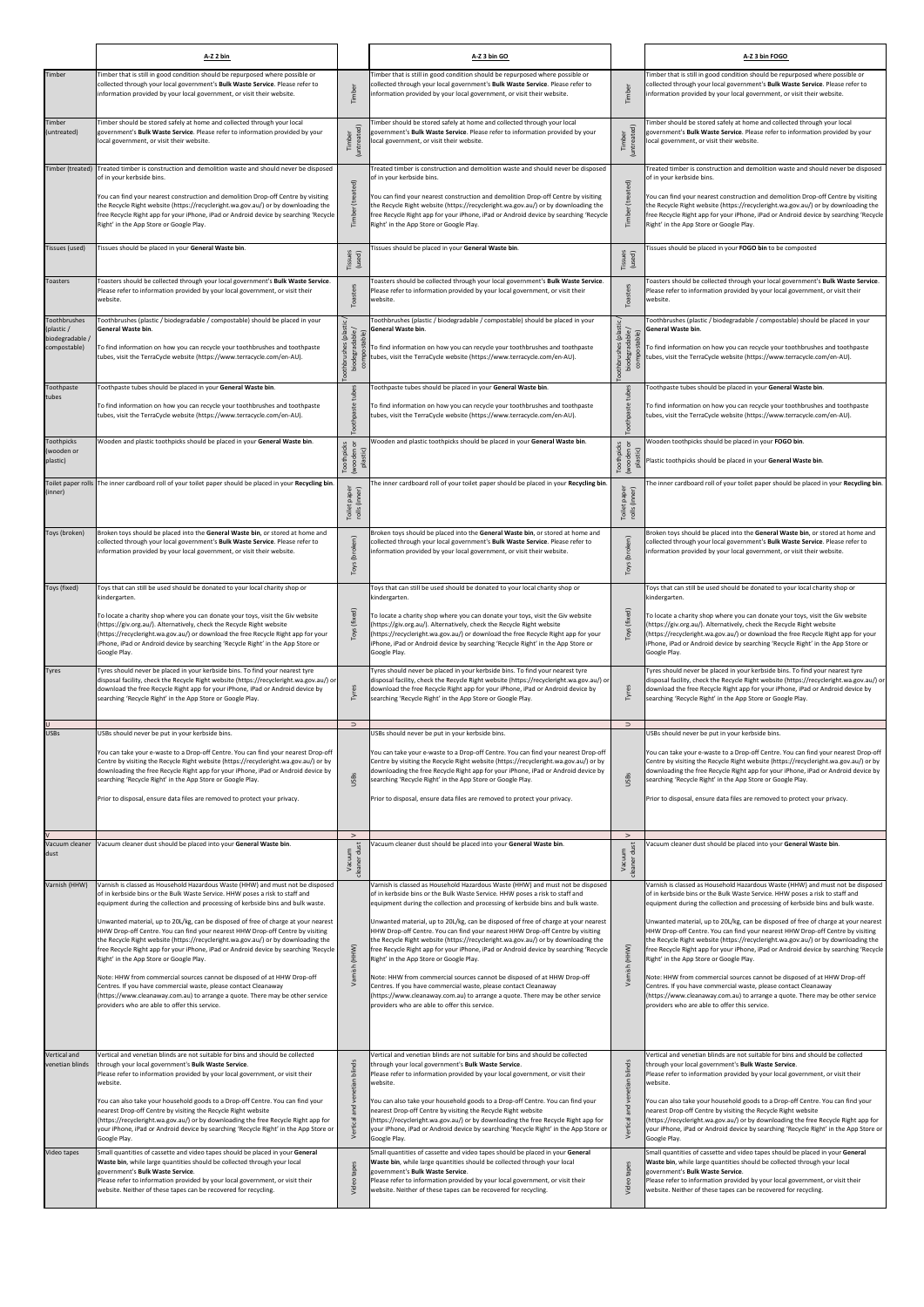|                                       | A-Z 2 bin                                                                                                                                                                                                                                                                                                                                                                                                                                                                                                                                                               |                                          | A-Z 3 bin GO                                                                                                                                                                                                                                                                                                                                                                                                                                                                                                                                                            |                                                   | A-Z 3 bin FOGO                                                                                                                                                                                                                                                                                                                                                                                                                                                                                                                                                         |
|---------------------------------------|-------------------------------------------------------------------------------------------------------------------------------------------------------------------------------------------------------------------------------------------------------------------------------------------------------------------------------------------------------------------------------------------------------------------------------------------------------------------------------------------------------------------------------------------------------------------------|------------------------------------------|-------------------------------------------------------------------------------------------------------------------------------------------------------------------------------------------------------------------------------------------------------------------------------------------------------------------------------------------------------------------------------------------------------------------------------------------------------------------------------------------------------------------------------------------------------------------------|---------------------------------------------------|------------------------------------------------------------------------------------------------------------------------------------------------------------------------------------------------------------------------------------------------------------------------------------------------------------------------------------------------------------------------------------------------------------------------------------------------------------------------------------------------------------------------------------------------------------------------|
| Vinyl records                         | Vinyl records should be donated to charity or sold second hand.                                                                                                                                                                                                                                                                                                                                                                                                                                                                                                         |                                          | Vinyl records should be donated to charity or sold second hand.                                                                                                                                                                                                                                                                                                                                                                                                                                                                                                         |                                                   | Vinyl records should be donated to charity or sold second hand.                                                                                                                                                                                                                                                                                                                                                                                                                                                                                                        |
|                                       | To locate a charity shop where you can donate your vinyl records, visit the Giv<br>website (https://giv.org.au/). Alternatively, check the Recycle Right website<br>(https://recycleright.wa.gov.au/) or download the free Recycle Right app for your<br>iPhone, iPad or Android device by searching 'Recycle Right' in the App Store or<br>Google Play.                                                                                                                                                                                                                | Vinyl records                            | To locate a charity shop where you can donate your vinyl records, visit the Giv<br>website (https://giv.org.au/). Alternatively, check the Recycle Right website<br>(https://recycleright.wa.gov.au/) or download the free Recycle Right app for your<br>iPhone, iPad or Android device by searching 'Recycle Right' in the App Store or<br>Google Play.                                                                                                                                                                                                                | Vinyl records                                     | To locate a charity shop where you can donate your vinyl records, visit the Giv<br>website (https://giv.org.au/). Alternatively, check the Recycle Right website<br>(https://recycleright.wa.gov.au/) or download the free Recycle Right app for your<br>iPhone, iPad or Android device by searching 'Recycle Right' in the App Store or<br>Google Play.                                                                                                                                                                                                               |
| Vinyl (kitchen<br>tiles etc)          | Vinyl is classed as Construction and Demolition Waste and should never be<br>disposed of in your kerbside bins.                                                                                                                                                                                                                                                                                                                                                                                                                                                         | etc                                      | Vinyl is classed as Construction and Demolition Waste and should never be<br>disposed of in your kerbside bins.                                                                                                                                                                                                                                                                                                                                                                                                                                                         | etc)                                              | Vinyl is classed as Construction and Demolition Waste and should never be<br>disposed of in your kerbside bins.                                                                                                                                                                                                                                                                                                                                                                                                                                                        |
|                                       | You can find your nearest construction and demolition Drop-off Centre by visiting<br>the Recycle Right website (https://recycleright.wa.gov.au/) or by downloading the<br>free Recycle Right app for your iPhone, iPad or Android device by searching 'Recycle<br>Right' in the App Store or Google Play.                                                                                                                                                                                                                                                               | tiles<br>Vinyl (kitchen                  | You can find your nearest construction and demolition Drop-off Centre by visiting<br>the Recycle Right website (https://recycleright.wa.gov.au/) or by downloading the<br>free Recycle Right app for your iPhone, iPad or Android device by searching 'Recycle<br>Right' in the App Store or Google Play.                                                                                                                                                                                                                                                               | tiles<br>(kitchen<br>Vinyl 1                      | You can find your nearest construction and demolition Drop-off Centre by visiting<br>the Recycle Right website (https://recycleright.wa.gov.au/) or by downloading the<br>free Recycle Right app for your iPhone, iPad or Android device by searching 'Recycle<br>Right' in the App Store or Google Play.                                                                                                                                                                                                                                                              |
| W<br><b>Water bottles</b>             | Water bottles (plastic or glass) should be placed in your Recycling bin empty with<br>lids removed.                                                                                                                                                                                                                                                                                                                                                                                                                                                                     | $\geq$                                   | Water bottles (plastic or glass) should be placed in your Recycling bin empty with<br>lids removed.                                                                                                                                                                                                                                                                                                                                                                                                                                                                     | $\geq$                                            | Water bottles (plastic or glass) should be placed in your Recycling bin empty with<br>lids removed.                                                                                                                                                                                                                                                                                                                                                                                                                                                                    |
|                                       | Try and avoid single use disposables such as water bottles - invest in a reusable<br>alternative.                                                                                                                                                                                                                                                                                                                                                                                                                                                                       |                                          | Try and avoid single use disposables such as water bottles - invest in a reusable<br>alternative.                                                                                                                                                                                                                                                                                                                                                                                                                                                                       |                                                   | Try and avoid single use disposables such as water bottles - invest in a reusable<br>alternative.                                                                                                                                                                                                                                                                                                                                                                                                                                                                      |
|                                       | Plastic bottle lids should be placed in your General Waste bin as they are too small<br>to recycle through the Recycling bin. Lids are often made from a different kind of<br>plastic to the bottle which causes contamination of the material when it is packaged<br>together.                                                                                                                                                                                                                                                                                         | Water bottles                            | Plastic bottle lids should be placed in your General Waste bin as they are too small<br>to recycle through the Recycling bin. Lids are often made from a different kind of<br>plastic to the bottle which causes contamination of the material when it is packaged<br>together.                                                                                                                                                                                                                                                                                         | bottles<br>Water <sup>1</sup>                     | Plastic bottle lids should be placed in your General Waste bin as they are too small<br>to recycle through the Recycling bin. Lids are often made from a different kind of<br>plastic to the bottle which causes contamination of the material when it is packaged<br>together.                                                                                                                                                                                                                                                                                        |
|                                       | Lids left on can also cause pressure in a bale of plastic that has been sorted and is<br>ready for recycling. Bottles with lids on that are still full of air will want to keep their<br>original shape once compressed and this may cause the bale to burst.                                                                                                                                                                                                                                                                                                           |                                          | Lids left on can also cause pressure in a bale of plastic that has been sorted and is<br>ready for recycling. Bottles with lids on that are still full of air will want to keep their<br>original shape once compressed and this may cause the bale to burst.                                                                                                                                                                                                                                                                                                           |                                                   | Lids left on can also cause pressure in a bale of plastic that has been sorted and is<br>ready for recycling. Bottles with lids on that are still full of air will want to keep their<br>original shape once compressed and this may cause the bale to burst.                                                                                                                                                                                                                                                                                                          |
|                                       | *** Additional note - only if requested - plastic bottles can be lightly crushed prior to<br>placing in the Recycling bin.                                                                                                                                                                                                                                                                                                                                                                                                                                              |                                          | *** Additional note - only if requested - plastic bottles can be lightly crushed prior to<br>placing in the Recycling bin.                                                                                                                                                                                                                                                                                                                                                                                                                                              |                                                   | ***Additional note - only if requested - plastic bottles can be lightly crushed prior to<br>placing in the Recycling bin.                                                                                                                                                                                                                                                                                                                                                                                                                                              |
| Water filters /                       | Water filters and cartridges should be placed in your General Waste bin.                                                                                                                                                                                                                                                                                                                                                                                                                                                                                                |                                          | Water filters and cartridges should be placed in your General Waste bin.                                                                                                                                                                                                                                                                                                                                                                                                                                                                                                |                                                   | Water filters and cartridges should be placed in your General Waste bin.                                                                                                                                                                                                                                                                                                                                                                                                                                                                                               |
| cartridges                            | *** Additional note - only if requested - water filters and cartridges cannot be<br>recycled through the kerbside bin collection system due to the (i) activated carbon<br>used in filters and the foreign materials that filters can accumulate and (ii) different<br>plastics used to manufacture casings. There are manufacturers (e.g. Brita) that have<br>partnered with Terracycle to provide a mail-in program for consumers. While these<br>programs are usually free to consumers who sign up, manufacturers will typically<br>only accept their own products. |                                          | *** Additional note - only if requested - water filters and cartridges cannot be<br>recycled through the kerbside bin collection system due to the (i) activated carbon<br>used in filters and the foreign materials that filters can accumulate and (ii) different<br>plastics used to manufacture casings. There are manufacturers (e.g. Brita) that have<br>partnered with Terracycle to provide a mail-in program for consumers. While these<br>programs are usually free to consumers who sign up, manufacturers will typically<br>only accept their own products. |                                                   | ***Additional note - only if requested - water filters and cartridges cannot be<br>recycled through the kerbside bin collection system due to the (i) activated carbon<br>used in filters and the foreign materials that filters can accumulate and (ii) different<br>plastics used to manufacture casings. There are manufacturers (e.g. Brita) that have<br>partnered with Terracycle to provide a mail-in program for consumers. While these<br>programs are usually free to consumers who sign up, manufacturers will typically<br>only accept their own products. |
| Water glasses                         | Water glasses, if broken, should be placed in your Recycling bin.                                                                                                                                                                                                                                                                                                                                                                                                                                                                                                       |                                          | Water glasses, if broken, should be placed in your Recycling bin.                                                                                                                                                                                                                                                                                                                                                                                                                                                                                                       |                                                   | Water glasses, if broken, should be placed in your Recycling bin.<br>If glass is placed in the FOGO bin it contaminates the compost made from the<br>contents of this bin.                                                                                                                                                                                                                                                                                                                                                                                             |
| Waxed<br>cardboard                    | Waxed cardboard should be placed into your Recycling bin.                                                                                                                                                                                                                                                                                                                                                                                                                                                                                                               | cardboard<br>Waxed                       | Waxed cardboard should be placed into your Recycling bin.                                                                                                                                                                                                                                                                                                                                                                                                                                                                                                               | cardboard<br>Waxed                                | Waxed cardboard should be placed into your Recycling bin.                                                                                                                                                                                                                                                                                                                                                                                                                                                                                                              |
| Waxed paper                           | Waxed paper should be placed into your Recycling bin.                                                                                                                                                                                                                                                                                                                                                                                                                                                                                                                   | Waxed<br>paper                           | Waxed paper should be placed into your Recycling bin.                                                                                                                                                                                                                                                                                                                                                                                                                                                                                                                   | Waxed<br>paper                                    | Waxed paper should be placed into your Recycling bin.                                                                                                                                                                                                                                                                                                                                                                                                                                                                                                                  |
| Weeds                                 | Weeds should be placed in your General Waste bin.                                                                                                                                                                                                                                                                                                                                                                                                                                                                                                                       | Weeds                                    | Weeds should be placed in your Garden Organics bin.                                                                                                                                                                                                                                                                                                                                                                                                                                                                                                                     | Weeds                                             | Weeds should be placed in your FOGO bin to be composted.<br>Any seeds in the weeds will be destroyed during the composting process.                                                                                                                                                                                                                                                                                                                                                                                                                                    |
| White goods                           | White goods should be stored safely at home and collected through your local<br>government's Bulk Waste Service.                                                                                                                                                                                                                                                                                                                                                                                                                                                        |                                          | White goods should be stored safely at home and collected through your local<br>government's Bulk Waste Service.                                                                                                                                                                                                                                                                                                                                                                                                                                                        |                                                   | White goods should be stored safely at home and collected through your local<br>government's Bulk Waste Service.                                                                                                                                                                                                                                                                                                                                                                                                                                                       |
|                                       | Please refer to information provided by your local government, or visit their<br>website.                                                                                                                                                                                                                                                                                                                                                                                                                                                                               |                                          | Please refer to information provided by your local government, or visit their<br>website.                                                                                                                                                                                                                                                                                                                                                                                                                                                                               | goods                                             | Please refer to information provided by your local government, or visit their<br>website.                                                                                                                                                                                                                                                                                                                                                                                                                                                                              |
|                                       | You can also take your household goods to a Drop-off Centre. You can find your<br>nearest Drop-off Centre by visiting the Recycle Right website<br>(https://recycleright.wa.gov.au/) or by downloading the free Recycle Right app for<br>your iPhone, iPad or Android device by searching 'Recycle Right' in the App Store or<br>Google Play.                                                                                                                                                                                                                           | White goods                              | You can also take your household goods to a Drop-off Centre. You can find your<br>nearest Drop-off Centre by visiting the Recycle Right website<br>(https://recycleright.wa.gov.au/) or by downloading the free Recycle Right app for<br>your iPhone, iPad or Android device by searching 'Recycle Right' in the App Store or<br>Google Play.                                                                                                                                                                                                                           | White                                             | You can also take your household goods to a Drop-off Centre. You can find your<br>nearest Drop-off Centre by visiting the Recycle Right website<br>(https://recycleright.wa.gov.au/) or by downloading the free Recycle Right app for<br>your iPhone, iPad or Android device by searching 'Recycle Right' in the App Store or<br>Google Play.                                                                                                                                                                                                                          |
| Window panes<br>(glass)               | Window panes, if broken, should be placed in your Recycling bin.                                                                                                                                                                                                                                                                                                                                                                                                                                                                                                        |                                          | Window panes, if broken, should be placed in your Recycling bin.                                                                                                                                                                                                                                                                                                                                                                                                                                                                                                        |                                                   | Window panes, if broken, should be placed in your Recycling bin.<br>If glass is placed in the FOGO bin it contaminates the compost made from the<br>contents of this bin.                                                                                                                                                                                                                                                                                                                                                                                              |
| Wine bottles                          | Wine bottles should be empty, rinsed and placed into your Recycling bin with lids<br>removed.                                                                                                                                                                                                                                                                                                                                                                                                                                                                           | bottles<br>Wine                          | Wine bottles should be empty, rinsed and placed into your Recycling bin with lids<br>removed.                                                                                                                                                                                                                                                                                                                                                                                                                                                                           | bottles<br>Wine                                   | Wine bottles should be empty, rinsed and placed into your Recycling bin with lids<br>removed.                                                                                                                                                                                                                                                                                                                                                                                                                                                                          |
| Wine bottle lids<br>(metal / plastic) | Metal wine bottle lids can be placed in the Recycling bin.<br>Plastic wine bottle lids should be placed in the General Waste bin.                                                                                                                                                                                                                                                                                                                                                                                                                                       | Wine bottle<br>lids (metal /<br>plastic) | Metal wine bottle lids can be placed in the Recycling bin.<br>Plastic wine bottle lids should be placed in the General Waste bin.                                                                                                                                                                                                                                                                                                                                                                                                                                       | Wine bottle<br>lids (metal /<br>plastic)          | Metal wine bottle lids can be placed in the Recycling bin.<br>Plastic wine bottle lids should be placed in the General Waste bin.                                                                                                                                                                                                                                                                                                                                                                                                                                      |
| Wine glasses                          | Wine glasses, if broken, should be placed in your Recycling bin.                                                                                                                                                                                                                                                                                                                                                                                                                                                                                                        |                                          | Wine glasses, if broken, should be placed in your Recycling bin.                                                                                                                                                                                                                                                                                                                                                                                                                                                                                                        |                                                   | Wine glasses, if broken, should be placed in your Recycling bin.<br>If glass is placed in the FOGO bin it contaminates the compost made from the<br>contents of this bin.                                                                                                                                                                                                                                                                                                                                                                                              |
| Wood (garden<br>pruning)              | Small pieces of untreated wood and garden prunings should be placed in your<br>General Waste bin.                                                                                                                                                                                                                                                                                                                                                                                                                                                                       | Wood (garden<br>pruning)                 | Small pieces of untreated wood and garden prunings should be placed in your<br>Garden Organics bin.                                                                                                                                                                                                                                                                                                                                                                                                                                                                     | Wood (garden<br>pruning)                          | Small pieces of untreated wood and garden prunings should be placed in your<br>FOGO bin to be composted.                                                                                                                                                                                                                                                                                                                                                                                                                                                               |
| Wooden<br>planks/bits of              | Wooden planks/bits of wooden furniture should be stored safely at home and<br>collected through your local government's Bulk Waste Service.                                                                                                                                                                                                                                                                                                                                                                                                                             |                                          | Wooden planks/bits of wooden furniture should be stored safely at home and<br>collected through your local government's Bulk Waste Service.                                                                                                                                                                                                                                                                                                                                                                                                                             |                                                   | Wooden planks/bits of wooden furniture should be stored safely at home and<br>collected through your local government's Bulk Waste Service.                                                                                                                                                                                                                                                                                                                                                                                                                            |
| wooden<br>furniture                   | Please refer to information provided by your local government, or visit their<br>website.                                                                                                                                                                                                                                                                                                                                                                                                                                                                               | of wooden                                | Please refer to information provided by your local government, or visit their<br>website.                                                                                                                                                                                                                                                                                                                                                                                                                                                                               | of wooden                                         | Please refer to information provided by your local government, or visit their<br>website.                                                                                                                                                                                                                                                                                                                                                                                                                                                                              |
|                                       | You can also take these to a Drop-off Centre. You can find your nearest Drop-off<br>Centre by visiting the Recycle Right website (https://recycleright.wa.gov.au/) or by<br>downloading the free Recycle Right app for your iPhone, iPad or Android device by<br>searching 'Recycle Right' in the App Store or Google Play.                                                                                                                                                                                                                                             | inks/bits<br>$\ddot{a}$<br>Wooden        | You can also take these to a Drop-off Centre. You can find your nearest Drop-off<br>Centre by visiting the Recycle Right website (https://recycleright.wa.gov.au/) or by<br>downloading the free Recycle Right app for your iPhone, iPad or Android device by<br>searching 'Recycle Right' in the App Store or Google Play.                                                                                                                                                                                                                                             | anks/bits<br>urnitu<br>$\ddot{\bar{a}}$<br>Wooden | You can also take these to a Drop-off Centre. You can find your nearest Drop-off<br>Centre by visiting the Recycle Right website (https://recycleright.wa.gov.au/) or by<br>downloading the free Recycle Right app for your iPhone, iPad or Android device by<br>searching 'Recycle Right' in the App Store or Google Play.                                                                                                                                                                                                                                            |
| Wrapping paper                        | Wrapping paper should be placed in your Recycling bin.                                                                                                                                                                                                                                                                                                                                                                                                                                                                                                                  | Wrapping<br>paper                        | Wrapping paper should be placed in your Recycling bin.                                                                                                                                                                                                                                                                                                                                                                                                                                                                                                                  | Wrapping<br>paper                                 | Wrapping paper should be placed in your Recycling bin.                                                                                                                                                                                                                                                                                                                                                                                                                                                                                                                 |
|                                       |                                                                                                                                                                                                                                                                                                                                                                                                                                                                                                                                                                         | $\pmb{\times}$                           |                                                                                                                                                                                                                                                                                                                                                                                                                                                                                                                                                                         | $\times$                                          |                                                                                                                                                                                                                                                                                                                                                                                                                                                                                                                                                                        |